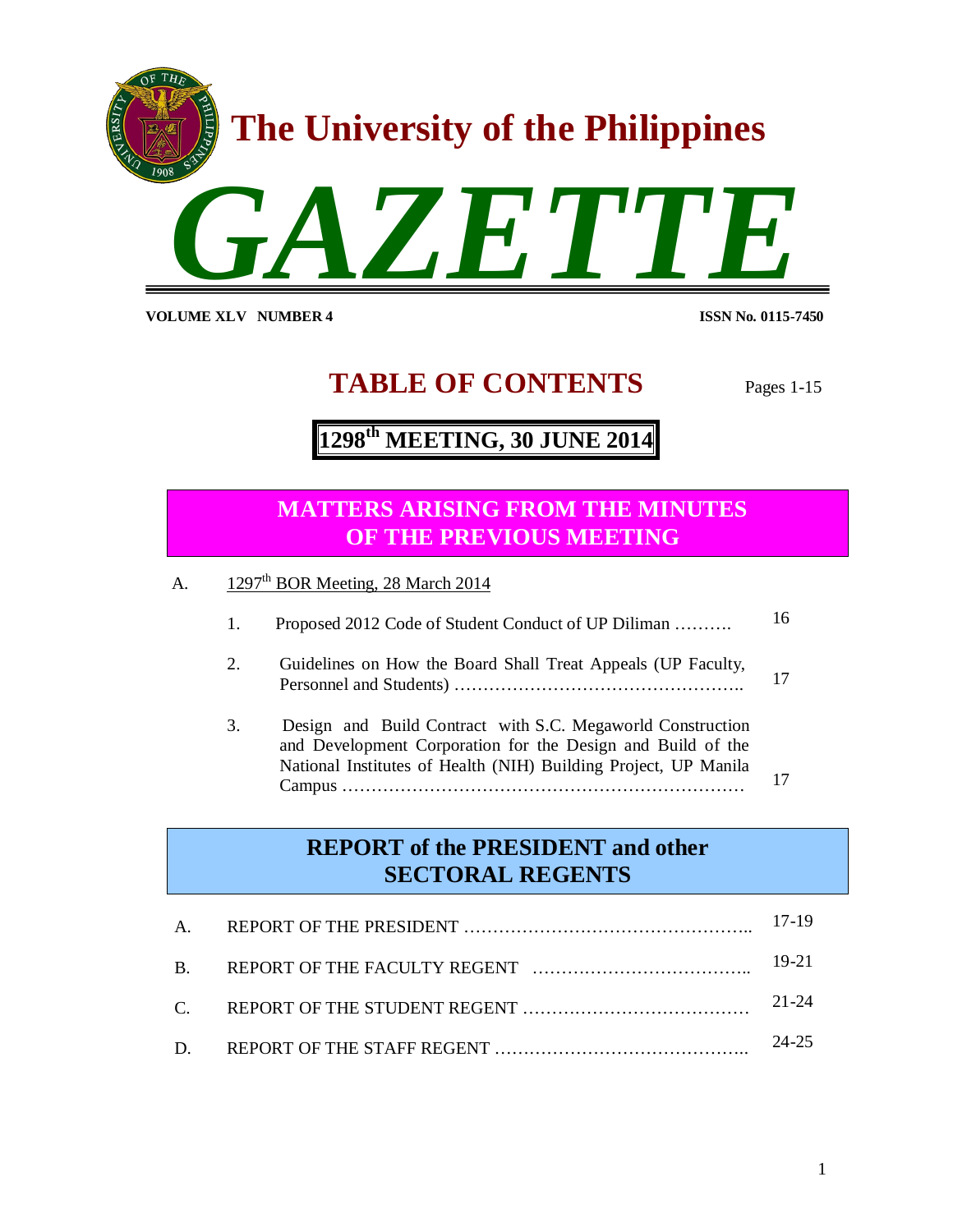# **MATTERS SUBMITTED FOR APPROVAL BY THE BOARD**

### **GENERAL GOVERNANCE**

|                                                                           | 25-26 |
|---------------------------------------------------------------------------|-------|
| B. Presentation of the Ortoll Primary Reproductive Health Care Center, UP |       |
|                                                                           |       |

# **ACADEMIC MATTERS**

| A.        | Use of "UPLB" as Part of the Corporate Name of the College of<br>Economics and Management Alumni Foundation Inc. (CEMAFI)                                                                                                                                                                                                                                                                                                               | $26 - 27$ |
|-----------|-----------------------------------------------------------------------------------------------------------------------------------------------------------------------------------------------------------------------------------------------------------------------------------------------------------------------------------------------------------------------------------------------------------------------------------------|-----------|
| <b>B.</b> | Proposal for the Institution of the Professional Masters in Tropical Marine<br>Ecosystems Management Program, a Collaborative Program among UP<br>Diliman (Marine Science Institute, College of Science), UP Los Baños<br>(The Graduate School, School of Environmental Science<br>and<br>Management, and College of Forestry and Natural Resources), and UP<br>Visayas (Institute of Fisheries Policy and Development Studies, College | 27        |
| C.        | Proposed Revisions to the UP Expanded Modernization Program (June                                                                                                                                                                                                                                                                                                                                                                       | 27        |
| D.        | Proposed Revision of Guidelines of the Creative Work and Research                                                                                                                                                                                                                                                                                                                                                                       | 27        |
| Ε.        | Proposal to Rename the "Office of Institutional Linkages" TO "Office of                                                                                                                                                                                                                                                                                                                                                                 | $27 - 28$ |
| F.        | Proposal for UP International Linkages Program for AY 2014-2015                                                                                                                                                                                                                                                                                                                                                                         | 28-30     |
| G.        | Graduation of Students who completed all the Requirements for their<br>Respective Degrees/Titles as of the End of Summer/Third Trimester<br>2013-2014 or as of the End of the Term specified, as Recommended by<br>Their Respective University Councils, Except those with Pending<br><b>Disciplinary Cases</b>                                                                                                                         |           |
|           | 1. <b>UP Visayas</b> (Approved by the UP Visayas University Council at its                                                                                                                                                                                                                                                                                                                                                              | 30        |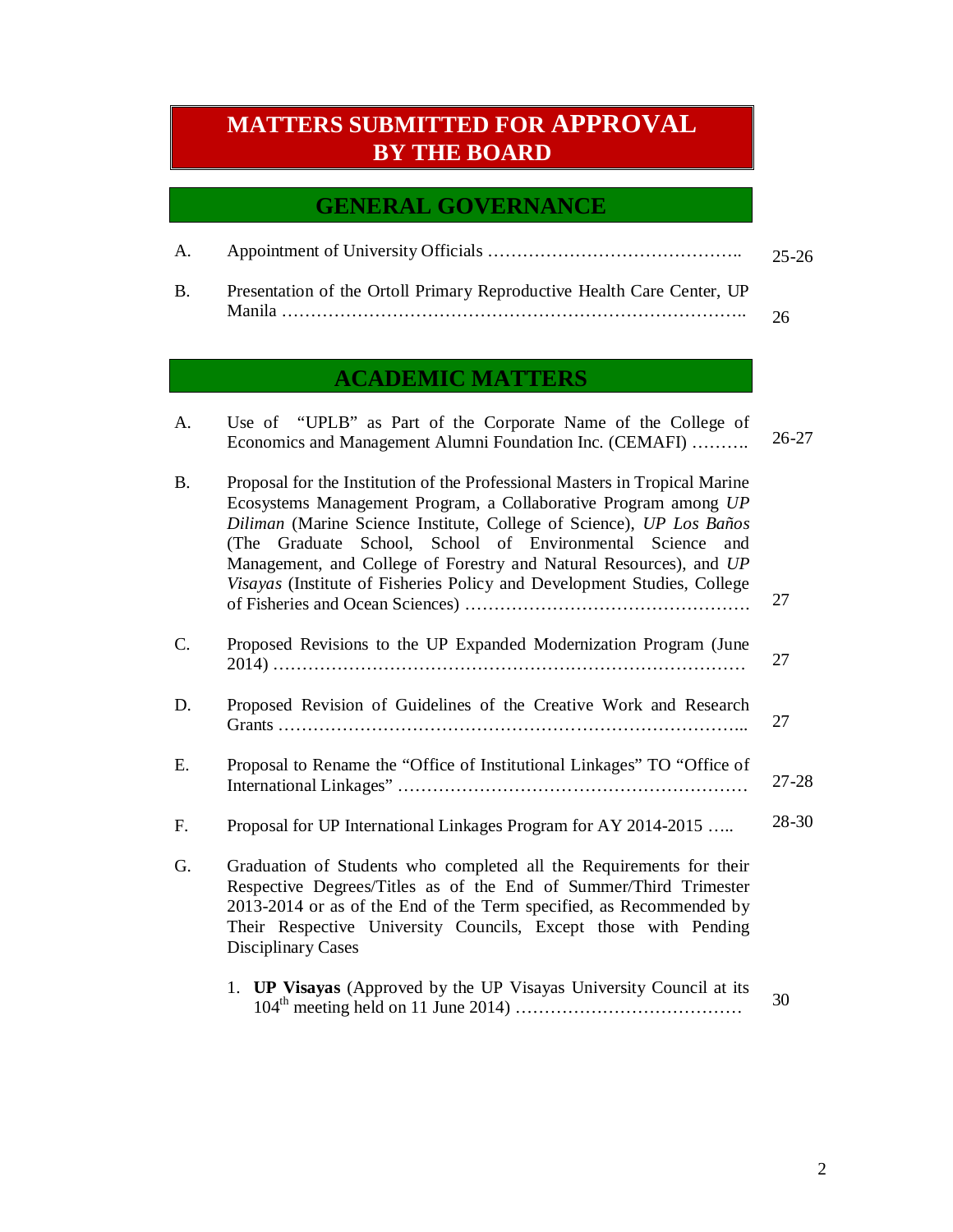# **FISCAL MATTERS**

| A.        | Construction Agreement between the University of the Philippines and<br>the CE Padilla Construction Incorporated for the Design and Construction                                                                                                                                 | $30 - 32$ |
|-----------|----------------------------------------------------------------------------------------------------------------------------------------------------------------------------------------------------------------------------------------------------------------------------------|-----------|
| <b>B.</b> | Re-Allocation of the 60% of the Administrative Overhead Cost (AOC) of<br>the Recently Funded PGC Research Programs/Projects to the Philippine                                                                                                                                    | 32        |
| C.        | Reprogramming of Prior Year's Unexpended Obligations in the Amount<br>of Six Million One Hundred Sixty Three Thousand Forty Eight Pesos and<br>57/100 Only (P6,163,048.57) certified as available by the Chief<br>Accountant and the Officer-in-Charge, Budget Office of UP Cebu | $32 - 33$ |
| D.        | Programming of Prior Year's Excess Income of UP Cebu in the Amount<br>of Two Hundred Seventy Six Thousand Sixty Nine Pesos and 58/100 only<br>(P276,069.58), certified as available by the Chief Accountant and the                                                              | 33        |
| Е.        | Programming of UP Diliman CY 2013 Excess income under the<br>revolving Fund (RF) in the amount of Twenty Two Million Eight<br>Hundred Eighty Four Thousand Eight Hundred Sixty Nine Pesos and<br>58/100 (P22,884,869.58), certified as available by UPD Accounting               | 33        |
| F.        | Variation Order No. 4 of the General Construction Agreement with J.D.<br>Legaspi Construction for the Construction of the Proposed Institute of<br>Biology Building (IBB), National Science Complex, UP Diliman                                                                  | 34        |
| G.        | Variation Order No. 2 of the General Construction Agreement with China<br>State Philippines Construction Corporation for the Construction of the<br>Proposed Institute of Electrical and Electronics Engineering (IEEE),                                                         | 34        |
| Η.        | Appeal of Mr. Regino L. Lamorena, Administrative Assistant V at<br>NISMED, UP Diliman, for inclusion in the Service Recognition Pay                                                                                                                                              | 35        |
| I.        | Proposed Increase in the Honoraria of Senior Varsity Coaches of the                                                                                                                                                                                                              | 35        |
|           | Request that Future Adjustments in Honoraria, Design and Approval<br>I.1<br>of Qualifications, Performance Review and Incentive Schemes for<br>Both Junior and Senior Varsity Coaches BE DELEGATED TO                                                                            | $35 - 36$ |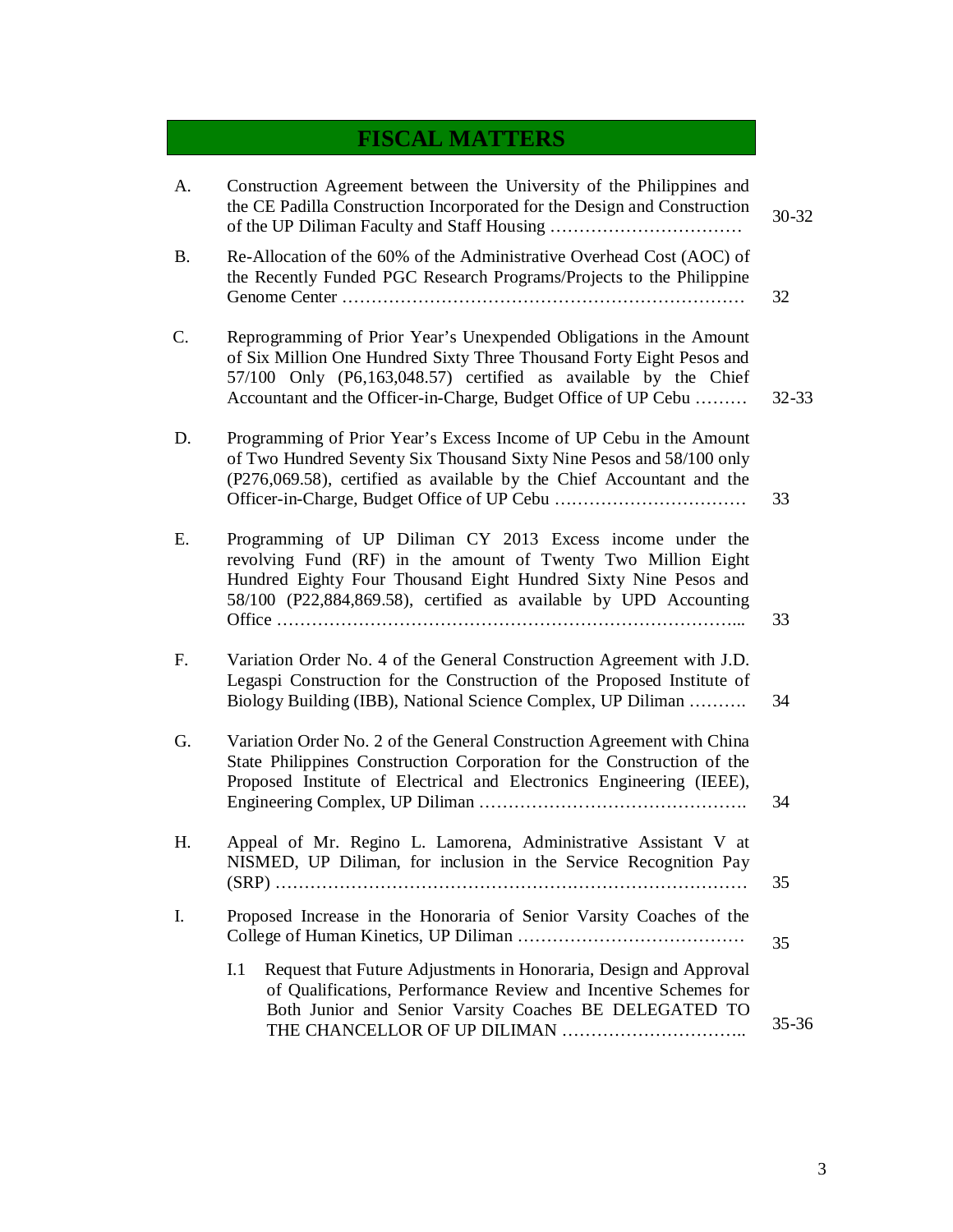| J.        | Programming of Excess Income for CY 2013 of UP Los Baños in the<br>Amount of Twenty Nine Million Five Hundred Eight Thousand Five<br>Hundred Twenty Seven Pesos (P29,508,527.00) and the Reprogramming<br>of the Unexpended Obligations for CY 2012 in the Amount of Three<br>Hundred Ninety Six Million Two Hundred Fifty Thousand Two Hundred<br>Twenty Nine Pesos (P396,250,229.00), certified as available by the Chief,<br>Budget Office and Chief Accountant of UP Los Baños | 36        |
|-----------|------------------------------------------------------------------------------------------------------------------------------------------------------------------------------------------------------------------------------------------------------------------------------------------------------------------------------------------------------------------------------------------------------------------------------------------------------------------------------------|-----------|
| K.        | Reprogramming of the Unexpended Obligations from Personal Services<br>under the General Fund CY 2012-2013 in the Amount of Sixty Million<br>Pesos (P 60,000,000.00), certified as available by the Chief, Budget                                                                                                                                                                                                                                                                   | $36 - 37$ |
| L.        | Proposal of UP Diliman for Adjustment of the Honorarium Rates for the<br>Doctoral Dissertation and Master's Thesis Committees to be Applied                                                                                                                                                                                                                                                                                                                                        | 37        |
|           | <b>ADMINISTRATIVE MATTERS</b>                                                                                                                                                                                                                                                                                                                                                                                                                                                      |           |
| A.        | Appointment of Professor Emeritus effective upon Retirement of Profs.<br>Minda J. Formacion, UP Visayas and Epictetus E. Patalinghug, UP                                                                                                                                                                                                                                                                                                                                           | 37        |
| <b>B.</b> | Merit Promotion of Prof. RHODORA C. ESTACIO FROM Professor 5<br>(Salary Grade 27-7) TO Professor 7 (Salary Grade 28-7), College of                                                                                                                                                                                                                                                                                                                                                 | 37        |
|           |                                                                                                                                                                                                                                                                                                                                                                                                                                                                                    |           |

- C. Request for Temporary Waiver of Faculty Tenure Rule …………………. 38-39
- D. Appointment of Faculty …………………………………………… 39-41

# **MATTERS SUBMITTED FOR CONFIRMATION BY THE BOARD**

### **GENERAL GOVERNANCE**

A. Appointment of University Officials …………………………………… 42

## **ACADEMIC MATTERS**

A. Graduation of Students Who Completed all the Requirements for their Respective Degrees/Titles as of the End of the Second Semester/Trimester, Third Trimester AY 2013–2014, as Recommended by Their Respective University Councils, Except those with Pending Disciplinary Cases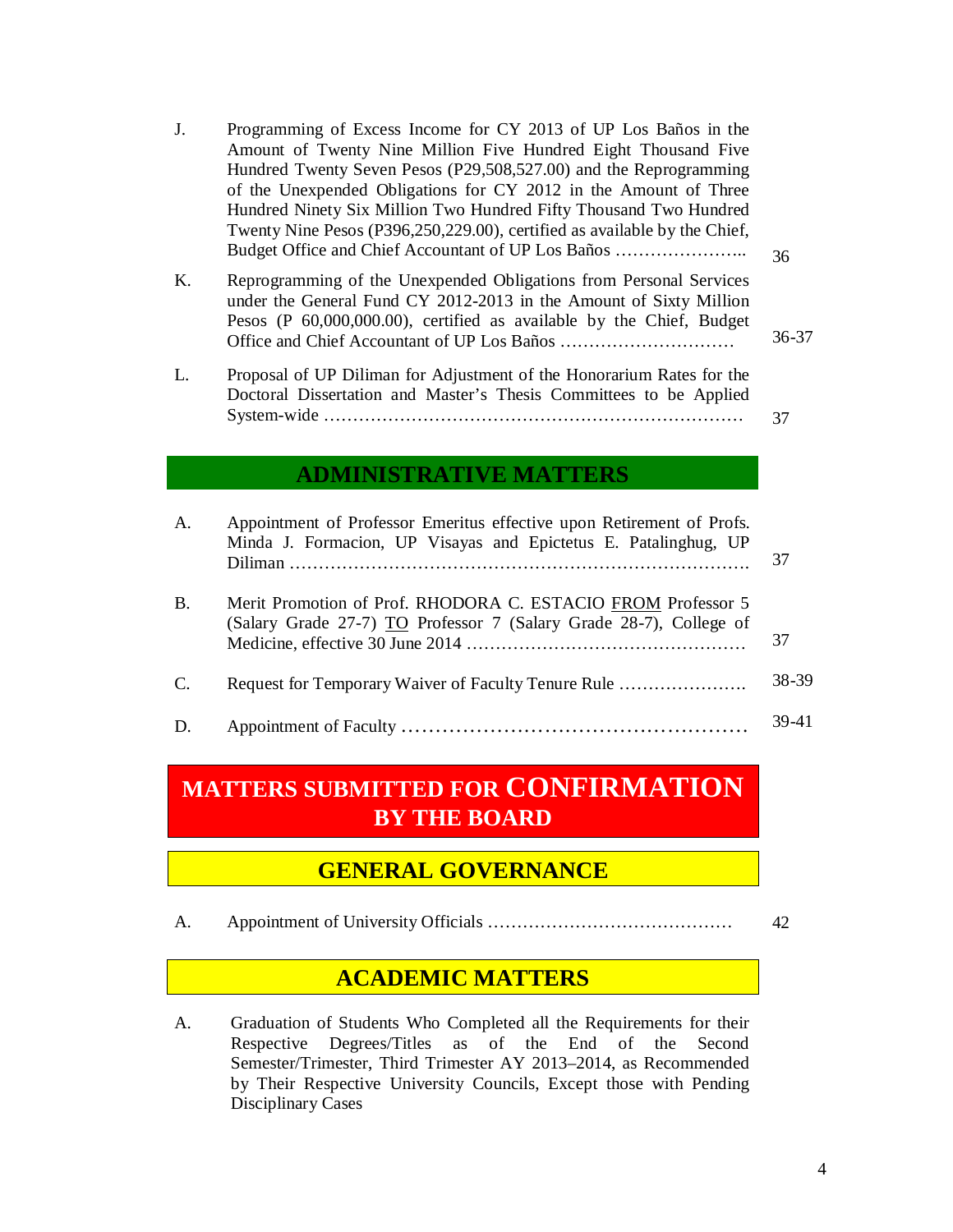|    |     | 1. <b>UP Diliman</b> (Approved by the UP Diliman University Council at its<br>131 <sup>st</sup> meeting on 21 April 2014 and Additional list on 23-24 April<br>2014. The President approved both lists on 25 April 2014) | 43    |
|----|-----|--------------------------------------------------------------------------------------------------------------------------------------------------------------------------------------------------------------------------|-------|
|    | 2.  | UP Los Baños (Approved by the UP Los Baños University Council<br>at its meeting on 21 April 2014 and by the President on 24 April                                                                                        | 43    |
|    | 3.  | <b>UP Manila</b> (Approved by the UP Manila University Council at its<br>93 <sup>rd</sup> meeting on 14 April 2014 and by the President on 24 April                                                                      | 43    |
|    | 4.  | UP Visayas (Approved by the UP Visayas University Council at its<br>$103rd$ meeting on 11 April 2014 and by the President on 21 April<br>2014. Additional list was approved by the President on 24 April                 | 43    |
|    | 5.  | UP Open University (Approved by the UPOU University Council<br>at its $45th$ meeting on 16 April 2014 and by the President on 24 April                                                                                   | 43    |
|    | 6.  | UP Mindanao (Approved by the UP Mindanao University Council<br>at its $40^{th}$ meeting on 14 April 2014 and by the President on 22 April                                                                                | 43    |
|    | 7.  | <b>UP Baguio</b> (Approved by the UP Baguio University Council at its<br>52 <sup>nd</sup> meeting on 11 April 2014 and by the President on 21 April                                                                      | 43    |
|    |     | Confirmation of Graduation Ad Referendum of Ms.<br>$\bullet$<br>FRANCES CLAIRE G. TORRES for the Degree of Bachelor<br>of Science in Biology as of the end of Second Semester, SY                                        | 43    |
|    | 8.  | <b>UP Cebu</b> (Approved by the UP Cebu College Council at its $10^{th}$<br>meeting on 21 April 2014 and by the President on 25 April 2014).                                                                             | 43    |
| B. |     | List of Thirty-three (33) Additional Slots for the Varsity Athletic<br>Admission System (VAAS) Awardees for the incoming Academic Year                                                                                   | 43    |
|    | B.1 | Additional List of Eight (8) Varsity Athletic Admission System<br>(VAAS) Awardees for the incoming Academic Year 2014-2015                                                                                               | 43-44 |
| C. |     | Admission of Three (3) Students into UP Integrated School (UPIS)<br>through the Varsity Athletic Admissions System                                                                                                       | 44    |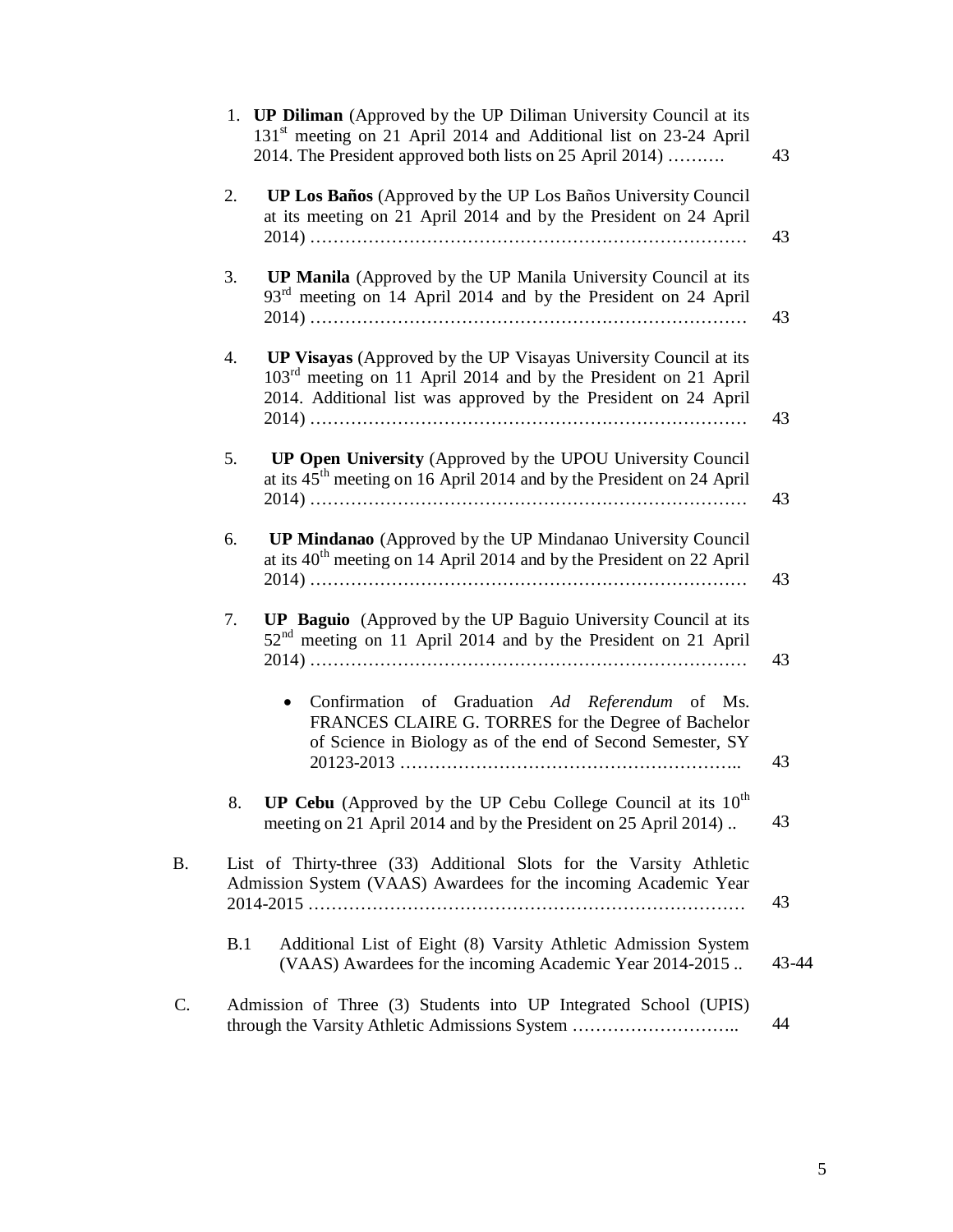### D. Agreements/ Contracts

# **UP System**

| 1.  | Memorandum of Agreement among the University of the Philippines<br>and the Philippine Council for Agriculture, Aquatic and Natural<br>Resources Research and Development (PCAARRD), and the Philippine | 44 |
|-----|--------------------------------------------------------------------------------------------------------------------------------------------------------------------------------------------------------|----|
| 2.  | Memorandum of Agreement between the University of the Philippines<br>and the Commission on Higher Education (CHED)                                                                                     | 45 |
| 3.  | Cooperation Plan between the University of the Philippines and the<br>Ministry of Education, Culture and Sports of Spain                                                                               | 45 |
| 4.  | Memorandum of Agreement between the University of the Philippines                                                                                                                                      | 45 |
| 5.  | Trademark License Agreement between the University of the<br>Philippines and the Evelyn L. Jiz under the name and style Arevalo                                                                        | 45 |
| 6.  | Memorandum of Understanding between the University of the<br>Philippines and the Case Western Reserve University                                                                                       | 45 |
| 7.  | Memorandum of Understanding between the University of the<br>Philippines and the Bases Conversion and Development Authority                                                                            | 46 |
| 8.  | Amendment to Contract between the University of the Philippines and the                                                                                                                                | 46 |
| 9.  | Memorandum of Agreement between the University of the Philippines<br>and the Vietnam National University Ho Chi Minh City, Vietnam                                                                     | 46 |
|     | 10. Memorandum of Understanding between the University of the<br>Philippines and the National Grid Corporation of the Philippines (NGCP)                                                               | 46 |
|     | 11. Memorandum of Agreement among the University of the Philippines,<br>through the Commission on Higher Education (CHED), and the Temasek<br>Foundation, National University of Singapore (TF-NUS)    | 46 |
|     | 12. Supplemental Memorandum of Agreement between the University of the<br>Philippines and the Philippine National Oil Company Renewables                                                               | 46 |
| 13. | Memorandum of Agreement between the University of the Philippines<br>and the Securities and Exchange Commission (SEC)                                                                                  | 47 |
| 14. | Memorandum of Agreement between the University of the Philippines<br>through the Philippine Genome Center and the Philippine Council for                                                               | 47 |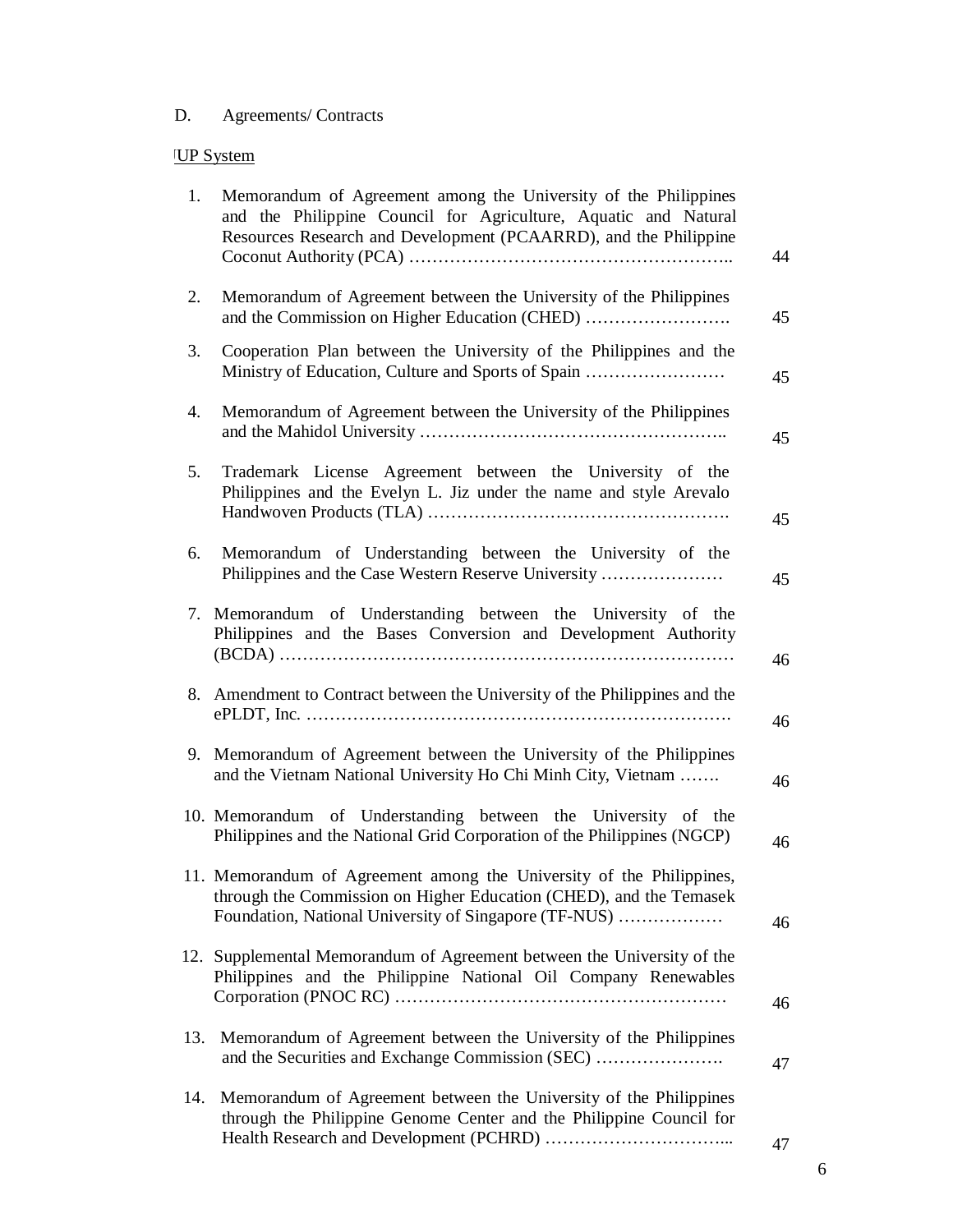| 15. | Memorandum of Agreement between the University of the Philippines<br>through the Philippine Genome Center and the Philippine Council for                                                                                                                                                                                                                 | 47 |
|-----|----------------------------------------------------------------------------------------------------------------------------------------------------------------------------------------------------------------------------------------------------------------------------------------------------------------------------------------------------------|----|
| 16. | Memorandum of Agreement between the University of the Philippines<br>through the Philippine Genome Center and the Philippine Council for                                                                                                                                                                                                                 | 47 |
| 17. | Memorandum of Agreement between the University of the Philippines<br>through the UP Information Technology Development Center (UP<br>ITDC) and the UP System Information Technology Foundation, Inc.                                                                                                                                                     | 48 |
|     | UP Diliman                                                                                                                                                                                                                                                                                                                                               |    |
| 1.  | Agreement on Academic Cooperation between the University of the<br>Philippines Diliman through the National College of Public<br>Administration and Governance (NCPAG) and the Australian National                                                                                                                                                       | 48 |
|     | 2. Memorandum of Understanding between the University of the<br>Philippines Diliman through the College of Mass Communication and the                                                                                                                                                                                                                    | 48 |
| 3.  | Memorandum of Agreement between the University of the Philippines<br>Diliman through the Institute of Small Scale Industries (UP-ISSI) and the<br>Mechatronics Technologies Corporation, Inc. (MTC)                                                                                                                                                      | 48 |
| 4.  | Memorandum of Understanding between the University of the<br>Philippines Diliman through the Marine Science Institute (MSI) and the<br>Partnership in Environmental Management for the Seas of East Asia                                                                                                                                                 | 48 |
| 5.  | Memorandum of Agreement among the University of the Philippines<br>Diliman through the Institute of Small Scale Industries (UP-ISSI), the<br>Bangko Sentral ng Pilipinas (BSP), the Philippine Deposit Insurance<br>Corporation (PDIC), and the Land Bank of the Philippines (LBP)<br>through the Countryside Financial Institutions Enhancement Program | 49 |
| 6.  | Supplementary Memorandum on Academic and Educational Exchange<br>between the University of the Philippines Diliman and the Hiroshima                                                                                                                                                                                                                     | 49 |
| 7.  | Memorandum of Agreement among the University of the Philippines<br>Diliman through the University Library, the Asian Institute of<br>Management (AIM), the Ateneo De Manila University (ADMU), and the                                                                                                                                                   | 49 |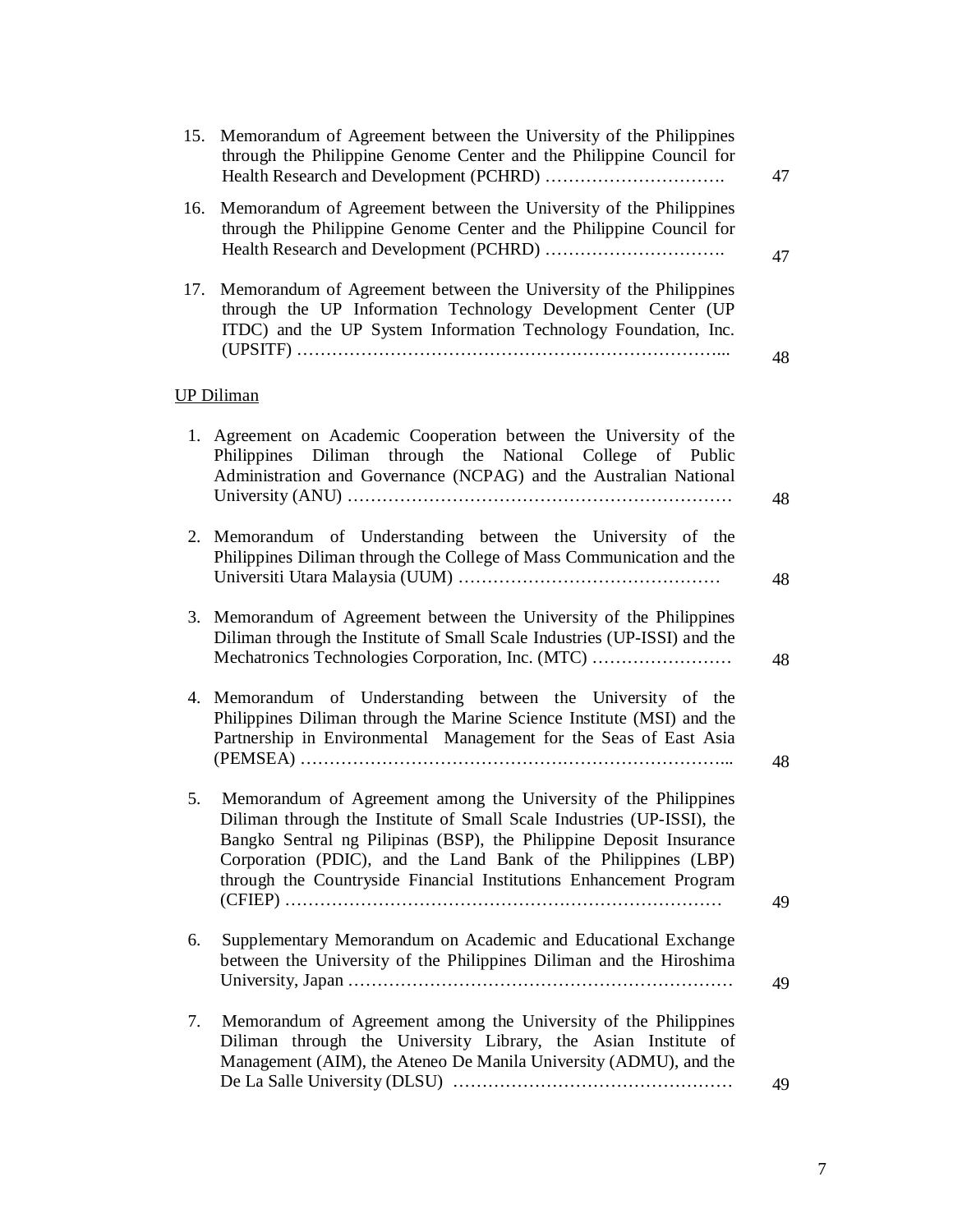| 8.  | Memorandum of Agreement between the University of the Philippines<br>Diliman through the College of Home Economics and the Department of<br>Science and Technology-National Capital Region (DOST-NCR)                                                                       | 49 |
|-----|-----------------------------------------------------------------------------------------------------------------------------------------------------------------------------------------------------------------------------------------------------------------------------|----|
| 9.  | Memorandum of Agreement among the University of the Philippines<br>Diliman through the Diliman Interactive Learning Center (DILC), the<br>Department of Science and Technology through its Information and<br>Communications Technology Office (DOST-ICTO) and the Bulacan  | 49 |
| 10. | Memorandum of Agreement among the University of the Philippines<br>Diliman through the Diliman Interactive Learning Center (DILC), the<br>Department of Science and Technology through its Information and<br>Technology Office (DOST-ICTO) and the Cavite State University | 50 |
| 11. | Memorandum of Agreement between the University of the Philippines<br>Diliman through the Institute for Small Scale Industries (UP-ISSI) and<br>the Department of Agriculture-Project Development Service (DA-PDS)                                                           | 50 |
| 12. | Memorandum ng Kasunduan sa pagitan ng Unibersidad ng Pilipinas<br>Diliman sa pamamagitan ng Sentro ng Wikang Filipino (SWF) at ni Lilia                                                                                                                                     | 50 |
| 13. | Memorandum of Agreement between the University of the Philippines<br>Diliman through the National Engineering Center (NEC) and the<br>Information and Communications Technology (ICTO)                                                                                      | 50 |
| 14. | Memorandum of Agreement the University of the Philippines Diliman<br>through the Asian Institute of Tourism (AIT) and the University of                                                                                                                                     | 50 |
| 15. | Student Exchange Agreement between the University of the Philippines<br>Diliman and the Kansai university of International Studies (KUIS)                                                                                                                                   | 51 |
| 16. | Agreement on Academic Cooperation and Memorandum of Agreement<br>on the Student Exchange Program between the University of the<br>Philippines Diliman through the College of Social Work and Community<br>Development (CSWCD) and the Thammasat University                  | 51 |
| 17. | Memorandum of Agreement between the University of the Philippines<br>Diliman and the University of Hawai'i at Manoa                                                                                                                                                         | 51 |
| 18. | Memorandum of Understanding between the University of the<br>Philippines Diliman and the University of Hawai'i at Manoa                                                                                                                                                     | 51 |
| 19. | Memorandum of Agreement between the University of the Philippines<br>Diliman through the National Center for Transportation Studies (NCTS)<br>and the Philippine Council for Industry, Energy and Emerging                                                                  | 51 |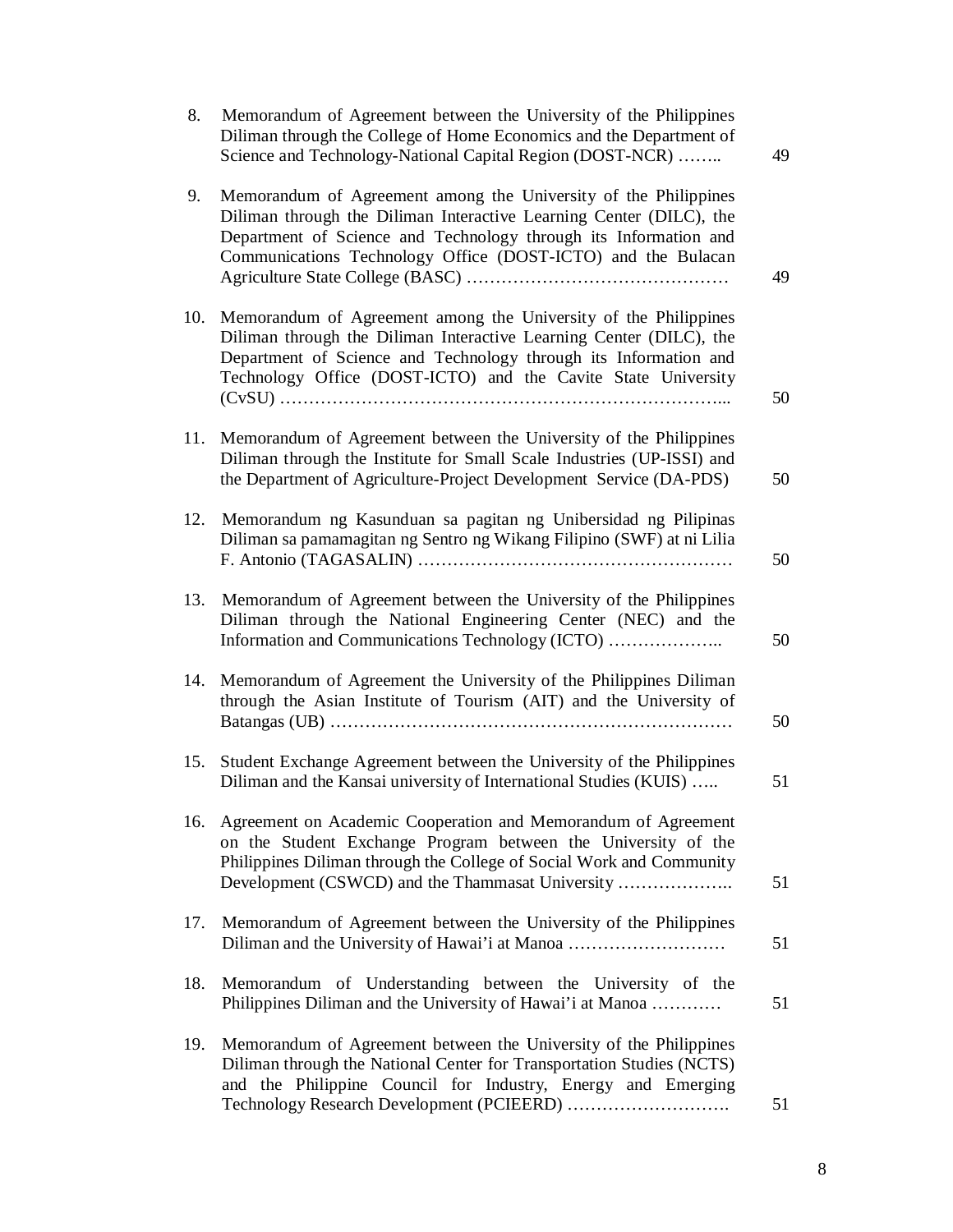| 20. | Memorandum of Agreement between the University of the Philippines<br>Diliman through the Institute of Marine Science (MSI) and the<br>Philippine Council for Agriculture, Aquatic and Natural Resources<br>Research and Development-Department of Science and Technology | 52 |
|-----|--------------------------------------------------------------------------------------------------------------------------------------------------------------------------------------------------------------------------------------------------------------------------|----|
| 21. | Memorandum of Agreement between the University of the Philippines<br>Diliman through the Department of European Languages, College of<br>Arts and Letters (CAL) and the Embassy of Italy in Manila (ITALIAN                                                              | 52 |
| 22. | Support Agreement between the University of the Philippines Diliman<br>through the Cesar E.A. Virata School of Business (CEAVSB) and the                                                                                                                                 | 52 |
| 23. | Memorandum of Agreement between the University of the Philippines<br>Diliman and the Chonnam National University, Republic of Korea                                                                                                                                      | 52 |
| 24. | Academic Cooperation Agreement between the University of the<br>Philippines Diliman through the Department of Political Science, CSSP<br>and the University of Turin through its Department of Cultures, Politics                                                        | 52 |
| 25. | Memorandum of Agreement for Segment Partnership between the<br>University of the Philippines Diliman through the DZUP, CMC and the                                                                                                                                       | 53 |
| 26. | Memorandum of Understanding between the University of the<br>Philippines Diliman through the National Center for Transportation<br>Studies and the Department of Transportation and Communication                                                                        | 53 |
| 27. | Amendment to Project Contract between the University of the<br>Philippines Diliman through the College of Engineering and JICA<br>Project Office for ASEAN University Network/Southeast Asia<br>Engineering Education Development Network (AUN/SEED-Net)                 | 53 |
| 28. | Memorandum of Agreement between the University of the Philippines<br>Diliman through the College of Engineering and the Manila-Oslo<br>Renewable Enterprise, Inc. (INDUSTRY PARTNER)                                                                                     | 53 |
| 29. | Memorandum of Agreement between the University of the Philippines<br>Diliman through the Institute of Marine Science (MSI) and the<br>Philippine Council for Agriculture, Aquatic and Natural Resources                                                                  | 53 |
| 30. | Memorandum of Understanding between the University of the<br>Philippines Diliman through the National Institute of Physics (NIP) and<br>the Philippine Science High School System (PSHSS)                                                                                | 54 |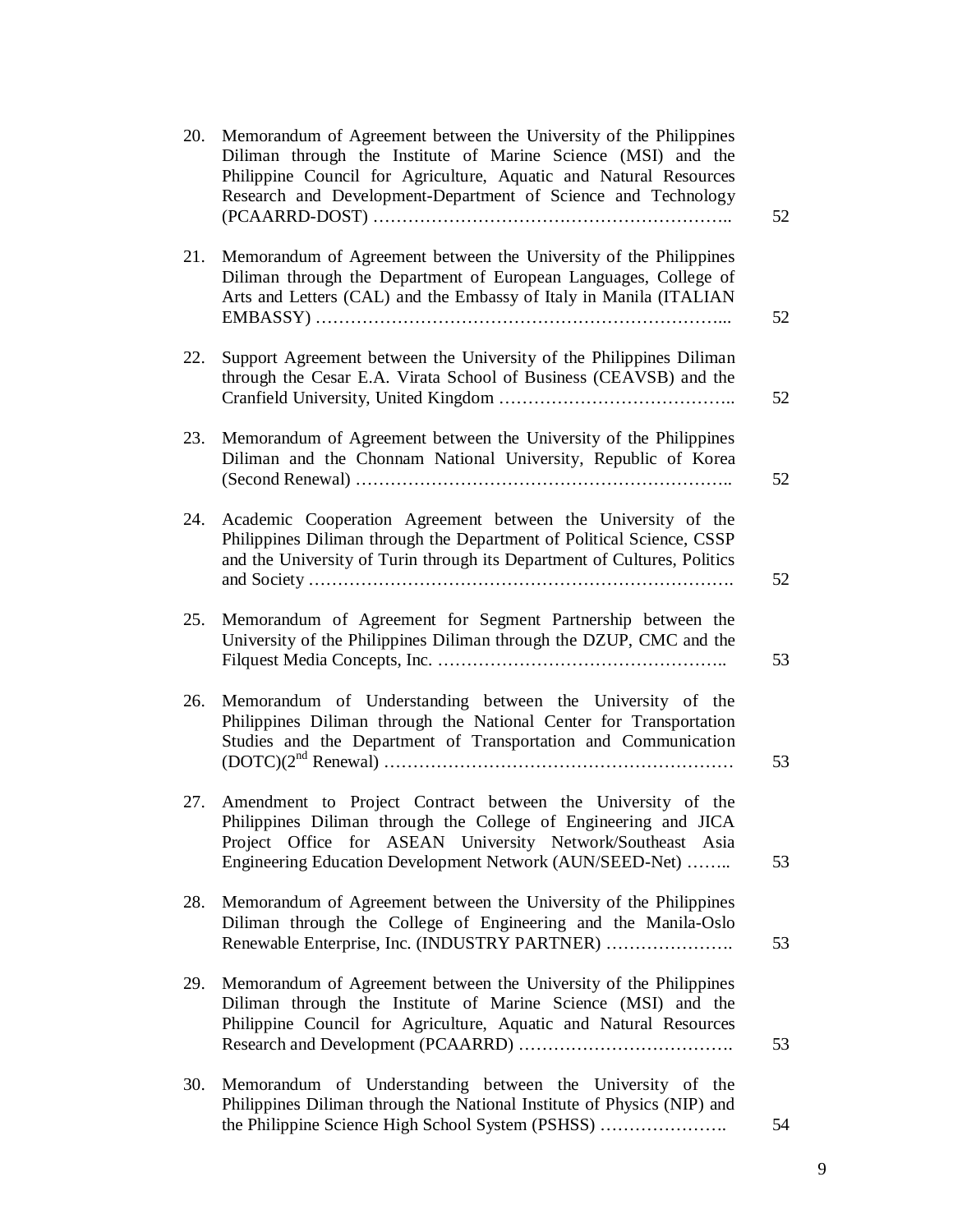| 31. | Agreement on Academic Cooperation and Student Exchange between<br>the University of the Philippines Diliman through the Department of<br>Political Science CSSP and the Swansea University, United Kingdom | 54 |
|-----|------------------------------------------------------------------------------------------------------------------------------------------------------------------------------------------------------------|----|
| 32. | Memorandum of Understanding between the University of the<br>Philippines Diliman through the Asian Institute of Tourism (AIT) and                                                                          | 54 |
|     | <b>UP</b> Manila                                                                                                                                                                                           |    |
| 1.  | Memorandum of understanding between the University of the<br>Philippines Manila and the Mahidol University, Thailand                                                                                       | 54 |
|     | <b>UP Open University</b>                                                                                                                                                                                  |    |
| 1.  | Memorandum of Agreement between the University of the Philippines<br>Open University and the Southeast Asian Regional Center for Graduate                                                                  | 55 |
| 2.  | Memorandum of Understanding between the University of the<br>Philippines Open University and the Maritime Academy of Asia and the                                                                          | 55 |
| 3.  | Memorandum of Understanding between the University of the<br>Philippines Open University and the Good Neighbors International                                                                              | 55 |

### **FISCAL MATTERS**

A. Request Authority to Pay the Merit Incentive for CY2014 in the Amount of P5,000 to All Qualified UP Personnel, Approved by the Board of Regents through a Referendum conducted from 27-29 May 2014 ………

56

### **OTHER MATTERS**

A. Request Authority to Travel to the U.S.A. from 3-21 July 2014 to address UP Alumni events and preside over the meeting of the Friends of UP Foundation in America (FUPFA) Board, Approved by the Board of Regents through a Referendum conducted on 27-29 May 2014…………

56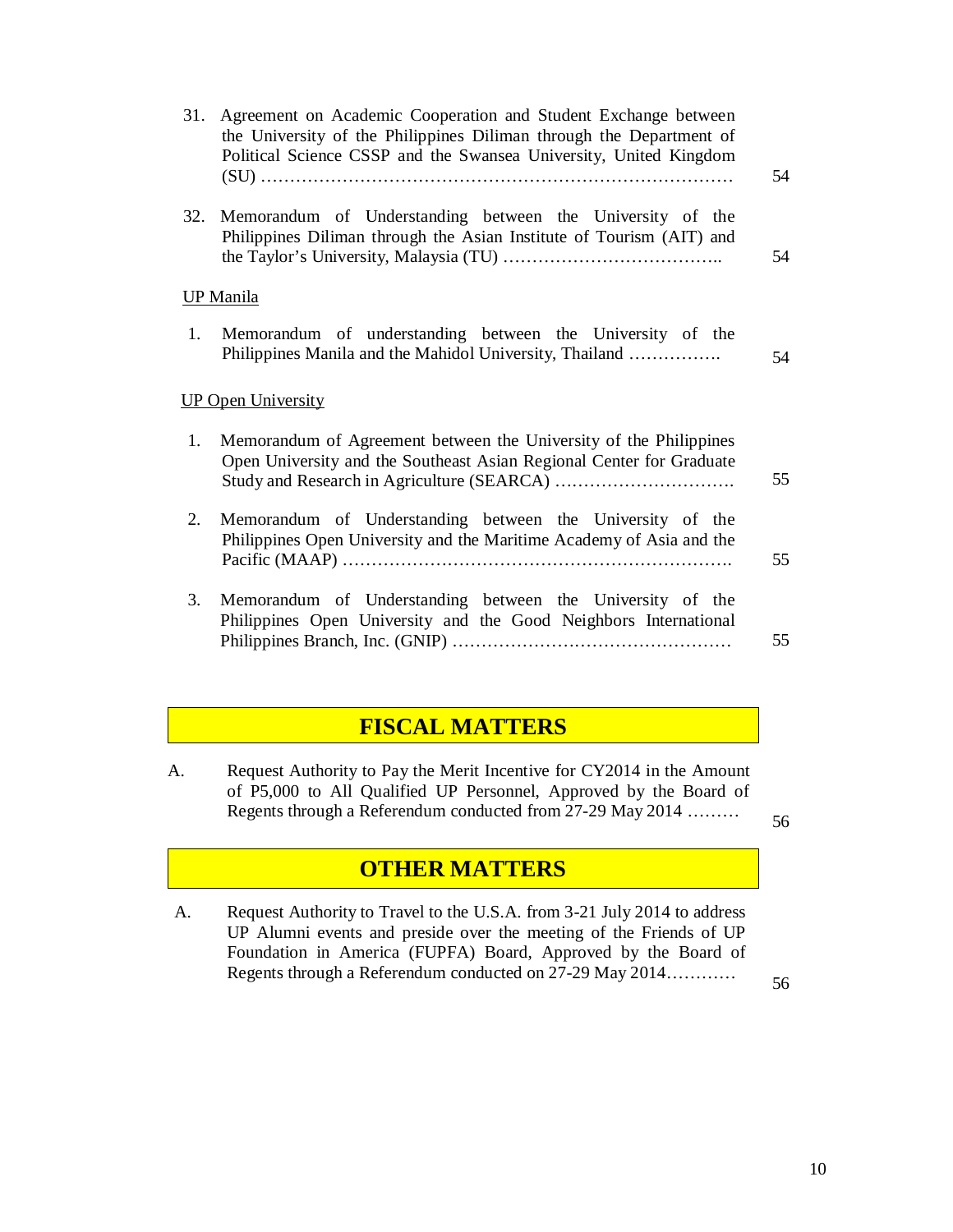# **MATTERS SUBMITTED FOR INFORMATION OF THE BOARD**

| A. |    | Delegated Authority to the President, subject to INFORMATION of the<br>Board:                                                                                                             |    |
|----|----|-------------------------------------------------------------------------------------------------------------------------------------------------------------------------------------------|----|
|    | 1. | Inclusion of the Schedule of Advance Registration Period for the<br>New Freshmen from 1 to 4 June 2014 in the 2014-2015 Academic<br>Calendar for the Undergraduate Programs of UP Visayas | 57 |
|    | 2. | Proposed Additional Mid-Year Term in the UP Diliman Academic                                                                                                                              | 57 |
|    | 3. | Proposed Additional Midyear Term (Second Summer) in the UP                                                                                                                                | 57 |
|    | 4. | Contracts/Agreements                                                                                                                                                                      |    |
|    |    | <b>UP Diliman</b>                                                                                                                                                                         |    |
|    | 1. | Supplemental Contract for Security Services between the University of<br>the Philippines Diliman and the Glocke Security Systems, Inc.                                                    | 58 |
|    | 2. | Contract for Security Services (Extension) between the University of<br>the Philippines Diliman and the Winace Security Agency, Inc.                                                      | 58 |
|    | 3. | Contract for Security Services between the University of the<br>Philippines Diliman and the Winace Security Agency, Inc.                                                                  | 58 |
|    | 4. | Supplemental Contract between the University of the Philippines                                                                                                                           | 58 |
|    | 5. | Construction Agreement between the University of the Philippines<br>Diliman and the Ercobal Construction Corporation (CONTRACTOR)                                                         | 58 |
|    | 6. | Construction Agreement between the University of the Philippines<br>Diliman and the Reygem Builders (CONTRACTOR)                                                                          | 59 |
|    | 7. | Construction Agreement between the University of the Philippines<br>Diliman and the Ravilo-Gonzales Group Construction Corporation                                                        | 59 |
|    | 8. | Construction Agreement between the University of the Philippines                                                                                                                          | 59 |
|    | 9. | Construction Agreement between the University of the Philippines<br>Diliman and the Reygem Builders (CONTRACTOR)                                                                          | 59 |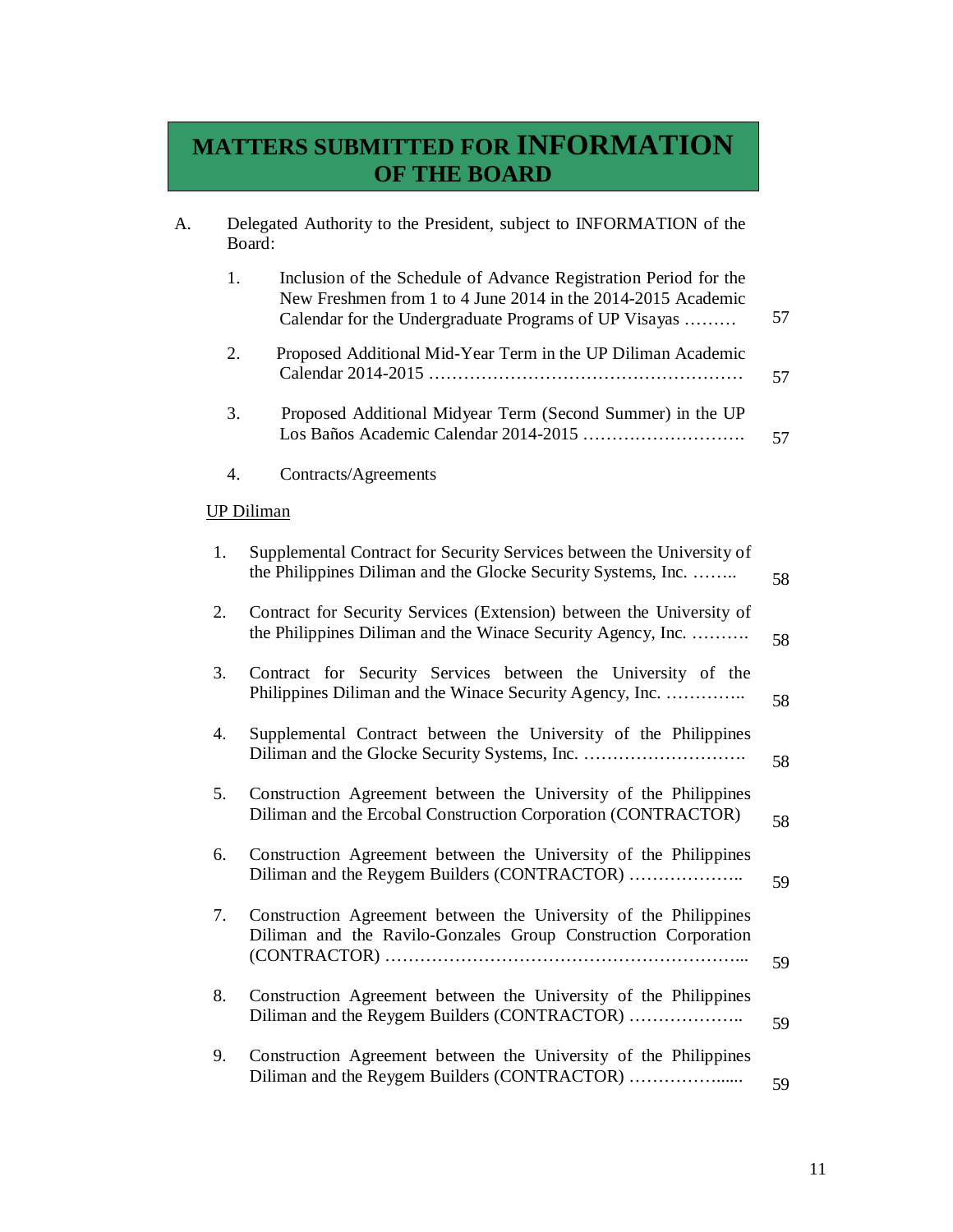| 10. | Construction Agreement between the University of the Philippines<br>Diliman and the Eastern Construction Co, Inc. (CONTRACTOR)                                                                             | 60 |
|-----|------------------------------------------------------------------------------------------------------------------------------------------------------------------------------------------------------------|----|
| 11. | Construction Agreement between the University of the Philippines<br>Diliman and the Mechanics Cons. Corporation (CONTRACTOR)                                                                               | 60 |
| 12. | Construction Agreement between the University of the Philippines<br>and the PGM Construction and Plumbing Services<br>Diliman                                                                              | 60 |
| 13. | Construction Agreement between the University of the Philippines<br>Diliman and the Reygem Builders (CONTRACTOR)                                                                                           | 60 |
| 14. | Construction Agreement between the University of the Philippines<br>Diliman and the Alleyway Construction (CONTRACTOR)                                                                                     | 61 |
| 15. | Construction Agreement between the University of the Philippines<br>Diliman and the Reygem Builders (CONTRACTOR)                                                                                           | 61 |
| 16. | Construction Agreement between the University of the Philippines<br>Diliman and the Reygem Builders (CONTRACTOR)                                                                                           | 61 |
| 17. | Construction Agreement between the University of the Philippines                                                                                                                                           | 61 |
| 18. | Construction Agreement between the University of the Philippines<br>and PGM Construction and Plumbing Services<br>Diliman                                                                                  | 62 |
| 19. | Construction Agreement between the University of the Philippines<br>and Ravilo-Gonzales Group Construction Corporation<br>Diliman                                                                          | 62 |
| 20. | Construction Agreement between the University of the Philippines                                                                                                                                           | 62 |
| 21. | Construction Agreement between the University of the Philippines<br>PGM Construction<br>and Plumbing<br>Diliman<br>Services<br>and                                                                         | 62 |
| 22. | Construction Agreement between the University of the Philippines<br>Diliman and the M.P. Villegas Construction (CONTRACTOR)                                                                                | 63 |
| 23. | Deed and Certificate of Donation between the University of the<br>Philippines Diliman through the University of the Philippines Manila-<br>Philippine General Hospital and the Hinatuan Mining Corporation | 63 |
|     |                                                                                                                                                                                                            |    |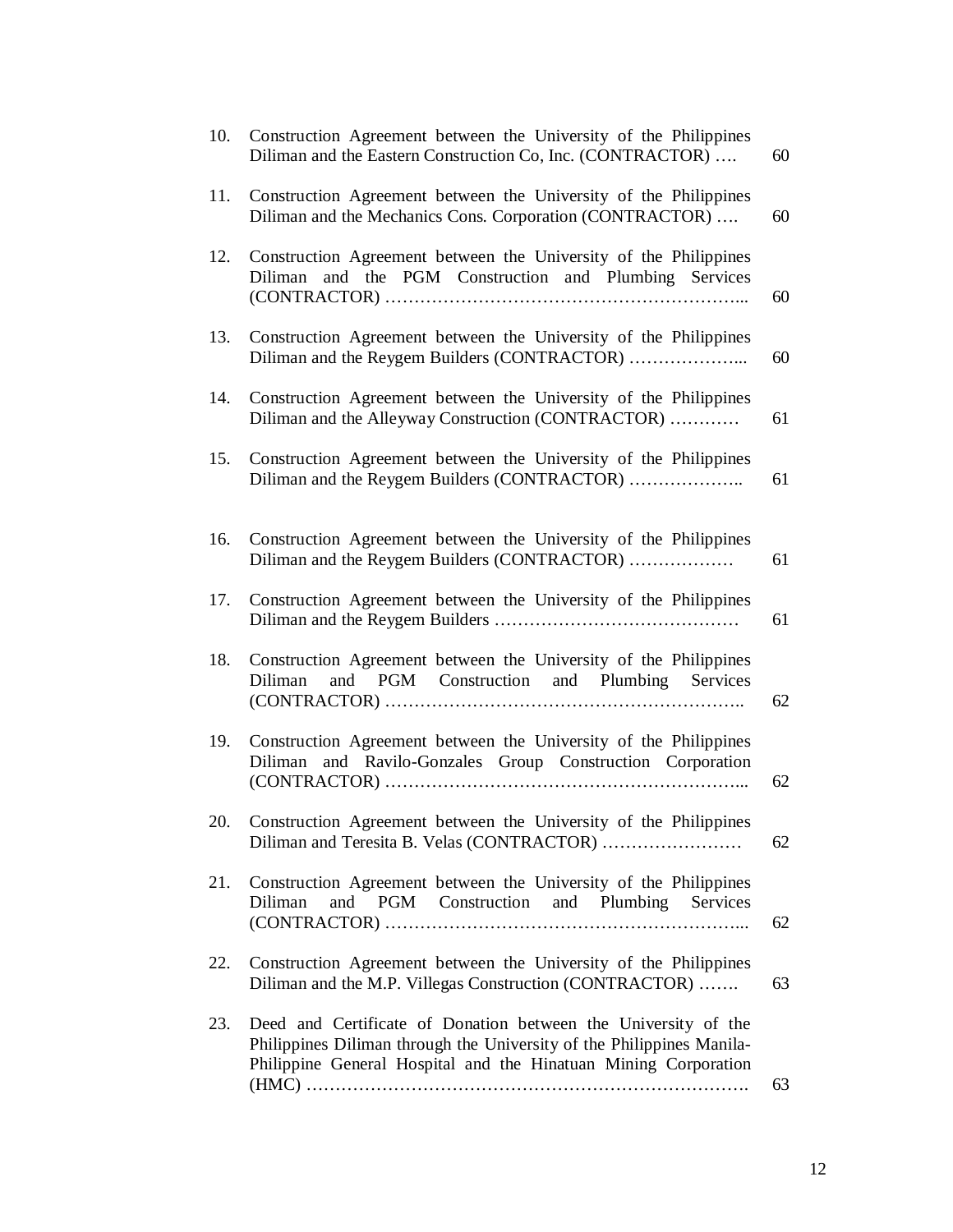| 24. | Deed of Donation and Acceptance between the University of the<br>Philippines Diliman through the College of Engineering and the          | 63 |
|-----|------------------------------------------------------------------------------------------------------------------------------------------|----|
| 25. | Memorandum of Agreement between the University of the Philippines<br>Diliman and the Commission on Higher Education (CHED)               | 63 |
| 26. | Construction Agreement between the University of the Philippines<br>and the PGM Construction and Plumbing Services<br>Diliman            | 63 |
| 27. | Construction Agreement between the University of the Philippines<br>Diliman and the Ravilo-Gonzales Group Construction Corporation       | 64 |
| 28. | Construction Agreement between the University of the Philippines<br>Diliman and the M.P. Villegas Construction (CONTRACTOR)              | 64 |
| 29. | Deed of Donation between the University of the Philippines Diliman<br>through the College of Engineering and the $EMC2$ Fraternity, Inc. | 64 |
| 30. | Construction Agreement between the University of the Philippines<br>Diliman and the Reygem Builders (CONTRACTOR)                         | 64 |
| 31. | Construction Agreement between the University of the Philippines<br>Diliman and the Reygem Builders (CONTRACTOR)                         | 65 |
| 32. | Construction Agreement between the University of the Philippines<br>Diliman and the Reygem Builders (CONTRACTOR)                         | 65 |
| 33. | Construction Agreement between the University of the Philippines<br>Diliman and the Reygem Builders (CONTRACTOR)                         | 65 |
| 34. | Construction Agreement between the University of the Philippines<br>and the NVSP Construction and Development<br>Diliman                 | 66 |

# **OTHER MATTERS**

| A.        | Request Permission to Cut Trees within the Proposed Site of the Two-<br>Storey Student Dormitory at the UP Visayas Miag-ao Campus | 66    |
|-----------|-----------------------------------------------------------------------------------------------------------------------------------|-------|
| <b>B.</b> | Selection of Mr. NEILL JOHN G. MACUHA as the New Student<br>Regent vice Ms. Krista Iris V. Melgarejo for Academic Year 2014-2015  | 66-67 |
| C.        | Presentation of the UP Master Development Plan: Development                                                                       | 67    |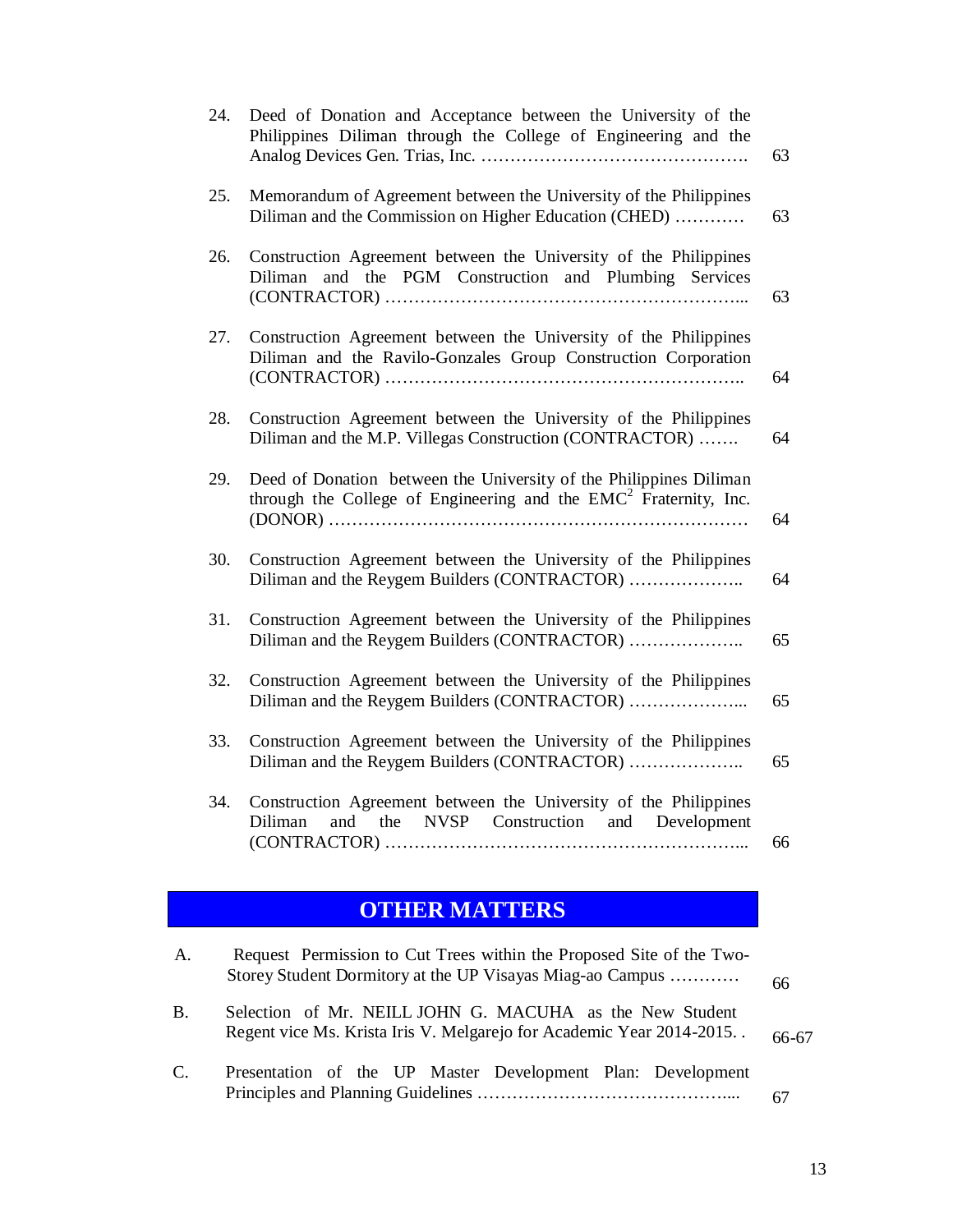| D. | Motion for Reconsideration of Mr. Ronald O. Chua on the Decision of the<br>Board of Regents in its 1285 <sup>th</sup> Meeting on 24 January 2013, which Denied<br>his Request for the Issuance of a Certificate of Graduation | 67    |
|----|-------------------------------------------------------------------------------------------------------------------------------------------------------------------------------------------------------------------------------|-------|
| E. |                                                                                                                                                                                                                               | 67-69 |
|    |                                                                                                                                                                                                                               | -70   |

#### **oo0oo**

# **ADMINISTRATIVE ORDERS**

| A.        | ADMINISTRATIVE ORDER NO. PAEP 14-12A: Appointment as<br>Member of the Bids and Awards Committee (BAC) for the UP System                                                                                                                                    | 70    |
|-----------|------------------------------------------------------------------------------------------------------------------------------------------------------------------------------------------------------------------------------------------------------------|-------|
| <b>B.</b> | ADMINISTRATIVE ORDER NO. PAEP 14-13: UP Puerto Galera                                                                                                                                                                                                      | 71    |
| C.        | ADMINISTRATIVE ORDER NO. PAEP 14-14: Dr. Gisela P.<br>Concepcion as Officer-in-Charge of the University, 14-16 April 2014                                                                                                                                  | 71    |
| D.        | ADMINISTRATIVE ORDER NO. PAEP 14-15: Reconstitution of the                                                                                                                                                                                                 | 72    |
| Ε.        | ADMINISTRATIVE ORDER NO. PAEP 14-18: Constitution of the<br>Systemwide Performance Evaluation Review Committee (UPSPERC) for<br>the Appeal of Arch. Allen R. Buenaventura of UP Manila regarding his                                                       | 73    |
| F.        | ADMINISTRATIVE ORDER NO. PAEP 14-18A: Appointment as<br>Members of the Systemwide Performance Evaluation Review Committee<br>(UPSPERC) for the Appeal of Arch. Allen R. Buenaventura of UP Manila<br>regarding his January to June 2013 Performance Rating | 73-74 |
| G.        | ADMINISTRATIVE ORDER NO. PAEP 14-19: Reconstitution of the<br>UP Committee on Constructors Performance Evaluation System (CPES)                                                                                                                            | 74-75 |
| H.        | ADMINISTRATIVE ORDER NO. PAEP 14-20: Guidelines on the                                                                                                                                                                                                     | 75-76 |
| Ι.        | ADMINISTRATIVE ORDER NO. PAEP 14-21: Reconstitution of the<br>Committee to Review Applications for Research Dissemination Grant                                                                                                                            | 76    |
| J.        | ADMINISTRATIVE ORDER NO. PAEP 14-22: Reconstitution of the                                                                                                                                                                                                 | 77    |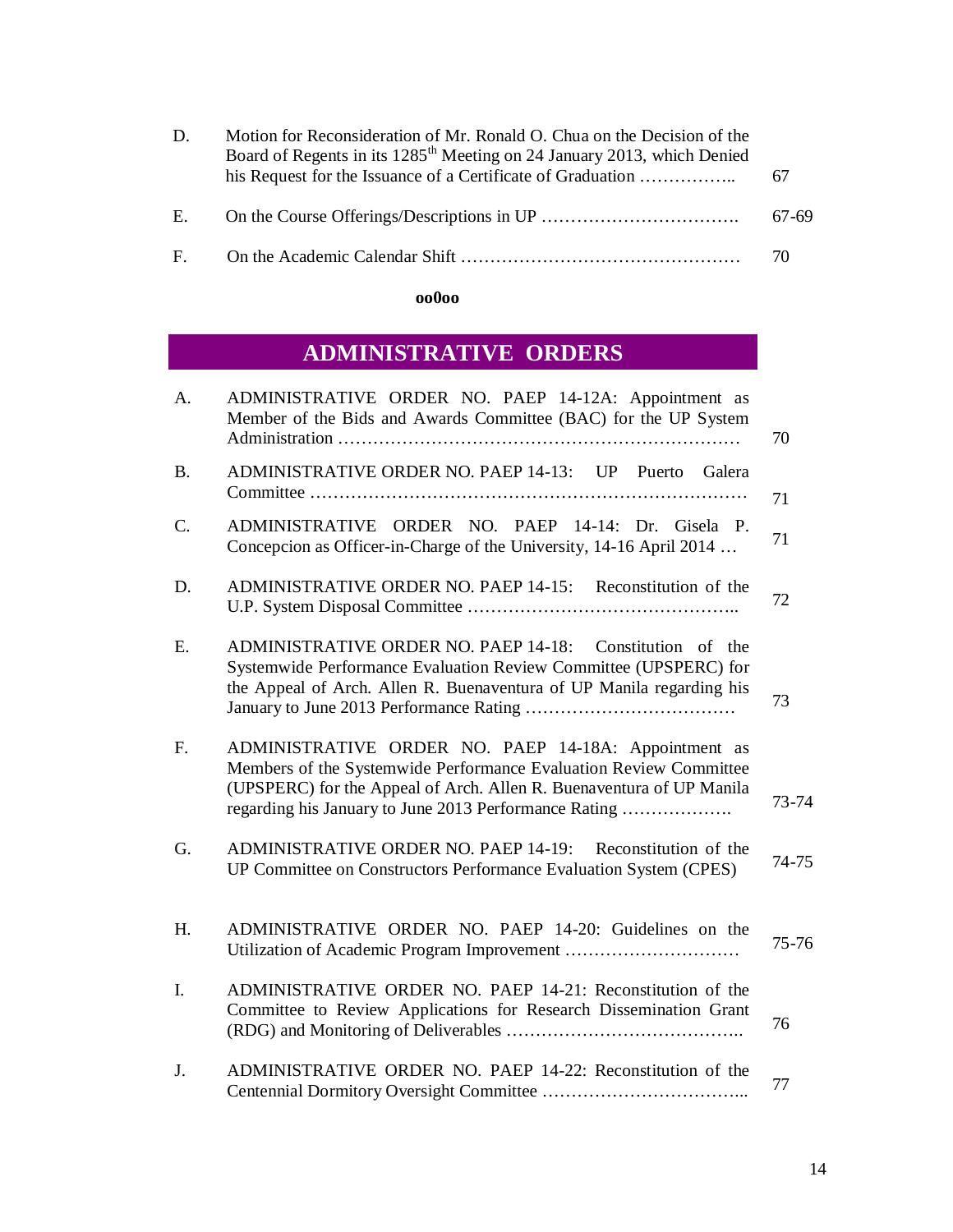| L. | ADMINISTRATIVE ORDER NO. PAEP 14-28: Dr. Gisela P.            | 80-81 |
|----|---------------------------------------------------------------|-------|
| K. | ADMINISTRATIVE ORDER NO. PAEP 14-24: UP Panel for the         | 78-80 |
| K. | ADMINISTRATIVE ORDER NO. PAEP 14-23: Officer-in-Charge of the |       |

### **MEMORANDUM**

| A.          | MEMORANDUM NO. PAEP 14-26: Half Day Work on Wednesday, 16                                                                             | 81    |
|-------------|---------------------------------------------------------------------------------------------------------------------------------------|-------|
| <b>B.</b>   | MEMORANDUM NO. PAEP 14-27: Five (5)-day "Re-energizing"<br>Period for University Officials And Faculty Administrators from 02 to 30   | 81-82 |
| C.          | MEMORANDUM NO. PAEP 14-28: Four-day Workweek during May                                                                               | 82-83 |
| D.          | MEMORANDUM NO. PAEP 14-30: Authority to Confer Academic                                                                               | 83    |
| E.          | MEMORANDUM NO. PAEP 14-31: Request for authority to travel to<br>the USA from 3-21 July 2014 to meet and address UP alumni groups and | 84    |
| $F_{\cdot}$ | MEMORANDUM NO. PAEP 14-33: Authorized Signatory of the UP<br>System Administration for Investment Order Forms, Time and Trust         | 84-85 |
| G.          | MEMORANDUM NO. PAEP 14-35: Authorized Signatories/Counter-<br>Signatories of the UP System Administration for MDS Checks              | 85    |
| H.          | MEMORANDUM NO. PAEP 14-36: Authorized Signatories/Counter-<br>Signatories of the UP System Administration for Non-MDS Checks          | 86    |
| I.          | MEMORANDUM NO. PAEP 14-37: MERIT INCENTIVE for CY 2014                                                                                | 86-88 |
| J.          | MEMORANDUM NO. PAEP 14-38: Request to Assign Some HRDO<br>Personnel to Work Full-Time in addressing eUP HRIS Requirements             | 88-89 |
| K.          | MEMORANDUM NO. PAEP 14-39: Instituting a Search Process for the<br>Next Chancellors of UP Los Baños, UP Manila and UP Visayas         | 89-92 |
| L.          | MEMORANDUM NO. PAEP 14-39A: Instituting a Search Process for<br>the Next Chancellors of UP Los Baños, UP Manila and UP Visayas        | 92-95 |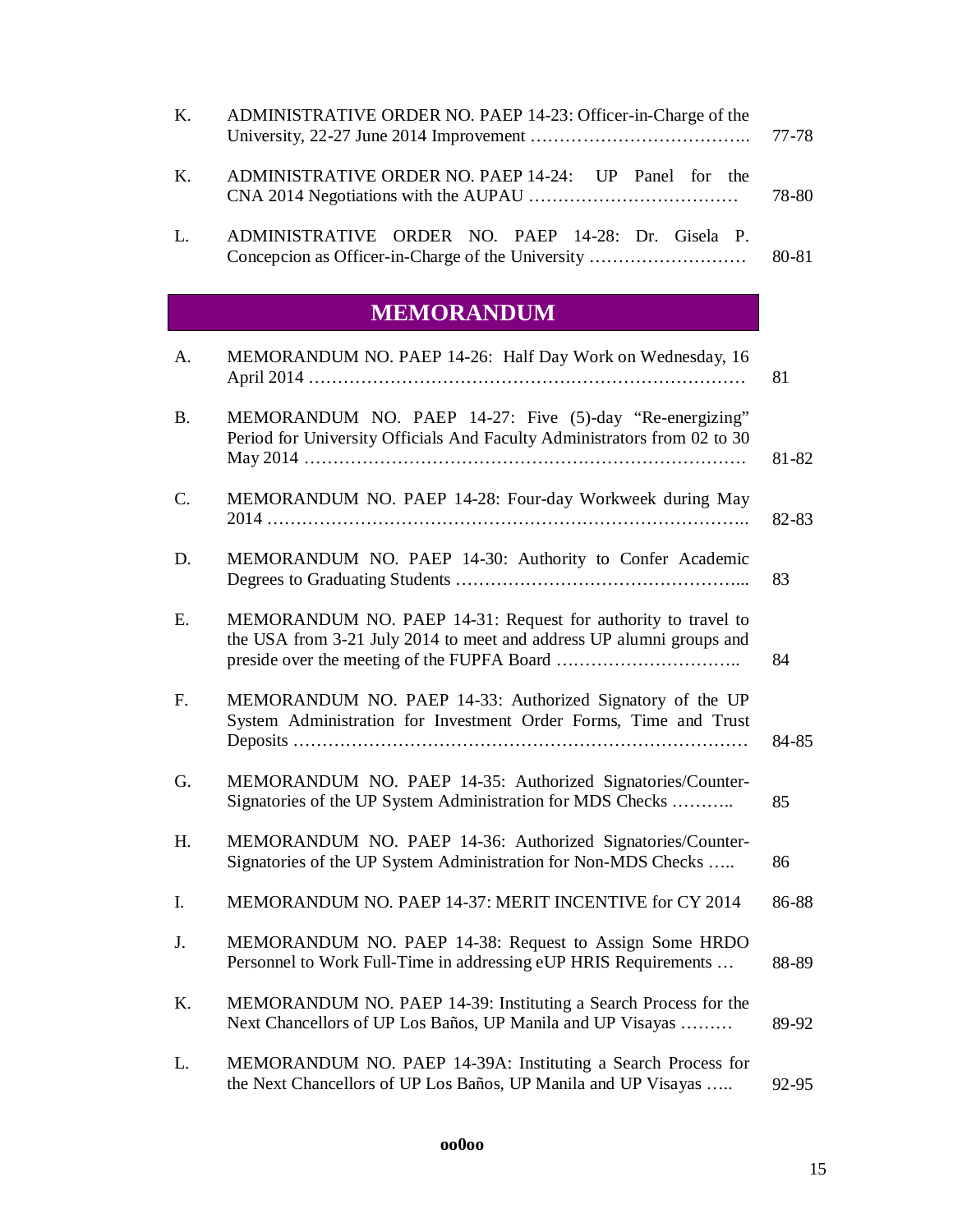# **DECISIONS OF THE BOARD OF REGENTS**

# **1298 th MEETING, 30 JUNE 2014**

## **MATTERS ARISING FROM THE MINUTES OF THE PREVIOUS MEETING**

#### **A. 1297th BOR Meeting, 28 March 2014**

#### **1. Proposed 2012 Code of Student Conduct of UP Diliman**

Chancellor Michael L. Tan and former Student Regent Krista Iris V. Melgarejo were invited as resource persons for the proposed Code of Student Conduct of UP Diliman, along with Ms. Pola Lia Celina Lamarca, Head of the University Student Council's Students Rights and Welfare Committee, as an observer.

#### **Board Action: The Board APPROVED the 2012 Code of Student Conduct as recommended by the UP Diliman University Council with an exception and a correction, as follows:**

- 1) The existing residency requirement of one academic year before a student may be accepted for membership in a fraternity or sorority is retained. Thus, in the listing of acts of misconduct in Section IV.1, subsection IV.1.3.1.d shall read: "Accepting a student who has not completed a one-semester residency in UP Diliman for membership in a registered student organization, except in the case of a fraternity or sorority for which the residency requirement is one academic year;"
- 2) To align with the provisions of the UP Charter of 2008, Section V.2.15 (Appeal) is corrected to read: The Dean's action may be appealed by either party to the UP Diliman Executive Committee within seven (7) working days from receipt of the decision, through the Chancellor. The UP Diliman Executive Committee shall decide the appeal within two (2) months from receipt of the appeal. Its decision may be appealed to the President within seven (7) working days from receipt of the decision. The President's decision is appealable to the Board of Regents (BOR) within seven (7) working days upon receipt of the decision.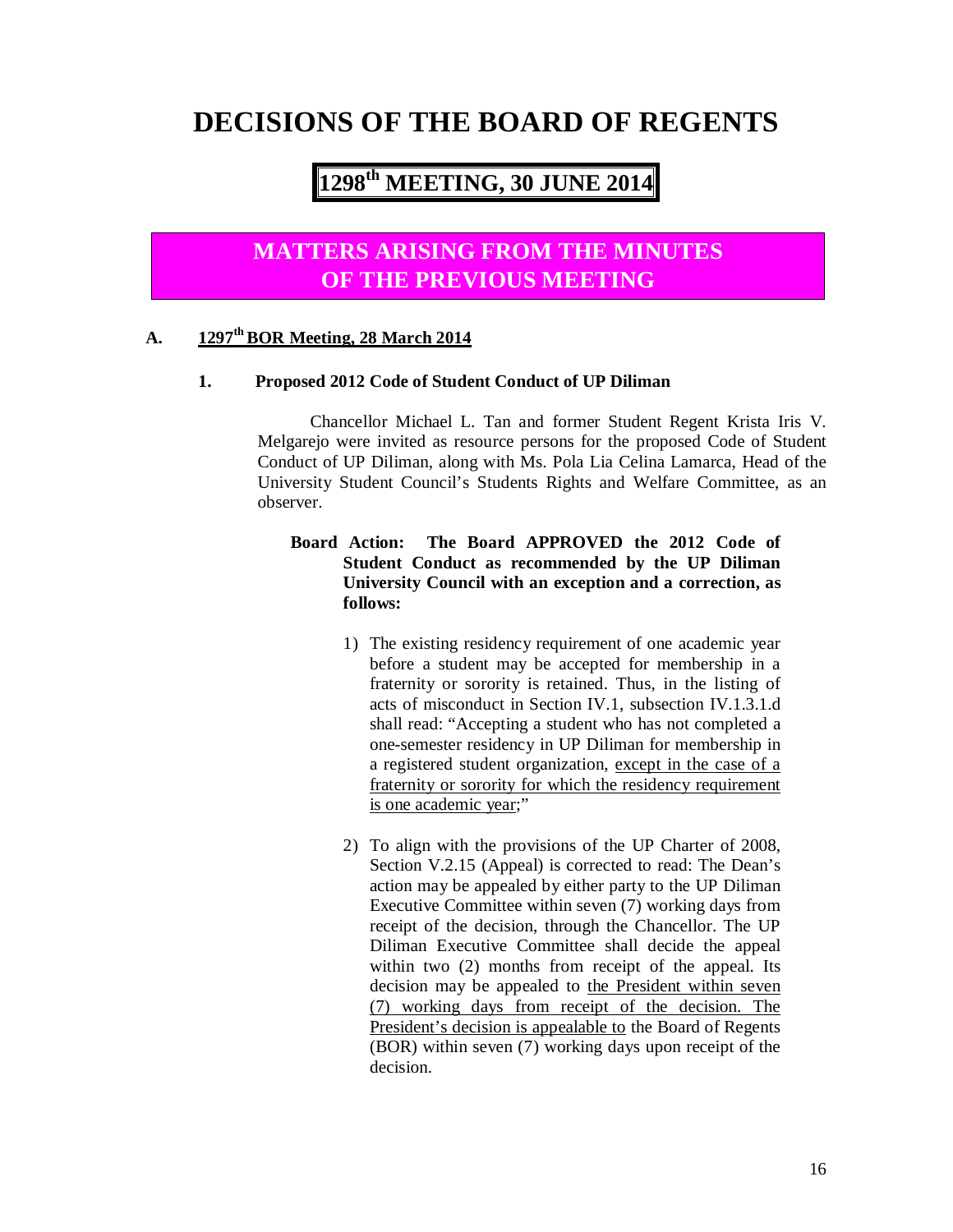#### **2. Guidelines on How the Board Shall Treat Appeals (UP Faculty, Personnel and Students)**

At the 1296<sup>th</sup> meeting of the Board of Regents (BOR) held on 27 February 2014, Regent Chief Justice Reynato S. Puno requested the submission of guidelines on how the Board shall treat appeals of the UP faculty, students, and staff that are filed before it.

At the 1297<sup>th</sup> BOR meeting held on 28 March 2014, the Office of the Vice President for Legal Affairs (OVPLA) submitted said guidelines for the information of the Board but discussion was deferred until the June 2014 meeting because the Honorable Regent Chief Justice Puno was not present at that meeting.

At the 1298<sup>th</sup> BOR meeting held on 30 June 2014, Vice President for Legal Affairs Hector Danny Uy presented the options that the Board may take in treating appeals filed before it. A copy of the guidelines is kept on file at OSU Records.

#### **Board Action: NOTED**

**3. Design and Build Contract with S.C. Megaworld Construction and Development Corporation for the Design and Build of the National Institutes of Health (NIH) Building Project, UP Manila Campus**

**Board Action: DEFERRED**

## **REPORT of the PRESIDENT and other SECTORAL REGENTS for INFORMATION OF THE BOARD**

#### **A. Report of the President**

- 1. President Pascual reported that about 20 officials of Vietnam National University, Ho Chi Min City (VNU-HCMC) underwent a University Management Training Program conducted by UP System Officials in May 2014. VNU-HCMC paid the University a nominal sum to cover the cost of the training program. He said the Vietnam University officials were very impressed by the effort being exerted by the University in upgrading its operations.
- 2. President Pascual said that a Programme on Developing University Leaders and Educators in the Philippines (DULE) being supported jointly by the Temasek Foundation, the National University of Singapore and CHED was launched with a seminar on 2 June 2014. The training program will benefit UP officials as well as officials from selected universities.
- 3. The UP System hosted in Diliman on 8 May 2014 the 7th Southeast Asian Ministers of Education Organization (SEAMEO) – ASEAN International Mobility for Students (AIMS) review meeting. The AIMS program started in 2009 to encourage student mobility through collaborations between governments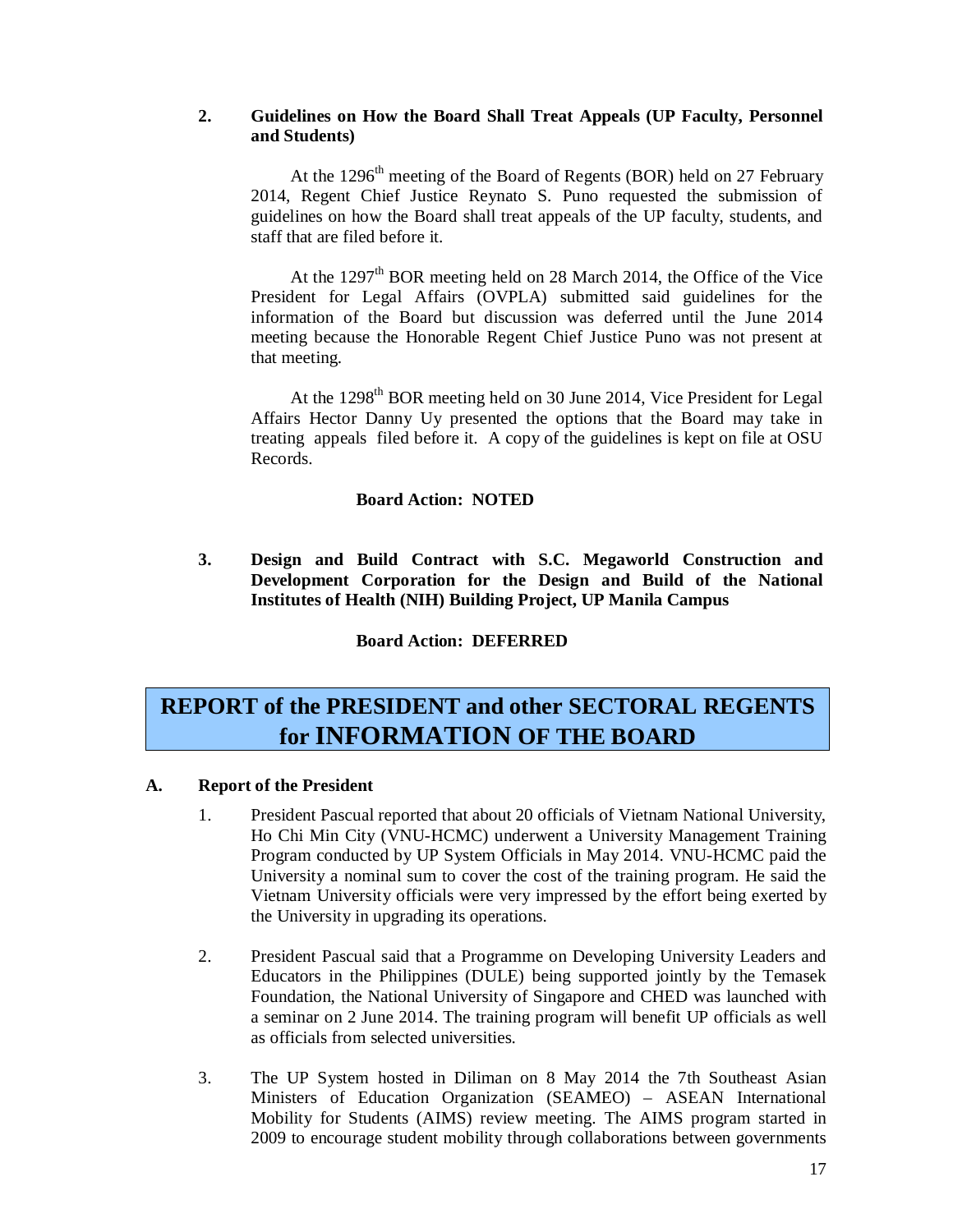and higher education institutions in Malaysia, Indonesia, and Thailand. It has expanded to now include 7 countries, 7 study fields and more than 60 participating universities throughout the region. It is now a major regional effort that is expected to expand further into 10 countries by 2015 The AIMS program.

- 4. President Pascual attended the Annual Presidents Meeting of the Association of Pacific Rim Universities (APRU) held on 23-25 June 2014 in Canberra. The meeting was attended by 18 university presidents and over 60 delegates from 30 member universities in Asia, Australia, and the Americas. In APRU, UP is the only member university from the Philippines. The program included discussions on (1) the higher education reform being pursued by the Australia government in the face of the growing number of high school graduates expected to go to college; (2) the role and advancement of quantitative and qualitative representation of information in a data-intensive world, and big data's impact on higher education; and (3) the new initiatives being undertaken by APRU and its individual member universities. At the Presidents Open Forum, President Pascual made a presentation along with six other presidents. His presentation was on the experience of UP in "Building Resiliency in a Changing World". President Pascual was elected member of the Steering Committee for a two-year term to represent the member universities from Southeast Asia.
- 5. From Canberra, several delegates to the APRU meeting proceeded to Sydney for visits to the University of New South Wales on 26 June 2014. The two host universities showed the delegates their latest medical research facilities (namely, UNSW's Lowy Cancer Research Centre and UoS' Charles Perkins Centre) and provided briefings on their internationalization programs.
- 6. President Pascual said that UP is now in the process of finalizing the agreements related to the establishment of a Confucius Institute in UP. He said there are still issues being raised arising from the comments of some American universities. The Confucius Institute is not a degree-granting entity.

He also informed the Board of an invitation from the Chinese Ambassador for a scholarship on Master of Laws in Chinese Language at Peking University. He added that UP is coming up with a printed primer on the West Philippine Sea as prepared by faculty members from the Asian Center and the UP Law Center.

- 7. On Public Private Partnerships, President Pascual reported:
	- Signing on 19 May 2014 of a MOU with Bases Conversion and Development Authority (BCDA) for a possible UP campus in the proposed Clark Green City.
	- Ground breaking ceremony for the Professional Schools building at Bonifacio Global City held on 28 May 2014 with the donor (SM group).
	- Monthly allowance was given for students who stayed in UPV Tacloban College with the support of the UP Alumni Association (UPAA) and three (3) Japanese universities donated a vehicle to the College.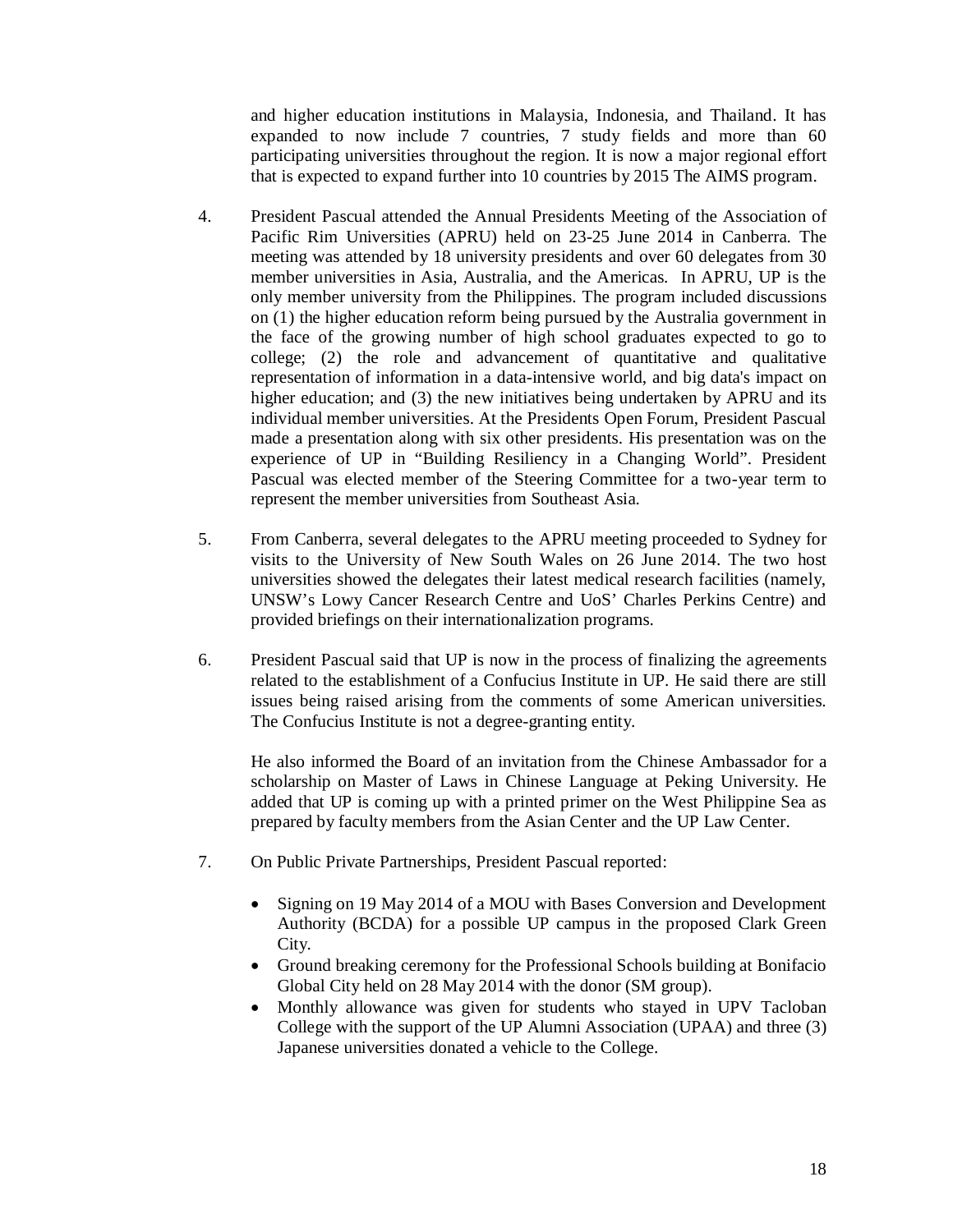- 8. DOST Secretary Mario G. Montejo was named Most Distinguished Alumnus during the UPAA Distinguished Alumni Awards. President Pascual clarified that the distinguished alumni awards are from the UP Alumni Association, not the University itself.
- 9. President Pascual reported an initiative to offer UPCAT review online. This is being developed by a team of UP professors. He said that the project aims to level the playing field by affording all UPCAT takers the opportunity to review for UPCAT, not just those who have physical access to and can afford to pay for such review. He said the team hopes to provide the online review by next year.

#### **B. Report of the Faculty Regent**

"30 June 2014

A. Attendance in Commencement Exercises

I attended the Commencement Exercises of UP Manila, UP Baguio, UP Cebu and UP Visayas Tacloban. One sentiment relayed to me is the wish that the President of the University be able to attend all the commencement exercises. It is therefore proposed that the schedule of commencement exercises of the different campuses be fixed in such a way that there would be no conflict(s). This is to enable the President and the other System officials to attend the ceremonies in the different campuses.

- B. Visits to UP Visayas Iloilo, UPV Tacloban, UP Manila SHS, Palo and UP Manila Baler
	- 1. I visited UP Visayas Iloilo on April 8, 2014 to give them updates on issues and concerns that were raised during my visit on June 4, 2013. The meeting was also an opportunity for the faculty to raise/reiterate the following concerns:
		- Synchronize the UPV High School Calendar with the newly-approved academic calendar
		- Increase the honorarium for undergraduate thesis advising and for overload teaching
		- Clarification of the rules governing overload for those granted Administrative Load Credit (ALC), Research Load Credit (RLC) and Study Load Credit (SLC)
		- Grant of Hazard Pay for those handling Chemistry Courses
		- Revisit the credit load for PE and laboratory courses
		- Review the SET instrument and its administration
		- Clarification of the rules on the conduct of Limited Practice of Profession
		- Review the criteria for evaluating high school teachers
		- Possible credit loading for advising for high school teachers
		- Review the process of transferring accountabilities of faculty administrators
		- Possible corrective promotion for those who were not given the recommended rank during the last round of promotions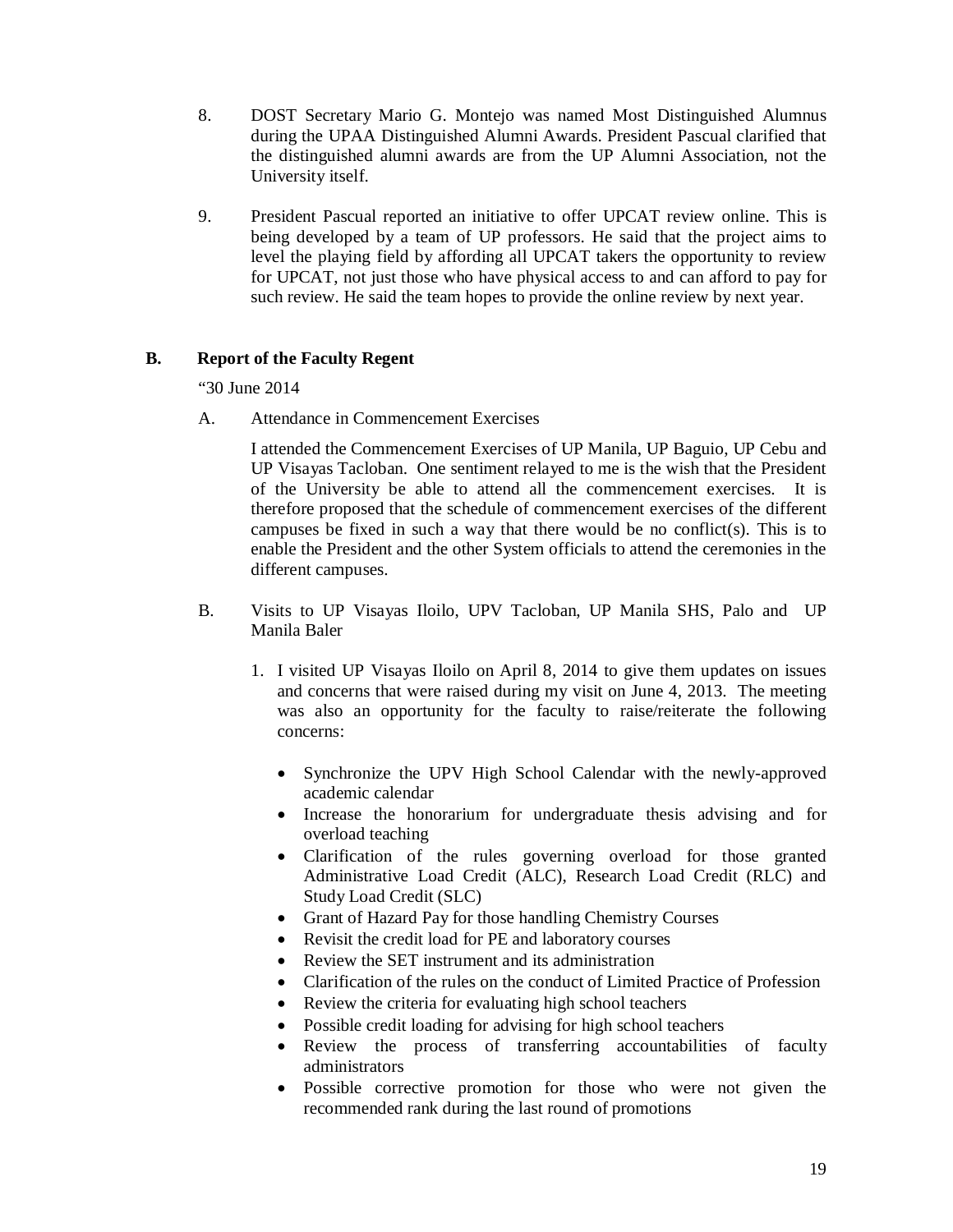- 2. I met with the Dean and Associate Dean of UP Visayas Tacloban in the morning of May 15, 2014. This afforded me to see the changes after the campus was hit by "Yolanda." The Dean and the Associate Dean requested that I help them follow up their request that the System advance the Php13M from the Php50M Rehabilitation Funds allotted by CHED. This will be used for the reroofing of the Library, the Conference Room and the Leyte Samar Heritage Center, among others.
- 3. In the afternoon of May 15, 2014, I met with the faculty of the UP Manila School for the Health Sciences. While the meeting was held at the Conference Room of the Office of the UPV Tacloban Dean, I was shown the tents donated by a Buddhist Foundation where they hold offices and their classes. The situation is pathetic. The tents are so hot and not conducive to the learning process. When the rainy season starts, these tents would be flooded. The faculty is looking forward to the much-needed assistance from the UP Manila Administration.

The meeting was also an opportunity for the faculty to clarify issues like promotion, tenure, faculty items, the expanded sick leave privilege of faculty, FAPHE, etc.

C. Visit to SHS Baler

I visited SHS Baler for the first time on May 3, 2014. The unit has its own building but suffers the same problems as its "sister" units, e.g. lack of faculty items, faculty covered by the "tenure or out" rule, lack of a faculty development program.

The visit was also an opportunity to clarify issues related to faculty welfare and benefits, e.g., expanded sick leave, leave benefits, FAPHE, study benefits. One faculty also requested assistance in following up her request for rehabilitation assistance since her family in Leyte was also affected by "Yolanda."

D. Proposal of the Four UP-Administered High Schools to Adopt the Approved Shift in the Academic Calendar of UP

The Office of the Faculty Regent was provided a copy of the aforementioned Proposal. The Principal of the UPLB Rural High School requested the Faculty Regent to bring this matter to the attention of the President and the Board of Regents.

- UP-administered high schools were established primarily to serve as practice teaching laboratory to constituent units with undergraduate and graduate degree programs in teaching/education.
- With the mandate, these laboratory high schools are integral part of their respective colleges/units of the constituent units offering the aforementioned degree programs.
- Since the laboratory school is an attached unit of the college offering the teaching/education programs (both undergraduate and graduate), some faculty in the colleges concerned handle high school courses and vice versa.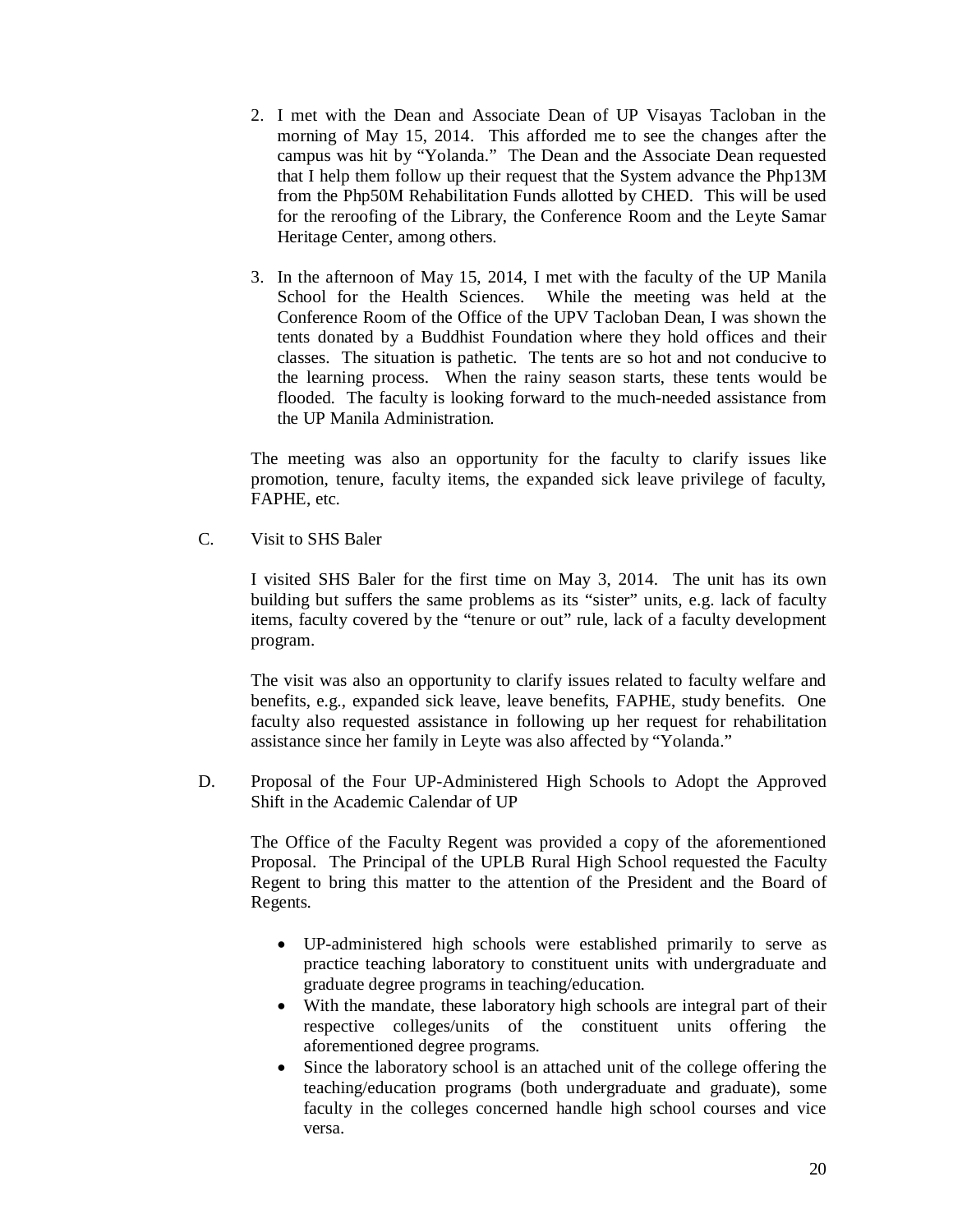- Since their establishment all UP administered high schools follow the 2 semester calendar of the University with break between the 2 semesters.
- The specific benefits to the University that were cited in the approved proposal for the calendar shift will also extend to UP laboratory schools like the opportunities for participation in student and staff exchanges."

#### **C. Report of the Student Regent**

"30 June 2014

#### *38th General Assembly of Student Councils*

Last May 26-27, 2014, the Office of Student Regent conducted the 38<sup>th</sup> General Assembly of Student Councils (GASC) at the UP Visayas Tacloban College. This is the second GASC for the term of Student Regent Krista Iris V. Melgarejo. Included in the agenda is the selection of UP's  $32<sup>nd</sup>$  Student Regent and resolution-building among the student councils in the UP System.

The GASC unanimously selected Mr. Neil John Macuha, an incoming MS Economics student from the University of the Philippines Los Baños, as the  $32<sup>nd</sup>$  Student Regent. The second and third nominees are Ms. Patricia Camille Villa of UP Manila and Ms. Allynna-Haneefa Macapado of UP Diliman, respectively.

#### *3 rd ASEAN Student Leaders' Forum*

Mr. Neil John G. Macuha, Student Regent-Select, was elected by UP Los Baños as one its delegates in the recently-concluded  $3<sup>rd</sup>$  ASEAN Student Leaders' Forum (ASLF), Youth with Vision: Establishment of Your Leaders as an ASEAN Unit, held in University Brunei Darussalam last June 24-27, 2014. Stated below are the points of unity established during the said forum:

- 1. There is a need for an increased effort toward raising the awareness of students and the people regarding the ASEAN, the ASEAN University Network (AUN) and the ASEAN Integration of 2015.
- 2. In order to facilitate this, an ASEAN Affairs Unit will be institutionalized in the different student unions. The unit is in charge of ensuring the continuous activities in line with its functions.
- 3. Since the AUN has no direct linkage to student unions, the AUN suggests that a focal point per university be appointed in order to facilitate easier coordination between the network and the students. With this, the Office of Student Regent expresses its intent to be delegated the task of becoming the focal point for the University of the Philippines.
- 4. Student Affairs Executives will also organize their own Forum in concurrence with the ASLF.
- 5. For the Philippine contingent, it has been agreed that a Philippine Student Leaders' Forum (PSLF) be organized sometime in July 2015. The said forum is in line with the objective of raising awareness with regard to ASEAN Affairs in the country.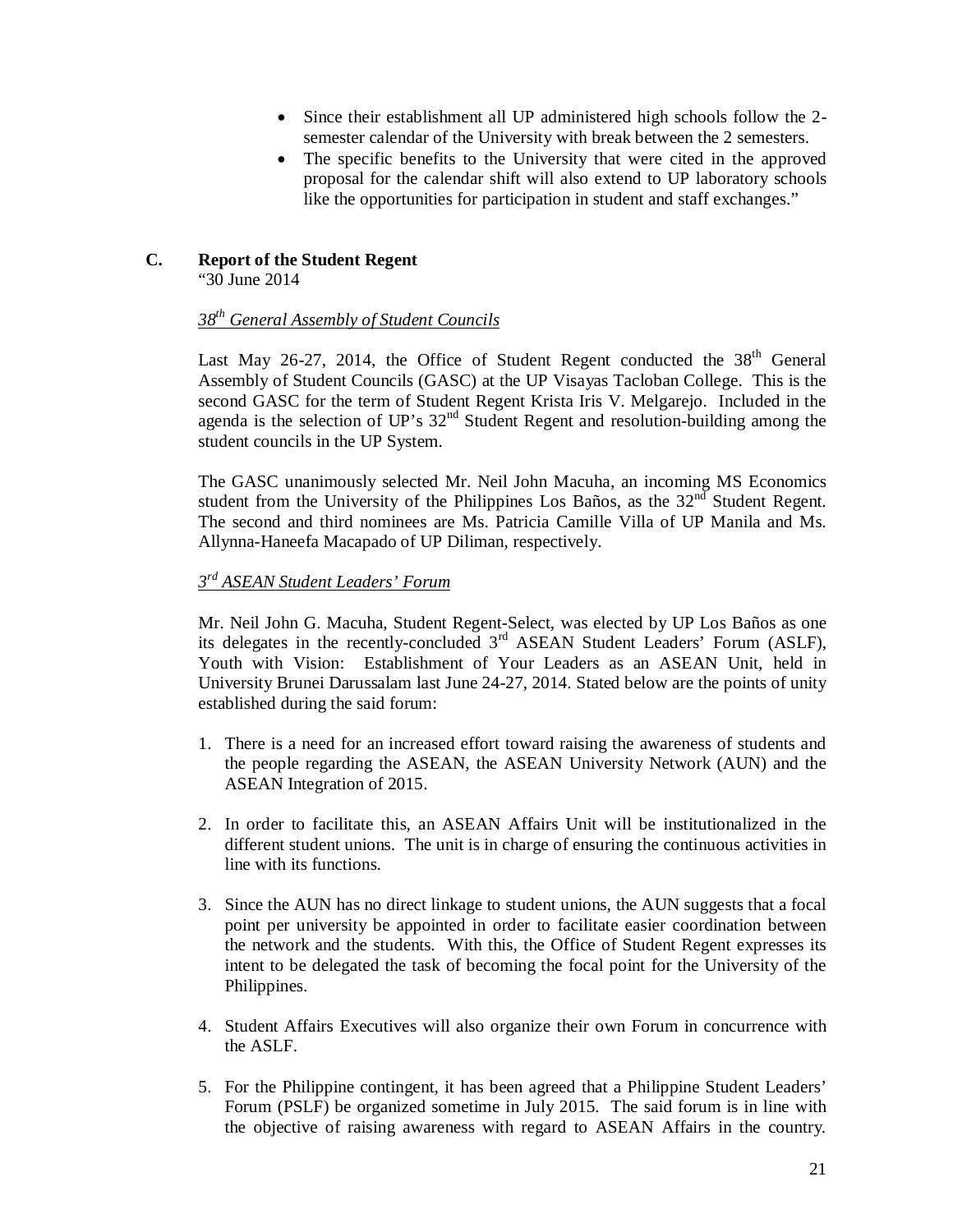This will be of great help to the preparations needed when the Philippines hosts the ASLF in 2016.

#### *Initial Assessment on the Implementation of the Academic Calendar Shift*

The Office of Student Regent collated reports from the student councils across the system with regard to their initial assessment of the measures which are being taken by the University on the pilot implementation of the Academic Calendar Shift.

In this light, the Office would also like to inquire on the Board of Regents as to how the various units are coping with this change in the academic calendar and what their specific plans of action are.

#### *Rehabilitation Efforts on Yolanda-struck Campuses*

The UPV Tacloban College Student Council and the UPM School of Health Sciences in Palo Student Council, along with the Katipunan ng mga Sangguniang Mag-aaral sa UP (KASAMA sa UP), have submitted to the Office an initial set of demands addressed to the UP Administration so as to provide both immediate and long-term recourse to their current situation. The set includes the following:

- Restoration and construction of facilities prior to school opening
- Purchase of learning equipment and instruments for both campuses
- Assistance and support to all members of the UP community who were devastated as well
- Waiver of tuition and other fees for affected students
- Student participation and preparation in planning for rehabilitation and reconstruction

The student councils across the system are also unanimous in supporting their demands and in the institutionalization of a system-wide network of students for relief, rehabilitation, and reconstruction, Upsurge. Please see attached document which was submitted to the OSR.

#### *On the Recognition Given to Gen. Emmanuel Bautista*

Last June 22, the UP Alumni Association presented the recognition for being a Distinguished Alumnus on Peace and Social Cohesion to Gen. Emmanuel Bautista. The Office of the Student Regent would like to express utter disappointment on this matter due to his involvement in Pres. Aquino's Oplan Bayanihan, a continuation of the Oplan Bantay-Laya counter-insurgency program during the time of Arroyo. This program of the Philippine government has been behind many state-perpetrated human rights violations, including extrajudicial killings, enforced disappearances, and illegal detention.

#### *Initial Assessment on the Socialized Tuition System 2013*

The Office of the Student Regent has started collating reports from the student body with regard to the implementation of STS 2013. To give the Board a general overview of these reports, the salient pints are as follows: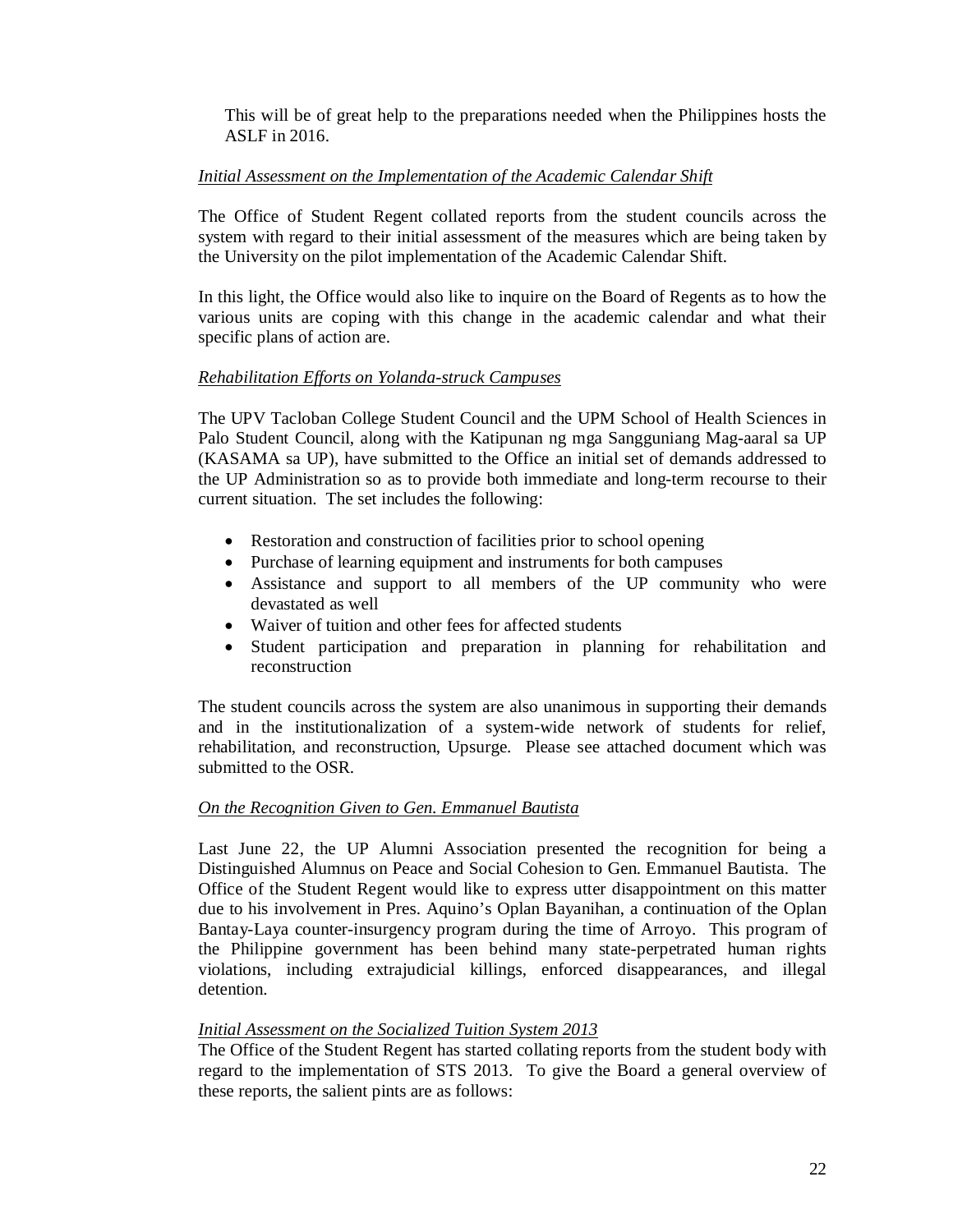- There is a certain level of convenience with the application process being online. On the other hand, this also becomes a downfall for students who do not have an access to the internet.
- Students encountered a difficulty in answering the form due to unclear instruction.
- The questions troubled the applicants as it is perceived that the answers provided in the multiple answer questions could not justify the situation of the respondent. Some questions also tend to be contrasting while there is a danger that misleading questions may eventually lead to misinterpretation; resulting to probable mistake in bracket assignment, i.e., acquiring household appliances and gadgets.
- The fact that proper documents need not be submitted poses a higher chance of misdeclaration and mistaken brackets assignment.

It has come to the Office's attention that there has been a de facto tuition increase in the University with an automatic removal of discount from those who fail to apply for STS. Please refer to the table below for a brief history.

| 1989 | The Socialized Tuition and Financial Assistance Program, also known as<br>Iskolar ng Bayan Program, was first implemented in line with the increase in<br>tuition (from Php40 to Php300/unit) and other fees (additional cost of at least<br>50% of original rate). Numeric Bracketing Scheme (1-9) was used to<br>determine the amount of tuition each student shall pay.                                                                                                                            |
|------|-------------------------------------------------------------------------------------------------------------------------------------------------------------------------------------------------------------------------------------------------------------------------------------------------------------------------------------------------------------------------------------------------------------------------------------------------------------------------------------------------------|
| 2007 | Implementation of the Alphabetic Bracketing Scheme (A-E2) which replaced<br>the Numeric Bracketing Scheme after another wave of tuition fee increase<br>(from Php300 to Php1000-Php1500/unit) upheld by the BOR in December<br>2006. Default Bracket is B (Php1000/unit in LB, DIL, MNL and Php600 in<br>other units.)                                                                                                                                                                                |
| 2012 | Institutionalization of the Bracket B Certification Scheme which effectively<br>increased the default of those who do not apply for this to Bracket A<br>(Php1500/unit in LB, DIL, MNL and Php1000 in other units). This affected<br>UP students whose student number is 2011 and later. Default for SN2010<br>and earlier is still at Bracket B.                                                                                                                                                     |
| 2014 | The approval of the Socialized Tuition Scheme (STS) last December 2013<br>once again reformed the STFAP. This new mechanism claims to be a<br>"discount system" where everyone is expected to apply. Non-completion of<br>online forms and/or non-acceptance to the discount system will automatically<br>place ALL students (SN 2007 and later) under the Default Bracket ND (No<br>Discount) and will be charged Php1500/unit (other units aside from DIL, LB,<br>MNL are charged at Php1000/unit). |

In this light, the Office of the Student Regent would like to express its dissent with regard to this policy and maintains its opposition to any form of tuition increase in the University. It is disheartening to see that UP drastically loses its public character through mechanisms such as this. Worse, it becomes the burden of the students and their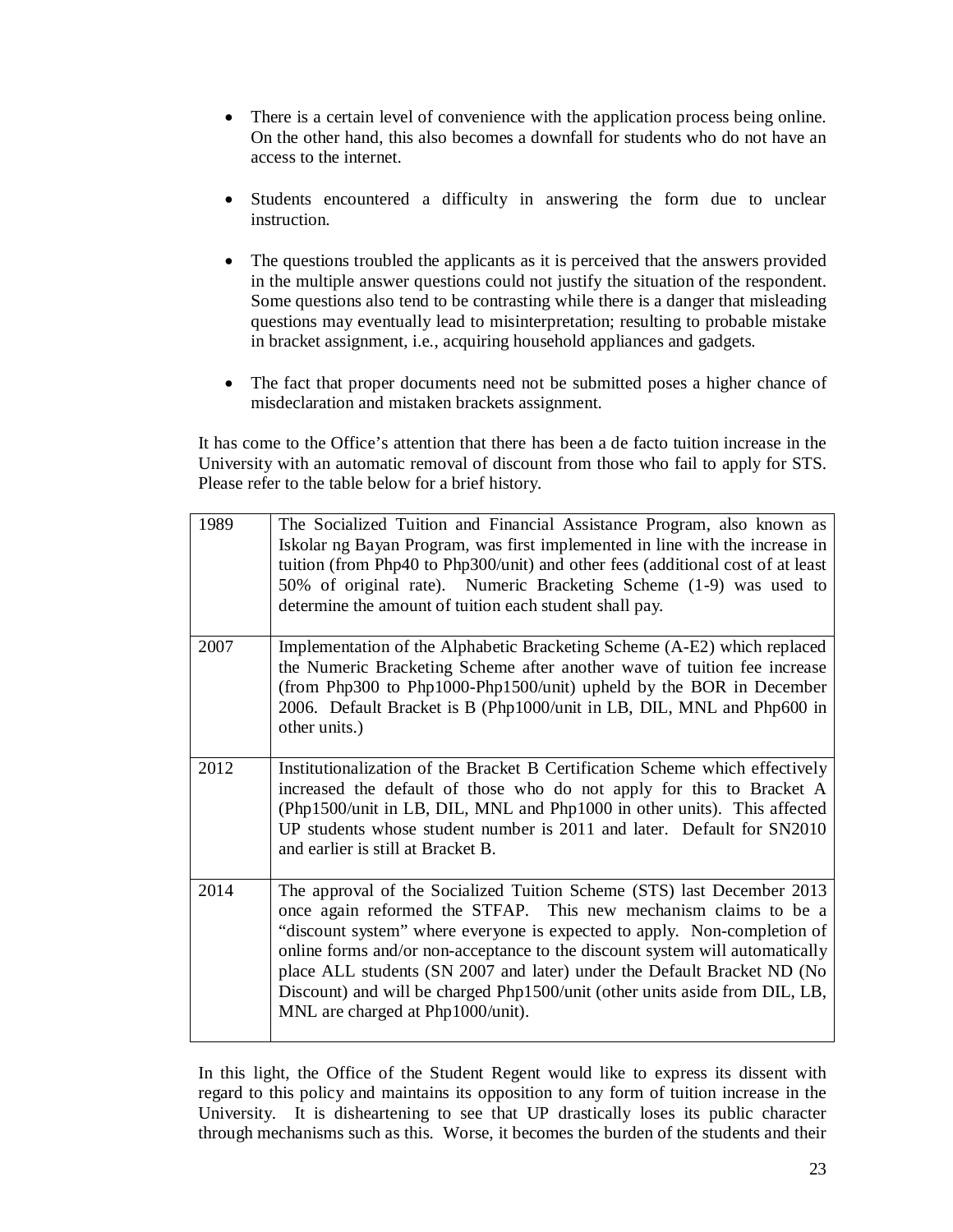parents to shoulder the high cost of tuition in supposedly state-funded institution. The mere comparison of this STS to a discount system only affirms the fact that UP education is being treated as a commodity sold for profit generation. Time and again, the Board of Regents must be reminded that this institution is mandated to provide service and to ensure the democratic access of every Filipino youth to quality education.

Undeniably, the approval of this Socialized Tuition System 2013, grounded primarily on administrative efficiency, is an effort to efficiently generate profit from the Iskolar ng Bayan.

Along with this, the Office continues to demand for 1) the immediate roll back of tuition, 2) halting the de facto tuition increase as a result of the automatic placement to the "No Discount" bracket, 3) the discontinuation of present rules and regulations that lead to the "purging" of students from their classes, 4) the removal of the 6% interest rate in student loan applications, and 5) the implementation of a moratorium on all fee increases from hereinafter.

Submitted by:

**(Sgd.) HON. NEIL JOHN G. MACUHA (Sgd.) HON. KRISTA IRIS V. MELGAREJO** Student Regent-Select Outgoing Student Regent University of the Philippines System University of the Philippines System"

#### **D. Report of the Staff Regent**

"June 2014

- Attended Commencement Exercises in various CUs UP Mindanao, UP Visayas, UP Cebu, UP Los Baños, UP Diliman, UP Open University, UP Palo in April as well as UPV Tacloban held on June 27, 2014
- Met with UP Palo staff members who are temporarily holding office at the UPV Tacloban Campus. With the poor and inadequate facility since they are holding office on tents donated by the Tutzi Foundation, the employees are exposed to serve heat and cold depending on the temperature outside. They are also asking if they be constructed even with modest but decent structures to use while the Sta. Elena Property is being prepared.
- Met with members of the UP Los Baños Security Force and discussed problems on performance ratings and gave advice on how these can be corrected.
- Met with Mr. Remigio Domingo from UP Tacloban who lost his family during Typhoon Yolanda and was requesting for transfer to UP Mindanao to overcome his trauma from the experience. He also requested for a rehabilitation leave with pay. Apparently, the request was approved by the President upon the endorsement of the UP Visayas Chancellor Espinosa.
- Visited UP Koranadal in May 22, 2014 and learned that they now have a volunteer staff that assists in the office operations at UP Koronadal in the person of Ilen Mae Castillano. She hopes to be hired on contractual basis. She was the replacement of the lone administrative personnel who has since resigned.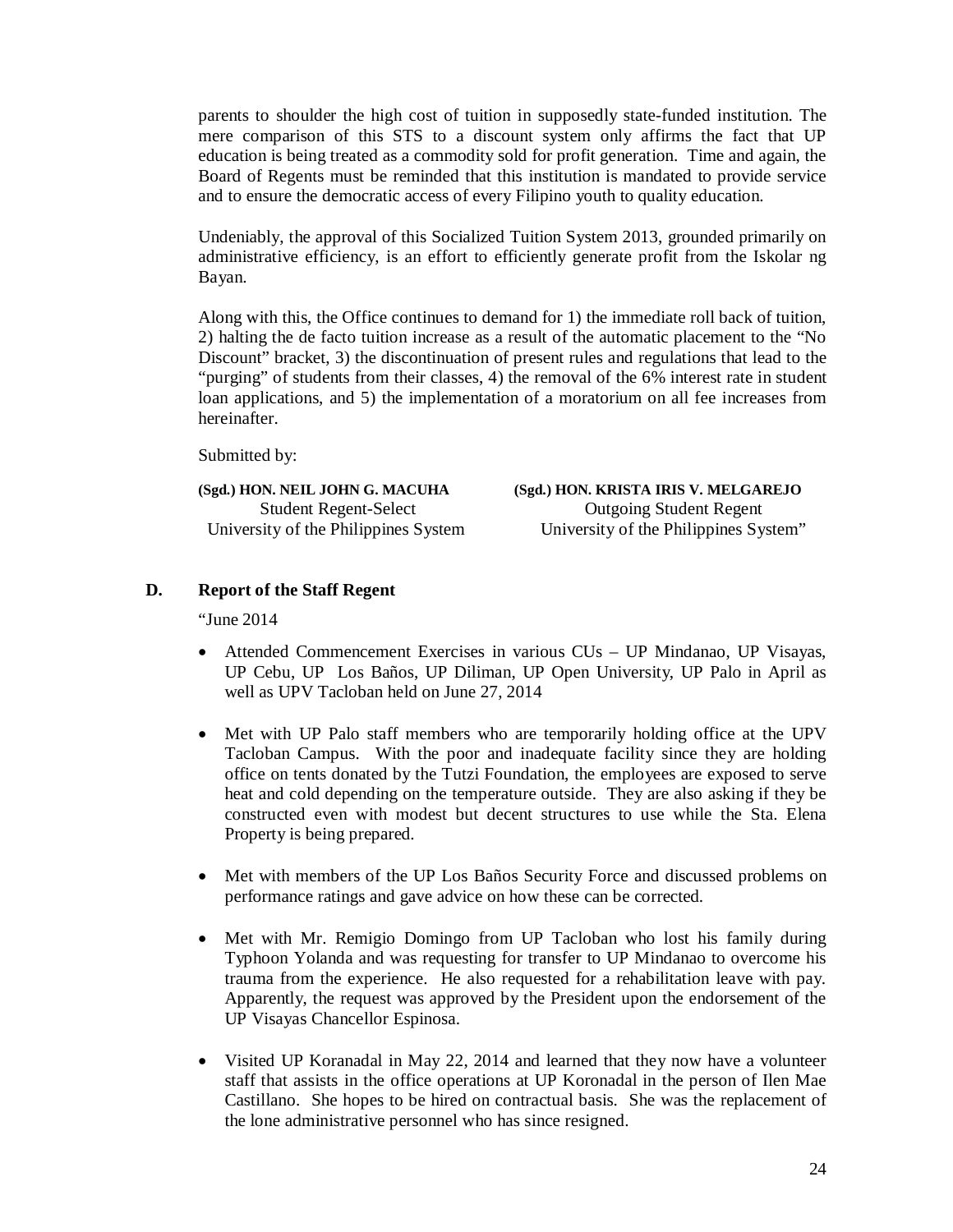- Attended the General Assembly of the All UP workers Union on May 22, 2014.
- Was able to meet with the new officials of the All UP Workers Alliance who forwarded their consistent call for the scrapping of the Strategic Management Performance System (SPMS). They are also requesting for an official document that lifts the order of the authority to fill which was held in abeyance through AO 13-73 dated June 1, 2013. This is with the aim of filling up of unfilled items to accommodate some staff who have long been in the service but were not given permanent positions.
- Since the faculty were alerted about the promotions and are busy preparing their supporting documents, sometimes with the assistance of the staff in their respective departments, the staff and REPS are wondering what was in store for them. The staff and REPS are hoping for an equal distribution of the promotion fund between the faculty, staff and REPS.
- Was invited to be resource person of the UP Visayas Student Council to give a brief on the UP Visayas situation particularly on the efforts and initiatives in Tacloban and Northern Iloilo after Yolanda.
- Attended a meeting requested by the staff members of the Philippine General Hospital on June 25, 2014 who want to bring to the information of the Board the continued harassment of PGH Director Dr. Jose Gonzales. They will be sending a letter to the members of the Board in connection with this.

### (Sgd.) **ANNA RAZEL L. RAMIREZ**

Staff Regent"

## **MATTERS SUBMITTED FOR APPROVAL BY THE BOARD**

### **GENERAL GOVERNANCE**

The Board **APPROVED** the following:

#### **A. Appointment of University Officials**

#### *UP System*

- **Asst. Prof. NELSON G. CAINGHOG** as Director, UP Padayon Office, effective 1 April 2014 until 1 April 2016, unless sooner terminated
- **Prof. CRISTOPHER S.P. ESPINA** as Director, Office of Design and Planning Initiatives (ODPI), effective 1 June 2014 until 31 May 2017, unless sooner terminated

#### *UP Diliman*

**Prof. DANILO L. CONCEPCION** as Dean, UP College of Law, effective 3 June 2014 until 2 June 2017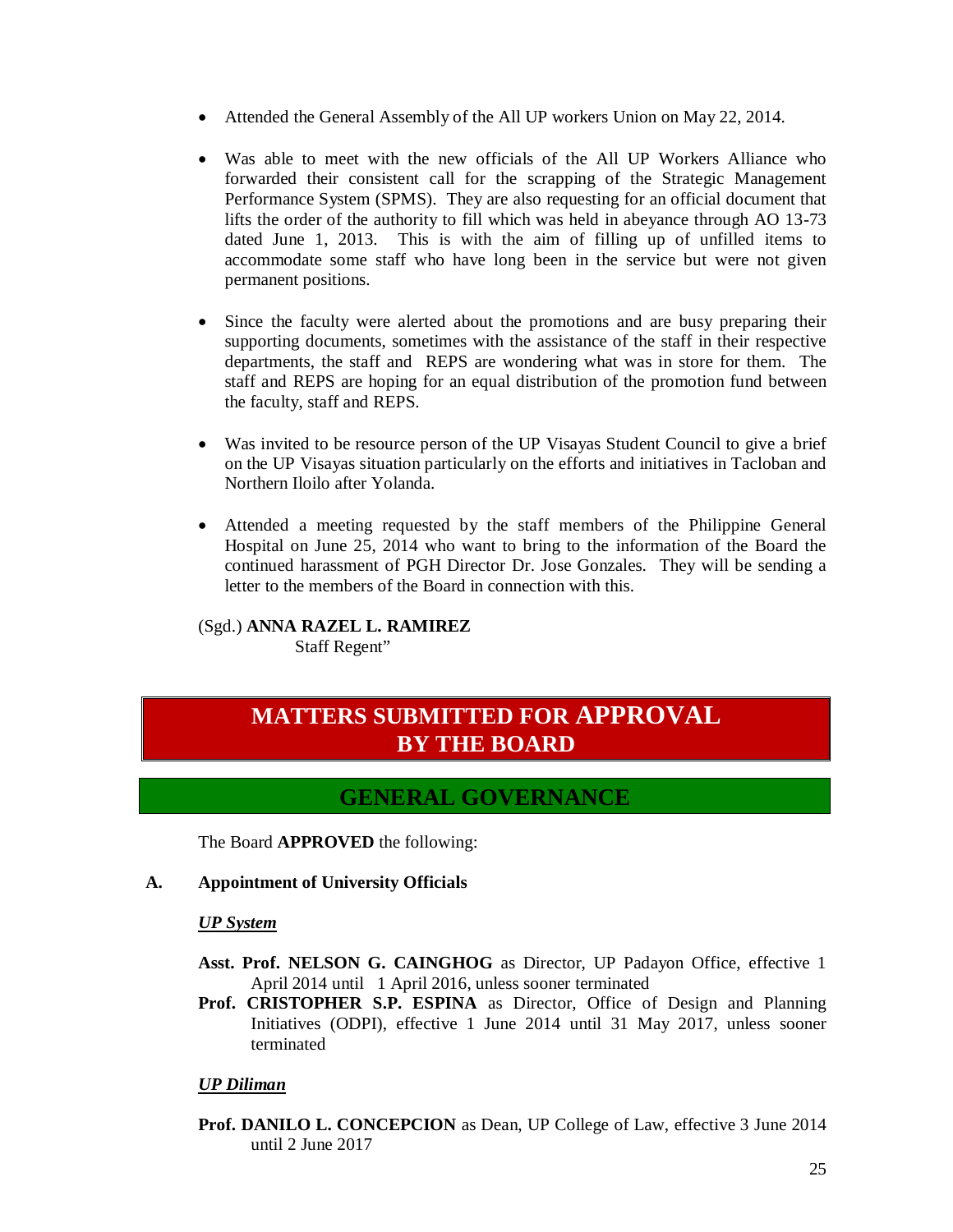#### *UP Open University*

**Assoc. Prof. PATRICIA B. ARINTO** as Dean, Faculty of Education, effective 1 June 2014 until 31 May 2017

The Board **DEFERRED ACTION** on the following:

#### **A. Presentation of the Ortoll Primary Reproductive Health Care Center, UP Manila**

A copy of the original Power Point presentation of Dr. Jose Florencio Lapeña, Jr., UP Manila Vice Chancellor for Administration, is on file at the OSU Records.

### **ACADEMIC MATTERS**

The Board **APPROVED** the following:

#### **A. Use of "UPLB" as Part of the Corporate Name of the College of Economics and Management Alumni Foundation Inc. (CEMAFI)**

The Office of the Vice President for Legal Affairs (OVPLA) has rendered its opinion on the aforesaid matter in conjunction with the related draft Memorandum of Agreement (MOA) between the UPLB and CEMAFI through Memorandum No. HDDU-2013-C-310 dated 16 July 2013 and Memorandum No. HDDU-2014-C-090 dated 11 February 2014.

OVPLA is inclined to endorse for approval by the Board of the use by the CEMAFI of "UPLB" as part of its corporate name in consideration of its compliance with the *Policies Adopted by the Board at its 1103rd Meeting on 28 November 1996 on the Use of the U.P. Name by Other Organizations* and reiterated during the *1122nd meeting of the Board of Regents held on 30 July 1998, particularly the inclusion of a* U.P. official in its governing board as shown in Article II, Section 2.2 of its *Revised By-Laws,* to wit:

"*Section 2.2 Ex Officio Members – The following are members of the Board of Trustees of UPCEMAFI by virtue of their office: the Dean of the UPLB College of Economics and Management who shall serve as ex officio Chair of the Board; the Chair of the Department of Economics, the Chair of the Department of Agricultural Economics; the Chair of the Department of Agribusiness Management and Entrepreneurship; and the Director of the Institute of Cooperatives and Bio-Enterprise Development*."

However, the U.P. official included in the Board need not necessarily be the Chair of the Board. The intention was for the U.P. official to merely have an observer status. This matter was substantially discussed during the  $216<sup>th</sup>$  Meeting of the President's Advisory Council (PAC) held on 11 January 2006 when the *Committee Report on the Accreditation of U.P.-Affiliated Foundations* was presented. OVPLA has to this PAC meeting in its previous memorandum. In the discussions, then Vice President for Legal Affairs Marvic Leonen pointed out that the U.P. official sitting in the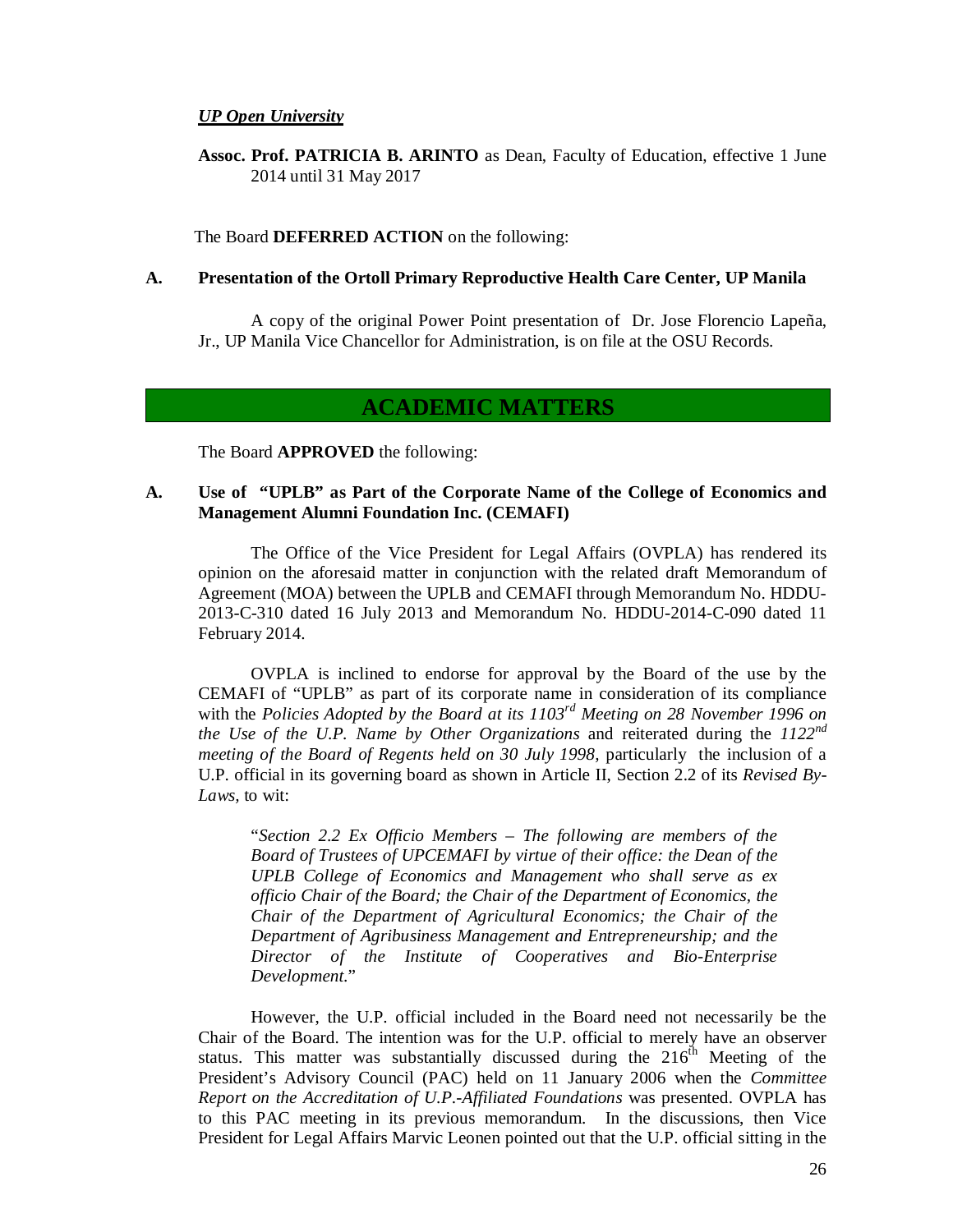governing board of a foundation may be "vulnerable" for violation of the Anti-Graft and Corrupt Practices Act (Republic Act No. 3019). He cannot receive any grant or benefit from the foundation because the Anti-Graft and Corrupt Practices Act (Republic Act No. 3019) provides that he cannot be financially interested, directly or indirectly with any contract with a private entity which is the foundation in this case. This was just one among the many concerns and issues raised regarding a public officer sitting in the Board of a foundation.

As had been noted in previous Memorandum, there was nothing on record to show that the *Guidelines for Accreditation of U.P.-Affiliated Donor Organizations*  prepared by the committee in 2005 were approved by the University's BOR. It is therefore recommended that these guidelines be revisited and considered for BOR deliberation and approval. In the meantime, while CEMAFI may have complied with the requisites for the use of U.P. name by foundations, there is a concern as to the capacity in which the U.P. official is sitting in its governing body.

**B. Proposal for the Institution of the Professional Masters in Tropical Marine Ecosystems Management Program, a Collaborative Program among** *UP Diliman* **(Marine Science Institute, College of Science),** *UP Los Baños* **(The Graduate School, School of Environmental Science and Management, and College of Forestry and Natural Resources), and** *UP Visayas* **(Institute of Fisheries Policy and Development Studies, College of Fisheries and Ocean Sciences)** 

A copy of the proposal is on file at the OSU Records.

#### **Board Action: APPROVED, but implementation plans should be formulated.**

#### **C. Proposed Revisions to the UP Expanded Modernization Program (June 2014)**

A copy of the approved revision to the UP Expanded Modernization Program (June 2014) is on file at the OSU Records.

#### **D. Proposed Revision of Guidelines of the Creative Work and Research Grants**

A copy of the approved revision of Guidelines of the Creative Work and Research Grants is on file at the OSU Records.

#### **Board Action: DEFERRED**

#### **E. Proposal to Rename the "Office of Institutional Linkages" TO "Office of International Linkages"**

#### Brief Background

The Office of Institutional Linkages was established on 20 March 1986 during the 986<sup>th</sup> Meeting of the Board of Regents and for many years it had remained as an office in charge of keeping records and facilitating local and international academic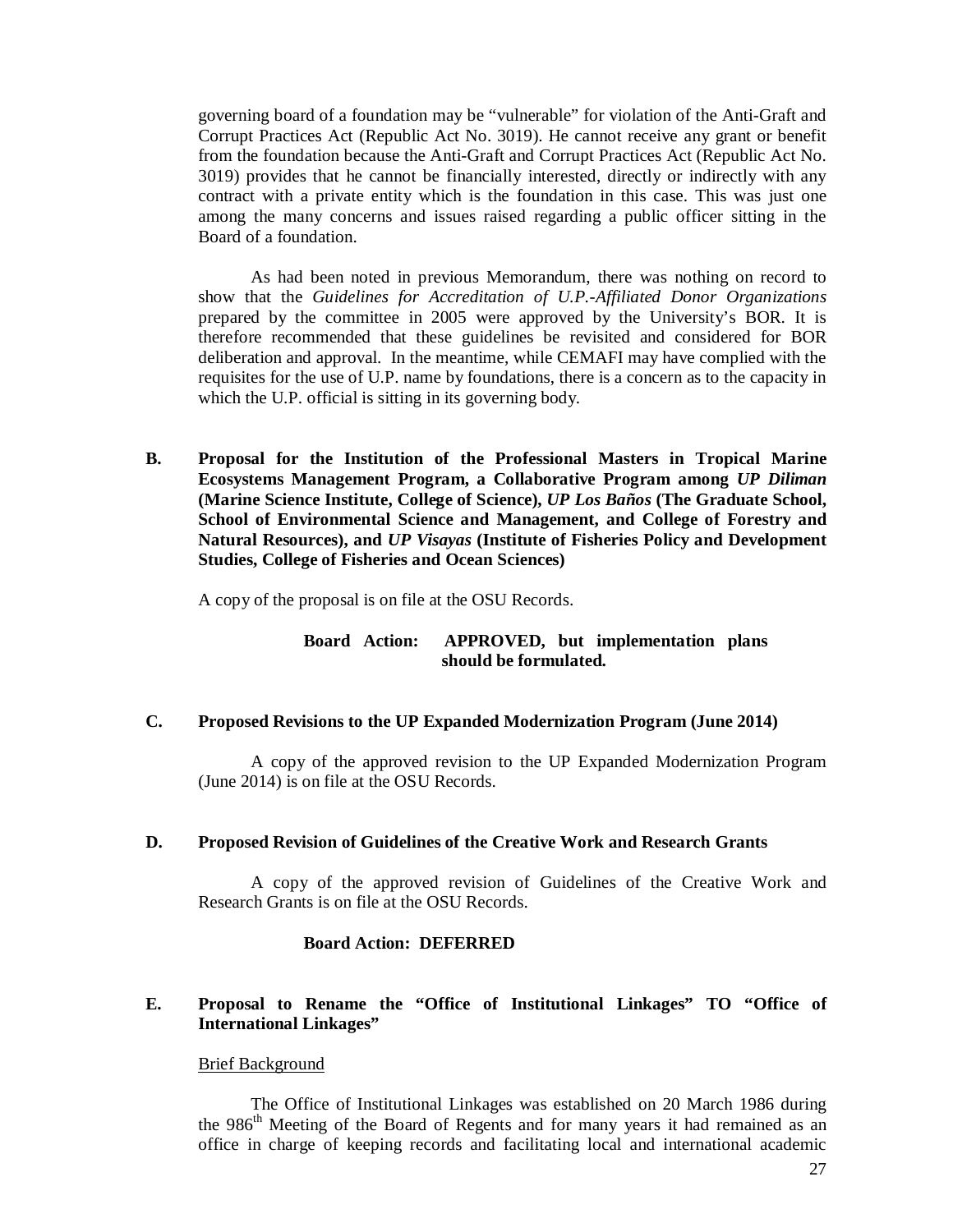linkages of the University System as governed by Memoranda of Understanding and Memoranda of Agreements (MOUs/MOAs).

During the recent years (i.e., 2011 to present), international linkages and other internationalization activities of the University have been the focus of the Office. At the moment, there are about 300 MOUs/MOAs of the University with other international academic institutions.

Rationale for the Change

- 1. With the rise of internationalization in the academic arena, most (local and world) universities have emphasized their having international linkages/engagement by attaching the term "international" to the office in charge of these activities.
- 2. The international character/activities of a university are generally promoted through an "International Office" which manages student/academic exchange and international academic collaboration.
- 3. The new name will serve as a signal that the University has embarked on a strategic, focused and enhanced international agenda/program.

### **F. Proposal for UP International Linkages Program for AY 2014-2015**

| <b>Item and Description</b>                                                                                                                                                                                                                                                                                                                                                                                                                                                                                                                                                                                               | <b>Estimated Budget</b><br>(PhP) |                                  |
|---------------------------------------------------------------------------------------------------------------------------------------------------------------------------------------------------------------------------------------------------------------------------------------------------------------------------------------------------------------------------------------------------------------------------------------------------------------------------------------------------------------------------------------------------------------------------------------------------------------------------|----------------------------------|----------------------------------|
|                                                                                                                                                                                                                                                                                                                                                                                                                                                                                                                                                                                                                           | <b>UP</b>                        | <b>CHED</b>                      |
| A. UP System and CU hosted International<br><b>Conferences</b><br>These are international conferences either<br>hosted by the UP System through the Office of<br>the Vice-President of Academic Affairs or<br>Office of the Institutional Linkages which are<br>highly participated by the different CUs even<br>by other State Universities and Colleges or<br>international conferences spearheaded/hosted<br>by colleges/schools of the different constituent<br>units and financially supported by the UP<br>System.<br>Maximum support that could be given to a CU<br>is PhP200,000.00 per international conference. | 3,000,000.00                     | 4,700,000.00<br>(TF-NUS<br>DULE) |
| <b>World Experts Lecture Series</b><br>В.<br>Eminent<br>leaders<br>world<br>academe,<br>in<br>government and industry, Filipino and foreign,<br>will be invited to give special lectures in UP in<br>large, highly publicized convocations. Support                                                                                                                                                                                                                                                                                                                                                                       | 5,000,000.00                     |                                  |

#### *New Internationalization Initiatives and Indicative Budget*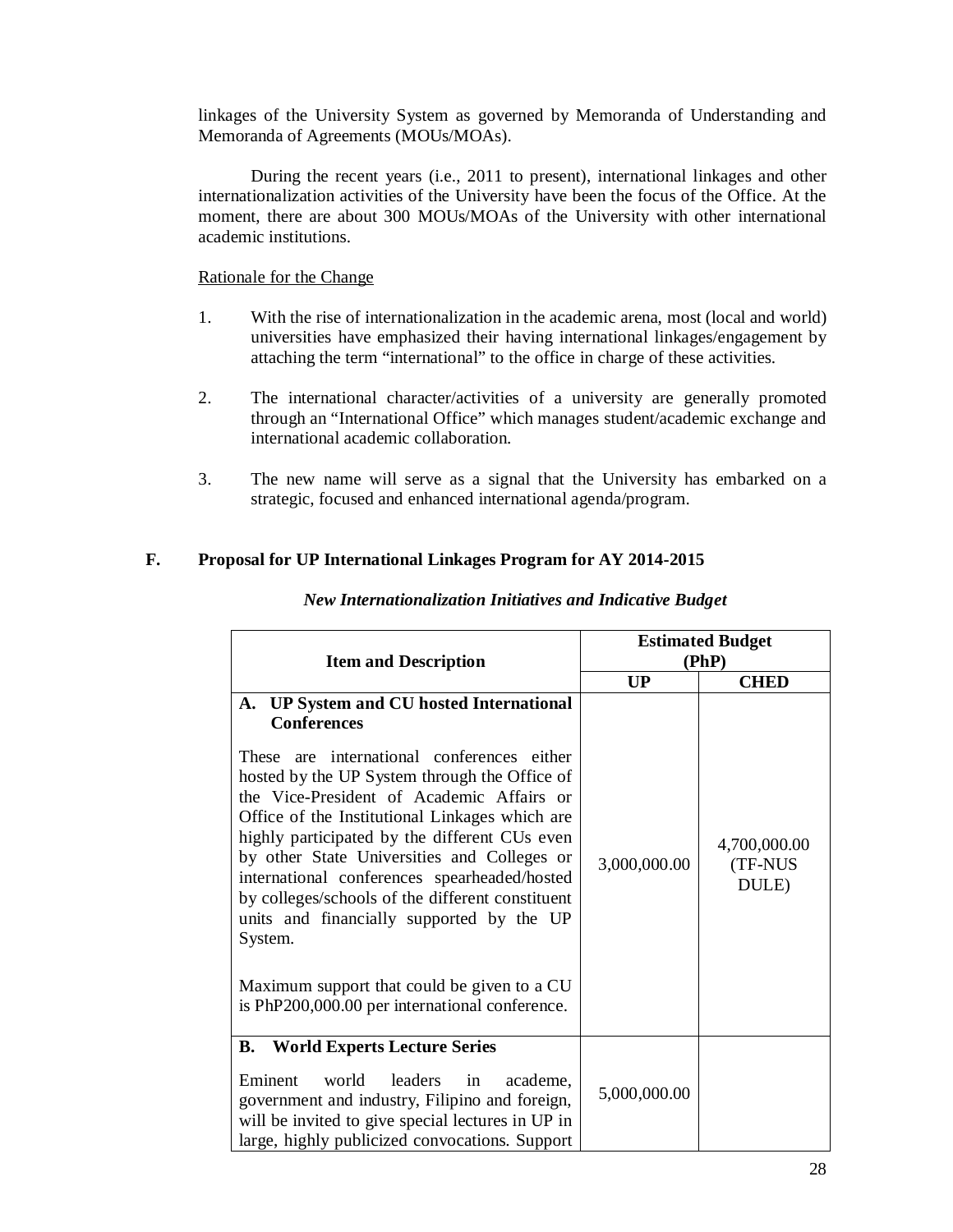| for air travel, accommodations and per diem<br>week, arrangements for<br>for<br>one<br>the<br>convocation, publicity of the event, social<br>functions, will be provided. A planning,<br>nomination,<br>selection,<br>evaluation<br>and<br>monitoring committee will be formed.                                                                                                                                                                                                                                                                                                                                                                                                                                                                                                                                                   |               |                                                                                                             |
|-----------------------------------------------------------------------------------------------------------------------------------------------------------------------------------------------------------------------------------------------------------------------------------------------------------------------------------------------------------------------------------------------------------------------------------------------------------------------------------------------------------------------------------------------------------------------------------------------------------------------------------------------------------------------------------------------------------------------------------------------------------------------------------------------------------------------------------|---------------|-------------------------------------------------------------------------------------------------------------|
| C. Continuous Operational and Outcomes-<br>based Partnership for Excellence in<br>Research and Academic Training<br><b>Enhancement (COOPERATE)</b>                                                                                                                                                                                                                                                                                                                                                                                                                                                                                                                                                                                                                                                                                |               |                                                                                                             |
| The main goal of this project is to promote the<br>development of research/creative manpower<br>and productivity of the University of the<br>Philippines (UP) through research cooperation<br>and academic training in areas needed by the<br>country with partner universities in the<br>ASEAN and other regions. Its<br>specific<br>objectives are (1) to facilitate the increase in<br>the number of MS and PhD graduation of<br>Filipino faculty/researchers<br>young<br>in<br>areas/fields most needed in the country<br>through advisorship/co-advisorship<br>with<br>experts in partner foreign universities; and (2)<br>to promote research/creative productivity<br>through active cooperation between<br>the<br>University of the Philippines and partner<br>universities.<br>A CHED funding of about 89,000,000.00 has | 20,000,000.00 | 79,000,000.00<br>(funds from<br><b>CHED-Science</b><br>and Engineering<br>Graduate<br>Scholarship,<br>SEGS) |
| been recently approved for use by State<br>Universities and Colleges (SUCs) including<br>UP in this project.                                                                                                                                                                                                                                                                                                                                                                                                                                                                                                                                                                                                                                                                                                                      |               |                                                                                                             |
| The criteria will be well-defined and the<br>screening and selection of applicants will<br>highly-competitive.<br>A<br>planning,<br>be<br>implementation, screening, evaluation<br>and<br>monitoring committee will be formed.                                                                                                                                                                                                                                                                                                                                                                                                                                                                                                                                                                                                    |               |                                                                                                             |
| Scheme of Implementation<br>Faculty/Researcher: 1 to 3 months (advisorship)<br>and visiting professorship)<br>Graduate student: 6 months to 1 year                                                                                                                                                                                                                                                                                                                                                                                                                                                                                                                                                                                                                                                                                |               |                                                                                                             |
| <b>Support for Attendance of International</b><br>D.<br>Conference, Meetings mediated thru<br>MOAs with partners - Faculty, REPS,<br><b>Graduate Students</b>                                                                                                                                                                                                                                                                                                                                                                                                                                                                                                                                                                                                                                                                     | 2,000,000.00  |                                                                                                             |
| UP has several bilateral agreements with more<br>than 300 universities. Several of these MOAs                                                                                                                                                                                                                                                                                                                                                                                                                                                                                                                                                                                                                                                                                                                                     |               |                                                                                                             |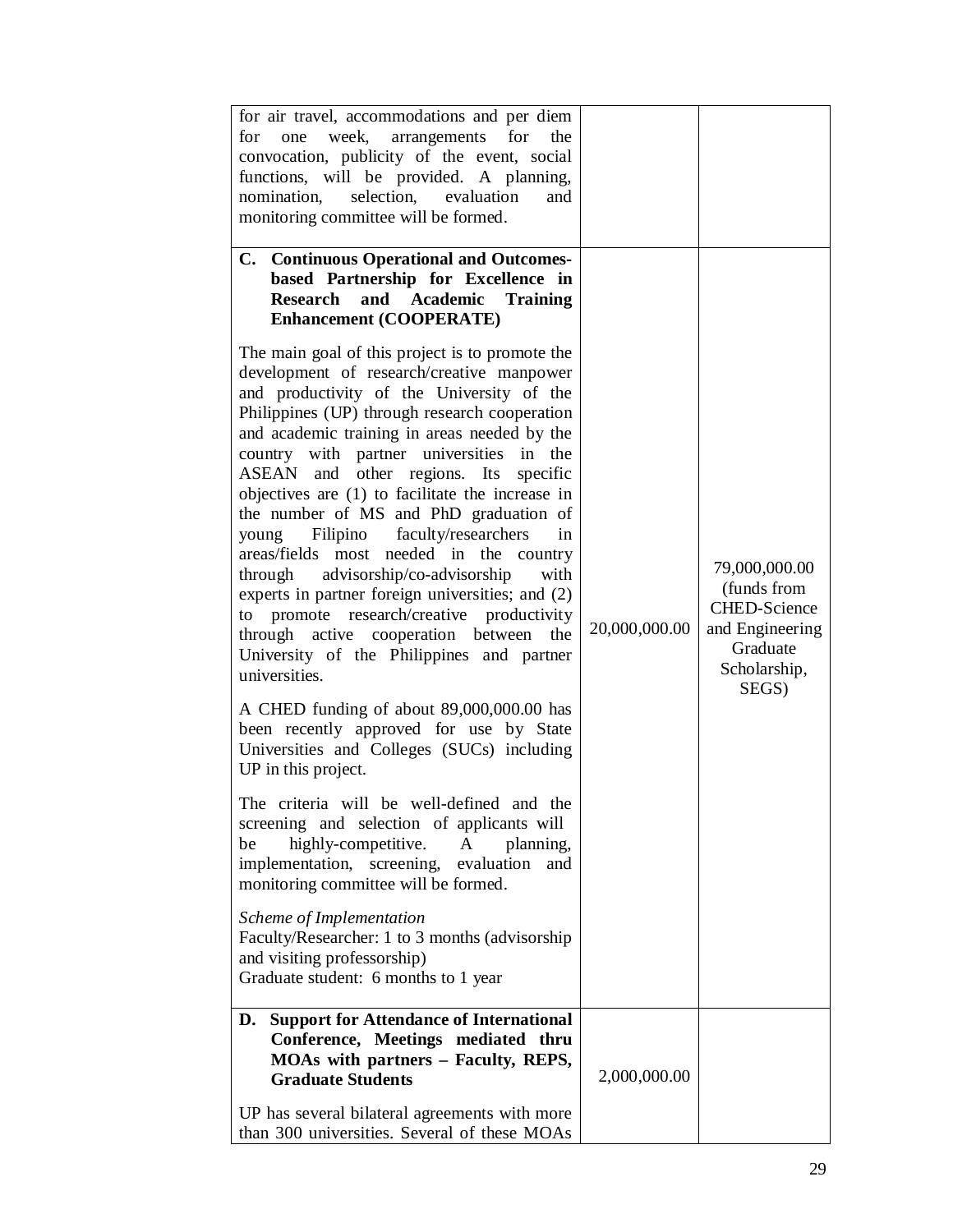| specific collaborations<br>with<br>entail<br>faculty/researchers and their graduate students<br>attendance of International<br>including<br>Conferences and Meetings hosted by partner<br>universities.                                                                                                                                                                                                                                                                                                                                                                                                                                                                                                                                        |               |               |
|------------------------------------------------------------------------------------------------------------------------------------------------------------------------------------------------------------------------------------------------------------------------------------------------------------------------------------------------------------------------------------------------------------------------------------------------------------------------------------------------------------------------------------------------------------------------------------------------------------------------------------------------------------------------------------------------------------------------------------------------|---------------|---------------|
| E. Support for Undergraduate Student<br>Exchanges/Mobility - "Mobility for<br>Vigor and Excellence (MOVE UP)"<br>Junior/Senior UP Undergraduate Students<br>Highest Academic Records about 80-100<br>grantees per year at US\$ 1,500 or PhP<br>67,000/student. Grant based on STFAP and<br>MOA's with partners.<br>For undergraduate students who wish to<br>undergo short-term training or undertake short-<br>term courses in partner foreign universities,<br>support for travel and living expenses will be<br>provided given that they have qualified the<br>well-defined screening and selection criteria.<br>The basis for funding level is the STFAP/STS<br>i.e., full support for qualified/deserving student<br>from income level E. | 13,500,000.00 |               |
| <b>Grand Total</b>                                                                                                                                                                                                                                                                                                                                                                                                                                                                                                                                                                                                                                                                                                                             | 43,500,000.00 | 83,700,000.00 |

- **G. Graduation of Students who completed all the Requirements for their Respective Degrees/Titles as of the End of Summer/Third Trimester 2013- 2014 or as of the End of the Term specified, as Recommended by Their Respective University Councils, Except those with Pending Disciplinary Cases**
	- **1. UP Visayas** (Approved by the UP Visayas University Council at its 104<sup>th</sup> meeting held on 11 June 2014)

### **FISCAL MATTERS**

The Board **APPROVED** the following:

**A. Construction Agreement between the University of the Philippines and the CE Padilla Construction Incorporated for the Design and Construction of the UP Diliman Faculty and Staff Housing**

Particulars:

- 1. In this agreement, words and expressions shall have the same meanings as are respectively assigned to them in the Conditions of Contract hereinafter referred to.
- 2. The CONTRACTOR shall provide and perform for the University the services and scope of work set forth in the Technical Specifications, the Drawing/Plans, which are part of the Contract Documents provided hereunder.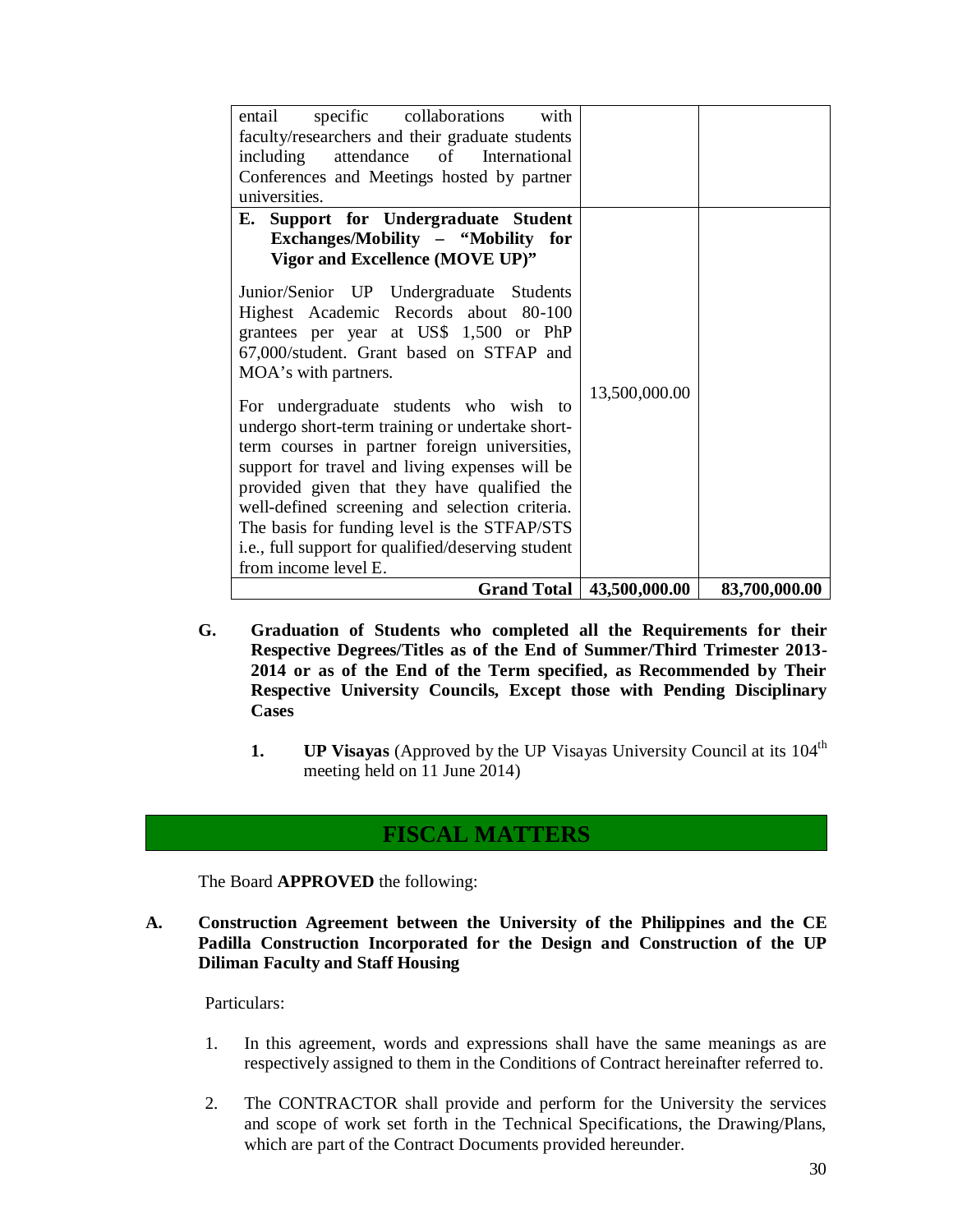- 3. The following Contract of Documents shall be attached to, and deemed to form, and be read and construed as part of this Agreement, to wit:
	- a. Annex "A" General Conditions of Contract
	- b. Annex "B" Special Conditions of Contract
	- c. Annex "C" Drawing/Plans
	- d. Annex "D" Technical Specifications prepared by the Office of Design and Planning Initiatives
	- f. Annex "F" Invitation to Bid; Philippine Daily Inquirer; PHILGEPS; University of the Philippines
	- g. Annex "G" Instruction to Bidders
	- h. Annex "H" Bid Data Sheet
	- i. Annex "I" Bid Bulletin/s (if any)
	- j. Annex "J" Eligibility and Technical Documents
	- k. Annex "K" Bid Documents
	- l. Annex "L" Performance Bond: BF General Insurance Company Incorporated dated 04 April 2014 in the amount of Fifty Seven Million Seven Hundred Ninety Thousand Six Hundred Twenty Eight and 20/100 (P 57,790,628.20)
	- m. Annex "M" Notice of Award and the CONTRACTOR's conformity therewith
	- n. Annex "N" Other contract documents listed in Bid Data Sheet
	- o. Annex "O" Certificate of Availability of Funds
	- 4. The intended completion date is 546 days as specified in the Notice to Proceed to be issued by the University.
	- 5. For and in consideration of the performance and accomplishment of the WORKS and the correction of any defects therein, the UNIVERSITY shall pay the CONTRACTOR the total amount of One Hundred Ninety Two Million Six Hundred Thirty Five Thousand Four Hundred Twenty Seven Pesos and 31/100 (P192,635,427.31), subject to pertinent laws on government contracts and auditing procedures. The said Contract Price is inclusive of all duties, taxes, licenses, premiums, fees and charges which may accrue by virtue of the WORKS, such as but not limited to permit and registration fees, municipal and personal property taxes, fees for storage or consumption, employment taxes, payments and contributions imposed by law, and insurance.
	- 6. The relationship of the UNIVERSITY to the CONTRACTOR is that of an independent contractor. Nothing in this Agreement shall be construed as creating an employer-employee relationship between the UNIVERSITY and the CONTRACTOR, its sub-contractors, employees, agents or workers.
	- 7. The CONTRACTOR shall indemnify, hold free and harmless, and defend at its own expense the UNIVERSITY and its officials, agents, employees, or workers, from and against all suits, claims, demands, and liabilities of any nature or kind, including costs and expenses associated therewith, arising out of acts or omissions of the CONTRACTOR, its employees, workers, or sub-contractors in the performance of any activity in connection with the WORKS, including those that may be initiated by its employees, workers, agents, sub-contractors, or by any other entity or person against the UNIVERSITY by reason of or in connection with the WORKS.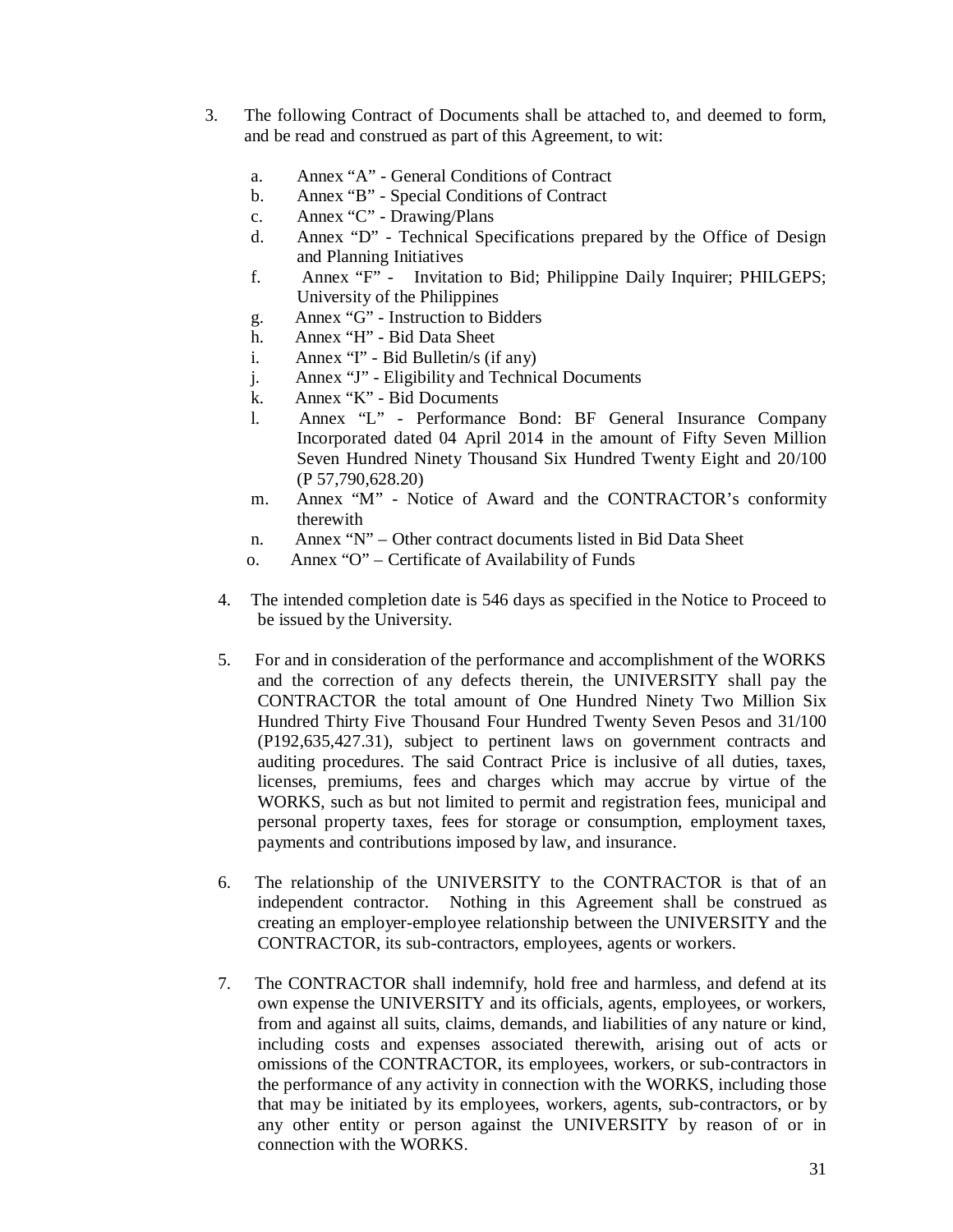- 8. This Agreement and the Contract Documents mentioned in Paragraph 3 hereof shall be interpreted in a manner as to render harmony to ensure the full and satisfactory completion of the WORKS. In case of doubt or conflict between and among any items or provisions of the Contract Documents, and/or between and among any of the Contract Documents and this Agreement, the CONTRACTOR shall refer the same in writing to the UNIVERSITY for clarification and guidance. The clarification or determination made by the UNIVERSITY shall be binding and conclusive upon the Parties.
- 9. This Agreement shall be governed by and construed in accordance with the laws of the Republic of the Philippines and the Parties thereby submit to the exclusive jurisdiction of the competent Courts of Quezon City; Provided, that prior to any resort to the filing of an action in court or any quasi-judicial body, the parties shall endeavour to amicably settle any dispute according to the provisions of Republic Act No. 9285 otherwise known as the " Alternative Dispute Resolution Act of 2004", Provided further, that disputes that are within the competence of the Construction Industry Arbitration Commission to resolve shall be referred thereto in accordance with Executive Order No. 1008, otherwise known as the "Construction Industry Arbitration Law".
- 10. Should any provision of this Agreement be declared illegal, invalid or unconstitutional by the court of law, the rest of their other provisions not affected thereby shall remain valid, subsisting and binding.

#### **B. Re-Allocation of the 60% of the Administrative Overhead Cost (AOC) of the Recently Funded PGC Research Programs/Projects to the Philippine Genome Center**

This is needed to support the operational needs of the administration office and the two core facilities: DNA Sequencing Core Facility and Core Facility for Bioinformatics, specifically for:

- MOOE requirements
- Maintenance of the future PGC Building

It is understood that the disbursements of funds shall be subject to the usual accounting and auditing laws, rules and regulations.

**C. Reprogramming of Prior Year's Unexpended Obligations in the Amount of Six Million One Hundred Sixty Three Thousand Forty Eight Pesos and 57/100 Only (P6,163,048.57) certified as available by the Chief Accountant and the Officer-in-Charge, Budget Office of UP Cebu, to be utilized as follows:**

| <b>Personal Services</b>                          | P 2,000,000.00 |
|---------------------------------------------------|----------------|
| To pay for personnel benefits and other           |                |
| PS obligations                                    |                |
| <b>Maintenance &amp; Other Operating Expenses</b> | P 2,000,000.00 |
| To be used for the repair/renovation of           |                |
| classrooms and offices                            |                |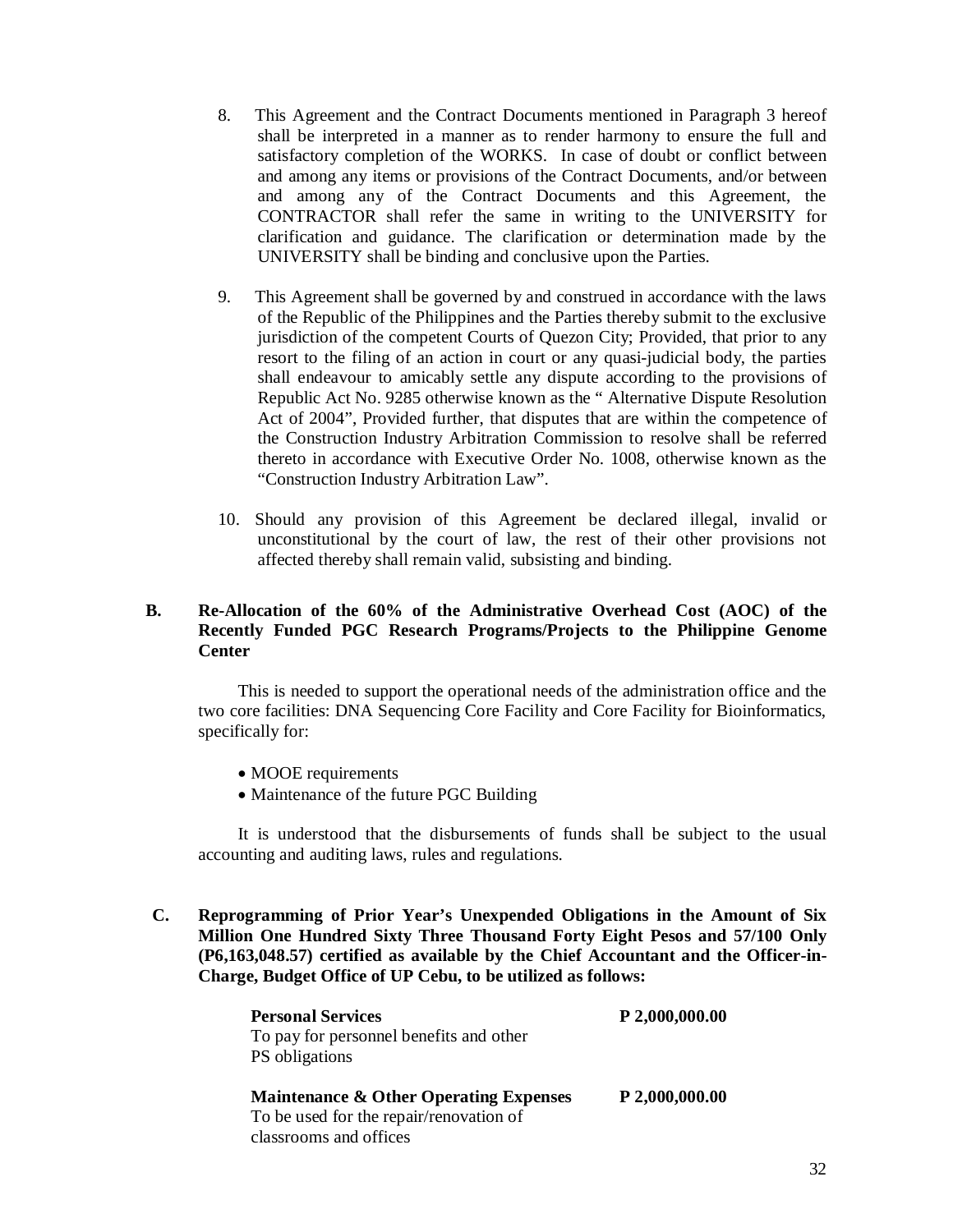**Equipment Outlay P 2,163,048.57**

To be used for the purchase of various laboratory, classroom, office & IT equipment

> **\_\_\_\_\_\_\_\_\_\_\_\_ Total P 6,163,048.57 ===========**

It is understood that the disbursements from this reprogrammed amount shall be subject to the usual accounting and auditing laws, rules and regulations.

**D. Programming of Prior Year's Excess Income of UP Cebu in the Amount of Two Hundred Seventy Six Thousand Sixty Nine Pesos and 58/100 only (P276,069.58), certified as available by the Chief Accountant and the Officer-in-Charge, Budget Office of UP Cebu, to be utilized as follows:**

> **Equipment Outlay P 276,069.58** To purchase some pieces of equipment for various offices **\_\_\_\_\_\_\_\_\_\_\_**

**Total P 276,069.58**

**===========**

It is understood that the disbursements from this programmed amount shall be subject to the usual accounting and auditing laws, rules and regulations.

**E. Programming of UP Diliman CY 2013 Excess income under the revolving Fund (RF) in the amount of Twenty Two Million Eight Hundred Eighty Four Thousand Eight Hundred Sixty Nine Pesos and 58/100 (P22,884,869.58), certified as available by UPD Accounting Office, to be utilized as follows:**

#### **A.1.a. General Administration and Support Services**

| <b>Personal Services</b><br>To cover obligations for Service Recognition<br>Pay of retired administrative personnel and<br>other PS expenditures | P <sub>10</sub> ,000,000.00 |
|--------------------------------------------------------------------------------------------------------------------------------------------------|-----------------------------|
| <b>B.1.a. Construction Outlay</b><br>To cover urgent repairs and rehabilitation of<br>UP Diliman buildings and other infrastructure<br>projects  | P12,884,869.58              |
|                                                                                                                                                  | Total P22,884,869.58        |

It is understood that the disbursements from this programmed amount shall be subject to the usual accounting and auditing laws, rules and regulations.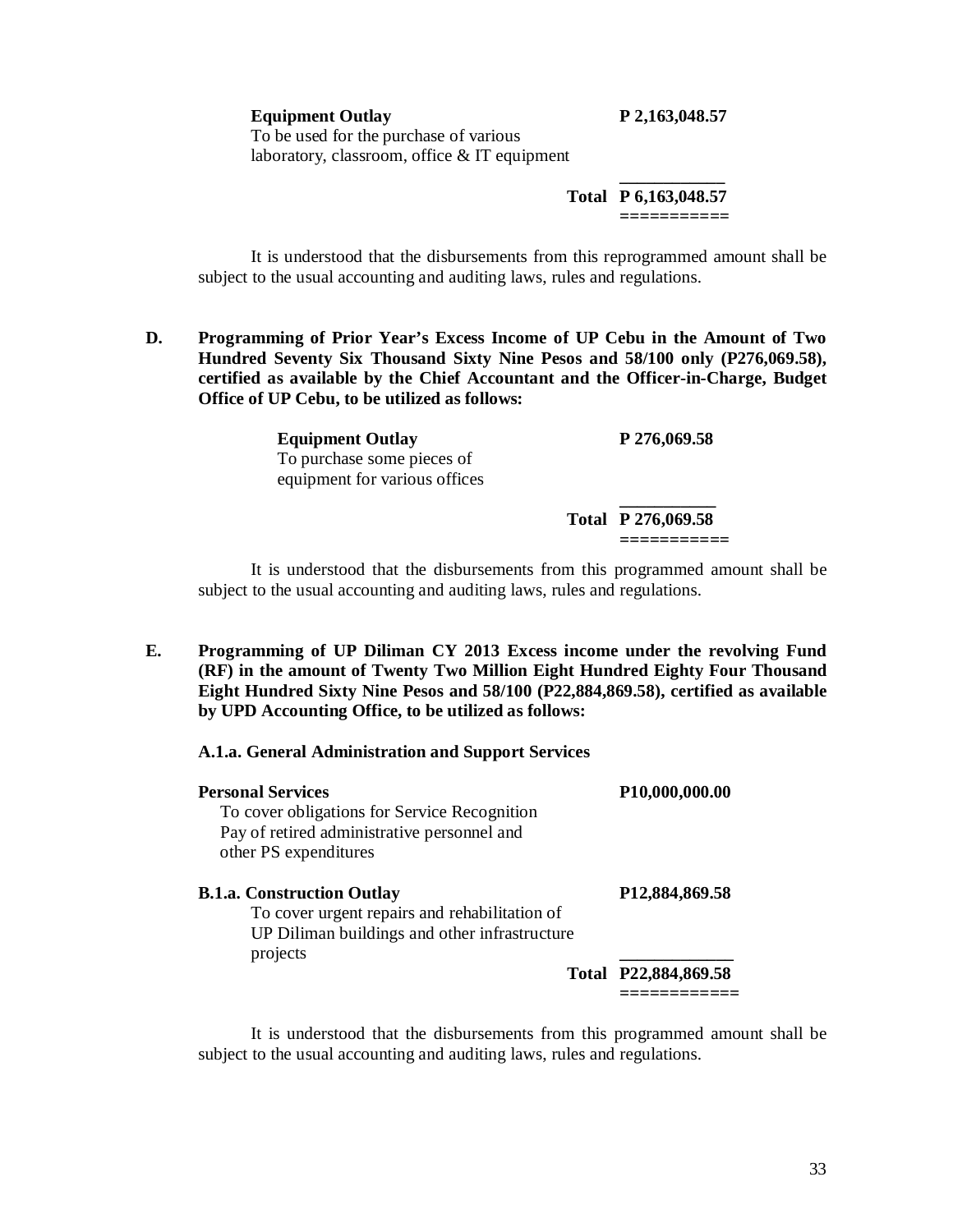**F. Variation Order No. 4 of the General Construction Agreement with J.D. Legaspi Construction for the Construction of the Proposed Institute of Biology Building (IBB), National Science Complex, UP Diliman**

This refers to BAC Resolution No. 14-009 *Recommending the Implementation of Additive/Deductive Works through Variation Order No. 4* in relation to the General Construction Agreement with J.D. Legaspi Construction for the Construction of the Proposed Institute of Biology Building (IBB) located at the National Science Complex, U.P. Diliman with a contract price of P207,640,170.72.

A Certification of Compliance with the requirements prescribed in Sec. 1.5 Annex E of the Revised Implementing Rules and Regulations (R-IRR) of Republic Act 9184 on the periods, procedure, investigation, report and approval with respect to the issuance of Variation Order No. 4 for the Construction of the Proposed Institute of Biology Building was issued by the Office of the Campus Architect on 21 February 2014.

Total Contract Price = P 207,640,170.72

Variation Order No. 1 : P 1,913,589.11 Variation Order No. 2 : P 7,009,471.97 Variation Order No. 3 : P 9,610,986.70 Variation Order No. 4 : P 2,031,412.08  **Total** : **P20,565,459.86** *(9.90% of the Contract Price)*

#### **G. Variation Order No. 2 of the General Construction Agreement with China State Philippines Construction Corporation for the Construction of the Proposed Institute of Electrical and Electronics Engineering (IEEE), Engineering Complex, UP Diliman**

This refers to BAC Resolution No. 14-014 *Recommending the Implementation of Additive/Deductive Works through Variation Order No. 2* in relation to the General Construction Agreement with China State Philippines Construction Corporation for the Construction of the Proposed Institute of Electrical and Electronics Engineering (IEEE) Building 2 located at the Engineering Complex, U.P. Diliman.

A Certification of Compliance with the requirements prescribed in Sec. 1.5 Annex E of the Revised Implementing Rules and Regulations (R-IRR) of Republic Act 9184 on the periods, procedure, investigation, report and approval with respect to the issuance of Variation Order No. 2 for the Construction of the Proposed Institute of Electrical and Electronics Engineering Building 2 was issued by the Office of the Campus Architect on 27 February 2014.

Total Contract Price =  $P$  144,640,268.28

\_\_\_\_\_\_\_\_\_\_\_\_\_\_\_

Variation Order No. 1 : P 9,267,338.23 Variation Order No. 2 : 519.17 (the Contractor agreed not to collect this amount)

**Total : P 9,267,338.23** *(6.41% of the Contract Price)*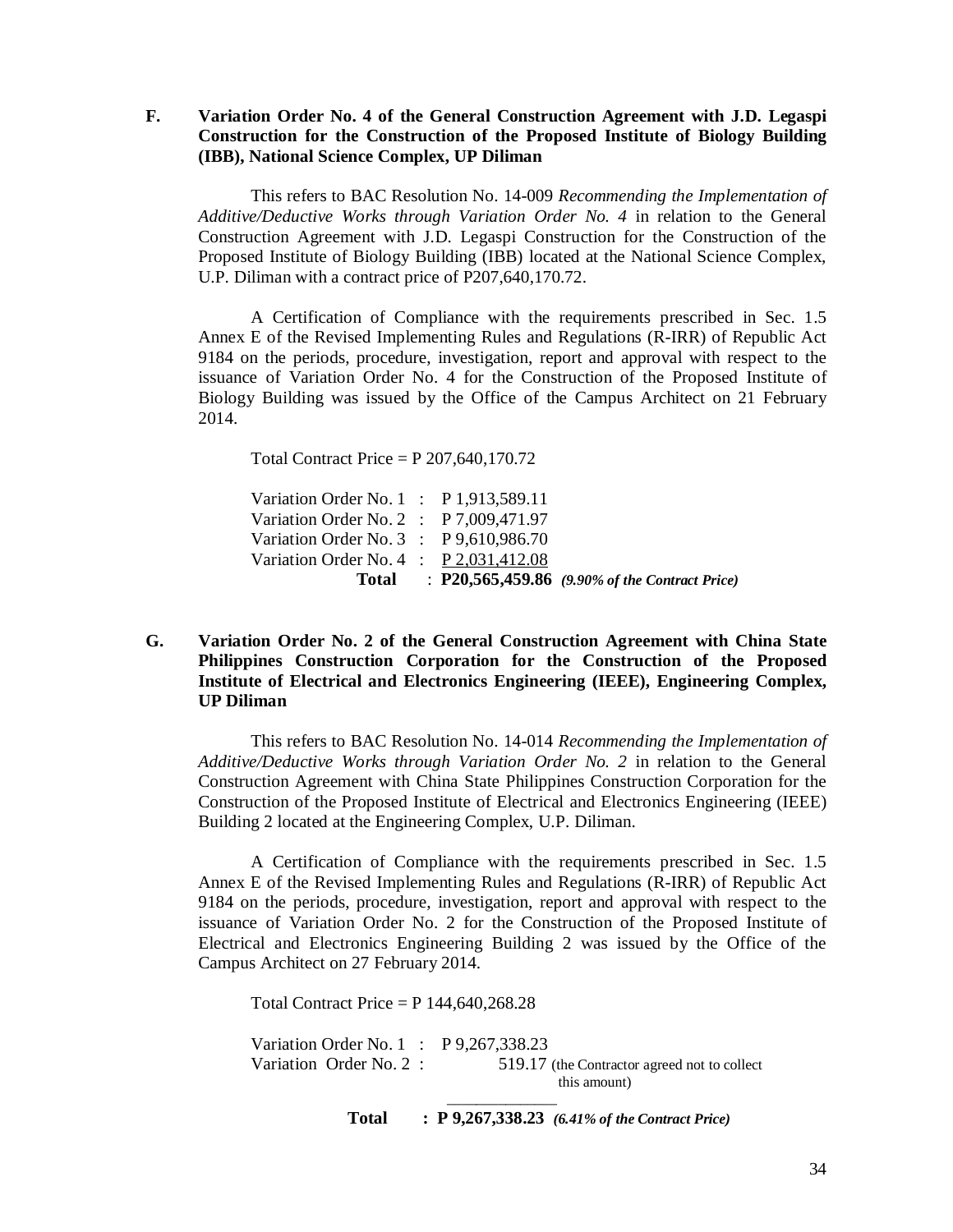#### **H. Appeal of Mr. Regino L. Lamorena, Administrative Assistant V at NISMED, UP Diliman, for inclusion in the Service Recognition Pay (SRP)**

UP Diliman Chancellor Michael L. Tan endorsed the appeal of Mr. Lamorena. Budget implication (in case appeal is granted): P355,223.91.

There were no previous cases of similar appeals for SRP inclusion.

#### Recommendation:

 Endorsement to the UP BOR for exemption to the SRP guidelines is based on exceptional humanitarian grounds. This case should not set a precedent.

 The UP BOR also delegates to the President approval of similar cases on meritorious humanitarian grounds without setting a precedent.

#### **I. Proposed Increase in the Honoraria of Senior Varsity Coaches of the College of Human Kinetics, UP Diliman**

#### **1. Request that Future Adjustments in Honoraria, Design and Approval of Qualifications, Performance Review and Incentive Schemes for Both Junior and Senior Varsity Coaches BE DELEGATED TO THE CHANCELLOR OF UP DILIMAN**

The Chancellor of UP Diliman has endorsed the proposal for an increase in the honoraria of senior varsity coaches, as requested by the College of Human Kinetics (CHK). Funds were certified as available and sustainable from existing sources by the UP Diliman Fiscal Policies and Operations Committee (FPOC). The adjustment involves a 100 per cent increase of existing rates.

The following conditions shall apply:

- 1. Effective date of the adjustments in monthly honoraria: 1 January 2014.
- 2. There will be 47 CHK coaches to benefit in the adjustment. UP faculty and staff serving as coaches shall be given additional assignment in their regular workload.
- 3. Non-UP employees who serve as coaches shall execute contracts of service on the outcomes or outputs for delivery, schedule, and amounts of payment; stipulating that no employer-employee relations exist between the coach and the UP, among others.
- 4. Annual budget: 47 coaches total honoraria = P684,200 per month x 12 months =  $P8,210,400$
- 5. Honoraria are subject to withholding taxes, as part of compensation income.
- 6. Succeeding increases in honoraria will be subject to performance review.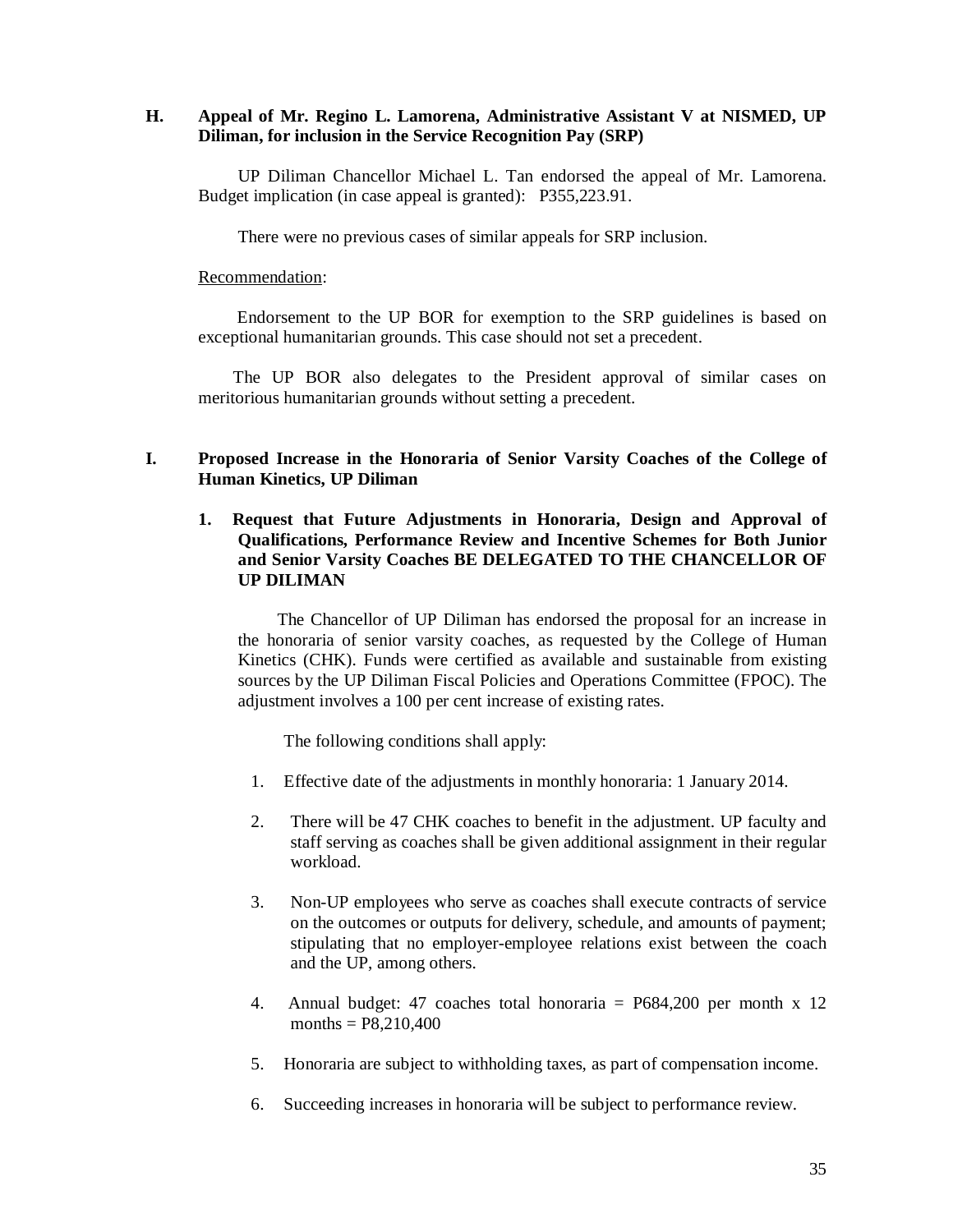It is also recommended that future adjustments in honoraria, the design and approval of qualification, performance review and incentive schemes for both junior and senior varsity coaches be delegated to the Chancellor of UP Diliman.

The last adjustment in the monthly honoraria of coaches was approved by the UP BOR during its  $1162<sup>nd</sup>$  meeting held on 29 August 2002. Previous adjustments were also approved by the UP BOR at its  $1125<sup>th</sup>$  meeting held on 29 October 1998; and at its  $1017<sup>th</sup>$  meeting held on 8 December 1988.

A similar adjustment for the honoraria of junior varsity coaches in the UP Integrated School (UPIS) was approved at the  $1294<sup>th</sup>$  meeting of the BOR on 13 December 2013.

**J. Programming of Excess Income for CY 2013 of UP Los Baños in the Amount of Twenty Nine Million Five Hundred Eight Thousand Five Hundred Twenty Seven Pesos (P29,508,527.00) and the Reprogramming of the Unexpended Obligations for CY 2012 in the Amount of Three Hundred Ninety Six Million Two Hundred Fifty Thousand Two Hundred Twenty Nine Pesos (P396,250,229.00), certified as available by the Chief, Budget Office and Chief Accountant of UP Los Baños, to be utilized as follows:**

|                       | <b>Excess Income</b><br>for CY 2013 | Unexpended<br><b>Obligation from</b><br><b>CY 2012</b> | <b>TOTAL</b> |
|-----------------------|-------------------------------------|--------------------------------------------------------|--------------|
| <b>MOOE</b>           | P 14,508,527                        | P 5,250,229                                            | 19,758,756   |
| EQUIPMENT OUTLAY      | 15,000,000                          |                                                        | 15,000,000   |
| <b>CAPITAL OUTLAY</b> |                                     | 391,000,000                                            | 391,000,000  |
|                       |                                     | <b>Grand Total</b>                                     | 425,758,756  |

It is understood that the disbursements from this fund shall be subject to the usual accounting and auditing laws, rules and regulations.

The President endorsed the proposal on 18 June 2014 with the comment that Capital Outlay projects for which this fund will be utilized shall be subject to prior approval by the Board of Regents, President or Chancellor, depending on the cost of the project, before procurement.

**K. Reprogramming of the Unexpended Obligations from Personal Services under the General Fund CY 2012-2013 in the Amount of Sixty Million Pesos (P 60,000,000.00), certified as available by the Chief, Budget Office and Chief Accountant of UP Los Baños**

| <b>MOOE</b>      | P50,000,000 |
|------------------|-------------|
| EQUIPMENT OUTLAY | 10,000,000  |
|                  |             |

 **Grand Total P60,000,000**

**===========** 

36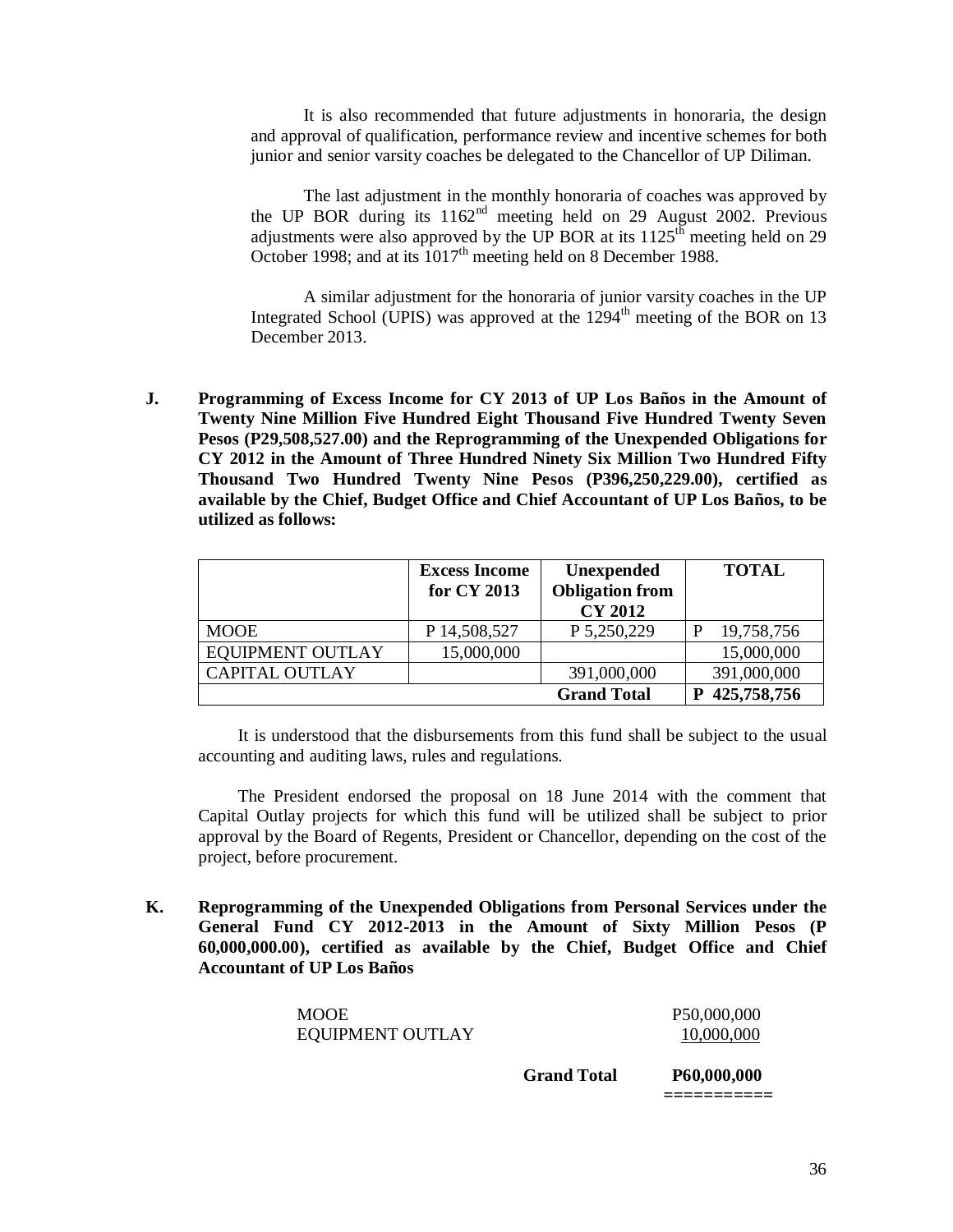The fund will be used for the procurement of furniture, fixtures and other equipment, financial assistance program for hospitalization expense (FAPHE), and other Maintenance and Operating Expenditures for a world class university.

It is understood that disbursements from this fund shall be subject to the usual accounting, budgeting and auditing laws, rules and regulations.

### **L. Proposal of UP Diliman for Adjustment of the Honorarium Rates for the Doctoral Dissertation and Master's Thesis Committees to be Applied System-wide**

### **a. Doctoral Dissertation**

|                  | Proposed by<br><b>SFPOC</b> | <b>Proposed by</b><br><b>UP Diliman</b> | <b>Current</b><br>rate | % change<br><b>SFPOC</b> vs.<br>current |
|------------------|-----------------------------|-----------------------------------------|------------------------|-----------------------------------------|
| Adviser/Chairman | 35,000                      | 33,000                                  | 10,000                 | 350%                                    |
| Members          | 30,000                      | 24,900                                  | 7,500                  | 400%                                    |
| <b>Total</b>     | 65,000                      | 57,900                                  | 17,500                 | 371%                                    |

### **b. Masters Thesis**

| Adviser/Chairman | 20,000 | 16.372 | 5,000 | 400% |
|------------------|--------|--------|-------|------|
| <b>Members</b>   | 15,000 | 10,000 | 3,000 | 500% |
| <b>Total</b>     | 35,000 | 26,372 | 8,000 | 438% |

# **ADMINISTRATIVE MATTERS**

The Board **APPROVED** the following:

### **A. Appointment of Professor Emeritus effective upon Retirement**

The System Committee on Professor Emeritus Appointments recommends the following for the position of Professor Emeritus, effective upon retirement:

|            | <b>Name</b>              | <b>Date of Retirement</b> |
|------------|--------------------------|---------------------------|
| UP Visayas | Minda J. Formacion       | 1 November 2012           |
| UP Diliman | Epictetus E. Patalinghug | 24 June 2013              |

In the evaluation of the Committee, the members were guided by the new set of criteria approved by the Board of Regents at its meeting on 20 September 2012. The committee believes that the abovementioned professors truly deserve the recognition.

# **B. Merit Promotion of Prof. RHODORA C. ESTACIO FROM Professor 5 (Salary Grade 27-7) TO Professor 7 (Salary Grade 28-7), College of Medicine, effective 30 June 2014**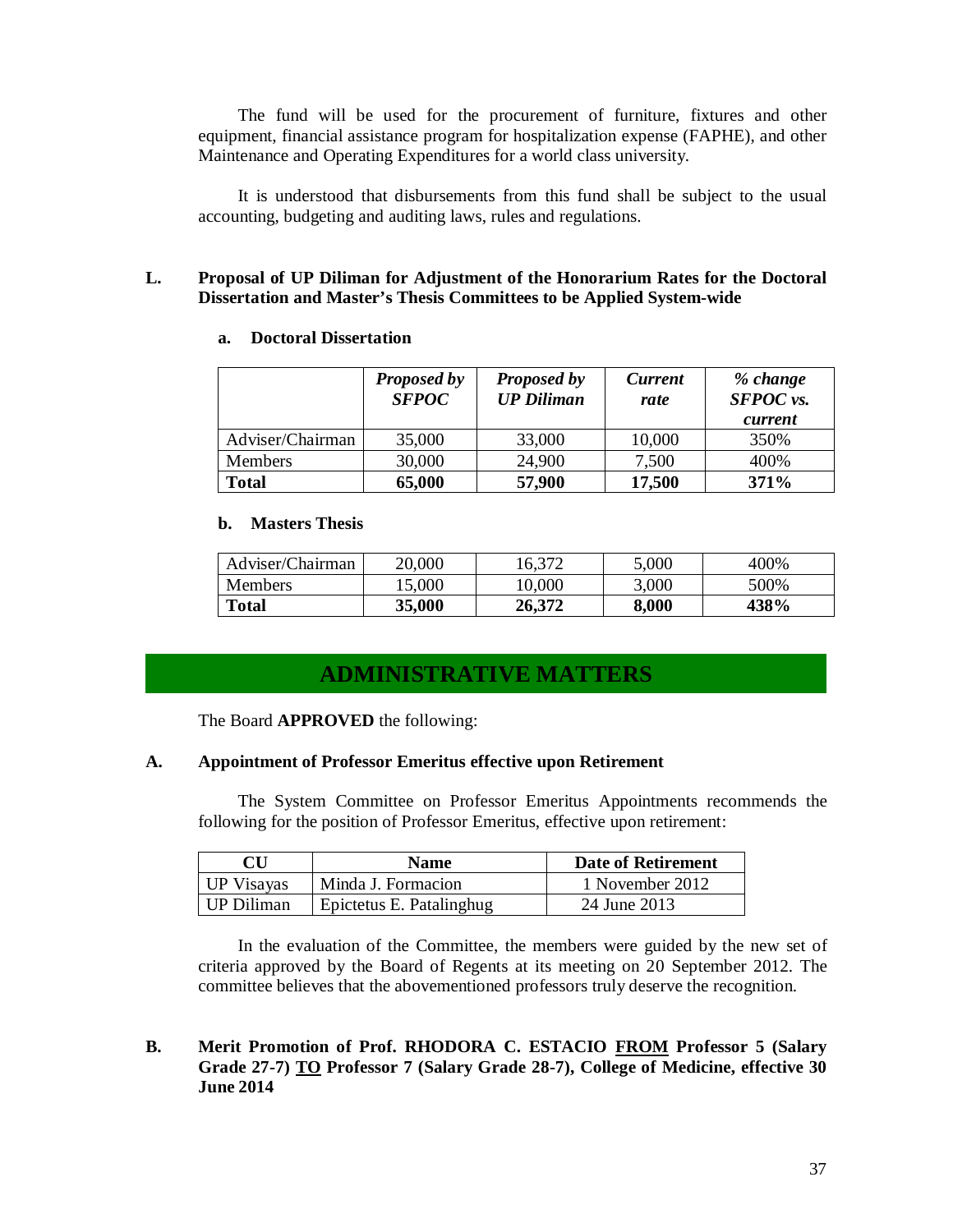### **C. Request for temporary waiver of Faculty Tenure Rule in favor of the following:**

#### *UP Diliman*

Prof. **REYNALDO L. GARCIA,** Professor 3, National Institute of Molecular Biology and Biotechnology, College of Science, effective 1 June 2014 until 31 May 2015

### *UP Los Baños*

- Asst. Prof. **CHRISTINE BAUTISTA-ADIOVA,** Assistant Professor 1, Animal and Dairy Sciences Cluster, College of Agriculture, effective 1 June 2014 until 31 December 2014
- Asst. Prof. **ERMA EUGENIA L. CAPUCION,** Assistant Professor 1, Department of Humanities, College of Arts and Sciences, effective 1 June 2014 until 31 December 2014
- Asst. Prof. **RONNIE D. DOMINGO,** Assistant Professor 2, Department of Veterinary Paraclinical Sciences, College of Veterinary Medicine, effective 1 June 2014 until 31 December 2014
- Asst. Prof. **MARY CITA M. HUFANA,** Assistant Professor 1, Department of Humanities, College of Arts and Sciences effective 1 June 2014 until 31 December 2014
- Asst. Prof. **MA. CRISTINE CONCEPCION D. IGNACIO,** Assistant Professor 1, Institute of Agricultural Engineering, College of Engineering and Agro-Industrial Technology, effective 1 June 2014 until 31 December 2014
- Asst. Prof. **MAY ANN B. LAPITAN,** Assistant Professor 1, UP Rural High School, College of Arts and Sciences, effective 1 June 2014 until 31 December 2014
- Asst. Prof. **HAEROLD DEAN Z. LAYAOEN,** Assistant Professor 2, Department of Industrial Engineering, College of Engineering and Agro-industrial Technology, effective 1 June 2014 until 31 December 2014
- Asst. Prof. **ARLENE L. LLAMADO,** Assistant Professor 1, Institute of Biological Sciences, College of Arts and Sciences, effective 1 June 2014 until 31 December 2014
- Asst. Prof. **MARIA MORISSA D. LU,** Assistant Professor 1, Department of industrial Engineering, College of Engineering and Agro-industrial Technology, effective 1 June 2014 until 31 December 2014
- Asst. Prof. **REAGAN R. MAIQUEZ,** Assistant Professor 1, Department of Humanities, College of Arts and Sciences effective 1 May 2014 until 31 December 2014
- Asst. Prof. **TONI-JAN KEITH P. MONSERRAT,** Assistant Professor 1, Institute of Computer Science (ICS), College of Arts and Sciences, effective 1 June 2014 until 31 July 2015
- Asst. Prof. **GARRY JAY S. MONTEMAYOR,** Assistant Professor 1, Department of Science Communication (DCS), College of Development Communication, effective 1 June 2014 until 31 May 2015
- Asst. Prof. **JOHN ERINORIO M. PEREZ,** Assistant Professor 3, Institute of Governance for Rural Development (IGRD), College of Public Affairs and Development, effective 1 June 2014 until 31 December 2014
- Asst. Prof. **MARIFE S. REBUTAR,** Assistant Professor 1, College of Arts and Sciences, effective 1 June 2014 until 31 December 2014
- Asst. Prof. **AGAPITA J. SALCES,** Assistant Professor 1, Animal and Dairy Sciences Cluster, College of Agriculture, effective 1 June 2014 until 31 December 2014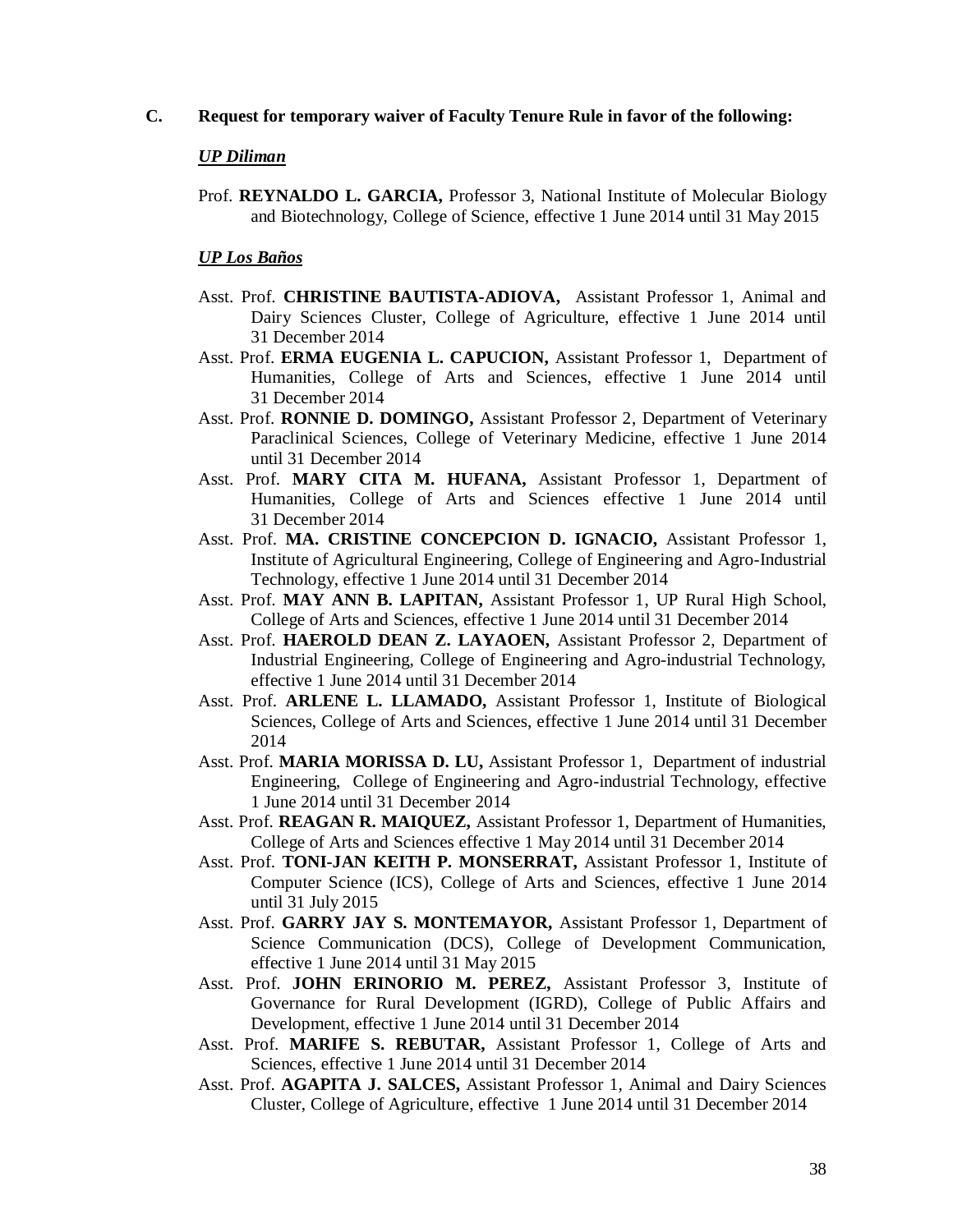- Asst. Prof. **RICARDO M. SANDALO,** Assistant Professor 1, Department of Community and Environmental Resource Planning, College of Human Ecology, effective 1 June 2014 until 31 December 2014
- Prof. **ROMMEL C. SULABO,** Professor 1, Animal and Dairy Sciences Cluster, College of Agriculture, effective 24 March 2014 until 31 May 2014
- Asst. Prof. **MARICEL A. TAPIA,** Assistant Professor 1, Department of Social Forestry and Forest Governance, effective 1 June 2014 until 31 December 2014
- Assoc. Prof. **RANZIVELLE MARIANNE L. ROXAS-VILLANUEVA,** Associate Professor 2, Institute of Mathematical Sciences and Physics (IMSP), College of Arts and Sciences, effective 1 June 2014 until 31 May 2015

### *UP Manila*

- Prof. **MARIA MARGARITA M. LOTA,** Professor 5, College of Public Health, effective 1 June 2014 until 31 July 2015
- Asst. Prof. **ALLAN JOSEPH F. MESINA,** Assistant Professor 1, Department of Social Sciences, College of Arts and Sciences, effective 1 June 2014 until 31 July 2015

#### *UP Visayas*

- Asst. Prof. **FILAME JOY U. CATINAN,** Assistant Professor 5, Division of Physical Sciences and Mathematics, College of Fisheries and Ocean Sciences, effective 1 June 2014 until 31 July 2015
- Asst. Prof. **MARIEROSE R. CHAVEZ,** Assistant Professor 1, Division of Physical Sciences and Mathematics, College of Arts and Sciences, effective 1 June 2014 until 31 July 2015
- Asst. Prof. **BERNICE VANIA N. LANDOY,** Assistant Professor 1, Division of Social Sciences, College of Arts and Sciences, effective 1 June 2014 until 31 July 2015
- Asst. Prof. **HAROLD M. MONTECLARO,** Assistant Professor 3, College of Fisheries and Ocean Sciences, effective 1 June 2014 until 31 July 2015

#### *UP Cebu*

- Asst. Prof. **WEENA JADE S. GERA,** Assistant Professor 5, Social Sciences Cluster, effective 1 June 2014 until 31 July 2015
- Asst. Prof. **CRINA E. TAÑONGON,** Assistant Professor 1, Arts and Humanities Cluster, effective 1 June 2014 until 31 May 2015

#### **D. Appointment of Faculty**

#### **Transfer to Permanent Status**

#### *UP Diliman*

Asst. Prof. **JANINE THERESE P. OCHOA,** Assistant Professor 1, College of Social Sciences and Philosophy, effective 30 June 2014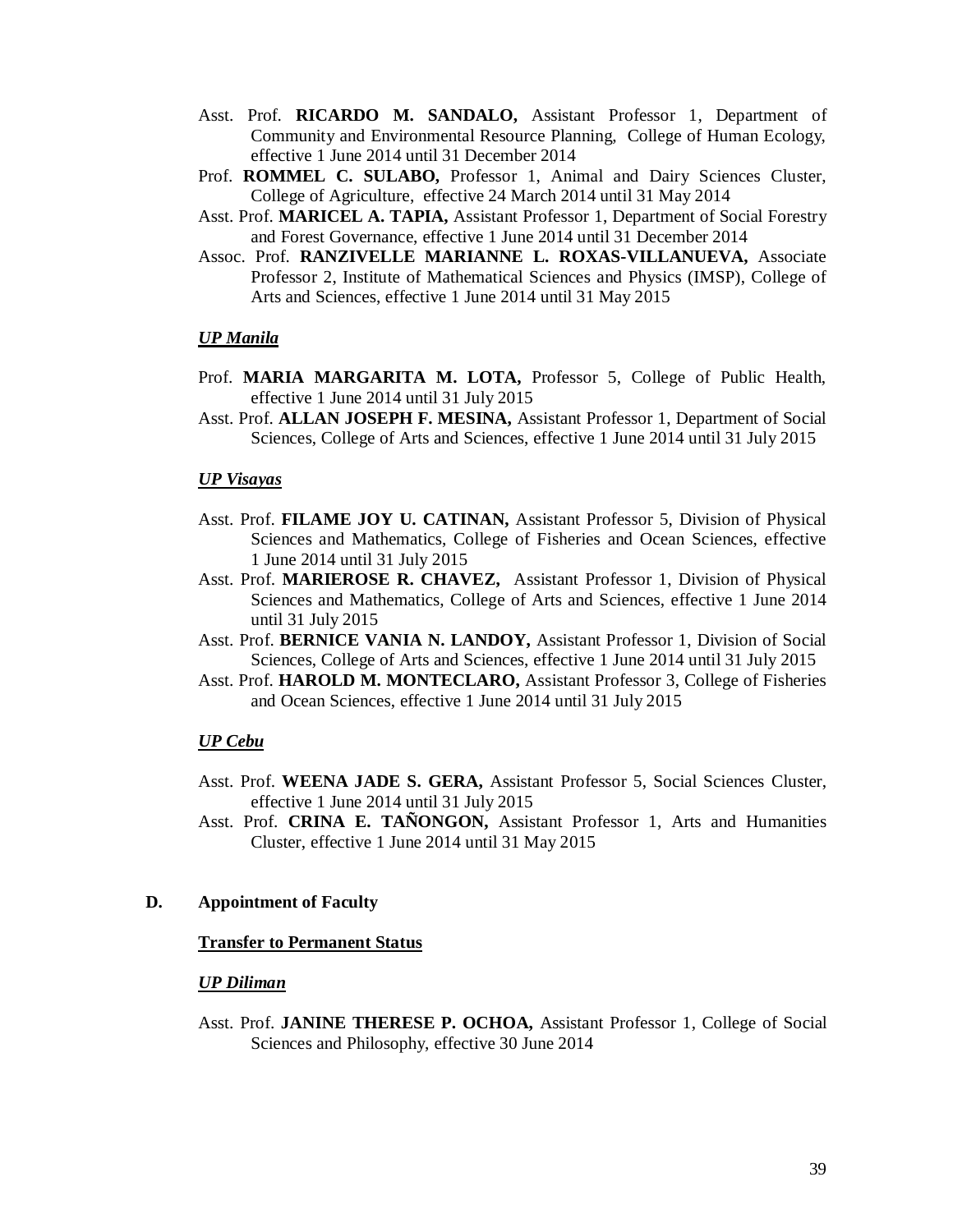- Asst. Prof. **ERMA EUGENIA L. CAPUCION,** Assistant Professor 1, College of Arts and Sciences, effective 30 June 2014
- Asst. Prof. **FERMIN ROBERTO G. LAPITAN,** Assistant Professor 1, College of Arts and Sciences, effective 30 June 2014
- Asst. Prof. **HAEROLD DEAN Z. LAYAOEN,** Assistant Professor 2, College of Engineering and Agro-Industrial Technology, effective 30 June 2014
- Asst. Prof. **REAGAN R. MAIQUEZ,** Assistant Professor 1, College of Arts and Sciences, effective 30 June 2014
- Asst. Prof. **RONA C. MONTECALBO,** Assistant Professor 1, College of Arts and Sciences, effective 30 June 2014
- Asst. Prof. **JOMAR F. RABAJANTE,** Assistant Professor 5, College of Arts and Sciences, effective 30 June 2014
- Asst. Prof. **SELWYN C. ROBLES,** Assistant Professor 1, College of Arts and Sciences, effective 30 June 2014
- Asst. Prof. **AGAPITA J. SALCES,** Assistant Professor 5, College of Agriculture, effective 30 June 2014
- Asst. Prof. **CRUSTY E. TINIO,** Assistant Professor 1, College of Forestry and Natural Resources, effective 30 June 2014

#### *UP Manila*

- Asst. Prof. **JULIET R. BIEN,** Assistant Professor 1, College of Arts and Sciences, effective 30 June 2014
- Asst. Prof. **MARY JOAN THERESE C. VALERA,** Assistant Professor 2, College of Nursing, effective 30 June 2014

#### *UP Visayas*

- Asst. Prof. **FILAME JOY U. CATINAN,** Assistant Professor 5, College of Arts and Sciences, effective 30 June 2014
- Asst. Prof. **MARTIN G. GENODEPA,** Assistant Professor 2, College of Arts and Sciences, effective 30 June 2014
- Asst. Prof. **BERNICE VANIA N. LANDOY,** Assistant Professor 1, College of Arts and Sciences, effective 30 June 2014
- Asst. Prof. **MONIQ M. MUYARGAS,** Assistant Professor 1, College of Arts and Sciences, effective 30 June 2014

#### *UP Cebu*

- Asst. Prof. **CHERRYLYN P. ALOTA,** Assistant Professor 1, Sciences Cluster, effective 30 June 2014
- Asst. Prof. **CHARMAINE L. CARREON**, Assistant Professor 1, Arts and Humanities Cluster, effective 30 June 2014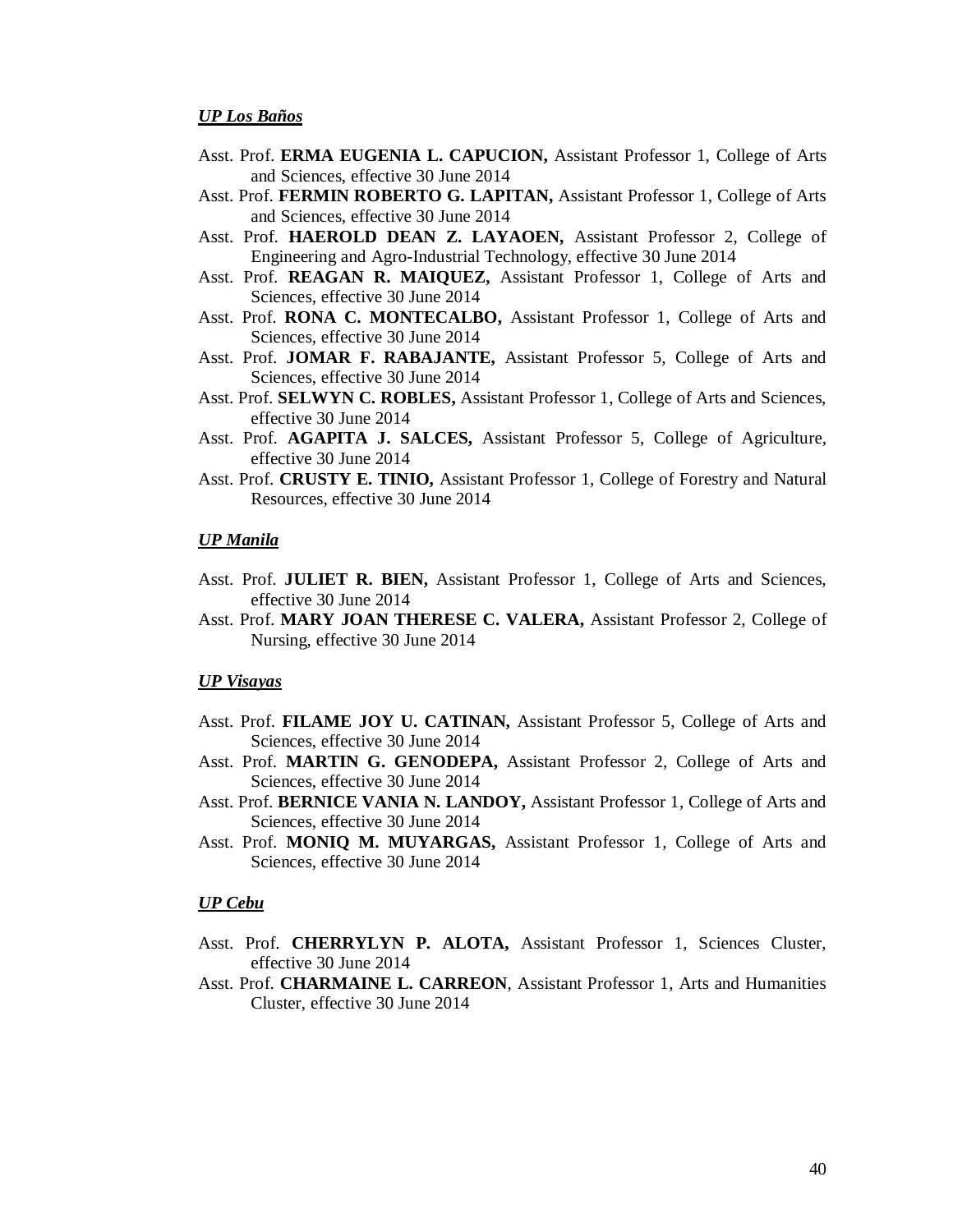### **Extension of Appointment Beyond Compulsory Retirement Age of 65**

### *UP Diliman*

- Prof. **RAUL V. FABELLA,** Professor 12 (SG 29-8), School of Economics, effective 13 April 2014 until 31 May 2014
- Prof. **NEMAH N. HERMOSA,** Professor 12 (SG 29-8), College of Education, effective 15 December 2013 until 31 March 2014
- Prof. **AURORA C. ZUÑIGA**, Professor 2 (SG 26-6), College of Education, effective 27 February 2014 until 31 May 2014

### *UP Los Baños*

- Prof. **VIRGINIA C. CUEVAS**, Professor 12, College of Arts and Sciences, effective 7 October 2014 until 31 December 2014
- Prof. **MARINA P. NATURAL**, Professor 8, College of Agriculture, effective 18 March 2014 until 30 June 2014

### *UP Manila*

- Prof. **JOSE C. GONZALES**, Professor 6, College of Medicine, effective 19 February 2014 until 18 February 2015
- Prof. **CLEOTILDE H. HOW**, Professor 9 (SG 28-8), College of Medicine, effective 24 October 2013 until 23 October 2014

### *UP Visayas*

- Assoc. Prof. **IMELDA V. JAMERO**, Associate Professor 4 (SG 24-7), School of Technology, effective 9 April 2014 until 31 May 2014
- Prof. **EBONIA B. SERASPE,** Professor 12 (SG 29-8), College of Arts and Sciences, effective 16 March 2014 until 31 May 2014
- Prof. **VICTORIO N. SUGBO,** Professor 11 (SG 29-8), Division of Humanities, UP Visayas Tacloban College, effective 21 February 2014 until 31 May 2014

### **Renewal of Temporary Appointment**

### *UP Diliman*

- Asst. Prof. **JONG WHA LEE,** Assistant Professor 6 (SG 21-3), College of Science, effective 1 June 2014 until 31 May 2015
- Assoc. Prof. **ALFRED F. PAWLIK,** Associate Professor 2 (SG 22-5), Archaeological Studies Program, effective 1 June 2014 until 31 May 2015
- Assoc. Prof. **MICHIYO Y. REYES,** Associate Professor 2 (SG 22-5), Asian Center, effective 1 June 2014 until 31 May 2015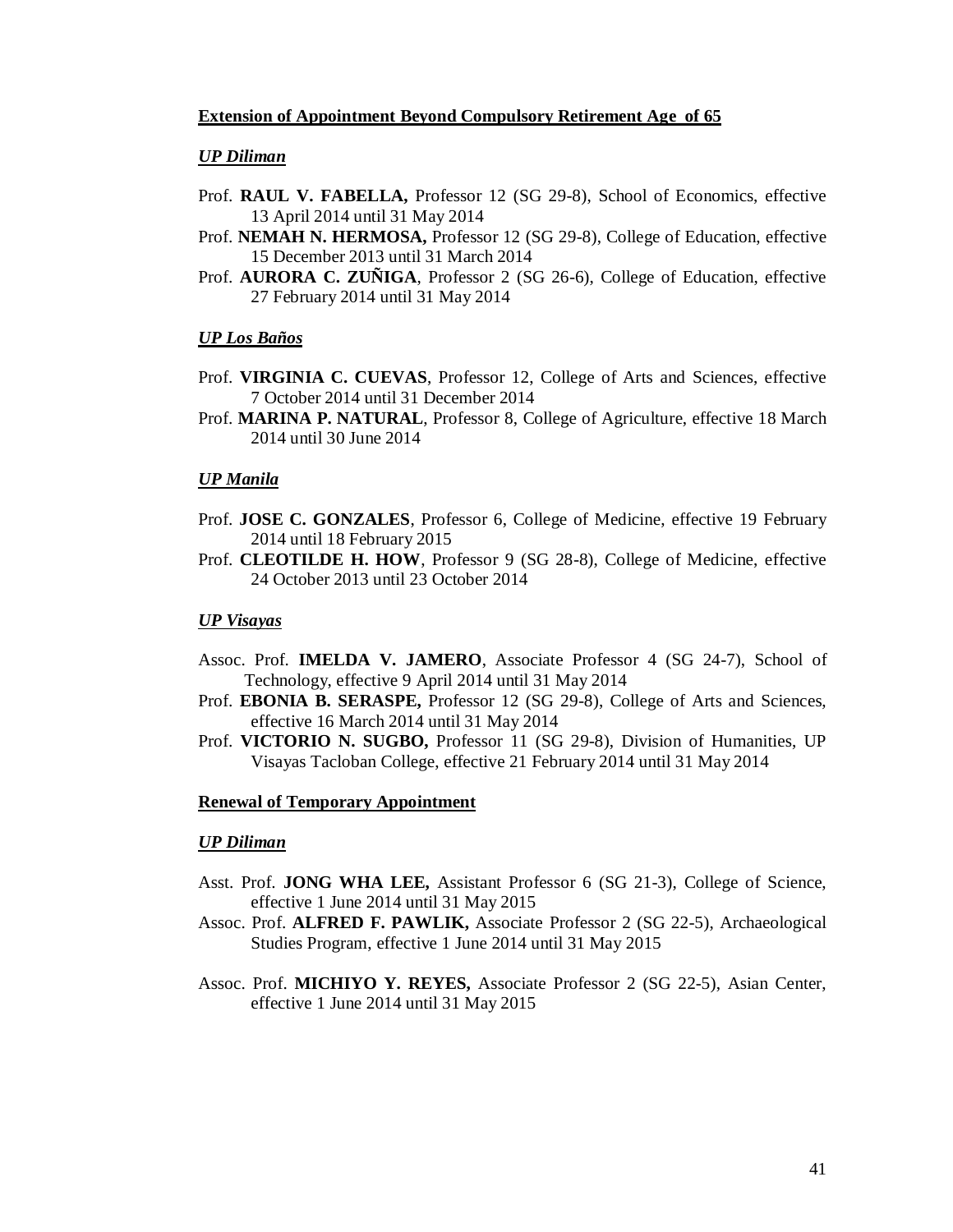# **MATTERS SUBMITTED FOR CONFIRMATION BY THE BOARD**

# **GENERAL GOVERNANCE**

The Board **CONFIRMED** the following:

## **A. Appointment of University Officials**

### **Ad Interim Appointments of the following:**

## *UP System*

- **Prof. JOSELITO G. FLORENDO** as Vice President for Planning and Finance, effective 7 May 2014 to serve at the pleasure of the President
- **Prof. ALYSSA M. PELEO-ALAMPAY** as Assistant Vice President for Academic Affairs, effective 17 June 2014 to serve at the pleasure of the Vice President for Academic Affairs
- **Prof. CARLA B. DIMALANTA** as Assistant Vice President for Academic Affairs, effective 17 June 2014, to serve at the pleasure of the Vice President for Academic Affairs
- **Prof. EDNA ESTIFANIA A. CO** as Director, Center for Integrative and Development Studies, effective 17 June 2014 until 28 February 2017
- **Prof. JUDY M. TAGUIWALO,** Director of University Center for Women Studies, effective 1 June 2014 until 18 February 2015

# *UP Diliman*

# **Appointments of the following as Vice Chancellors, effective 1 May 2014 to serve at the pleasure of the Chancellor, with all entitlements due to their positions**:

Prof. Benito M. Pacheco as Vice Chancellor for Academic Affairs

Prof. Fidel R. Nemenzo as Vice Chancellor for Research and Development

Prof. Virginia C. Yap as Vice Chancellor for Administration

Prof. Neil Martial D. Santillan as Vice Chancellor for Student Affairs

Prof. Nestor T. Castro as Vice Chancellor for Community Affairs

### *UP Los Baños*

- Prof. **OSCAR B. ZAMORA**, Professor 12 (Salary Grade 29-8), College of Agriculture, UP Los Baños, effective 28 May 2014 until 31 October 2014, approved by the Board of Regents through a Referendum conducted from 29 May-4 June 2014 (Extension of Appointment Beyond Compulsory Retirement Age of 65)
- Prof. **OSCAR B. ZAMORA** as Vice Chancellor for Academic Affairs, UP Los Baños, effective 9 June 2014 until 31 October 2014

# *UP Cebu*

**Prof. TIFFANY ADELAINE G. TAN, as Associate Dean for Administration, effective** 1 June 2014 to serve at the pleasure of the Dean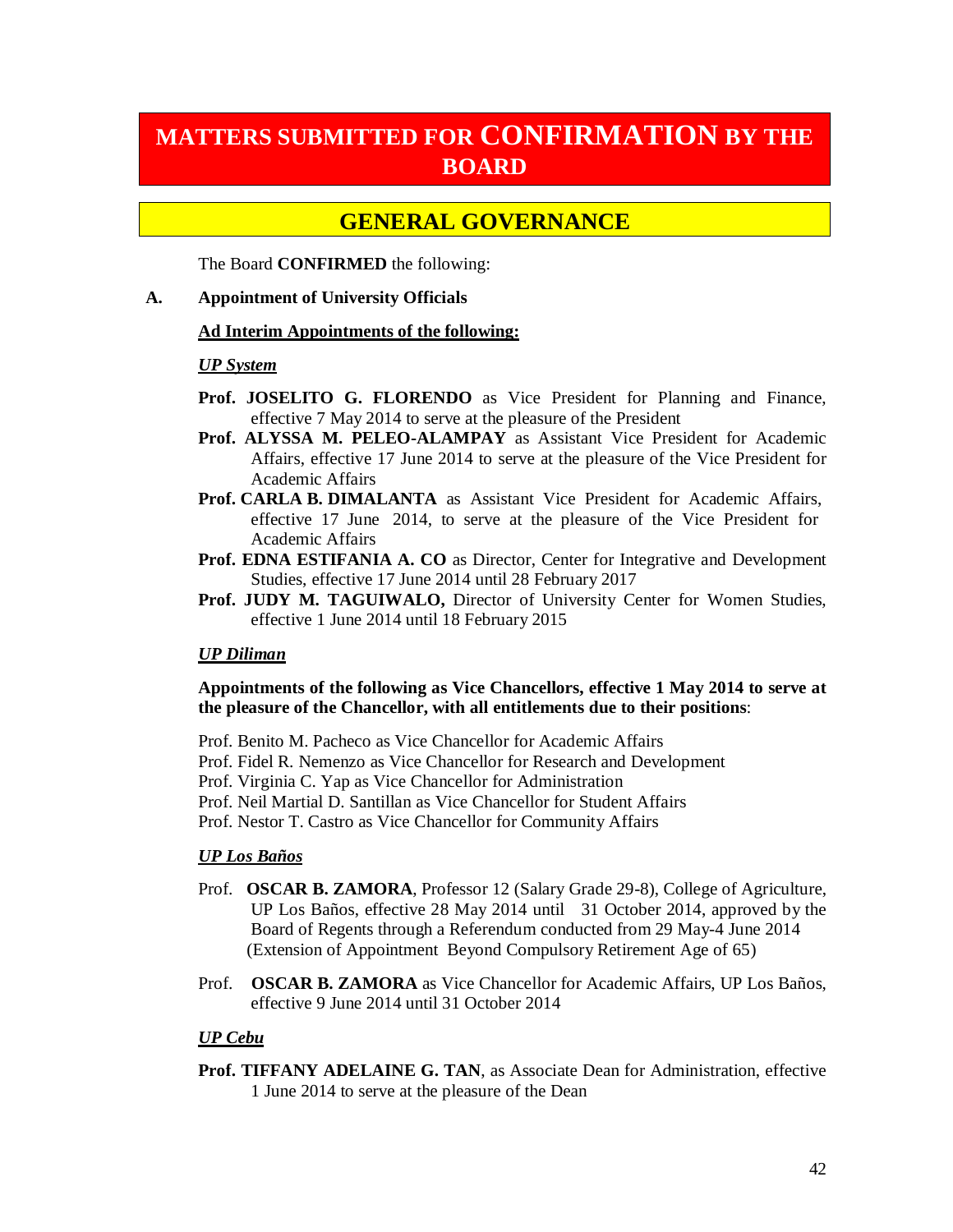# **ACADEMIC MATTERS**

The Board **CONFIRMED** the following:

- **A. Graduation of Students Who Completed all the Requirements for their Respective Degrees/Titles as of the End of the Second Semester/Trimester, Third Trimester AY 2013–2014, as Recommended by Their Respective University Councils, Except those with Pending Disciplinary Cases**
	- 1. **UP Diliman** (Approved by the UP Diliman University Council at its  $131<sup>st</sup>$ meeting on 21 April 2014 and Additional list on 23-24 April 2014. The President approved both lists on 25 April 2014.)
	- 2. **UP Los Baños** (Approved by the UP Los Baños University Council at its meeting on 21 April 2014 and by the President on 24 April 2014.)
	- 3. **UP Manila** (Approved by the UP Manila University Council at its 93<sup>rd</sup> meeting on 14 April 2014 and by the President on 24 April 2014.)
	- 4. **UP Visayas** (Approved by the UP Visayas University Council at its 103rd meeting on 11 April 2014 and by the President on 21 April 2014. Additional list was approved by the President on 24 April 2014.)
	- 5. **UP Open University** (Approved by the UPOU University Council at its 45th meeting on 16 April 2014 and by the President on 24 April 2014.)
	- 6. **UP Mindanao** (Approved by the UP Mindanao University Council at its  $40^{\text{th}}$ meeting on 14 April 2014 and by the President on 22 April 2014.)
	- 7. **UP Baguio** (Approved by the UP Baguio University Council at its  $52<sup>nd</sup>$  meeting on 11 April 2014 and by the President on 21 April 2014.)
		- Confirmation of Graduation *Ad Referendum* of **Ms. FRANCES CLAIRE G. TORRES** for the Degree of Bachelor of Science in Biology as of the end of Second Semester, SY 20123-2013

 Her graduation was approved by the U.P. Baguio University Council through a referendum on 15 April and 21 April 2014 and by the President on 24 April 2014.

- 8. **UP Cebu** (Approved by the UP Cebu College Council at its 10<sup>th</sup> meeting on 21 April 2014 and by the President on 25 April 2014.)
- **B. List of Thirty three (33) Additional Slots for the Varsity Athletic Admission System (VAAS) Awardees for the incoming Academic Year 2014-2015** 
	- **B.1. Additional List of Eight (8) Varsity Athletic Admission System (VAAS) Awardees for the incoming Academic Year 2014-2015**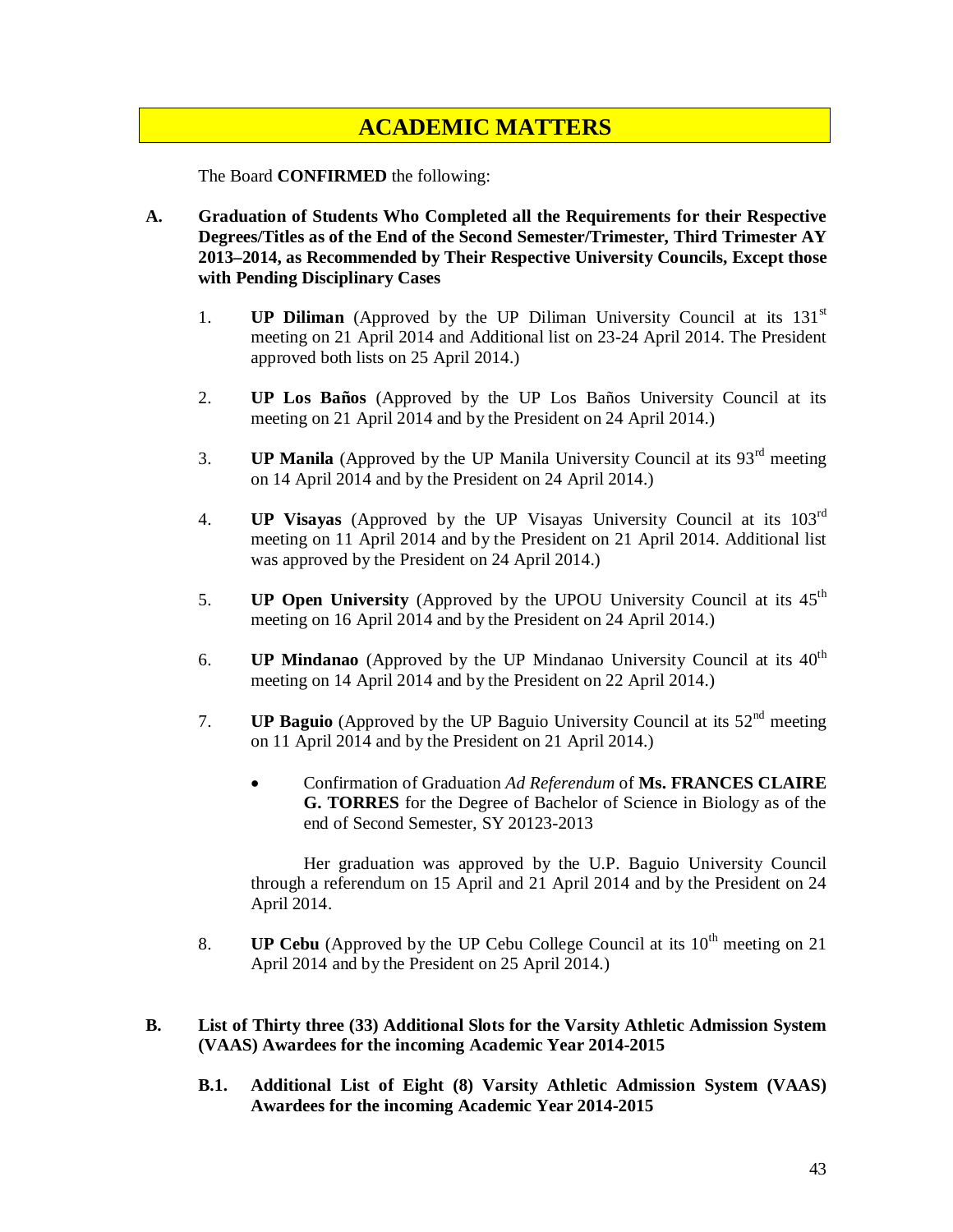The list was prepared by the UP Varsity Office and the awardees chosen by the VAAS Committee as approved by President Alfredo E. Pascual dated 26 May 2014, subject to BOR confirmation.

The second additional list was approved by the President dated 3 June 2014.

## **C. Admission of Three (3) Students into UP Integrated School (UPIS) through the Varsity Athletic Admissions System**

The following students are recommended for admission into the UPIS via the Varsity Athletics Admission System (VAAS) for the School Year 2014-2015:

- 1. Will Gozum, incoming Grade 8 from Diliman Preparatory School
- 2. Polo Labao, incoming Grade 8 from De La Salle Greenhills
- 3. Carlos Villanueva, incoming Grade 9 from Far Eastern Diliman

The President approved the admission on 16 June 2014 on the condition that clearer rules must be formulated and in place in time for next year's recruitment.

## **D. Agreements/ Contracts**

| <b>UNIT</b>  |              | TITLE                                                                                                                                                                                                                                          | <b>PROJECT / AMOUNT /</b><br><b>DURATION</b>                                                                                                                                                                                                                                                                                                                                                                                         |
|--------------|--------------|------------------------------------------------------------------------------------------------------------------------------------------------------------------------------------------------------------------------------------------------|--------------------------------------------------------------------------------------------------------------------------------------------------------------------------------------------------------------------------------------------------------------------------------------------------------------------------------------------------------------------------------------------------------------------------------------|
| UP<br>System | $\mathbf{1}$ | Memorandum of Agreement among the<br>University of the Philippines and the<br>Philippine Council for Agriculture,<br><b>Aquatic and Natural Resources Research</b><br>and Development (PCAARRD), and the<br>Philippine Coconut Authority (PCA) | Project: Improvement of Coconut<br>Varieties through<br>Genomics,<br>Genetics, and Molecular Breeding<br>for a Competitive and Sustainable<br>Philippine Coconut Industry<br>(Genomics assisted Molecular<br>Breeding)<br>Amount of project: P237,712,876.40<br>Effectivity: Shall take effect upon its<br>execution and shall be in full force<br>and effect until the completion of<br>project<br>Date notarized: 28 February 2014 |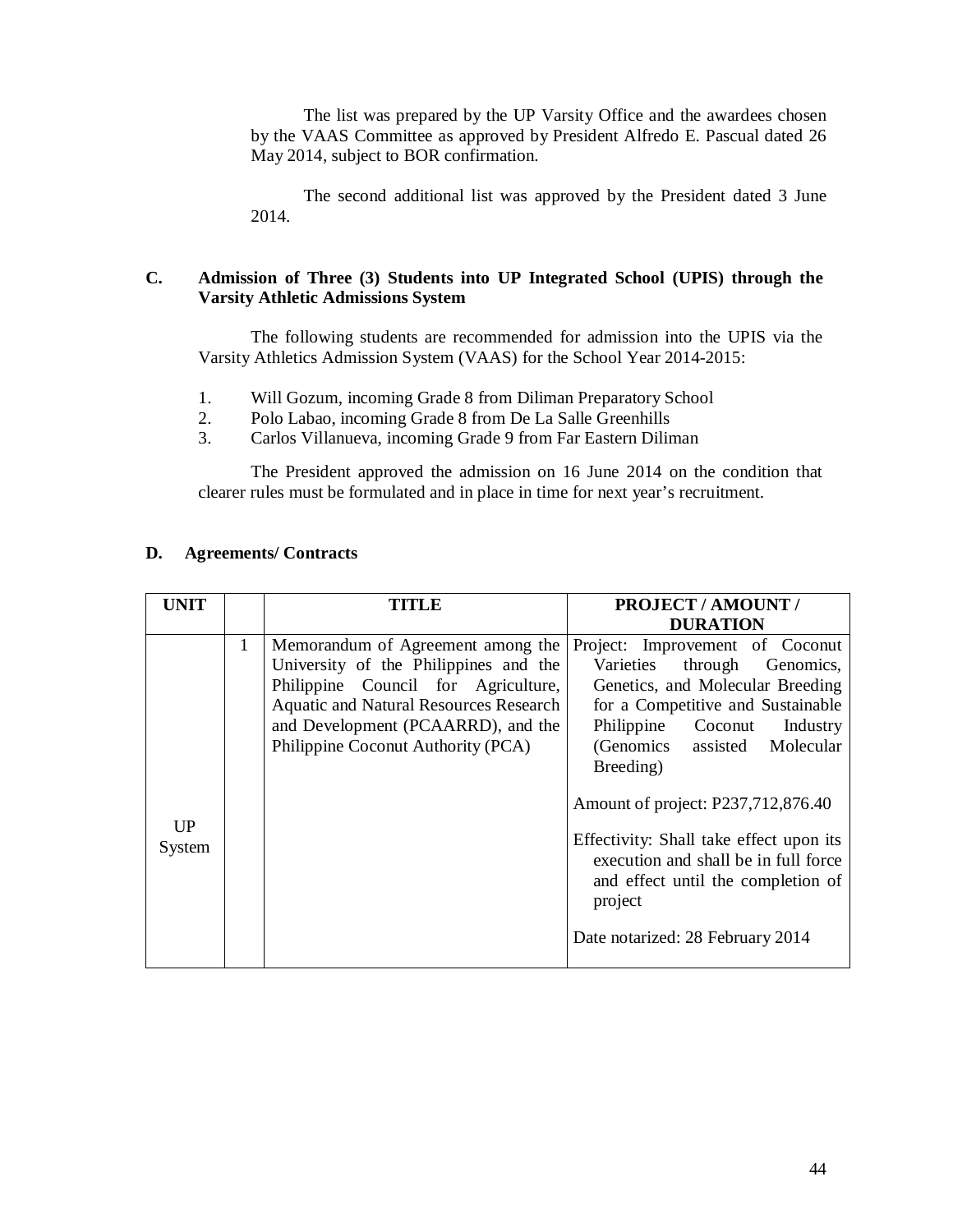| <b>UNIT</b>         |                | <b>TITLE</b>                                                                                                                               | <b>PROJECT</b> /<br><b>AMOUNT</b><br><b>DURATION</b>                                                                                                                                                     |
|---------------------|----------------|--------------------------------------------------------------------------------------------------------------------------------------------|----------------------------------------------------------------------------------------------------------------------------------------------------------------------------------------------------------|
|                     | 2              | Memorandum of Agreement between<br>the University of the Philippines and<br>the Commission on Higher Education<br>(CHED)                   | Project: Hosting of the $7th$ Review<br>meeting<br>of<br>the<br><b>ASEAN</b><br>international Mobility for Students<br>Program                                                                           |
|                     |                |                                                                                                                                            | Date notarized: 15 April 2014                                                                                                                                                                            |
|                     | 3              | Cooperation<br>Plan<br>between<br>the<br>University of the Philippines and the<br>Ministry of Education, Culture<br>and<br>Sports of Spain | Project: Improvement of the quality<br>and the reach of the teaching of<br>Spanish language and culture in<br>the Philippine system of education,<br>and of the English language and<br>culture in Spain |
|                     |                |                                                                                                                                            | Duration: Valid for 4 years and can<br>be cancelled through the initiative<br>of one of the signatories within six<br>months                                                                             |
|                     | $\overline{4}$ | Memorandum of Agreement between<br>the University of the Philippines and<br>the Mahidol University                                         | Date signed: 24 March 2014<br>Project: Develop<br>academic<br>and<br>educational cooperation<br>and<br>promote mutual understanding                                                                      |
| <b>UP</b><br>System |                |                                                                                                                                            | Duration: Valid for a period of five<br>(5) years from the date of signing<br>by the representatives of both<br>Universities                                                                             |
|                     |                |                                                                                                                                            | Date notarized: 24 March 2014                                                                                                                                                                            |
|                     | 5              | Trademark License Agreement between<br>the University of the Philippines and<br>the Evelyn L. Jiz under the name and                       | Project:<br>Trademark<br>License<br>Agreement                                                                                                                                                            |
|                     |                | style Arevalo Handwoven Products<br>(TLA)                                                                                                  | Duration: Valid and effective from<br>signing hereof and for a term of<br>three years                                                                                                                    |
|                     |                |                                                                                                                                            | Date notarized: 10 February 2014                                                                                                                                                                         |
|                     | 6              | of<br>Memorandum<br>Understanding<br>the<br>University<br>of<br>the<br>between<br>Philippines and<br>the Case Western                      | International<br>Project:<br>reputations,<br>cooperation and engagement                                                                                                                                  |
|                     |                | Reserve University                                                                                                                         | Effectivity: Upon the date set forth<br>(12 May 2014) and shall remain<br>valid for a period of five (5) years<br>from such date                                                                         |
|                     |                |                                                                                                                                            | Date notarized: 21 May 2014                                                                                                                                                                              |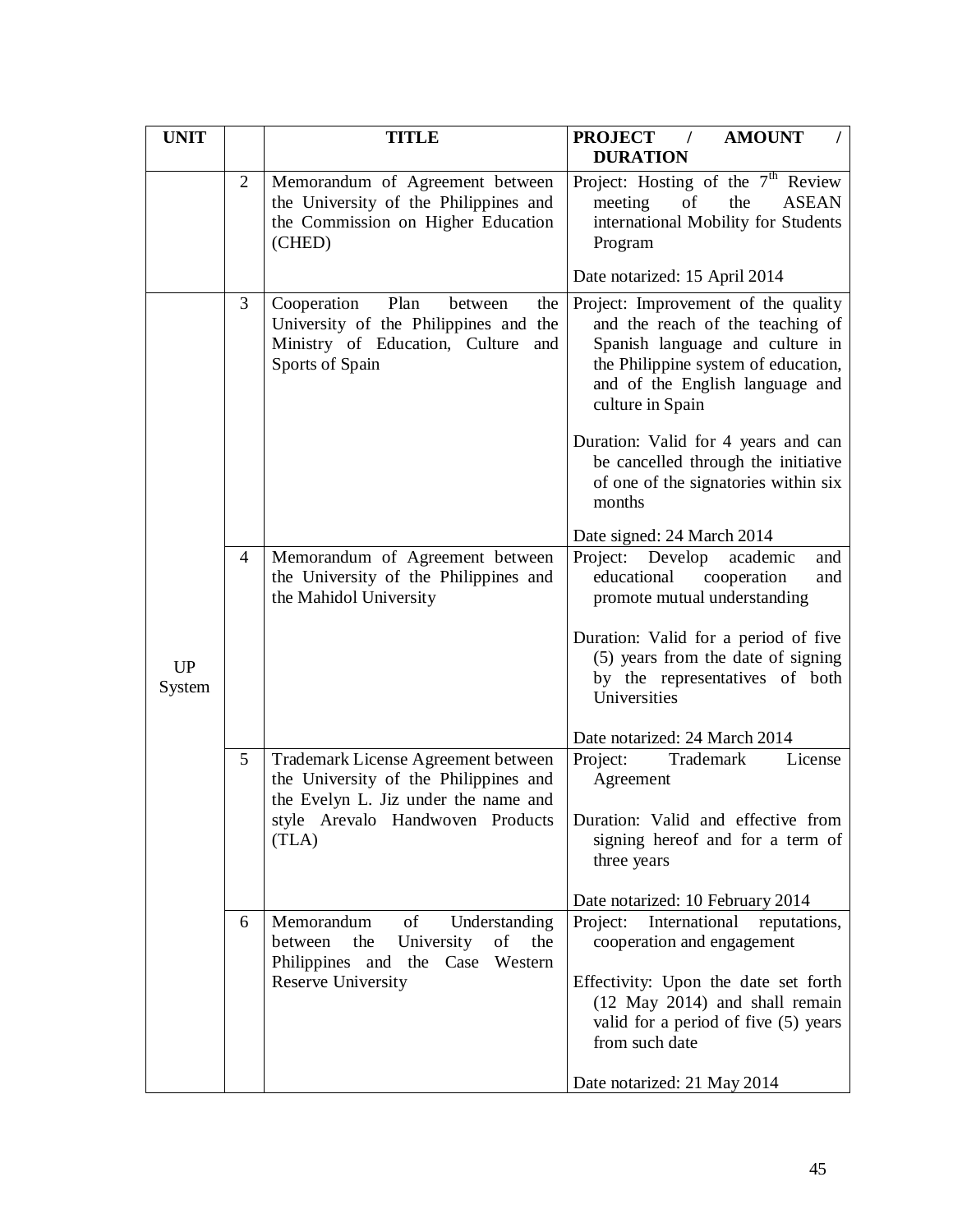| <b>UNIT</b>         |        | <b>TITLE</b>                                                                                                                                                                                                       | PROJECT / AMOUNT /<br><b>DURATION</b>                                                                                                                                                                                                                                                                                          |
|---------------------|--------|--------------------------------------------------------------------------------------------------------------------------------------------------------------------------------------------------------------------|--------------------------------------------------------------------------------------------------------------------------------------------------------------------------------------------------------------------------------------------------------------------------------------------------------------------------------|
|                     | $\tau$ | Memorandum of Understanding between<br>the University of the Philippines and the<br>Conversion<br>and Development<br><b>Bases</b><br>Authority (BCDA)                                                              | Project: Clark Green City<br>Effectivity: Shall be effective from<br>the date of execution hereof and<br>shall remain effective for a period<br>of two $(2)$ years                                                                                                                                                             |
|                     | 8      | Amendment to Contract between the<br>University of the Philippines and the<br>ePLDT, Inc.                                                                                                                          | Date notarized: 19 May 2014<br>Project: Procurement of products and<br>services for key components of the<br>eUP project<br>Effectivity: All other terms<br>and<br>conditions set forth in the original<br>contract shall remain valid and<br>effective except only insofar as<br>may be inconsistent/incompatible<br>herewith |
| <b>UP</b><br>System | 9      | Memorandum of Agreement between the<br>University of the Philippines and the<br>Vietnam National University Ho Chi<br>Minh City, Vietnam                                                                           | Date notarized: 26 May 2014<br>Project: University<br>Management<br>Training<br>Date signed: 29 April 2014                                                                                                                                                                                                                     |
|                     | 10     | Memorandum of Understanding between<br>the University of the Philippines and the<br>National Grid Corporation of<br>the<br>Philippines (NGCP)                                                                      | Project: Cooperation, Research and<br>Development Capacity Building,<br>Technical Exchange, and Mutual<br>Understanding in the context of<br><b>Power Sector Development</b><br>Effectivity: Shall remain in force for<br>a period of five (5) years from the<br>date of signing                                               |
|                     | 11     | Memorandum of Agreement among the<br>University of the Philippines, through the<br>Commission<br>Higher<br>Education<br>on<br>(CHED), and the Temasek Foundation,<br>National University of Singapore (TF-<br>NUS) | Date notarized 25 March 2014<br>Project: Programme on Developing<br>University Leaders and Educators<br>in the Philippines (DULE)<br>Date signed: 14 March 2014                                                                                                                                                                |
|                     | 12     | Supplemental<br>Memorandum<br>of<br>Agreement between the University of the<br>Philippines and the Philippine National<br>Oil Company Renewables Corporation<br>(PNOC RC)                                          | Project: Development projects at the<br>Sierra Madre Properties and the<br>Makiling<br>Forest<br>Reserve<br>pertaining to hydropower, solar<br>and biomass energy<br>Date notarized: 15 May 2014                                                                                                                               |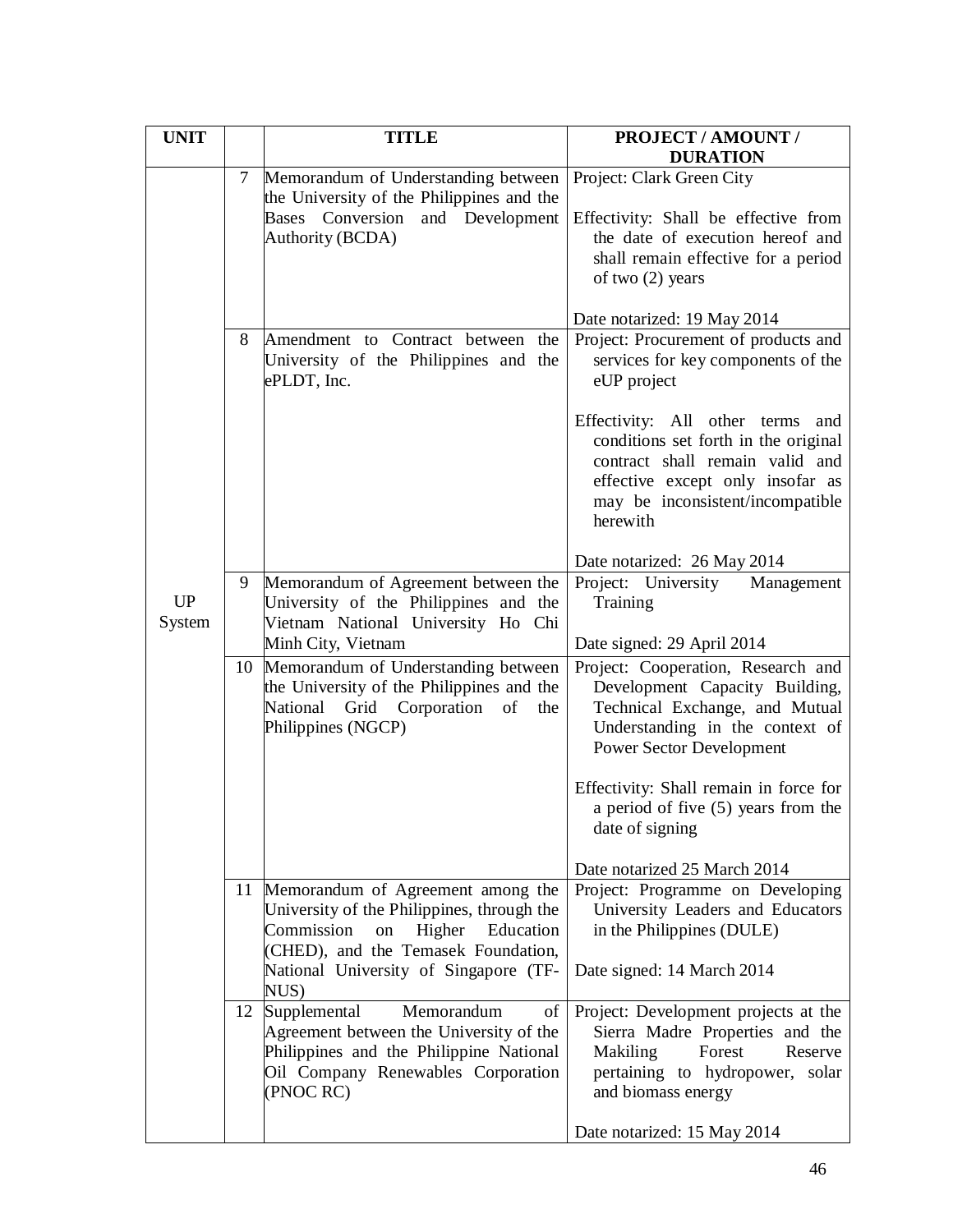| <b>UNIT</b>         |    | <b>TITLE</b>                                                                                                                                                                                    | PROJECT / AMOUNT /<br><b>DURATION</b>                                                                                                                                                                                                                                         |
|---------------------|----|-------------------------------------------------------------------------------------------------------------------------------------------------------------------------------------------------|-------------------------------------------------------------------------------------------------------------------------------------------------------------------------------------------------------------------------------------------------------------------------------|
|                     | 13 | Memorandum of Agreement between<br>the University of the Philippines and the<br>Securities and Exchange Commission<br>(SEC)                                                                     | Project: Supply of Information and<br>Communications<br>Technology<br>(ICT) Services for the Design,<br>Development,<br>Delivery,<br>Configuration,<br>Testing<br>and<br>Deployment of an Enhanced SEC<br>Website<br>Amount: P1,800,000.00<br>Date notarized: 18 June 2014    |
| <b>UP</b><br>System | 14 | Memorandum of Agreement between<br>University of the<br>Philippines<br>the<br>through the Philippine Genome Center<br>and the Philippine Council for Health<br>Research and Development (PCHRD) | Project: Evaluation of Candidate<br>Genetic<br>Variations<br><b>as</b><br>for<br>Pharmacogenetic<br>Markers<br>Commonly<br>Used<br>Oral<br>Hypoglycemic<br>Agents<br>among<br>Filipinos<br>Amount: P 5,614,462.73<br>Date notarized: 11 June 2014                             |
|                     | 15 | Memorandum of Agreement between<br>University of the<br>Philippines<br>the<br>through the Philippine Genome Center<br>and the Philippine Council for Health<br>Research and Development (PCHRD) | Project: Correlation of Candidate<br>Genetic<br>Variations<br>for<br>Susceptibility<br><b>Risk</b><br>and<br>Assessment of Type 2 Diabetes<br>Mellitus and its Related Medical<br><b>Conditions among Filipinos</b><br>Amount: P 6,816,603.36<br>Date notarized: 11 June 2014 |
|                     | 16 | Memorandum of Agreement between<br>University of the Philippines<br>the<br>through the Philippine Genome Center<br>and the Philippine Council for Health<br>Research and Development (PCHRD)    | Project: Transcriptional Profiling and<br>Pathway<br>Analyses<br>for<br>Complications of Type 2 Diabetes<br>Mellitus<br>Amount: P 7,025,298.38<br>Date notarized: 11 June 2014                                                                                                |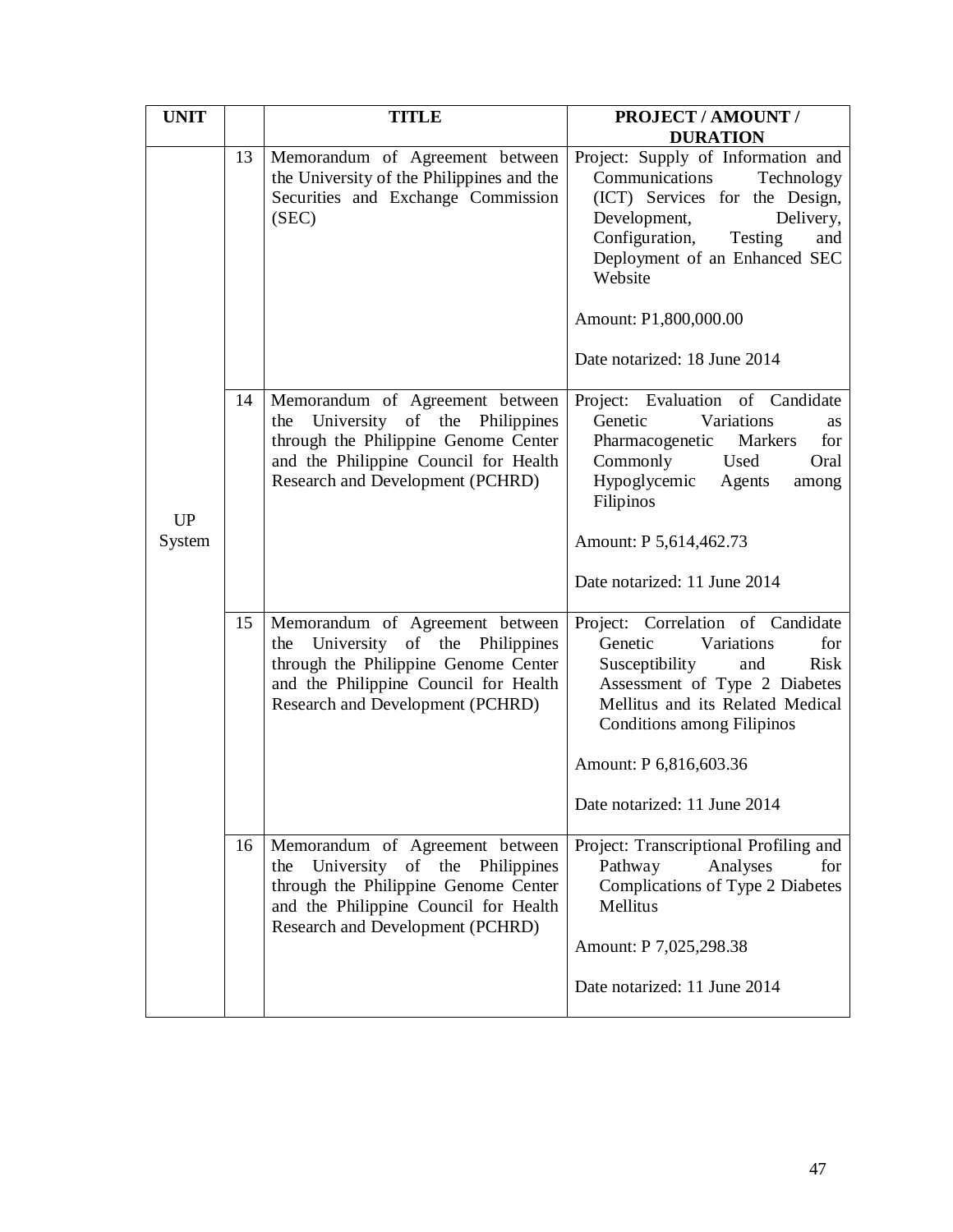| <b>UNIT</b>          |                | <b>TITLE</b>                                                                                                                                                                                                                           | PROJECT / AMOUNT /<br><b>DURATION</b>                                                                                                                                                                                                                                                                                                |
|----------------------|----------------|----------------------------------------------------------------------------------------------------------------------------------------------------------------------------------------------------------------------------------------|--------------------------------------------------------------------------------------------------------------------------------------------------------------------------------------------------------------------------------------------------------------------------------------------------------------------------------------|
| <b>UP</b><br>System  | 17             | Memorandum of Agreement between<br>University of the<br>Philippines<br>the<br>through the UP Information Technology<br>Development Center (UP ITDC) and the<br>UP System Information Technology<br>Foundation, Inc. (UPSITF)           | Project: Partnership and Cooperation<br>in IT-Oriented Programs<br>and<br>Activities<br>Effectivity: Valid for a period of<br>three (3) years from the date of<br>signing by the representatives of<br>both parties and may be renewed<br>after being reviewed<br>and<br>renegotiated by both parties<br>Date notarized: 9 June 2014 |
| <b>UP</b><br>Diliman | $\mathbf{1}$   | Agreement on Academic Cooperation<br>between the University of the Philippines<br>Diliman through the National College of<br>Public Administration and Governance<br>(NCPAG) and the Australian National<br>University (ANU)           | Project: Academic cooperation and<br>exchange programs<br>Effectivity: Valid for five (5) years<br>from the date of signing of<br>of<br>representatives<br>both<br>Universities<br>Date notarized: 31 July 2013                                                                                                                      |
|                      | $\overline{2}$ | Memorandum of Understanding between<br>the University of the<br>Philippines<br>Diliman through the College of Mass<br>Communication and the Universiti Utara<br>Malaysia (UUM)                                                         | Project: Academic cooperation<br>Effectivity: Will come into effect on<br>the date of signing and will remain<br>in effect for a period of three (3)<br>years<br>Date notarized: 19 November 2013                                                                                                                                    |
|                      | 3              | Memorandum of Agreement between the<br>University of the Philippines Diliman<br>through the Institute of Small Scale<br>Industries<br>$(UP-ISSI)$<br>and<br>the<br>Mechatronics Technologies Corporation,<br>Inc. (MTC)                | Project:<br>Conduct of joint training<br>program on mechatronics and<br>instrumentation courses<br>Effectivity: Effective upon signature<br>of the University and MTC<br>Date notarized: 3 February 2014                                                                                                                             |
|                      | 4              | Memorandum of Understanding between<br>the University of the Philippines Diliman<br>through the Marine Science Institute<br>Partnership<br>(MSI)<br>and<br>the<br>in<br>Environmental Management for the Seas<br>of East Asia (PEMSEA) | Project: Academic, research and<br>technical cooperation in promoting<br>sustainable development of coastal<br>and marine resources<br>Effectivity: Will enter into force on<br>the date of signing by the parties<br>and will expire on 31 July 2018<br>Date notarized: 16 July 2013                                                |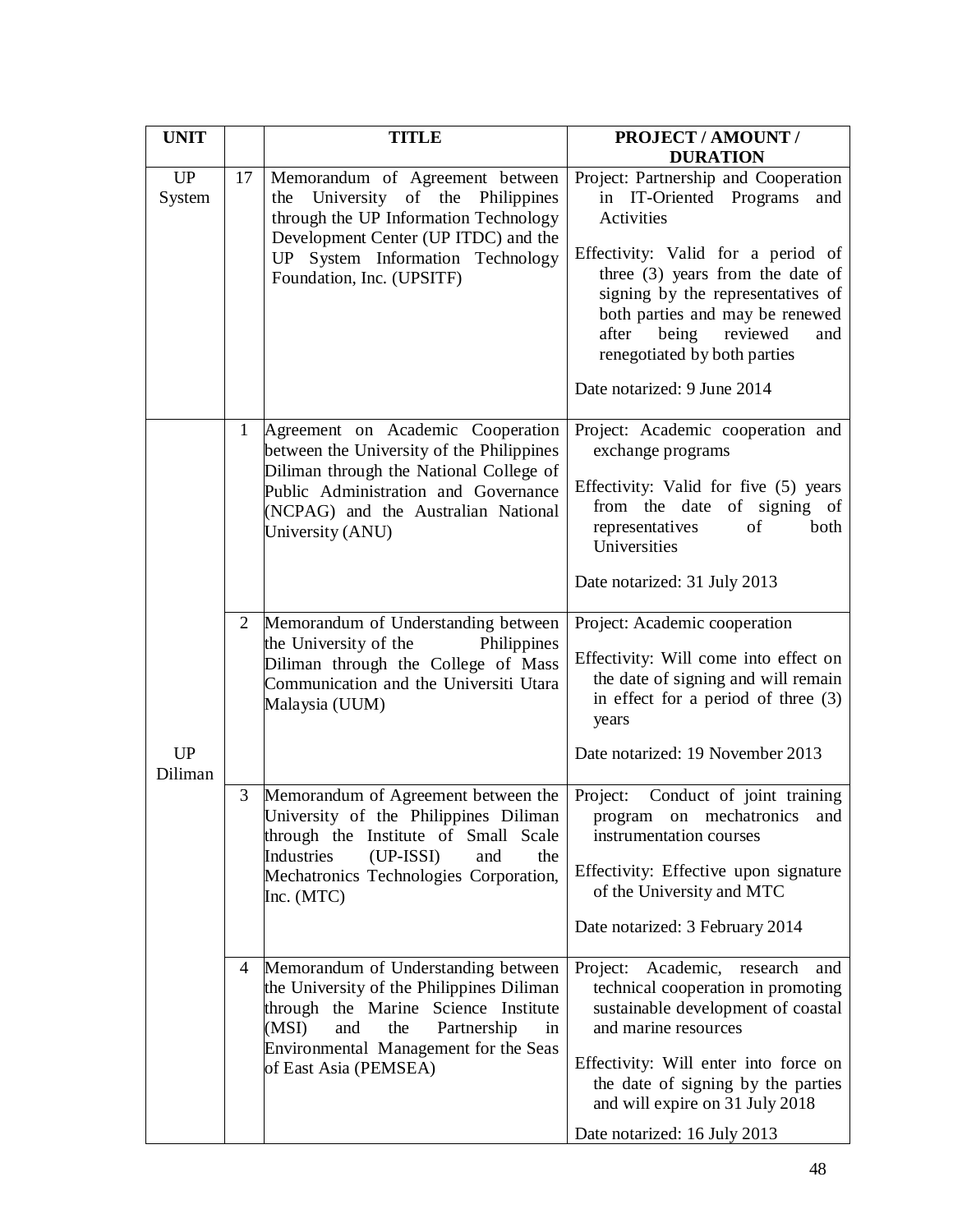| <b>UNIT</b>          |        | <b>TITLE</b>                                                                                                                                                                                                                                                                                                                                                                                | PROJECT / AMOUNT /<br><b>DURATION</b>                                                                                                                                                                                                                                                               |
|----------------------|--------|---------------------------------------------------------------------------------------------------------------------------------------------------------------------------------------------------------------------------------------------------------------------------------------------------------------------------------------------------------------------------------------------|-----------------------------------------------------------------------------------------------------------------------------------------------------------------------------------------------------------------------------------------------------------------------------------------------------|
|                      | 5      | Memorandum of Agreement among the<br>University of the Philippines Diliman<br>through the Institute of Small Scale<br>Industries (UP-ISSI), the Bangko Sentral<br>ng Pilipinas (BSP), the Philippine<br>Deposit Insurance Corporation (PDIC),<br>and the Land Bank of the Philippines<br>(LBP)<br>through the<br>Countryside<br>Institutions<br>Enhancement<br>Financial<br>Program (CFIEP) | Project: Credit Appraisal and Loan<br>Management (CALM) Course<br>Effectivity: Shall take effective upon<br>signature of the parties<br>Date notarized: 5 February 2014                                                                                                                             |
|                      | 6      | Memorandum<br>Supplementary<br>on<br>Academic and Educational Exchange<br>the<br>University<br>of<br>the<br>between<br>Philippines Diliman and the Hiroshima<br>University, Japan                                                                                                                                                                                                           | Project: Academic and educational<br>cooperation<br>Effectivity: Shall be in effect for five<br>(5) years, commencing from the<br>date of signing of both parties<br>Date notarized: 27 January 2014                                                                                                |
| <b>UP</b><br>Diliman | $\tau$ | Memorandum of Agreement among the<br>University of the Philippines Diliman<br>through the University Library, the<br>Asian Institute of Management (AIM),<br>the Ateneo De Manila<br>University<br>(ADMU), and the De<br>Salle<br>La<br>University (DLSU)                                                                                                                                   | Project: Graduate Business Library<br>Cooperative Program<br>Effectivity: Will remain in force and<br>effect for five (5) years until<br>revoked<br>Date notarized: 3 December 2013                                                                                                                 |
|                      | $8\,$  | Memorandum of Agreement between<br>the University of the Philippines<br>Diliman through the College of Home<br>Economics and the Department of<br>Science<br>and<br>Technology-National<br>Capital Region (DOST-NCR)                                                                                                                                                                        | Project: Establishment of the UPD-<br>DOST Food Innovation Facility in<br>the National Capital Region<br>Effectivity: Shall be in effect<br>immediately upon signing by all<br>parties and shall remain in force<br>for the duration of the project (2)<br>years)<br>Date notarized: 9 January 2014 |
|                      | 9      | Memorandum of Agreement among the<br>University of the Philippines Diliman<br>through<br>Diliman<br>Interactive<br>the<br>Learning<br>Center<br>$(DILC)$ ,<br>the<br>Department of Science and Technology<br>through<br>its<br>Information<br>and<br>Communications<br>Office<br>Technology<br>(DOST-ICTO)<br>and<br>Bulacan<br>the<br>Agriculture State College (BASC)                     | Project: iSchools Project<br>Effectivity: Shall take effect upon<br>signing and shall remain in full<br>force and effect until the project<br>end date or unless rescinded by<br>mutual agreement of the parties<br>Date notarized: 11 November 2013                                                |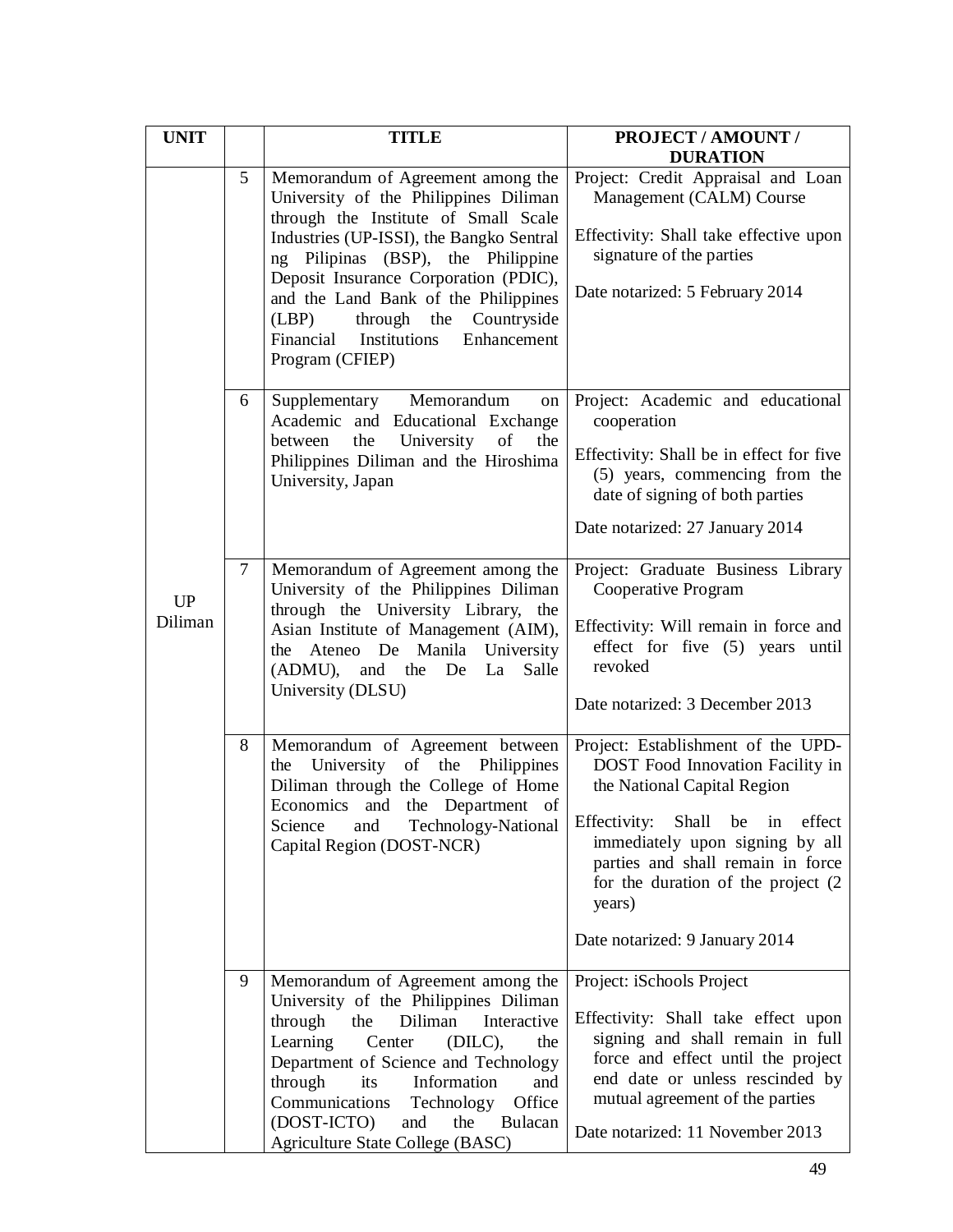| <b>UNIT</b>          |    | <b>TITLE</b>                                                                                                                                                                                                                                                                                                        | PROJECT / AMOUNT /<br><b>DURATION</b>                                                                                                                                                                                                                                                                                                |
|----------------------|----|---------------------------------------------------------------------------------------------------------------------------------------------------------------------------------------------------------------------------------------------------------------------------------------------------------------------|--------------------------------------------------------------------------------------------------------------------------------------------------------------------------------------------------------------------------------------------------------------------------------------------------------------------------------------|
|                      | 10 | Memorandum of Agreement among the<br>University of the Philippines Diliman<br>Diliman<br>Interactive<br>through<br>the<br>Learning<br>Center<br>$(DILC)$ ,<br>the<br>Department of Science and Technology<br>through its Information and Technology<br>Office (DOST-ICTO) and the Cavite<br>State University (CvSU) | Project: iSchools Project<br>Effectivity: Shall take effect upon<br>signing by both parties<br>Date notarized: 4 June 2013                                                                                                                                                                                                           |
|                      | 11 | Memorandum of Agreement between<br>University of the Philippines<br>the<br>Diliman through the Institute for Small<br>Scale Industries (UP-ISSI) and the<br>Department<br>of<br>Agriculture-Project<br>Development Service (DA-PDS)                                                                                 | Project:<br>Training<br>Project<br>on<br>Development and Evaluation<br>Amount of project: P100,000.00<br>Effectivity: Shall take effect upon<br>signing by both parties<br>Date notarized: 21 March 2014                                                                                                                             |
| <b>UP</b><br>Diliman | 12 | Memorandum ng Kasunduan sa pagitan<br>ng Unibersidad ng Pilipinas Diliman sa<br>pamamagitan ng Sentro ng Wikang<br>Filipino (SWF) at ni Lilia F. Antonio<br>(TAGASALIN)                                                                                                                                             | Proyekto: Pagkahaba-haba man ng<br>Prusisyon at iba pang Dula<br>Notaryo publiko: Ika-26 ng Marso<br>2014                                                                                                                                                                                                                            |
|                      | 13 | Memorandum of Agreement between<br>University of<br>the Philippines<br>the<br>through<br>National<br>Diliman<br>the<br>Engineering Center (NEC) and the<br>Information<br>and<br>Communications<br>Technology (ICTO)                                                                                                | Scholarship<br>Project: ICT<br>and<br>Program-Learn<br>Training<br><b>Six</b><br>Sigma<br>for<br>information<br>Technology-Business<br>Process<br>Management (IT-BPM) course<br>Amount of project: P2,450,000.00<br>Effectivity: Shall take effect upon<br>signing and shall remain effective<br>until the completion of the project |
|                      |    |                                                                                                                                                                                                                                                                                                                     | Date notarized: 21 February 2014                                                                                                                                                                                                                                                                                                     |
|                      | 14 | of<br>Memorandum<br>Agreement<br>the<br>University of the Philippines Diliman<br>through the Asian Institute of Tourism<br>(AIT) and the University of Batangas<br>(UB)                                                                                                                                             | Project: Educational and Scientific<br>cooperation<br>Effectivity: Shall take effect upon<br>signing by the parties and shall<br>remain in force for a period of five<br>$(5)$ years<br>Date notarized: 14 February 2014                                                                                                             |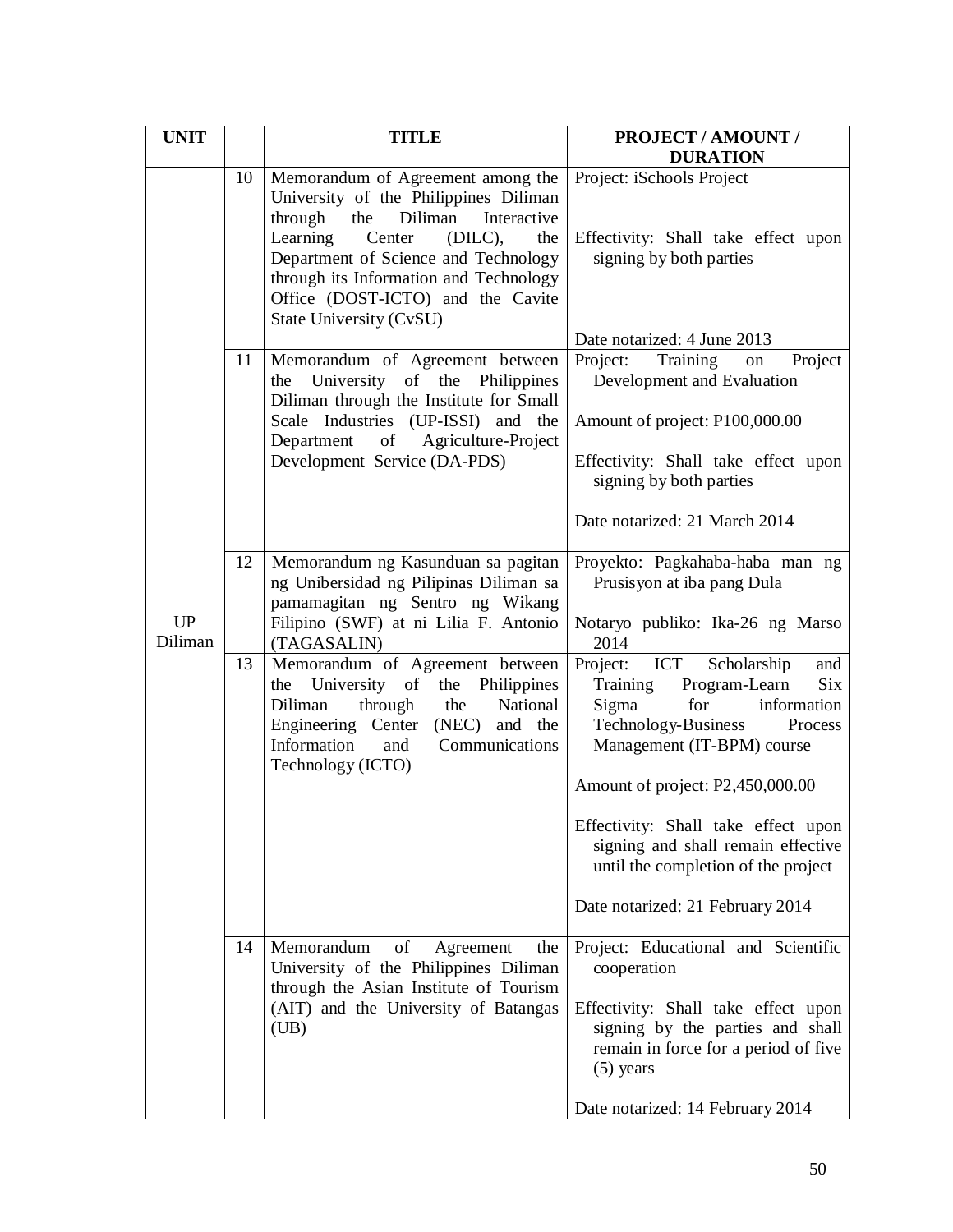| <b>UNIT</b>   |    | <b>TITLE</b>                                                                                                                                                                                                                                                        | PROJECT / AMOUNT /<br><b>DURATION</b>                                                                                                                                                                                     |
|---------------|----|---------------------------------------------------------------------------------------------------------------------------------------------------------------------------------------------------------------------------------------------------------------------|---------------------------------------------------------------------------------------------------------------------------------------------------------------------------------------------------------------------------|
|               | 15 | Student Exchange Agreement between<br>University of the<br>Philippines<br>the<br>Diliman and the Kansai university of<br><b>International Studies (KUIS)</b>                                                                                                        | Project: Student Exchange<br>Effectivity: The period of stay of<br>each exchange student at the Home<br>Institution shall not exceed one full<br>academic year<br>Date notarized: 27 March 2014                           |
|               | 16 | Agreement on Academic Cooperation<br>and Memorandum of Agreement on the<br>Student Exchange Program between the<br>University of the Philippines Diliman<br>through the College of Social Work and<br>Community Development (CSWCD)<br>and the Thammasat University | Project: Academic cooperation and<br>Student Exchange program<br>Effectivity: Valid for five (5) years<br>from the date of signing by<br>representatives<br>of<br>both<br>Universities<br>Date notarized: 21 January 2014 |
| UP<br>Diliman | 17 | Memorandum of Agreement between<br>University of the Philippines<br>the<br>Diliman and the University of Hawai'i<br>at Manoa                                                                                                                                        | Project: Faculty, Scholar and student<br>Exchanges<br>Effectivity: Shall take effect upon<br>signing by the parties and shall<br>remain in force for a period of five<br>$(5)$ years<br>Date notarized: 28 February 2014  |
|               | 18 | of<br>Memorandum<br>Understanding<br>University<br>of<br>the<br>the<br>between<br>Philippines Diliman and the University<br>of H<br>UP Diliman awai'i at Manoa                                                                                                      | Project: Academic Exchange<br>and<br>Cooperation<br>Effectivity: In force for five (5) years<br>and is subject to revision and<br>modification by mutual agreement<br>Date notarized: 28 February 2014                    |
|               | 19 | Memorandum of Agreement between<br>University of the Philippines<br>the<br>Diliman through the National Center for<br>Transportation Studies (NCTS) and the<br>Philippine Council for Industry, Energy<br>and Emerging Technology Research<br>Development (PCIEERD) | Project:<br>of<br>Development<br>a<br>Traffic<br>Customized<br>Local<br>simulator<br>Amount: P4,489,072.00 for One (1)<br>year<br>Effectivity: Shall take upon signing<br>of the parties<br>Date notarized: 26 March 2014 |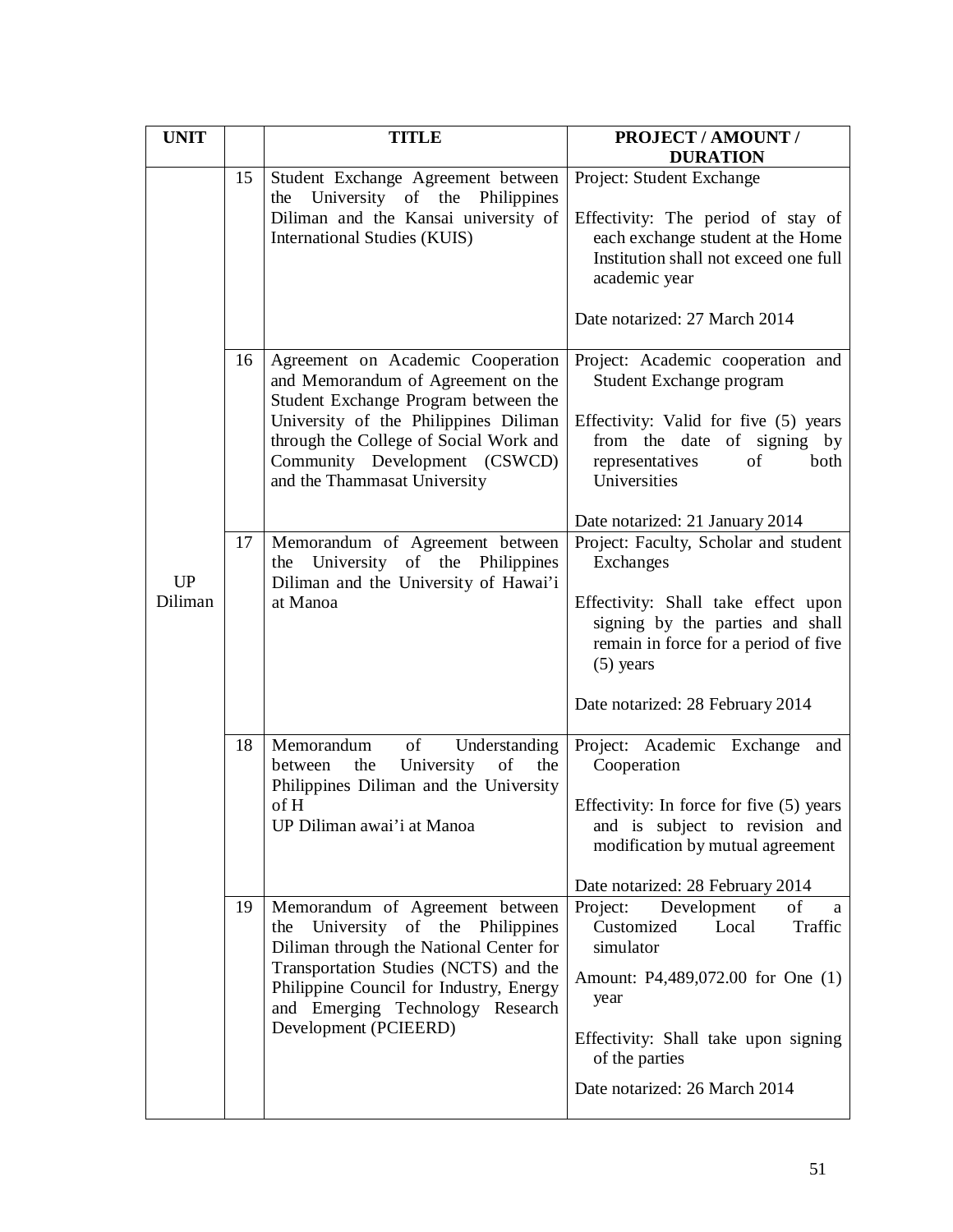| <b>UNIT</b>          |    | <b>TITLE</b>                                                                                                                                                                                                                                                                                                          | PROJECT / AMOUNT /                                                                                                                                                                                                                                                                  |
|----------------------|----|-----------------------------------------------------------------------------------------------------------------------------------------------------------------------------------------------------------------------------------------------------------------------------------------------------------------------|-------------------------------------------------------------------------------------------------------------------------------------------------------------------------------------------------------------------------------------------------------------------------------------|
|                      |    |                                                                                                                                                                                                                                                                                                                       | <b>DURATION</b>                                                                                                                                                                                                                                                                     |
|                      | 20 | Memorandum of Agreement between<br>University of the Philippines<br>the<br>Diliman through the Institute of Marine<br>Science<br>(MSI)<br>and the Philippine<br>Council for Agriculture, Aquatic and<br>Resources<br>Research<br>Natural<br>and<br>Development-Department of Science<br>and Technology (PCAARRD-DOST) | Project: Molecular technology-based<br>assessment of the sustainability of<br>sardine fishery<br>Amount: P11,454,629.40<br>Effectivity: Three (3) years<br>(1)<br>October 2013 to 30 September<br>2016) and shall start immediately<br>after the release of the Y1 project<br>funds |
|                      |    |                                                                                                                                                                                                                                                                                                                       | Date notarized: 26 February 2014                                                                                                                                                                                                                                                    |
|                      | 21 | Memorandum of Agreement between<br>University of the<br>Philippines<br>the<br>Diliman through the Department of<br>European Languages, College of Arts                                                                                                                                                                | Strengthening<br>Project:<br>Italian<br>teaching and<br>language<br>cultural<br>exchange                                                                                                                                                                                            |
|                      |    | and Letters (CAL) and the Embassy of<br>Italy in Manila (ITALIAN EMBASSY)                                                                                                                                                                                                                                             | Effectivity: Shall be effective for a<br>period of three (3) years from the<br>date of signing                                                                                                                                                                                      |
| <b>UP</b><br>Diliman |    |                                                                                                                                                                                                                                                                                                                       | Date notarized: 7 April 2014                                                                                                                                                                                                                                                        |
|                      | 22 | Support<br>Agreement<br>the<br>between<br>University of the Philippines Diliman<br>through the Cesar E.A. Virata School of<br>Business (CEAVSB) and the Cranfield<br>University, United Kingdom                                                                                                                       | Project: Cranet Network<br>Effectivity: 1 January 2014 to<br>31 December 2016<br>Date notarized: 28 February 2014                                                                                                                                                                   |
|                      | 23 | Memorandum of Agreement between<br>University of the Philippines<br>the                                                                                                                                                                                                                                               | Project: Academic cooperation and<br>exchange programs                                                                                                                                                                                                                              |
|                      |    | Diliman and the Chonnam National<br>University, Republic of Korea (Second<br>Renewal)                                                                                                                                                                                                                                 | Effectivity: Will be in effect from the<br>date of signature for a period of<br>three $(3)$ years                                                                                                                                                                                   |
|                      |    |                                                                                                                                                                                                                                                                                                                       | Date notarized: 21 February 2014                                                                                                                                                                                                                                                    |
|                      | 24 | Academic<br>Cooperation<br>Agreement<br>University<br>of<br>the<br>the<br>between<br>Philippines<br>Diliman<br>through<br>the                                                                                                                                                                                         | Project: Academic<br>exchange<br>and<br>cooperation                                                                                                                                                                                                                                 |
|                      |    | Department of Political Science, CSSP<br>and the University of Turin through its<br>Department of Cultures, Politics and<br>Society                                                                                                                                                                                   | Effectivity: Effective for three (3)<br>years starting from the date of the<br>signature<br>by<br>the<br>contracting<br>Universities                                                                                                                                                |
|                      |    |                                                                                                                                                                                                                                                                                                                       | Date notarized: 8 January 2014                                                                                                                                                                                                                                                      |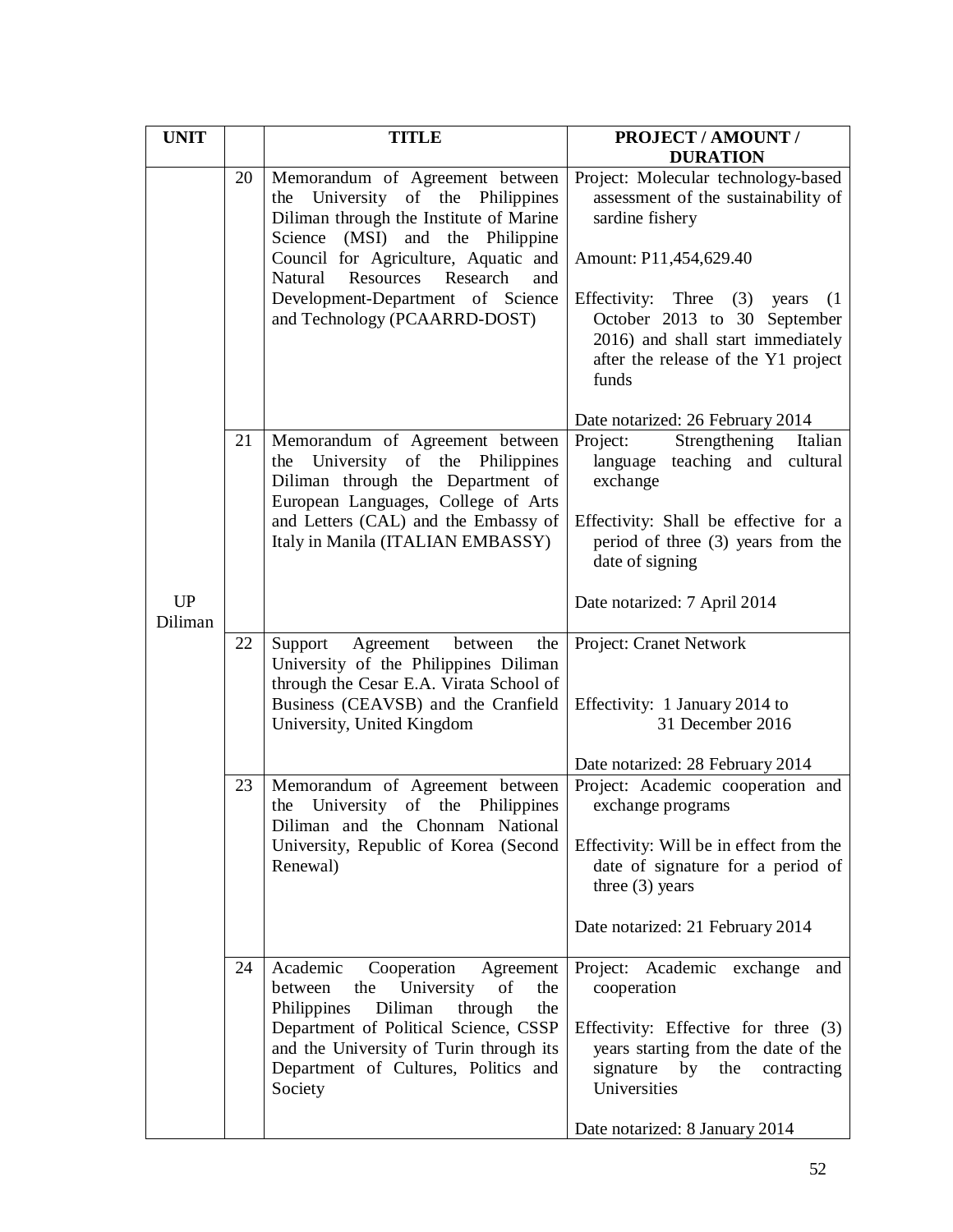| <b>UNIT</b>          |          | <b>TITLE</b>                                                                                                                                                                                                                                                                                                                                                                                                                                                                                                                 | <b>PROJECT / AMOUNT /</b><br><b>DURATION</b>                                                                                                                                                                                                                                                                                                                |
|----------------------|----------|------------------------------------------------------------------------------------------------------------------------------------------------------------------------------------------------------------------------------------------------------------------------------------------------------------------------------------------------------------------------------------------------------------------------------------------------------------------------------------------------------------------------------|-------------------------------------------------------------------------------------------------------------------------------------------------------------------------------------------------------------------------------------------------------------------------------------------------------------------------------------------------------------|
|                      | 25       | of<br>for<br>Memorandum<br>Agreement<br>Segment Partnership<br>between<br>the<br>University of the Philippines Diliman<br>through the DZUP, CMC and<br>the<br>Filquest Media Concepts, Inc.                                                                                                                                                                                                                                                                                                                                  | Project: Talatugtugan<br>Effectivity:<br>Three<br>(3)<br>months<br>beginning 1 August 2013 up to 31<br>October 2013<br>Date notarized: 29 October 2013                                                                                                                                                                                                      |
|                      | 26       | of<br>Memorandum<br>Understanding<br>University<br>of<br>the<br>the<br>between<br>Philippines Diliman<br>through<br>the<br>National Center for<br>Transportation<br><b>Studies</b><br>the<br>Department of<br>and<br>Communication<br>Transportation<br>and<br>$(DOTC)(2nd$ Renewal)                                                                                                                                                                                                                                         | Project:<br>Collaboration<br>in<br>strengthening<br>the<br>technical<br>cooperation<br>Effectivity: Three (3) years beginning<br>from $25$ January $2014$ to $24$<br>January 2017<br>Date notarized: 30 April 2014                                                                                                                                          |
| <b>UP</b><br>Diliman | 27<br>28 | Amendment to Project Contract between<br>the University of the Philippines<br>through the College<br>Diliman<br>of<br>Engineering and JICA Project Office for<br><b>ASEAN University Network/Southeast</b><br>Engineering<br>Education<br>Asia<br>Development Network (AUN/SEED-<br>Net)<br>Memorandum of Agreement between<br>the University of the Philippines<br>College<br>through the<br>Diliman<br><sub>of</sub><br>Manila-Oslo<br>the<br>Engineering<br>and<br>Renewable<br>Enterprise,<br>Inc.<br>(INDUSTRY PARTNER) | Project: Graduate Study Program for<br>Master's Degree/Doctoral Degree<br>(AUN/SEED-Net Project No. UP<br>G1301b)<br>Amount: P7,423,039.50<br>Date notarized: 4 March 2014<br>Project: Internship Program of UP<br>Engineering students<br>effect<br>Effectivity:<br>Shall take<br>immediately upon<br>signing<br>and<br>shall continue for a period of one |
|                      | 29       | Memorandum of Agreement between<br>University<br>of the Philippines<br>the<br>Diliman through the Institute of Marine<br>Science<br>(MSI) and the Philippine<br>Council for Agriculture, Aquatic and<br>Resources Research<br>Natural<br>and<br>Development (PCAARRD)                                                                                                                                                                                                                                                        | year thereafter<br>Date notarized: 7 February 2014<br>Project: Improvement of Research<br>facilities of the UP MSI-Bolinao<br>Marine Laboratory<br>Amount: P4,921,945.00<br>Effectivity: Shall become effective on<br>the date of signing of the parties<br>concerned until the objectives of<br>the MOA have been realized<br>Date notarized: 8 April 2014 |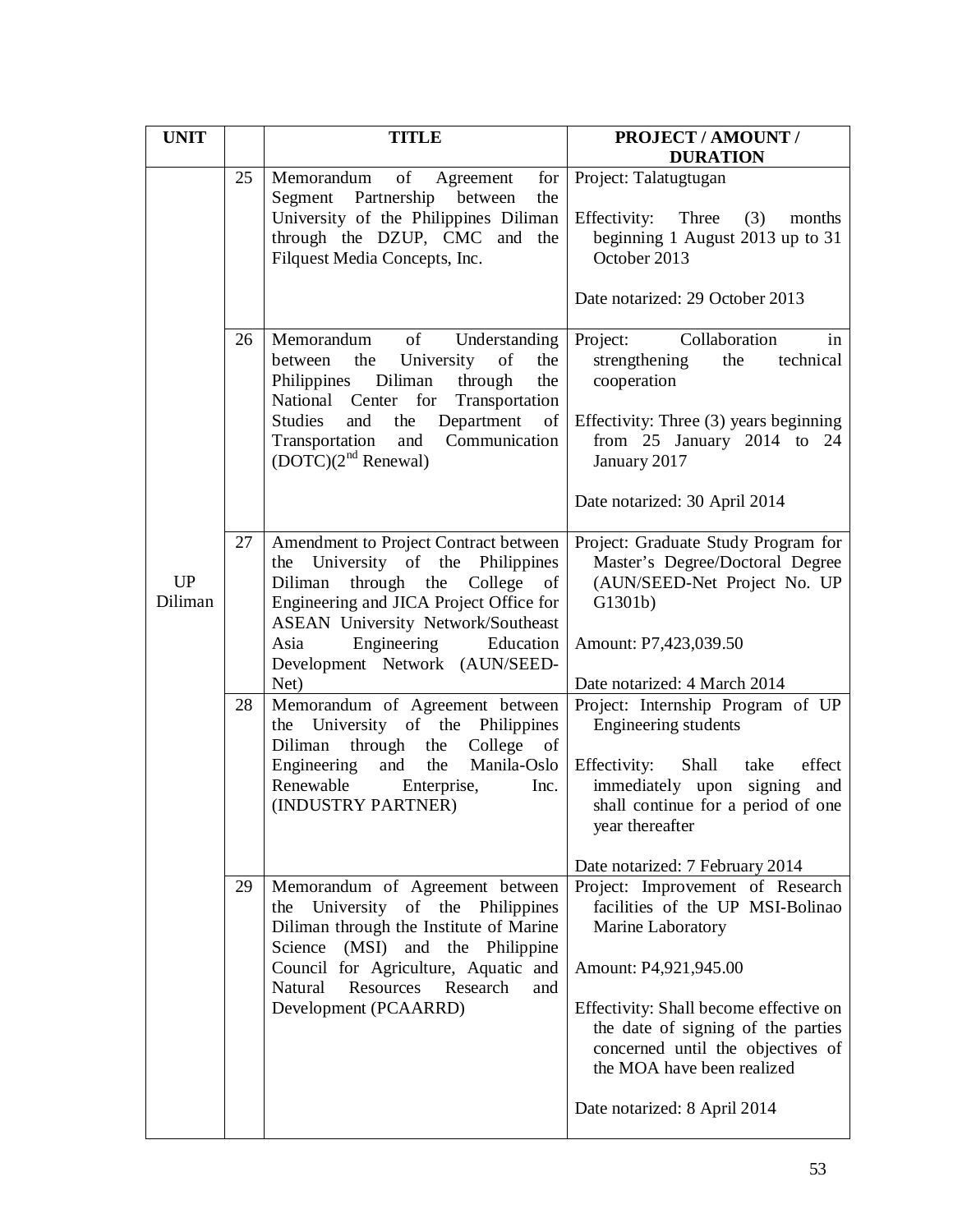| <b>UNIT</b>          |              | <b>TITLE</b>                                                                                                                                                                                                                                | PROJECT / AMOUNT /<br><b>DURATION</b>                                                                                                                                                                                                                                            |
|----------------------|--------------|---------------------------------------------------------------------------------------------------------------------------------------------------------------------------------------------------------------------------------------------|----------------------------------------------------------------------------------------------------------------------------------------------------------------------------------------------------------------------------------------------------------------------------------|
| <b>UP</b><br>Diliman | 30           | of<br>Memorandum<br>Understanding<br>University<br>the<br>of<br>between<br>the<br>Philippines<br>Diliman<br>through<br>the<br>National Institute of Physics (NIP) and<br>the Philippine Science High School<br>System (PSHSS)               | Project: Summer Science Internship<br>Program (SSIP)<br>Effectivity: 21 April 2014 to 16 May<br>2014<br>Date notarized: 28 April 2014                                                                                                                                            |
|                      | 31           | Agreement on Academic Cooperation<br>and Student Exchange between the<br>University of the Philippines Diliman<br>through the Department of Political<br><b>CSSP</b><br>and<br>the<br>Science<br>Swansea<br>University, United Kingdom (SU) | Project: Academic cooperation and<br>student exchange<br>Effectivity: Shall commence on the<br>date of signing and shall subject to<br>clause 4 of the SU's Standard<br>Terms and Conditions, continue<br>until the expiry of the fifth year<br>Date notarized: 14 February 2014 |
|                      | 32           | of<br>Memorandum<br>Understanding<br>University<br>of<br>the<br>the<br>between<br>Philippines Diliman through the Asian<br>Institute of Tourism (AIT) and the<br>Taylor's University, Malaysia (TU)                                         | Academic<br>Project:<br>cooperation<br>collaboration in Hospitality and<br><b>Tourism Research</b><br>Effectivity: Commences on the date<br>that it is signed by both parties and<br>remains in effect for twelve (12)<br>months<br>Date notarized: 12 February 2014             |
| UP<br>Manila         | $\mathbf{1}$ | Memorandum of understanding between<br>the University of the Philippines Manila<br>and the Mahidol University, Thailand                                                                                                                     | Project:<br>Cooperation<br>and<br>Collaboration<br>Teaching,<br>in<br>Training,<br>Research<br>and<br>other<br>activities<br>Effectivity: Three (3) years unless<br>sooner terminated by either party<br>Date signed: 27 November 2013                                           |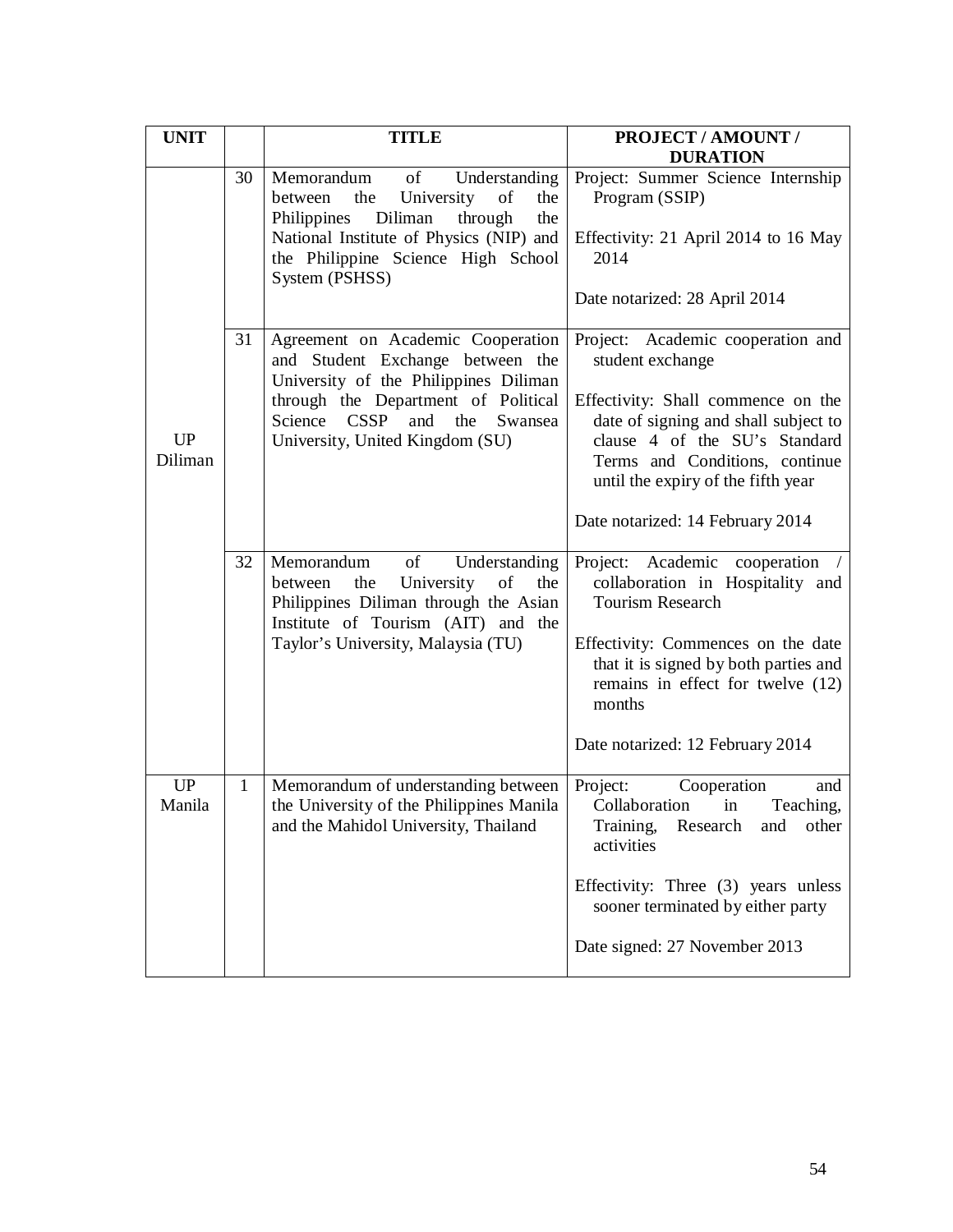| <b>UNIT</b>                     |              | <b>TITLE</b>                                                                                                                                                                                      | PROJECT / AMOUNT /<br><b>DURATION</b>                                                                                                                                                                                      |
|---------------------------------|--------------|---------------------------------------------------------------------------------------------------------------------------------------------------------------------------------------------------|----------------------------------------------------------------------------------------------------------------------------------------------------------------------------------------------------------------------------|
|                                 | $\mathbf{1}$ | Memorandum of Agreement between<br>the University of the Philippines Open<br>University and the Southeast Asian<br>Regional Center for Graduate Study and<br>Research in Agriculture (SEARCA)     | Project: Non-Formal Online Course<br>on Responding to Climate Risks in<br>Agriculture and Natural Resource<br>Management (RCRANRM)<br>Amount: P 273,400.00 or<br>P<br>136,700.00<br>per offering x 2 offerings             |
|                                 |              |                                                                                                                                                                                                   | Effectivity: Shall remain in force for<br>five (5) years from the date of<br>signing<br>of<br>authorized<br>representatives of<br>the<br>parties<br>hereto                                                                 |
|                                 |              |                                                                                                                                                                                                   | Date notarized: 17 October 2013                                                                                                                                                                                            |
| <b>UP</b><br>Open<br>University | 2            | Memorandum<br>of<br>Understanding<br>University<br>of<br>the<br>the<br>between<br>Philippines Open University and the<br>Maritime Academy of Asia and the<br>Pacific (MAAP)                       | Project: Collaborate on programs that<br>train MAAP faculty and staff to<br>distance learning<br>deliver<br>and<br>education through the internet and<br>intranet                                                          |
|                                 |              |                                                                                                                                                                                                   | Effectivity: Shall be effective on and<br>after the date of signing by the<br>respective authorized signatories<br>of both parties and shall remain in<br>force for two $(2)$ years<br>until<br>terminated by either party |
|                                 |              |                                                                                                                                                                                                   | Date notarized: 5 February 2014                                                                                                                                                                                            |
|                                 | 3            | of<br>Understanding<br>Memorandum<br>University<br>the<br>of<br>the<br>between<br>Philippines Open University<br>and the<br>Good<br>Neighbors<br>International<br>Philippines Branch, Inc. (GNIP) | Project: Social work field education<br>for<br>placements<br>post-graduate<br>students<br>from<br>Social Work<br>Program of UPOU                                                                                           |
|                                 |              |                                                                                                                                                                                                   | Effectivity:<br>The<br>term<br>of this<br>agreement shall commence on 1<br>November 2013 to 31 October<br>2014                                                                                                             |
|                                 |              |                                                                                                                                                                                                   | Date notarized: 20 February 2014                                                                                                                                                                                           |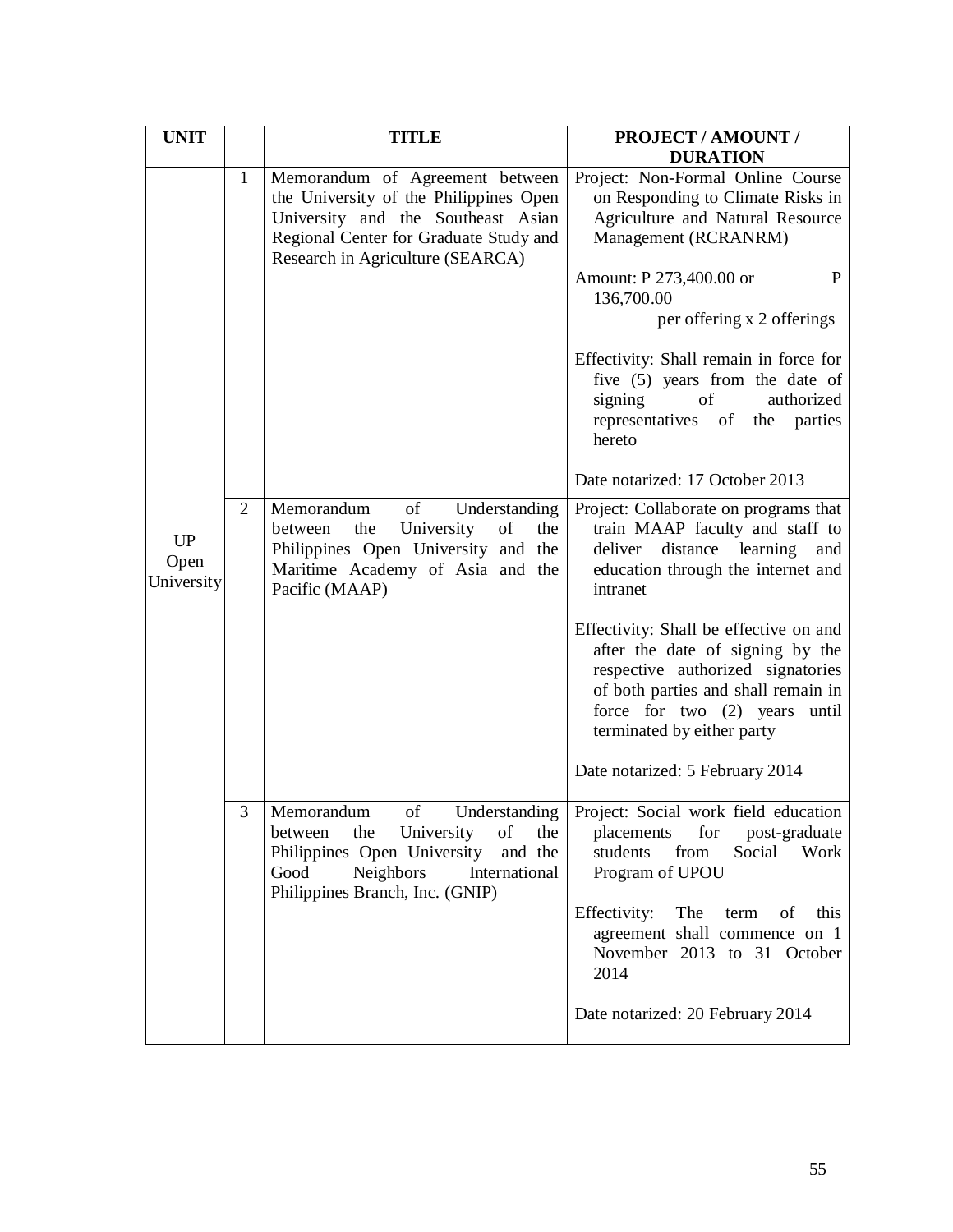# **FISCAL MATTERS**

The Board **CONFIRMED** the following:

### **A. Request Authority to Pay the Merit Incentive for CY2014 in the Amount of P5,000 to All Qualified UP Personnel, Approved by the Board of Regents through a Referendum conducted from 27-29 May 2014**

The Merit Incentive is based on satisfactory performance and given annually to all qualified UP faculty and staff in recognition of their dedicated service to the University. This merit incentive grant will inspire them to be more efficient, productive and creative.

The merit incentive will also help alleviate the burden of back-to-school expenses for the UP faculty and staff and their dependents.

# **OTHER MATTERS**

The Board **CONFIRMED** the following:

**A. Request Authority to Travel to the U.S.A. from 3-21 July 2014 to address UP Alumni events and preside over the meeting of the Friends of UP Foundation in America (FUPFA) Board, Approved by the Board of Regents through a Referendum conducted on 27-29 May 2014**

The President requests permission to travel on official time to the U.S.A. from 3- 20 July 204, exclusive of travel time, for the following purposes:

- 1. Address the 40<sup>th</sup> Anniversary of the UP Alumni Association Wisconsin (UPAA-W)
- 2. Participate in and speak at the various events of the Annual Grand Convention of the University of the Philippines Medical Alumni Society in America (UPMASA)
- 3. Meet with other alumni groups in Los Angeles, San Diego, Chicago, and San Francisco and
- 4. Preside over the meeting of the Board of the Friends of UP Foundation in America (FUPFA).

He would like to request for return airfare, actual cost of hotel accommodation, pre-travel allowance of P1,500.00 and daily subsistence allowance (DSA) for meals and incidentals, all to be taken from the UP International Linkages Fund.

He also requests payment of his salary during the period and exemption from payment of travel tax.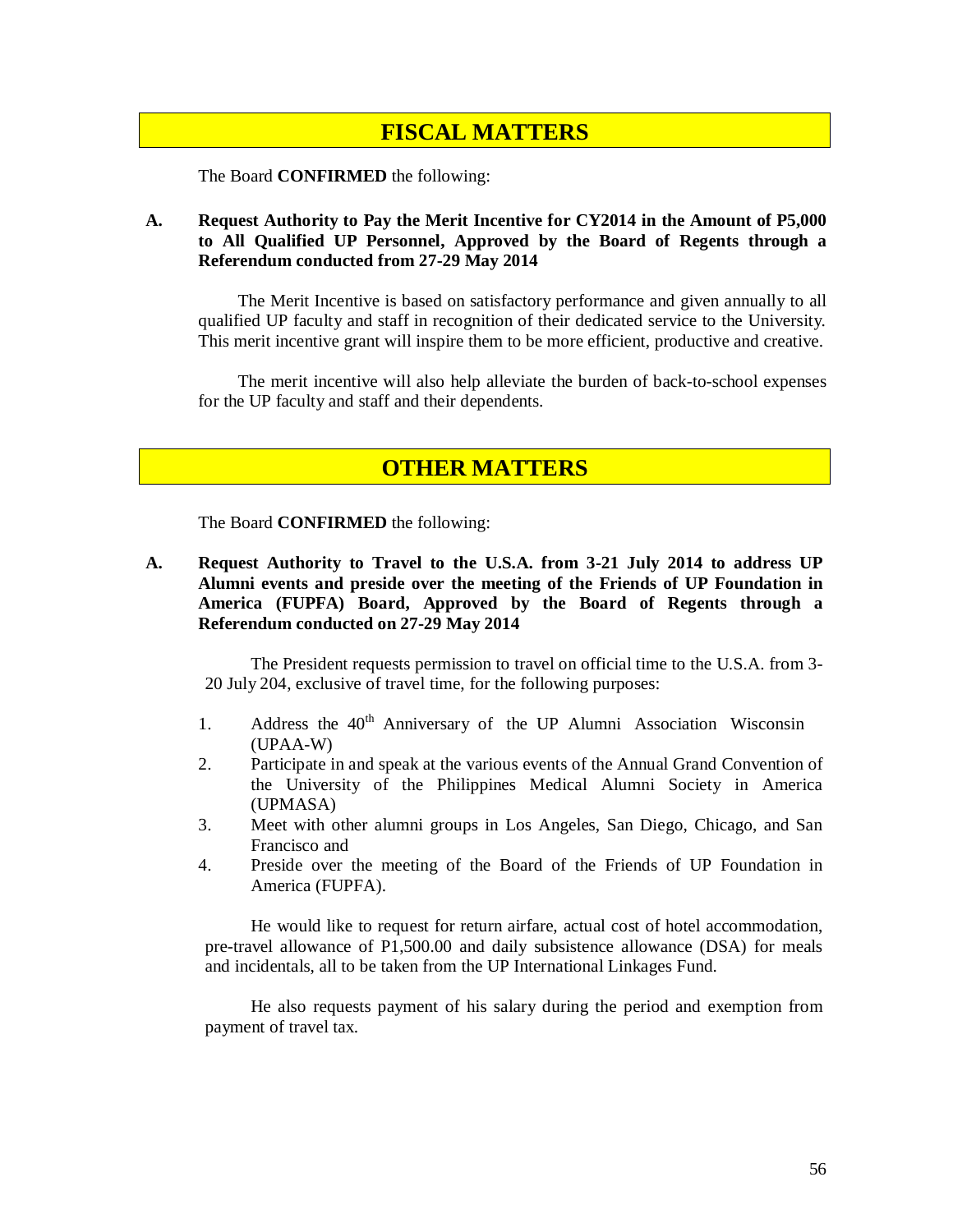# **MATTERS SUBMITTED FOR INFORMATION OF THE BOARD**

The Board **NOTED** the following:

### **A. Delegated Authority to the President, subject to INFORMATION of the Board:**

## **1. Inclusion of the Schedule of Advance Registration Period for the New Freshmen from 1 to 4 June 2014 in the 2014-2015 Academic Calendar for the Undergraduate Programs of UP Visayas**

The above adjustments in the academic calendar are necessary to:

- a. Secure slots of incoming freshmen in the degree program where they were accepted.
- b. Help students plan for their summer bridge program and look for scholarships to fund their studies.

In addition, UP Visayas would like to retain the 11 August 2014 schedule for registration of new freshmen in the previously approved academic calendar of UPV for AY 2014-2015 in order to accommodate incoming freshmen who failed to enrol on 2-4 June 2014

# **2. Proposed Additional Mid-Year Term in the UP Diliman Academic Calendar 2014-2015**

The proposed additional Mid-Year Term (June-July 2014) was endorsed by the UP Diliman Executive Committee at its  $216<sup>th</sup>$  meeting held on 14 April 2014.

### **3. Proposed Additional Midyear Term (Second Summer) in the UP Los Baños Academic Calendar 2014-2015**

The term will allow UP Los Baños to offer courses that will enable prospective candidates for graduation to complete their academic requirements earlier instead of waiting for the First Semester 2014-2015. This was discussed and approved during the meeting of the UPLB Executive Committee held on 9 May 2014.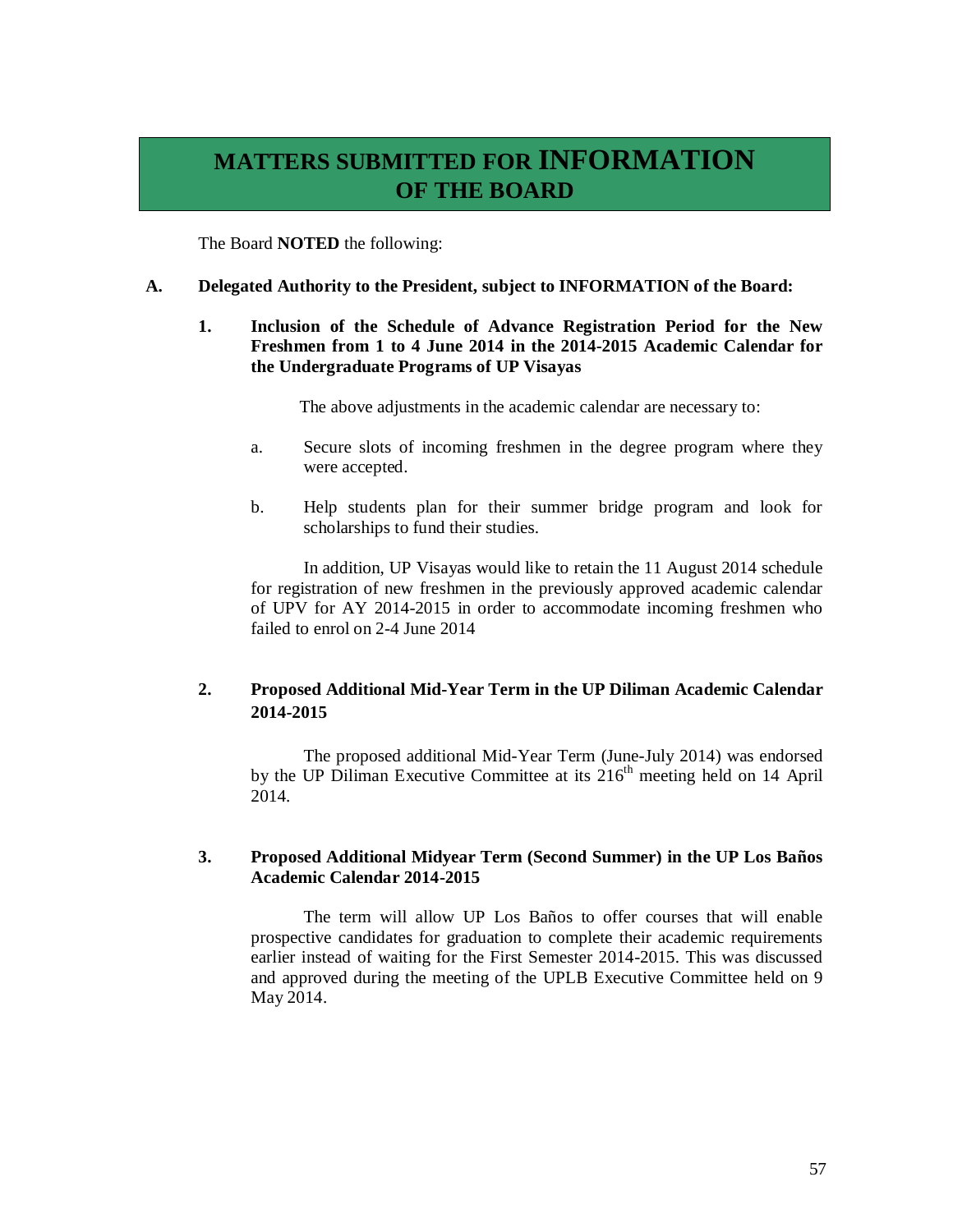# **4. Contracts/Agreements**

| CU      |                | <b>Title of Parties to the Contract/s</b>                                                                                                    | PROJECT / AMOUNT /<br><b>DURATION</b>                                                                   |
|---------|----------------|----------------------------------------------------------------------------------------------------------------------------------------------|---------------------------------------------------------------------------------------------------------|
|         | $\mathbf{1}$   | Supplemental Contract for Security<br>Services between the University of<br>the Philippines Diliman and the<br>Glocke Security Systems, Inc. | Project: Additional security guards<br>Amount: P623,084.07                                              |
|         |                |                                                                                                                                              | Date notarized: 27 February 2014                                                                        |
|         | 2              | for<br>Security Services<br>Contract<br>(Extension) between the University<br>of the Philippines Diliman and the                             | Project:<br>for<br>Contract<br>Security<br>Services (Extension)                                         |
|         |                | Winace Security Agency, Inc.                                                                                                                 | Amount: P19,426,333.97                                                                                  |
|         |                |                                                                                                                                              | Duration: 7:00 a.m. of 1 January<br>2013 to 7:00 a.m. of 1 July 2013                                    |
|         |                |                                                                                                                                              | Date notarized: 11 June 2013                                                                            |
| UP      | 3              | Services<br>for<br>Security<br>Contract<br>University of the<br>the<br>between<br>Philippines Diliman and the Winace                         | Contract<br>Project:<br>for<br>Security<br>Services                                                     |
| Diliman |                | Security Agency, Inc.                                                                                                                        | Amount: P44,000,632.92                                                                                  |
|         |                |                                                                                                                                              | Duration: 7:00 a.m. of 1 July 2013 to<br>7:00 a.m. of 1 July 2014                                       |
|         |                |                                                                                                                                              | Date notarized: 12 September 2013                                                                       |
|         | $\overline{4}$ | Supplemental Contract between the<br>University<br>of<br>the<br>Philippines<br>Diliman and the Glocke Security                               | Project: Additional security guards at<br>EEEI Building 2, UP Diliman                                   |
|         |                | Systems, Inc.                                                                                                                                | Amount: P30,288.85                                                                                      |
|         |                |                                                                                                                                              | Date notarized: 27 February 2014                                                                        |
|         | 5              | Construction Agreement<br>between<br>the University of the Philippines<br>Diliman<br>Ercobal<br>and<br>the<br>Construction<br>Corporation    | Project: Proposed Re-Painting of GT-<br>Toyota Hall of Wisdom and GT-<br>Toyota Asian Center Auditorium |
|         |                | (CONTRACTOR)                                                                                                                                 | Amount: P499,816.00                                                                                     |
|         |                |                                                                                                                                              | Duration: Sixty (60) calendar days as<br>specified in the Notice to Proceed<br>issued by the University |
|         |                |                                                                                                                                              | Date notarized: 30 January 2014                                                                         |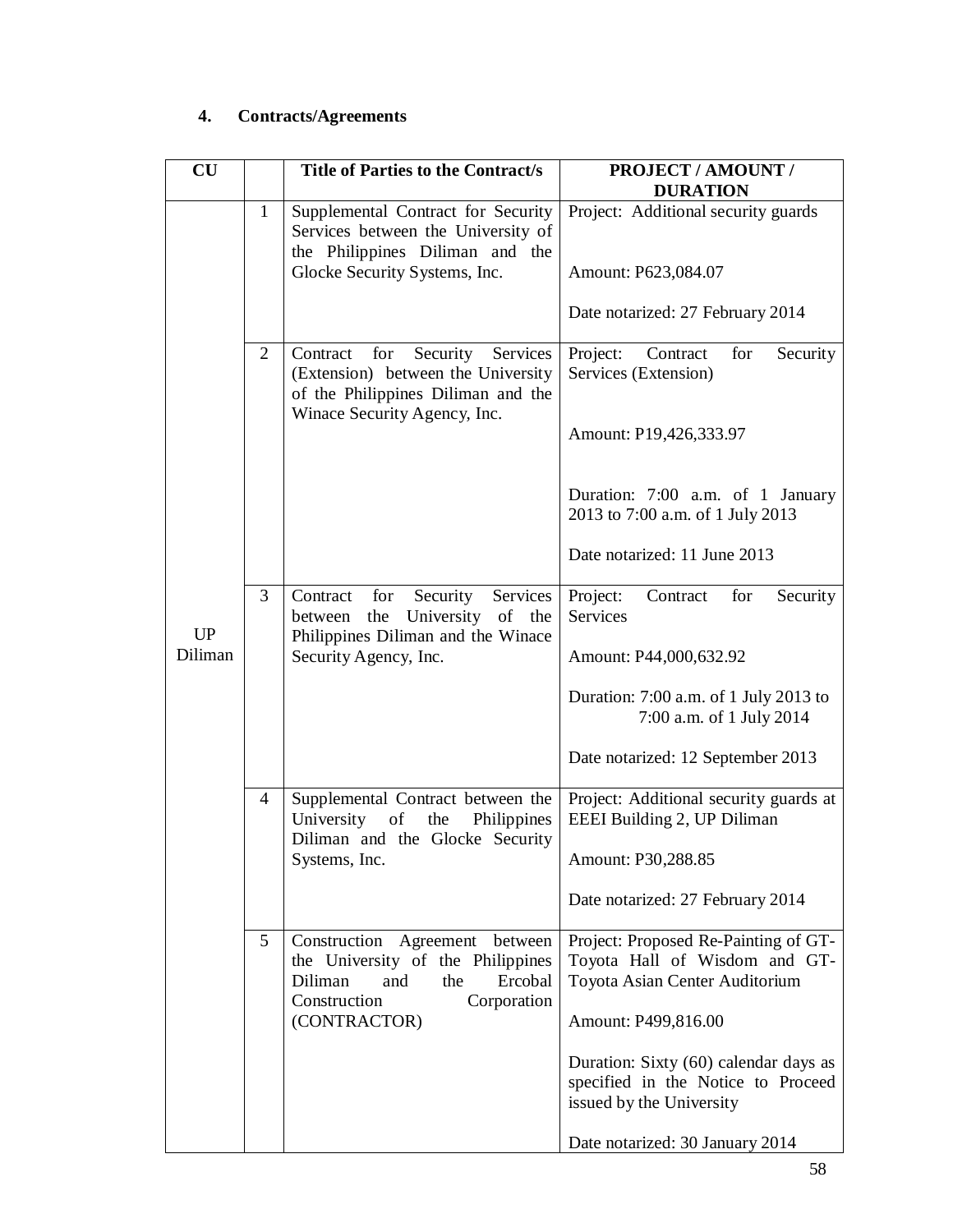| CU            |        | <b>Title of Parties to the Contract/s</b>                                                                                                                   | <b>PROJECT / AMOUNT /</b>                                                                                                                            |
|---------------|--------|-------------------------------------------------------------------------------------------------------------------------------------------------------------|------------------------------------------------------------------------------------------------------------------------------------------------------|
|               |        |                                                                                                                                                             | <b>DURATION</b>                                                                                                                                      |
|               | 6      | Construction Agreement between<br>the University of the Philippines<br>Diliman and the Reygem Builders<br>(CONTRACTOR)                                      | Project: Proposed Re-Painting of<br>Exterior Walls and Waterproofing of<br>Canopy, NCPAG, UP Diliman<br>Amount: P312,787.80                          |
|               |        |                                                                                                                                                             | Duration: Forty Five (45) calendar<br>days as specified in the Notice to<br>Proceed to be issued by the<br>University<br>Date notarized: 31 May 2013 |
|               | $\tau$ | Construction Agreement between<br>the University of the Philippines<br>Diliman and the Ravilo-Gonzales<br>Group<br>Construction Corporation<br>(CONTRACTOR) | Project:<br>Proposed<br>Signage<br>for<br>NIMBB Building, National Science<br>Complex, UP Diliman<br>Amount: P165,912.74                             |
| UP<br>Diliman |        |                                                                                                                                                             | Duration: Thirty (30) calendar days<br>as specified in the Notice to Proceed<br>to be issued by the University                                       |
|               |        |                                                                                                                                                             | Date notarized: 3 June 2013                                                                                                                          |
|               | 8      | Construction Agreement between<br>the University of the Philippines<br>Diliman and the Reygem Builders<br>(CONTRACTOR)                                      | Project: Proposed Re-Waterproofing<br>of Roof Slab, MSI building, UP<br>Diliman                                                                      |
|               |        |                                                                                                                                                             | Amount: P289,275.00                                                                                                                                  |
|               |        |                                                                                                                                                             | Duration: Thirty (30) calendar days<br>as specified in the Notice to Proceed<br>to be issued by the University                                       |
|               |        |                                                                                                                                                             | Date notarized: 31 May 2013                                                                                                                          |
|               | 9      | Construction Agreement between<br>the University of the Philippines<br>Diliman and the Reygem Builders<br>(CONTRACTOR)                                      | Proposed Extension<br>of<br>Project:<br>Accounting Office and Miscellaneous<br>Works located at PNB Building, UP<br>Diliman                          |
|               |        |                                                                                                                                                             | Amount: 671,200.44                                                                                                                                   |
|               |        |                                                                                                                                                             | Duration: Forty Five (45) calendar<br>days as specified in the Notice to<br>Proceed<br>be issued by the<br>to<br>University                          |
|               |        |                                                                                                                                                             | Date notarized: 10 July 2013                                                                                                                         |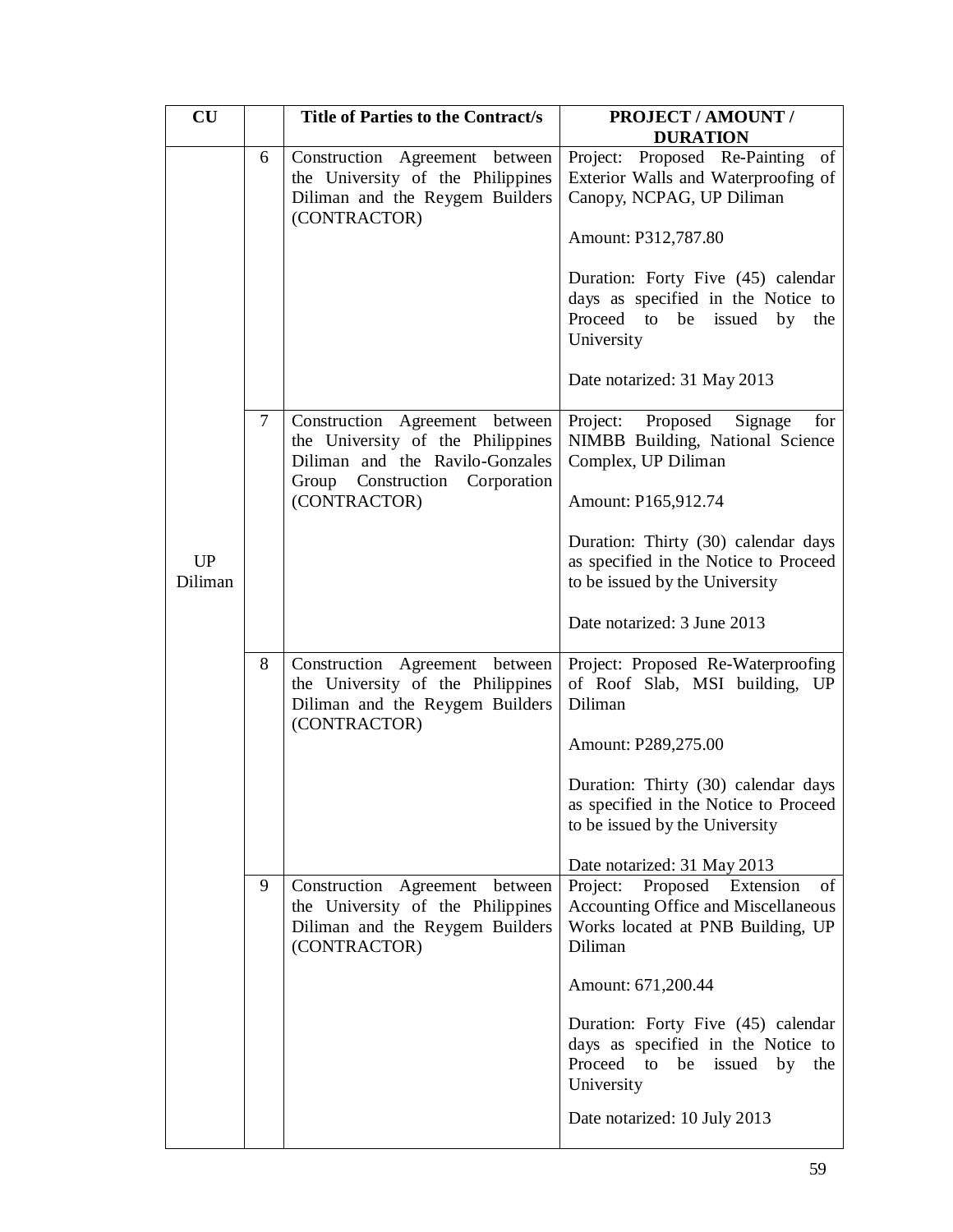| CU                   |    | Title of Parties to the Contract/s                                                                                                                     | PROJECT / AMOUNT /                                                                                                                                                                                                                                                                             |
|----------------------|----|--------------------------------------------------------------------------------------------------------------------------------------------------------|------------------------------------------------------------------------------------------------------------------------------------------------------------------------------------------------------------------------------------------------------------------------------------------------|
|                      | 10 | Construction Agreement between<br>the University of the Philippines<br>Diliman<br>the<br>Eastern<br>and<br>Construction<br>Co,<br>Inc.<br>(CONTRACTOR) | <b>DURATION</b><br>Project: Proposed Renovation of<br>Toilets and Miscellaneous Works at<br>Kalayaan<br>Residence<br>Hall,<br>UP<br>Diliman<br>Amount: P9,377,673.73<br>Duration: One Hundred Fifty (150)                                                                                      |
|                      |    |                                                                                                                                                        | calendar days as specified in the<br>Notice to Proceed to be issued by the<br>University<br>Date notarized: 14 June 2013                                                                                                                                                                       |
|                      | 11 | Construction Agreement between<br>the University of the Philippines<br>Diliman and the Mechanics Cons.<br>Corporation (CONTRACTOR)                     | Project: Proposed Renovation of<br>Toilets and Miscellaneous Works at<br>Sanggumay Residence Hall, UP<br>Diliman                                                                                                                                                                               |
| <b>UP</b><br>Diliman |    |                                                                                                                                                        | Amount: P2,457,228.82<br>Duration: Ninety (90) calendar days<br>as specified in the Notice to Proceed<br>to be issued by the University                                                                                                                                                        |
|                      | 12 | Construction Agreement between<br>the University of the Philippines<br>Diliman and the PGM Construction<br>Plumbing<br>Services<br>and<br>(CONTRACTOR) | Date notarized: 14 June 2013<br>Project: Proposed Waterline<br>Re-<br>piping of Various Buildings,<br>UP<br>Diliman<br>Amount: P1,548,379.49<br>Duration: Ninety (90) calendar days<br>as specified in the Notice to Proceed<br>to be issued by the University                                 |
|                      | 13 | Construction Agreement<br>between<br>the University of the Philippines<br>Diliman and the Reygem Builders<br>(CONTRACTOR)                              | Date notarized: 7 June 2013<br>Project: Proposed Renovation<br>of<br>Yakal Residence Hall, UP Diliman<br>Amount: P5,759,759.56<br>Duration: One Hundred Fifty (150)<br>calendar days as specified in the<br>Notice to Proceed to be issued by the<br>University<br>Date notarized: 31 May 2013 |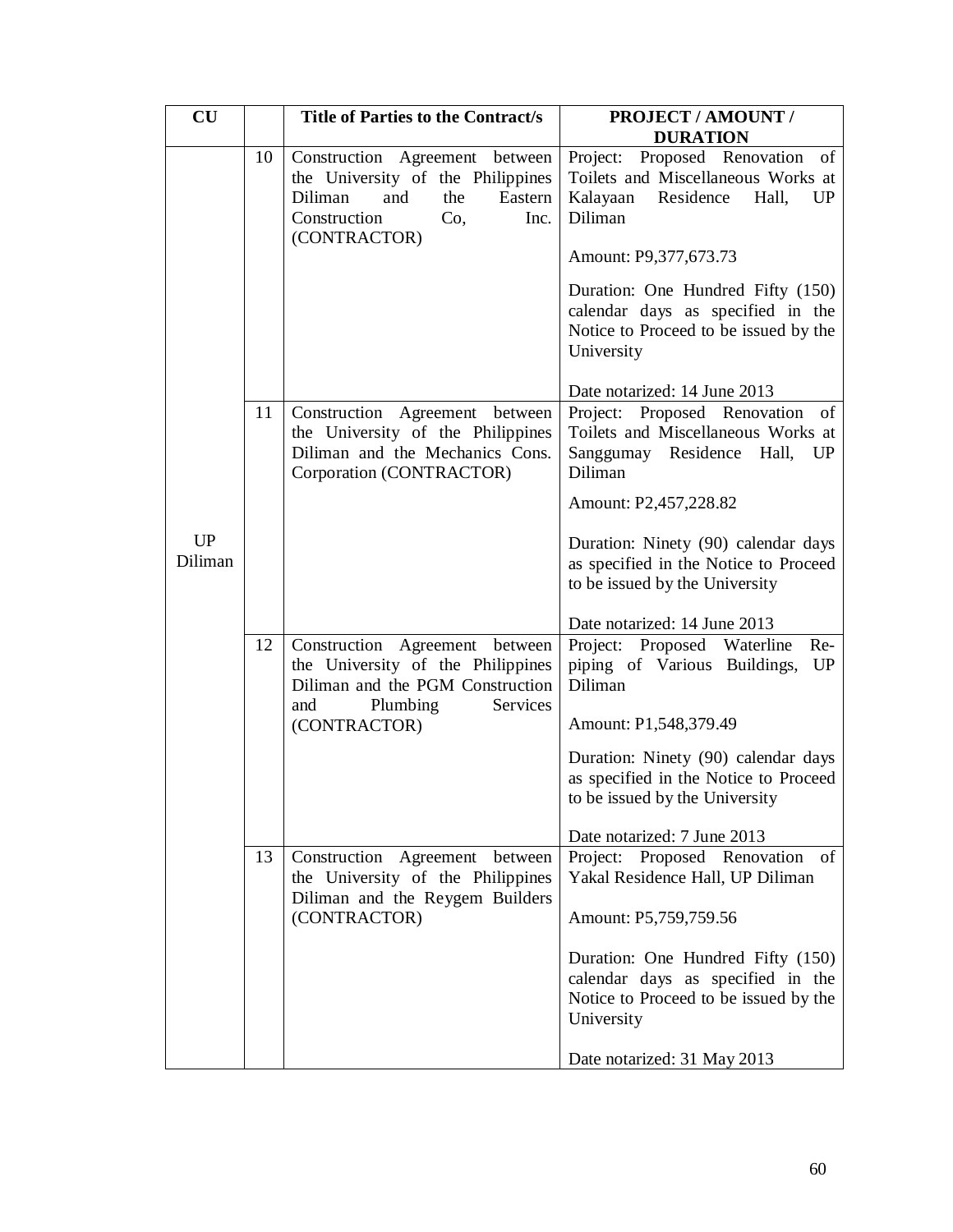| CU                  |    | <b>Title of Parties to the Contract/s</b>                                                                                             | PROJECT / AMOUNT /<br><b>DURATION</b>                                                                                                                        |
|---------------------|----|---------------------------------------------------------------------------------------------------------------------------------------|--------------------------------------------------------------------------------------------------------------------------------------------------------------|
|                     | 14 | Construction Agreement between<br>the University of the Philippines<br>Diliman<br>and<br>the<br>Alleyway<br>Construction (CONTRACTOR) | Project : Proposed Renovation of<br>Palma Hall Building Package 2<br>(CAL), UP Diliman                                                                       |
|                     |    |                                                                                                                                       | Amount: P19,142,968.32                                                                                                                                       |
|                     |    |                                                                                                                                       | Duration: One Hundred Eighty (180)<br>calendar days as specified in the<br>Notice to Proceed to be issued by the<br>University                               |
|                     |    |                                                                                                                                       | Date notarized: 13 June 2013                                                                                                                                 |
|                     | 15 | Construction Agreement between<br>the University of the Philippines<br>Diliman and the Reygem Builders<br>(CONTRACTOR)                | Project: Proposed Renovation<br>at<br>Kapit Balay Walk-up<br>Housing,<br>Guerrero cor. Dagohoy Streets UP<br>Diliman                                         |
|                     |    |                                                                                                                                       | Amount: P1,200,133.77                                                                                                                                        |
| <b>UP</b><br>Dilman |    |                                                                                                                                       | Duration: One Hundred Twenty (120)<br>calendar days as specified in the<br>Notice to Proceed to be issued by the<br>University                               |
|                     |    |                                                                                                                                       | Date notarized: 6 January 2014                                                                                                                               |
|                     | 16 | Construction Agreement between<br>the University of the Philippines<br>Diliman and the Reygem Builders<br>(CONTRACTOR)                | Project: Proposed Rehabilitation of<br>MSI Attic and Stockroom located at<br>the 3 <sup>rd</sup> floor MSI building, National<br>Science Complex, UP Diliman |
|                     |    |                                                                                                                                       | Amount: P500,000.00                                                                                                                                          |
|                     |    |                                                                                                                                       | Duration: Sixty (60) calendar days                                                                                                                           |
|                     |    |                                                                                                                                       | Date notarized: 12 November 2013                                                                                                                             |
|                     | 17 | Construction Agreement between<br>the University of the Philippines<br>Diliman and the Reygem Builders                                | Proposed<br>Plaridel<br>Project:<br>Hall<br>Basement Renovation, College of<br><b>Mass Communication</b>                                                     |
|                     |    |                                                                                                                                       | Amount: P111,150.00                                                                                                                                          |
|                     |    |                                                                                                                                       | Duration: Twenty One (21) calendar<br>days as specified in the Notice to<br>Proceed to<br>be<br>issued by the<br>University                                  |
|                     |    |                                                                                                                                       | Date notarized: 19 November 2013                                                                                                                             |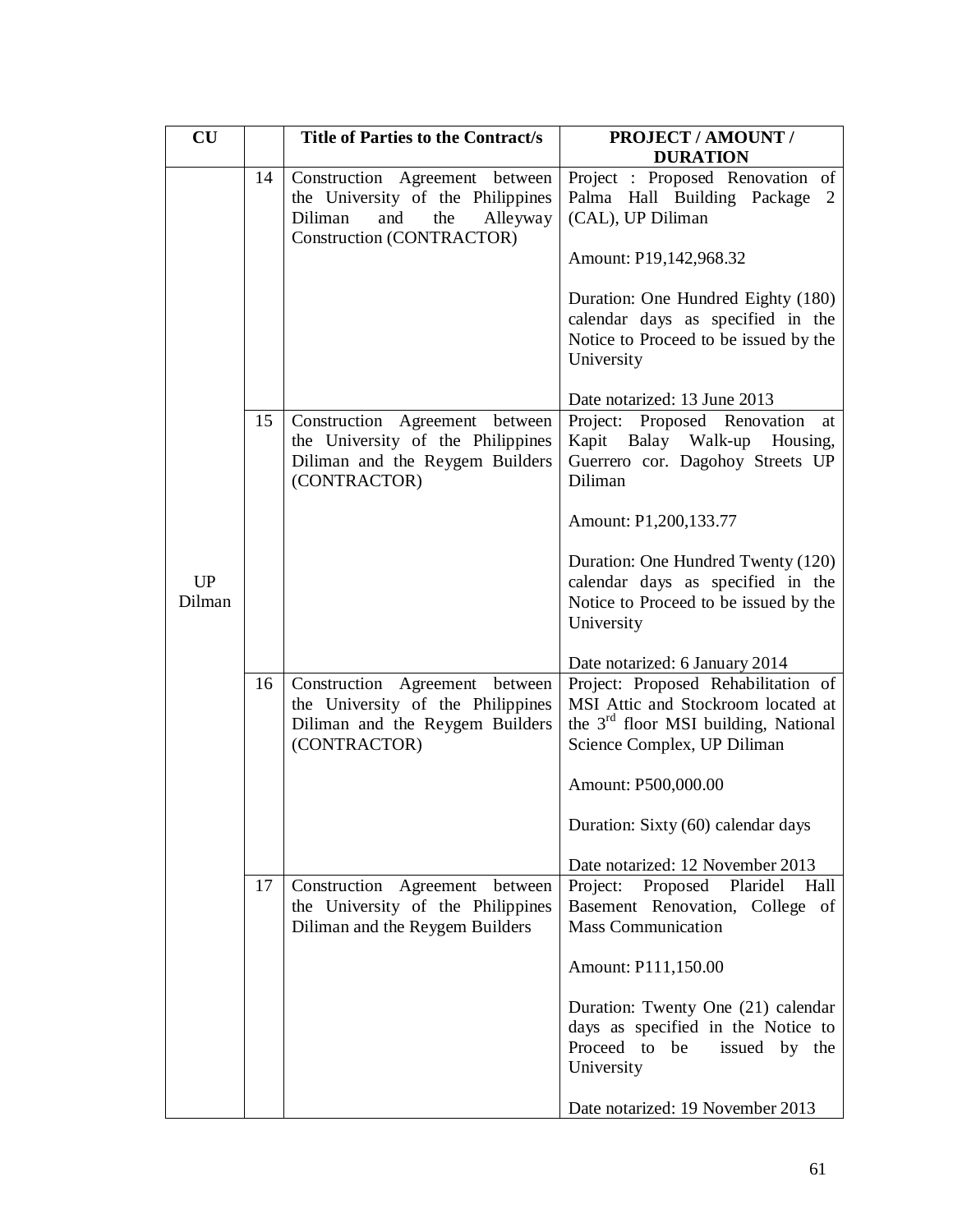| CU        |    | <b>Title of Parties to the Contract/s</b>                                                                                                               | <b>PROJECT / AMOUNT /</b><br><b>DURATION</b>                                                                                                                                                                                                                        |
|-----------|----|---------------------------------------------------------------------------------------------------------------------------------------------------------|---------------------------------------------------------------------------------------------------------------------------------------------------------------------------------------------------------------------------------------------------------------------|
|           | 18 | Construction Agreement between<br>the University of the Philippines<br>Diliman and PGM Construction and<br>Plumbing<br>Services<br>(CONTRACTOR)         | Project: Proposed Fabrication and<br>Installation of Security Grills located<br>at U.P. Moog (University Portals)<br>Amount: P99,878.49<br>Duration: Forty five (45) calendar<br>days as specified in the Notice to<br>Proceed to be<br>issued by the<br>University |
| <b>UP</b> | 19 | Construction Agreement between<br>the University of the Philippines<br>Diliman and Ravilo-Gonzales Group<br>Construction<br>Corporation<br>(CONTRACTOR) | Date notarized: 17 January 2014<br>Project: Proposed Renovation of<br>CHK Restrooms, College of Human<br>Kinetics<br>Amount: P243,478.17<br>Duration: Forty five (45) calendar<br>days as specified in the Notice to                                                |
| Diliman   |    |                                                                                                                                                         | Proceed to be issued by the<br>University<br>Date notarized: 15 January 2014                                                                                                                                                                                        |
|           | 20 | Construction Agreement between<br>the University of the Philippines<br>Diliman and Teresita B. Velas<br>(CONTRACTOR)                                    | Project: Proposed NIMBB<br>Civil<br>Works and Installation of FCU's,<br>NIMBB Building, National Science<br>Complex, UP Diliman<br>Amount: P1,429,834.61                                                                                                            |
|           |    |                                                                                                                                                         | Duration: Ninety (90) calendar days<br>as specified in the Notice to Proceed<br>to be issued by the University<br>Date notarized: 13 January 2014                                                                                                                   |
|           | 21 | Construction Agreement between<br>the University of the Philippines<br>Diliman and PGM Construction and<br>Plumbing<br>Services<br>(CONTRACTOR)         | Project: Proposed Re-Painting of<br>OUR Building Roof, Office of the<br>University Registrar, UP Diliman<br>Amount: P110,231.91<br>Duration: Twenty One (21) calendar<br>days as specified in the Notice to<br>Proceed to<br>be<br>issued by the<br>University      |
|           |    |                                                                                                                                                         | Date notarized: 3 January 2014                                                                                                                                                                                                                                      |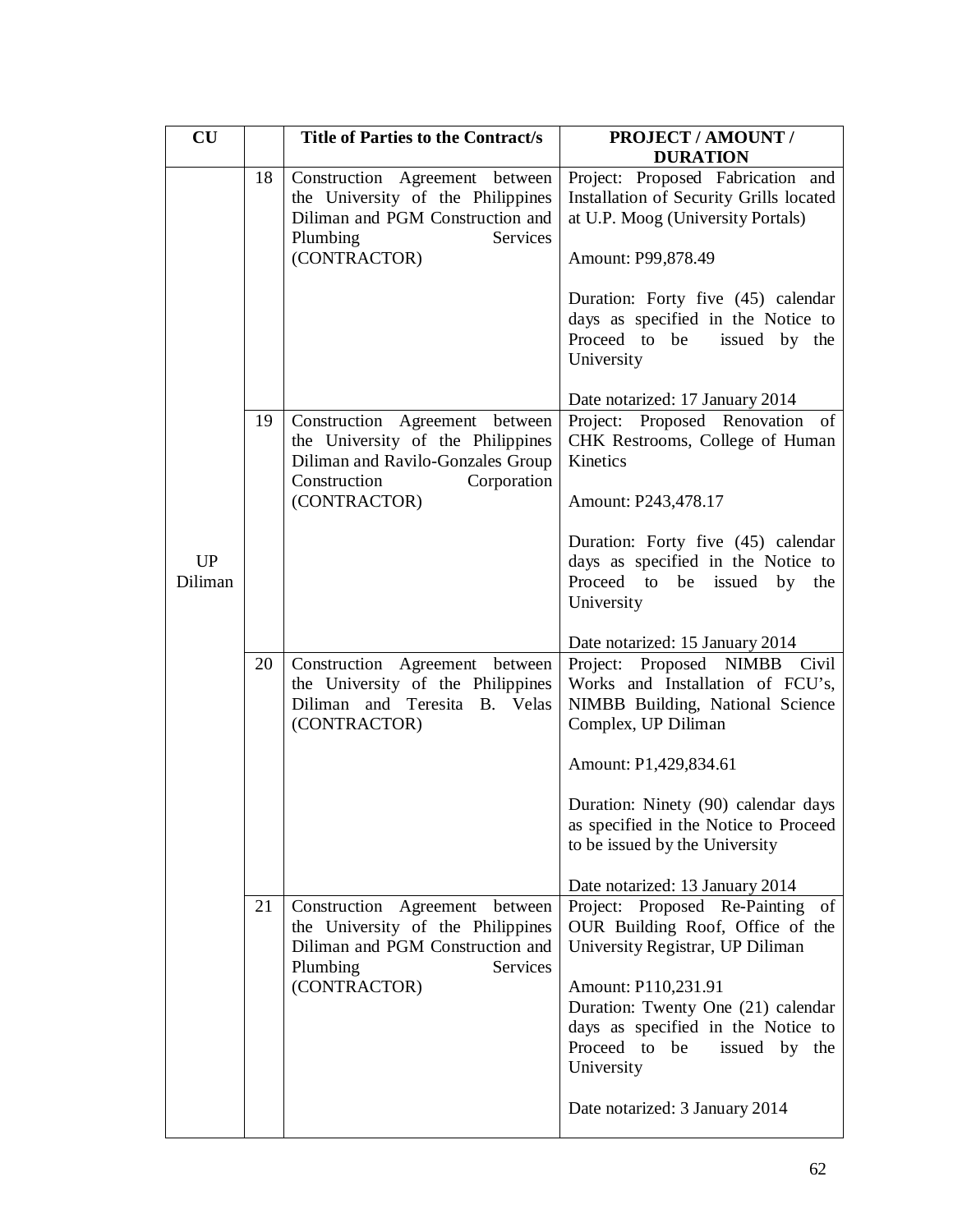| $\mathbf{C}\mathbf{U}$ |    | <b>Title of Parties to the Contract/s</b>                                                                                                                                                                                                       | PROJECT / AMOUNT /<br><b>DURATION</b>                                                                                                                                                                                                             |
|------------------------|----|-------------------------------------------------------------------------------------------------------------------------------------------------------------------------------------------------------------------------------------------------|---------------------------------------------------------------------------------------------------------------------------------------------------------------------------------------------------------------------------------------------------|
|                        | 22 | Construction Agreement between<br>the University of the Philippines<br>Diliman and the M.P. Villegas<br>Construction (CONTRACTOR)                                                                                                               | Project: Proposed Renovation of<br>NEC Building Basement, National<br>Engineering Center, U.P. Diliman<br>Amount: P1,235,628.79<br>Duration: Ninety (90) calendar days<br>as specified in the Notice to Proceed<br>to be issued by the University |
|                        |    |                                                                                                                                                                                                                                                 | Date notarized: 13 January 2014                                                                                                                                                                                                                   |
|                        | 23 | Deed and Certificate of Donation<br>between the University of the<br>Philippines Diliman through the<br>University<br>the<br>- of<br>Philippines<br>Manila-Philippine General Hospital<br>and<br>the<br>Hinatuan<br>Mining<br>Corporation (HMC) | Project: Converting the UP Manila-<br>Ward 12<br>PGH<br>into<br>the<br>PHILHEALTH<br>Ward<br>(Intended)<br>purpose)<br>Amount: P3,000,000.00                                                                                                      |
|                        | 24 | Deed of Donation and Acceptance                                                                                                                                                                                                                 | Date notarized: 23 April 2014<br>Project: Refurbishing and improving                                                                                                                                                                              |
| <b>UP</b><br>Diliman   |    | between the University of<br>the<br>Philippines Diliman through<br>the<br>College of Engineering and<br>the<br>Analog Devices Gen. Trias, Inc.                                                                                                  | of Microelectronic Laboratory and<br>office furniture<br>P922,064.00<br>Amount:<br>and<br>P581,000.00                                                                                                                                             |
|                        |    |                                                                                                                                                                                                                                                 | Date notarized: 28 January 2014                                                                                                                                                                                                                   |
|                        | 25 | Memorandum<br>of<br>Agreement<br>between the University of<br>the<br>Diliman<br>and<br>Philippines<br>the<br>Commission on Higher Education<br>(CHED)                                                                                           | Financial Assistance<br>Project:<br>to<br>ensure the participation of students in<br>7 <sup>th</sup><br>Cheerleading<br>the<br>World<br>Championship to be held in Bangkok,<br>Thailand<br>Amount: P1,246,437.50                                  |
|                        |    |                                                                                                                                                                                                                                                 | Date notarized: 20 March 2014                                                                                                                                                                                                                     |
|                        | 26 | Construction Agreement between<br>the University of the Philippines<br>Diliman and the PGM Construction<br>Plumbing<br>Services<br>and<br>(CONTRACTOR)                                                                                          | Project: Proposed Renovation of<br>OVCRD Auditorium and Central<br>Files Room located at PHIVOLCS<br><b>Building</b>                                                                                                                              |
|                        |    |                                                                                                                                                                                                                                                 | Amount: P720,373.45                                                                                                                                                                                                                               |
|                        |    |                                                                                                                                                                                                                                                 | Duration: Sixty (60) calendar days as<br>specified in the Notice to Proceed<br>issued by the University                                                                                                                                           |
|                        |    |                                                                                                                                                                                                                                                 | Date notarized: 3 February 2014                                                                                                                                                                                                                   |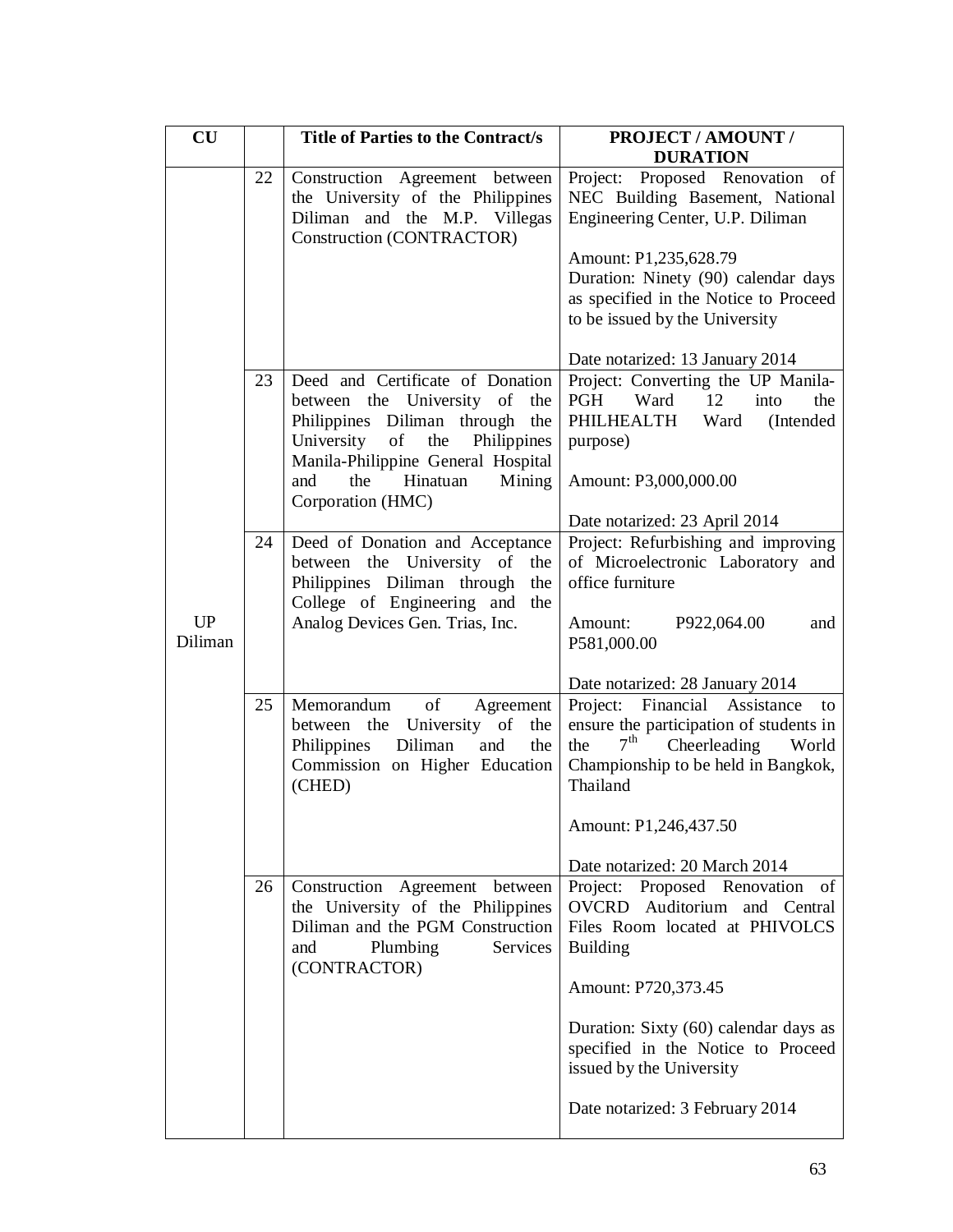| $\mathbf{C}\mathbf{U}$ |    | <b>Title of Parties to the Contract/s</b>                                                                                                                                          | PROJECT / AMOUNT /<br><b>DURATION</b>                                                                                                                                                                                                                                                                               |
|------------------------|----|------------------------------------------------------------------------------------------------------------------------------------------------------------------------------------|---------------------------------------------------------------------------------------------------------------------------------------------------------------------------------------------------------------------------------------------------------------------------------------------------------------------|
|                        | 27 | Construction Agreement between<br>the University of the Philippines<br>Diliman and the Ravilo-Gonzales<br>Group Construction Corporation<br>(CONTRACTOR)                           | Proposed UP Diliman<br>Project:<br>Information Office Phase 2 located at<br>the 2 <sup>nd</sup> floor, University Theater, UP<br>Diliman<br>Amount: P344,604.98<br>Duration: Thirty (30) calendar days<br>as specified in the Notice to Proceed<br>to be issued by the University<br>Date notarized: 8 January 2014 |
| <b>UP</b><br>Diliman   | 28 | Construction Agreement between<br>the University of the Philippines<br>Diliman and the M.P. Villegas<br>Construction (CONTRACTOR)                                                  | Project: Proposed Re-Roofing<br>of<br>Bocobo Hall, UP Law Center, UP<br>Diliman<br>Amount: P1,754,524.70<br>Duration: Ninety (90) calendar days<br>as specified in the Notice to proceed<br>to be issued by the University<br>Date notarized: 3 June 2013                                                           |
|                        | 29 | Deed of Donation<br>between the<br>University of the<br>Philippines<br>Diliman through the College of<br>EMC <sup>2</sup><br>the<br>Engineering<br>and<br>Fraternity, Inc. (DONOR) | Project: Renovation and development<br>of Melchor Hall Fourth Floor<br>Lobby, UP Diliman into an open<br>Study Lounge and Convergence<br>Area, to be dubbed as the<br>"Engineering Thinking Space"<br>Amount: P 901,000.00<br>Date notarized: 5 February 2014                                                       |
|                        | 30 | Construction Agreement between<br>the University of the Philippines<br>Diliman and the Reygem Builders<br>(CONTRACTOR)                                                             | Project: Proposed Re-roofing and<br>Miscellaneous works at Albert<br>Hall, UP Diliman<br>Amount: P 1,914,218.21<br>Duration: Ninety (90) calendar days<br>as specified in the Notice to<br>Proceed to be issued by the<br>University<br>Date notarized: 19 May 2014                                                 |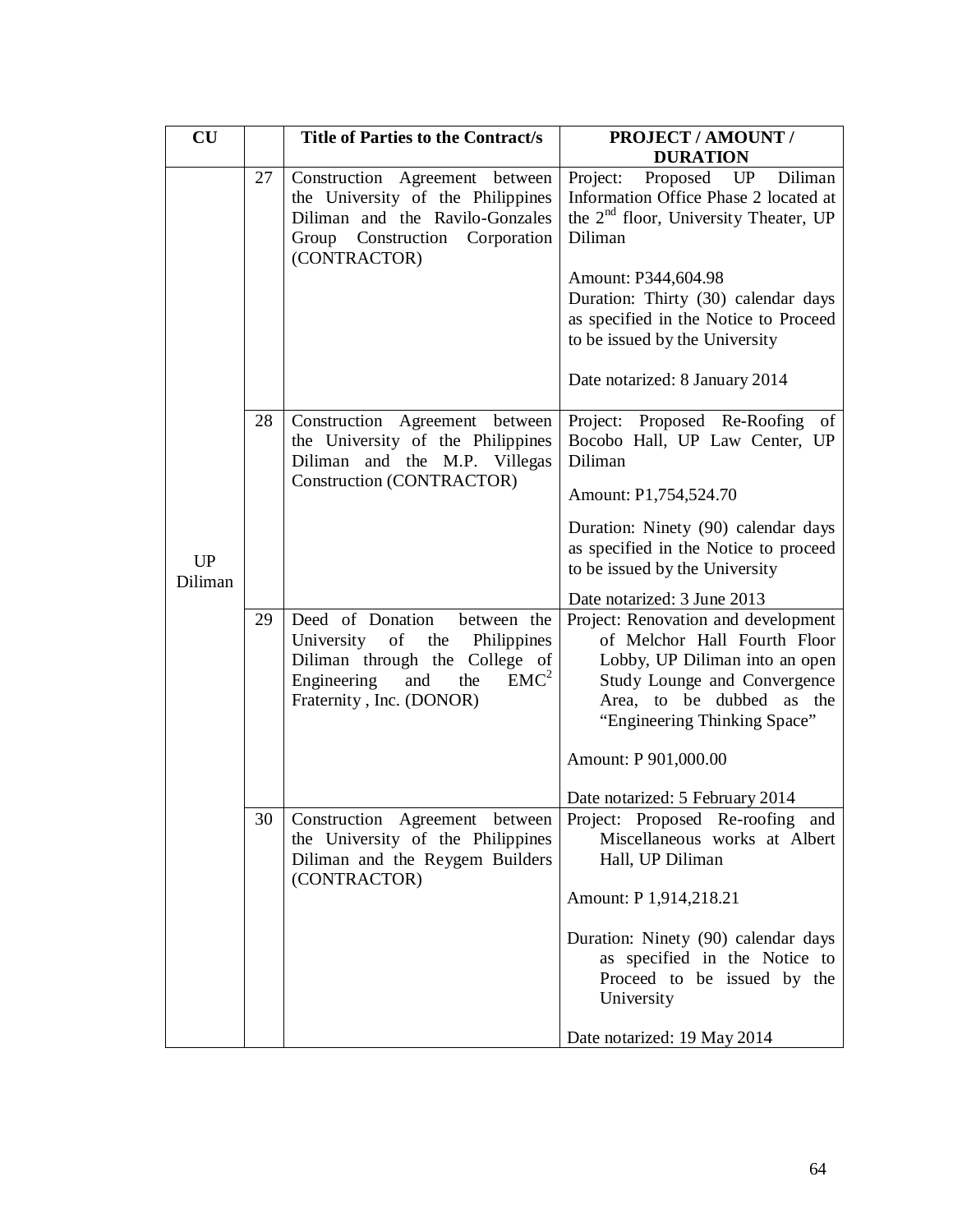| $\mathbf{C}\mathbf{U}$ |    | <b>Title of Parties to the Contract/s</b>                                                                              | <b>PROJECT / AMOUNT /</b><br><b>DURATION</b>                                                                                                                                                      |
|------------------------|----|------------------------------------------------------------------------------------------------------------------------|---------------------------------------------------------------------------------------------------------------------------------------------------------------------------------------------------|
|                        | 31 | Construction Agreement between<br>the University of the Philippines<br>Diliman and the Reygem Builders<br>(CONTRACTOR) | Project: Proposed Modification of<br>Service<br>Electrical<br>Entrance<br>located at Accounting, Budget,<br>Cashier and Office of the Vice<br>Chancellor for Finance, PNB<br>Building, UP Diliman |
|                        |    |                                                                                                                        | Amount: P 135,990.40                                                                                                                                                                              |
|                        |    |                                                                                                                        | Duration: Thirty (30) calendar days<br>as specified in the Notice to<br>Proceed to be issued by the<br>University                                                                                 |
|                        |    |                                                                                                                        | Date notarized: 20 March 2014                                                                                                                                                                     |
| <b>UP</b><br>Diliman   | 32 | Construction Agreement between<br>the University of the Philippines<br>Diliman and the Reygem Builders<br>(CONTRACTOR) | Project: Proposed College of Social<br>Sciences and Philosophy (CSSP)<br>East Wing Covered Walkway,<br>Palma Hall, UP Diliman<br>Amount: P 1,474,076.18                                           |
|                        |    |                                                                                                                        | Duration: Ninety (90) calendar days<br>as specified in the Notice to<br>Proceed to be issued by the<br>University                                                                                 |
|                        |    |                                                                                                                        | Date notarized: 19 March 2014                                                                                                                                                                     |
|                        | 33 | Construction Agreement between<br>the University of the Philippines<br>Diliman and the Reygem Builders<br>(CONTRACTOR) | Project: Proposed Re-roofing of CHE<br>Library located at the College of<br>Home Economics, UP Diliman                                                                                            |
|                        |    |                                                                                                                        | Amount: P 671,856.60                                                                                                                                                                              |
|                        |    |                                                                                                                        | Duration: Sixty (60) calendar days as<br>specified in the Notice<br>to<br>Proceed to be issued by the<br>University                                                                               |
|                        |    |                                                                                                                        | Date notarized: 19 March 2014                                                                                                                                                                     |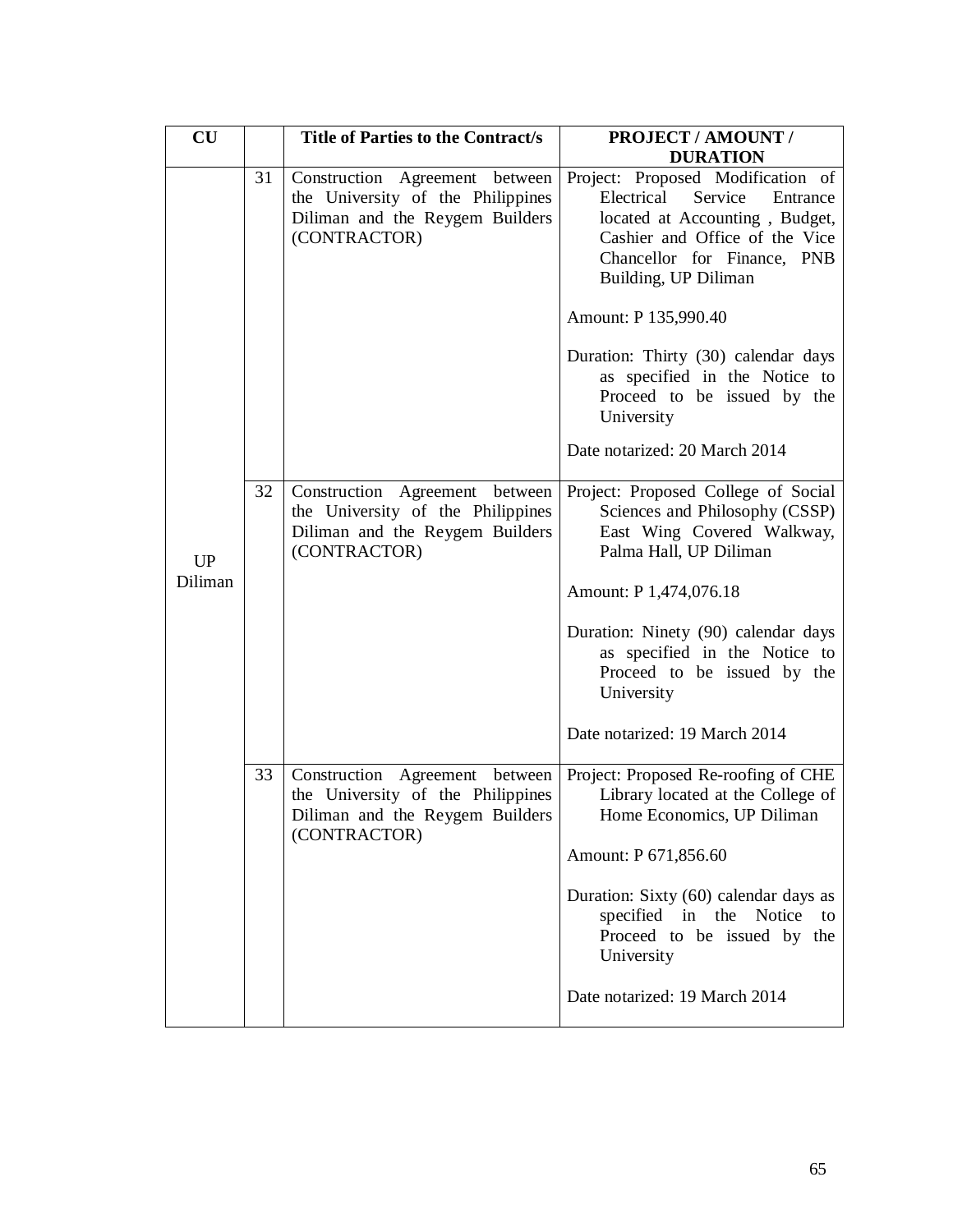| 34 | Construction Agreement between<br>the University of the Philippines<br>Diliman and the NVSP Construction | Project: Proposed Upgrading and<br>Rewiring of Date System of the<br>College of Business                          |
|----|----------------------------------------------------------------------------------------------------------|-------------------------------------------------------------------------------------------------------------------|
|    | and Development (CONTRACTOR)                                                                             | Administration, UP Diliman<br>Amount: P 3,058,252.96                                                              |
|    |                                                                                                          | Duration: Ninety (90) calendar days<br>as specified in the Notice to<br>Proceed to be issued by the<br>University |
|    |                                                                                                          | Date notarized: 3 May 2014                                                                                        |

# **OTHER MATTERS**

### **A. Request Permission to Cut Trees within the Proposed Site of the Two-Storey Student Dormitory at the UP Visayas Miag-ao Campus**

With reference to University of the Philippines Visayas Chancellor, Dr. Rommel A. Espinosa's 11 March 2014 request on the subject in connection with the construction of the proposed two-storey Student Dormitory at the UP Visayas Miag-ao Campus, and upon evaluation by the Office of the Vice President for Development (OVPD)/Office of Design and Planning Initiatives (ODPI), OVPD submits herewith for the consideration and approval of the UP President and the Board of Regents the recommendation for the cutting of *136* trees out of the total of 148 affected trees in the proposed sites, and for *transplanting* of *12 native* trees through earth-balling.

The details of said recommendation are given in the accompanying letter from Prof. Christopher S.P. Espina, Assistant Vice President for Development and ODPI Director.

UP Visayas is further advised to coordinate with the DENR as to the quantity and species of replacement trees and shall comply with the regulations on tree-cutting and transplanting set forth by the DENR. The location of transplanted trees shall be consulted with OVPD/ODPI.

### **Board Action: APPROVED**

## **B. Selection of Mr. NEILL JOHN G. MACUHA as the New Student Regent vice Ms. Krista Iris V. Melgarejo for Academic Year 2014-2015.**

Mr. Neill John G. Macuha of UP Los Baños is the next UP Student Regent who shall serve a term of one (1) year from 30 June 2014.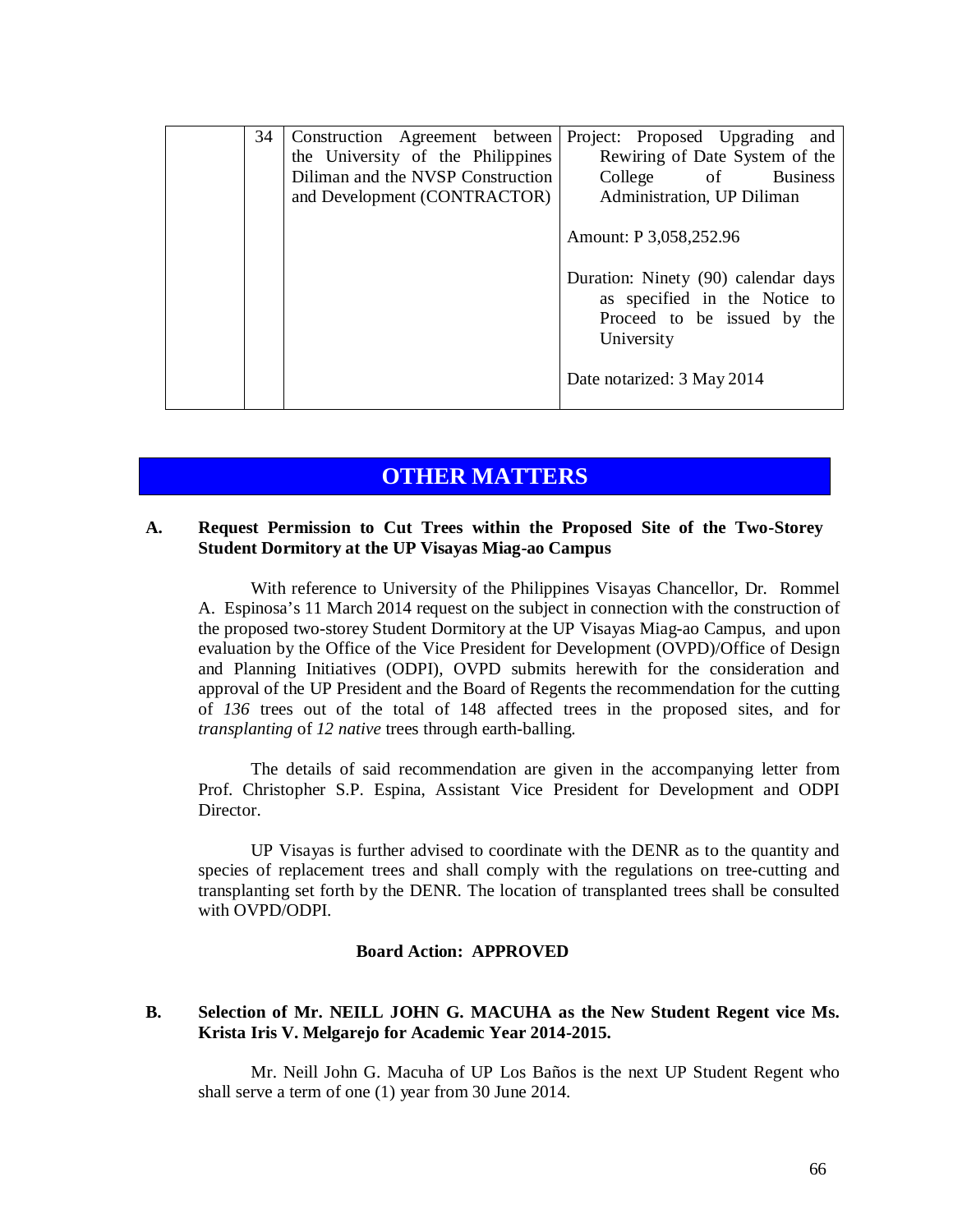Mr. Macuha was unanimously selected by the General Assembly of Student Councils (GASC) during its system-wide deliberation held last 26-27 May 2014 at the College Conference Room, University of the Philippines Tacloban College. The selection of Mr. Macuha is in accordance with the provisions of the UP Charter and the Codified Rules for Student Regent Selection (CRSRS) approved in a system-wide referendum of students in January 2009.

The student councils are also forwarding the names of Ms. Patricia Camille Villa of UP Manila and Ms. Allynna-Haneefa Macapado of UP Diliman as second and third nominees, respectively. They will sit in as Student Regent in case of permanent incapacity of the incumbent.

### **Board Action: CONFIRMED**

### **C. Presentation of the UP Master Development Plan: Development Principles and Planning Guidelines**

Vice President for Development Elvira Zamora and Assistant Vice President for Development Christopher Espina presented to the Board the development principles and planning guidelines including a CAD presentation of UP Diliman's building and surrounding development.

#### **Board Action: NOTED**

### **D. Motion for Reconsideration of Mr. Ronald O. Chua on the Decision of the Board of Regents in its 1285th Meeting on 24 January 2013, which Denied his Request for the Issuance of a Certificate of Graduation**

The documents are on file at the OSU Records.

**Board Action: The Board resolves to revise the rule on clearance requirement as pre-requisite to graduation for the benefit of the students, including Mr. Ronald Chua and others similarly situated. The Board hereby creates a committee for the revision of the said rule.**

### **E. On the Course Offerings/Descriptions in UP**

Regent Senator Cayetano reported that she had a very candid discussion with Chancellor Michael Tan about the course offerings of UP which she had brought to the attention of the Board some time ago. She said she would like to put some time pressure on the subject matter because she wanted to make the actual course offerings in UP be more interesting and competitive.

Regent Senator Cayetano was surprised to learn that a dual degree course is not allowed in UP. In sports, she learned that UP has no sports psychology program. The athletes do not have sports psychologists to motivate them. UP is equipped to offer such course as sports psychology program because it has the College of Human Kinetics and a very strong Department of Psychology. She feels strongly for the timeline as to when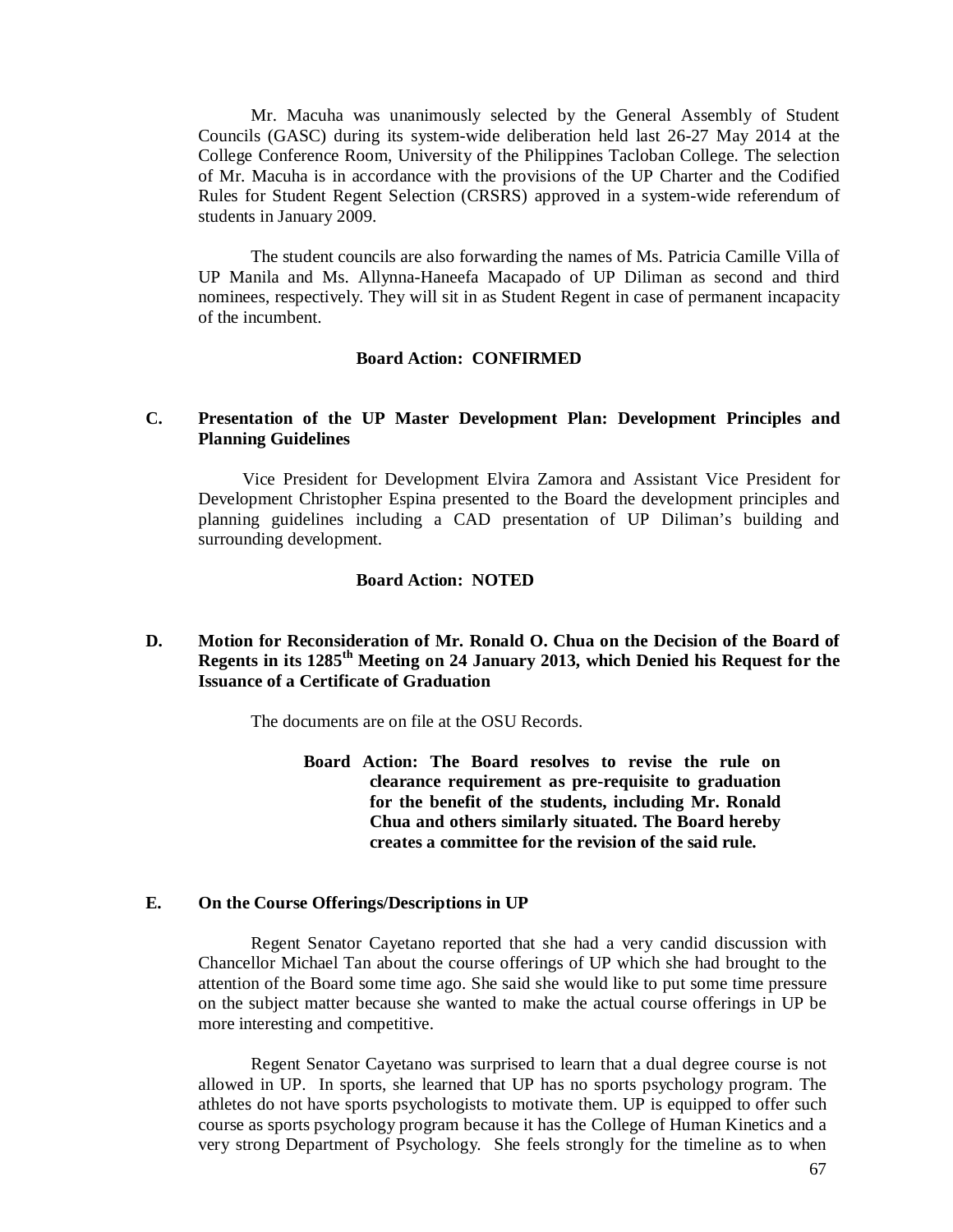the Board could expect a feedback on the project of reviewing the courses being offered in the University.

Chancellor Tan said that the absence of dual degree programs in the University is a real problem because if a student is interested in two (2) degrees, he/she cannot take these simultaneously. He would have to ask assistance from VP Concepcion for the grant of the Academic Program Improvement (API) fund to facilitate curricular revisions and niche identification. He said the Universiti Utara Malaysia has 16 different specializations, including Islamic Banking and Finance for their MBA program alone. The closest UP Diliman has for majors and minors are the cognates which are not reflected in the diploma. Regent Senator Cayetano asked if UP can do away with the *no dual degree policy* because she finds it regressive.

President Pascual said his team tried to follow what the other leading universities abroad have done, like one university in the US which combined its management and engineering schools. He said he tried to get Business Administration and Engineering to get together and start offering Technology Entrepreneurship because one cannot do management without being attuned to technology.

Vice President Concepcion informed the Board that the UP System provides Academic Program Improvement fund to each constituent university to undertake progressive curriculum development and pedagogy, including technology reforms. In light of the K-12 curriculum where General Education (GE) courses are offered in grades 11 and 12, the UP System is currently evaluating the current curriculum to come up with new GE courses. She said that if the powers reside in the University Council Curriculum Committee, the proposal on curricular revisions would have to go back and forth between the CU and the System.

Chair Licuanan reiterated the point of Regent Senator Cayetano for a shorter timeline and to keep things moving towards curricular reform.

Vice President Concepcion said the timeline for the GE reform should be by the end of this year and the quality assurance assessment that is being done relative to the ASEAN's quality assurance standards will follow.

With respect to the issue on majors and minors, VP Concepcion explained that the curriculum evolved from identifying a major course and then moved to getting a specialization, and then to having a second specialization at the graduate level, namely, Masters and PhD levels, whose basic underlying principle is interdisciplinarity. She said that in the GE reform program, the number of GE courses will be reduced at the freshman and sophomore levels and be replaced by more advanced and interdisciplinary courses relevant to the major course. She said this is similar to having a major and a minor whose objective is to develop in the University leaders in various disciplines requiring deep knowledge of the major course but also a good understanding of other disciplines.

VP Concepcion added that President Pascual has articulated the need for this University to be research-intensive and to be a leader in research and innovation. Therefore there is really a need for the undergraduate programs to be packaged towards that direction.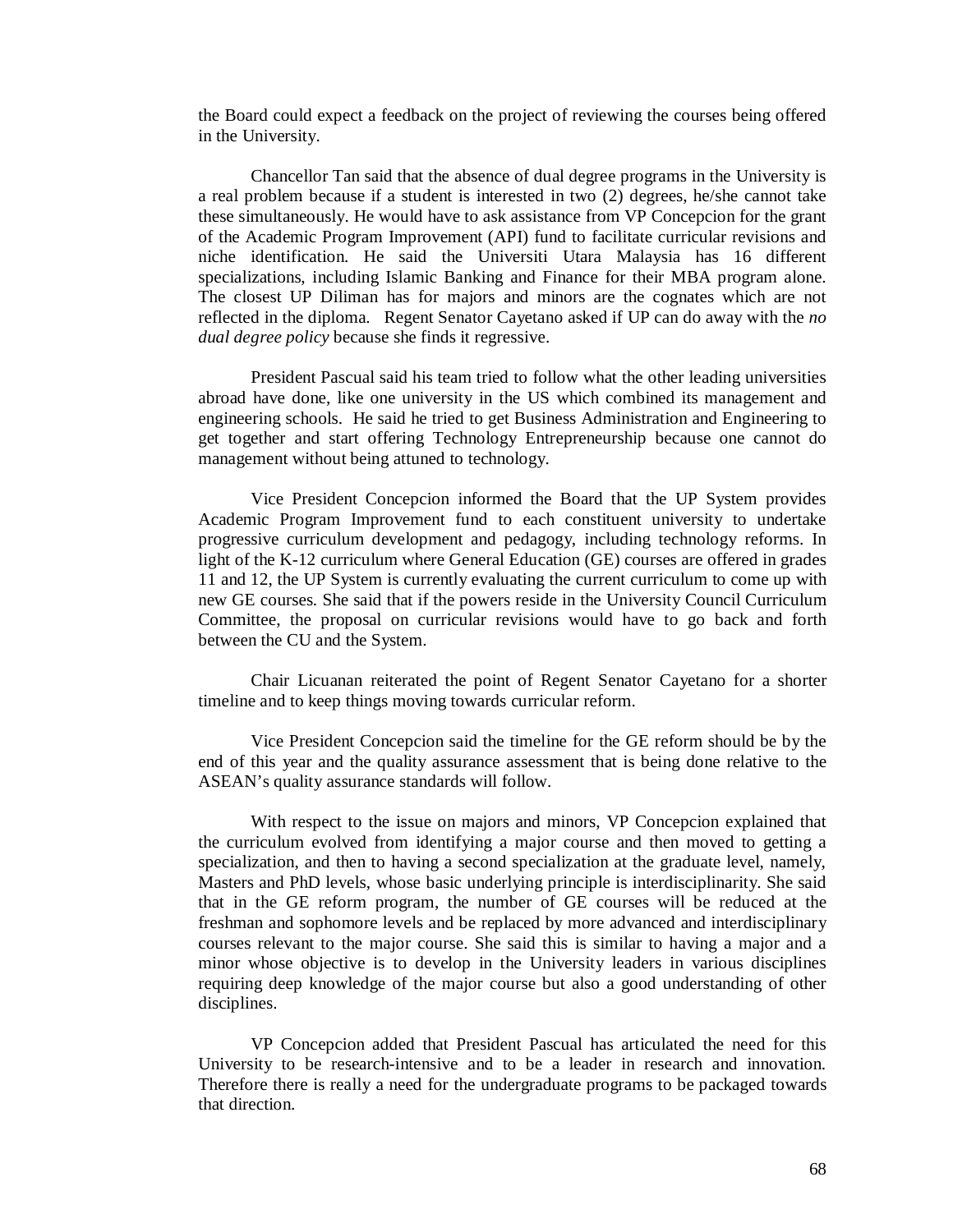Student Regent Macuha reminded the body that while the Board welcomes the modernization of the course offerings in UP, it should also not forget that UP has a mandate to create new courses for the improvement of the society. Regent Senator Cayetano shared the perspective of Student Regent Macuha that UP should be the leader in offering courses such as, Management of Social Entrepreneurship. The courses to be developed should zero in on the natural resources and the needs of the society. She hopes to see this project moving while she is still with the Board.

Regent Senator Cayetano said that her concern was really to look at the interdisciplinarity and the double major opportunities. She said all she was asking was to spend some time to look at the descriptions of the courses and see the possibility of dual degree programs.

Chair Licuanan said that as recommended by the Commission on Higher Education (CHED), the general education curriculum has been cut in half and the extra units should not be filled in with major courses only. Some flexibility is being asked of the various disciplines and she was happy to note that people are open to the idea of multidisciplinarity. She said talking about it does help people change their perspectives.

Regent Senator Cayetano said it was precisely the reason why she wanted to put the matter in the agenda to bring out other ideas.

President Pascual informed the Board that the idea he has been trying to promote is to let the extra units be spent on linking the major area of study with the other disciplines. Meaning, if one is Chemistry major, one should be able to relate Chemistry with other disciplines like medicine or business; that is where the interdisciplinarity will come in. Since it is a fact that many of the graduates do not end up in jobs directly related to their major field of study; that is where courses on links to other disciplines could prove useful.

To add to the comment of President Pascual, Regent Senator Cayetano wanted to put a label to it precisely because other universities have already seen the benefit of acknowledging the other subjects taken by the students in order to emphasize that they have also some kind of knowledge in other fields, which increases their employability.

To address the comment made by Chancellor Tan regarding units that are not being credited by other colleges, Regent Senator Cayetano informed the body that the Ladderized Education Bill which will recognize all the units and certificate program, and the credits that students have taken towards a bachelor's degree, has already passed on second reading.

Chancellor Tan said he can commit UP Diliman to start working on this project. He informed the Board that the Executive Committee of UP Diliman will be having a strategic planning workshop on 14-15 July 2014 and he can include the project of reviewing the course offerings in the agenda. He said the dual degree program is actually a matter close to his heart being a graduate of Veterinary Medicine first before taking Anthropology. He said he would ask the assistance of VP Concepcion on this.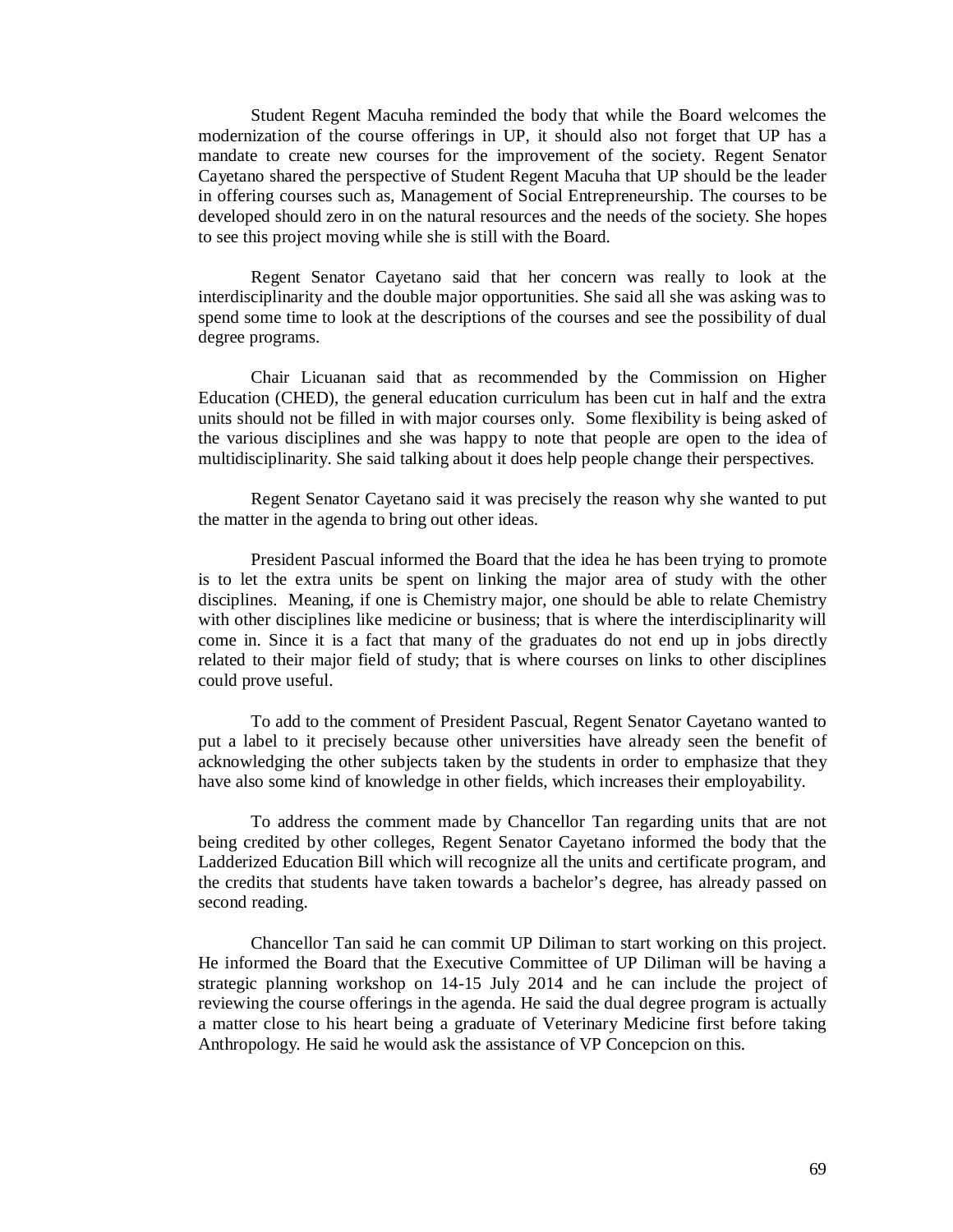### **F. On the Academic Calendar Shift**

Regent Cong. Romulo reminded the body of the request of the Board at the last meeting for an update on the status of the preparations for the shift of academic calendar.

Student Regent Macuha said that part of his report was also about the initial assessment on the implementation of the academic calendar shift. His office would like to know the specific plans of action regarding the academic calendar shift.

 **oo0oo**

# **ADMINISTRATIVE ORDERS**

### **A. ADMINISTRATIVE ORDER NO. PAEP 14-12A**

| Date    |                           | 1 April 2014                                                                                                                         |
|---------|---------------------------|--------------------------------------------------------------------------------------------------------------------------------------|
| To      | ÷                         | Dr. Rebecca S. Gaddi<br><b>Assistant Professor 4</b><br>School of Labor and Industrial Relations                                     |
| Through |                           | Dr. Jonathan P. Sale                                                                                                                 |
|         |                           | Dean, School of Labor and Industrial Relations                                                                                       |
| cc      |                           | Chair, Vice Chair and Members, UP System BAC<br><b>OVPA</b><br>OSU<br>System SPMO<br>Office of the Chancellor, UP Diliman<br>COA, UP |
| From    |                           | (Sgd.) ALFREDO E. PASCUAL<br>President                                                                                               |
| Subject | $\mathbb{Z}^{\mathbb{Z}}$ | Appointment as Member of the Bids and Awards Committee<br>(BAC) for the UP System Administration                                     |

You are hereby appointed as Member of the Bids and Awards Committee (BAC)( for the UP System Administration, vice Atty. Elizabeth Pulumbarit, effective 01 April 2014 until 22 December 2014.

Enclosed for your guidance is a copy of AO PAEP 14-06.

Thank you for your willingness to serve the University.

\*\*\*\*\*\*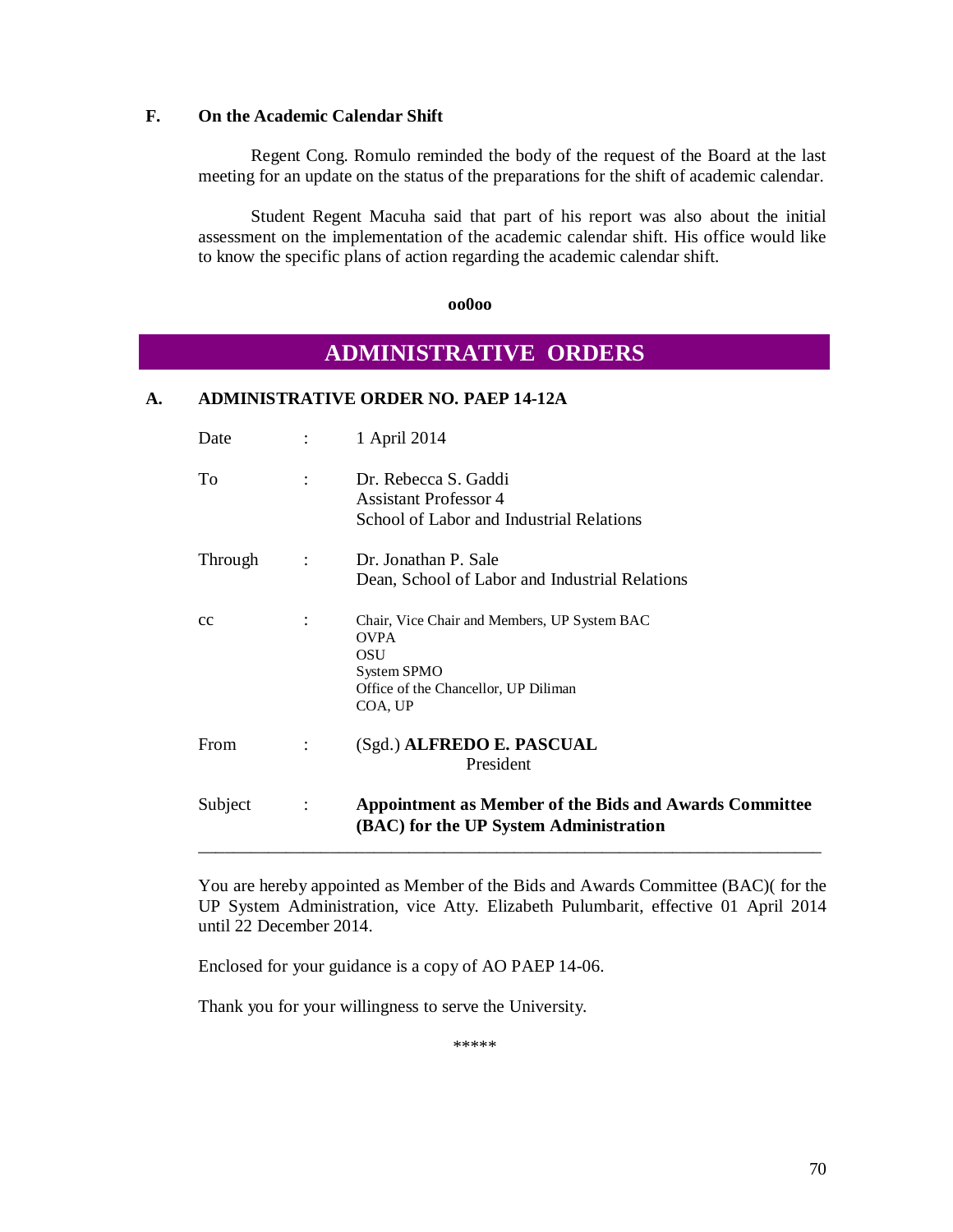### **B. ADMINISTRATIVE ORDER NO. PAEP 14-13**

| Date    |                           | 10 April 2014                                                                                                                                                                                        |
|---------|---------------------------|------------------------------------------------------------------------------------------------------------------------------------------------------------------------------------------------------|
| To      |                           | Dr. Fernando P. Siringan<br>Deputy Director for Research<br>Marine Science Institute, UP Diliman                                                                                                     |
| cc      |                           | Chancellor Michael L. Tan<br>Prof. Aletta Y. Yñiguez, UPD CS MSI (Chair)<br>Director Marie Antonette Juinio-Meñez, UPD CS MSI<br>Dr. Porfirio M. Aliño, UPD CS MSI<br><b>Other Committee Members</b> |
| From    |                           | (Sgd.) ALFREDO E. PASCUAL<br>President                                                                                                                                                               |
| Subject | $\mathbb{Z}^{\mathbb{Z}}$ | <b>UP Puerto Galera Committee</b>                                                                                                                                                                    |

Upon recommendation of MSI Director Marie Antonette Juinio-Meñez, you are hereby appointed member of the UP Puerto Galera Committee (UPPGC) effective 1 June 2014 vice Dr. Porfirio M. Aliño whose terms as Deputy Director for Research of the UP Marine Science Institute will end on 31 May 2014.

Enclosed for you guidance is a copy of AO PAEP 14-11.

\*\*\*\*\*

## **C. ADMINISTRATIVE ORDER NO. PAEP 14-14**

| Date    | $\ddot{\cdot}$ | 11 April 2014                                                                                                                                                                      |
|---------|----------------|------------------------------------------------------------------------------------------------------------------------------------------------------------------------------------|
| To      | $\ddot{\cdot}$ | Dr. Gisela P. Concepcion<br>Vice President for Academic Affairs                                                                                                                    |
| cc      | $\ddot{\cdot}$ | <b>OVPAA</b><br><b>OVPPF</b><br><b>OVPA</b><br><b>OVPD</b><br><b>OVPLA</b><br>All Chancellors<br>The Dean, UP Cebu<br>OSU<br><b>CBO</b><br><b>Accounting Office</b><br><b>HRDO</b> |
| From    | $\ddot{\cdot}$ | (Sgd.) ALFREDO E. PASCUAL<br>President                                                                                                                                             |
| Subject | $\ddot{\cdot}$ | Officer-in-Charge of the University, 14-16 April 2014                                                                                                                              |

I hereby appoint you Officer-in-Charge on 14-16 April 2014 while I am in Los Baños, Laguna to attend the Board of Trustees Meeting of the International Rice Research Institute.

\*\*\*\*\*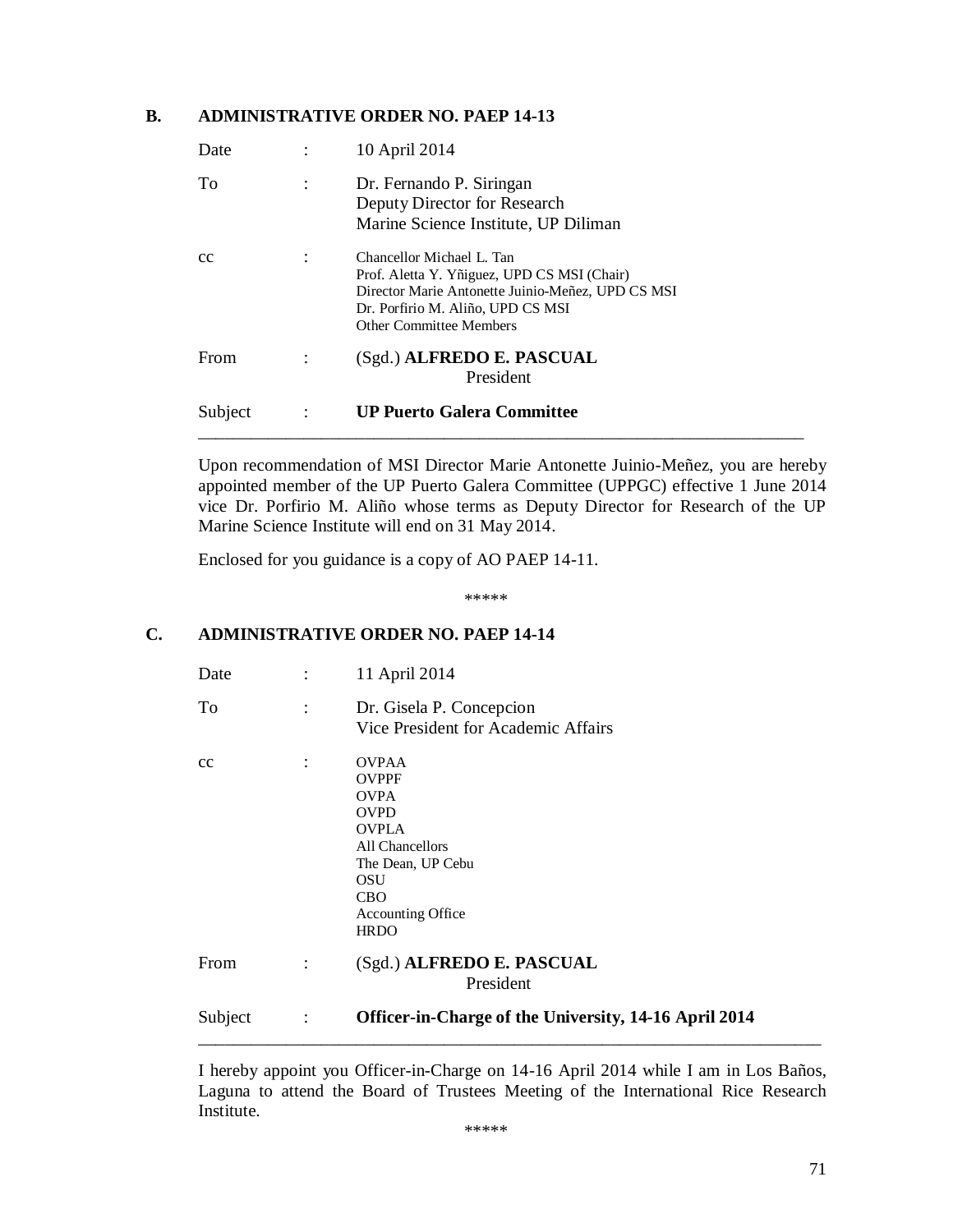### **D. ADMINISTRATIVE ORDER NO. PAEP 14-15**

| Subject | $\sim 1000$     | <b>Reconstitution of the U.P. System Disposal Committee</b> |
|---------|-----------------|-------------------------------------------------------------|
| From    | $\sim$ 1.       | (Sgd.) ALFREDO E. PASCUAL<br>President                      |
| To      |                 | All Concerned                                               |
| Date    | $\sim 10^{-10}$ | 11 April 2014                                               |

Pursuant to Executive Order No. 258, issued on 8 March 1996, the UP System Disposal Committee is hereby reconstituted as follows, effective 1 March 2014 until 28 February 2015:

| Assistant Vice President Nestor O. Rañeses                     | - Chair      |
|----------------------------------------------------------------|--------------|
| Director Mark Anthony M. Gamboa, Procurement Operations        | - Vice Chair |
| Mr. Isagani L. Bagus, OIC, UP System SPMO                      | - Member/    |
|                                                                | Secretary    |
| Mr. Eduardo G. Sabat, OIC, UP System Cash Office               | - Member     |
| Ms. Susan Sanchez, OIC, UP System Accounting Office            | - Member     |
| Representative, Office of the Vice President for Legal Affairs | - Observer   |

The functions of the Disposal Committee are as follows:

- 1. Examine and recommend the disposal of unserviceable equipment and property of the UP System;
- 2. Recommend measures to prevent deterioration of such items;
- 3. Report and document the disposal of unserviceable equipment and property, including expenses and proceeds;
- 4. Recommend improvement measures in the disposal of unserviceable equipment and property; and
- 5. Submit recommendations and action points to harmonize reporting formats and standards of property disposals with the eUP information system.

The recommendations and reports of the Disposal Committee shall be subject to the endorsement of the Vice President for Administration and the approval of the President prior to implementation.

The Disposal Committee shall discharge its functions in accordance with Section 10 of the General Provision of Republic Act No. 8174, which states that "the disposal of unserviceable, obsolete and/or excess equipment, supplies and materials is the responsibility of the owning department or agency".

In the execution of the Disposal Committee's functions, the Chair is authorized to secure the services of additional technical or support resources to achieve its mission and goals for the year.

The Chair and members of the Disposal Committee as well as the technical and support staff shall be entitled to appropriate honoraria for standing committees, Level 2.

### **ONE UP. ONE UNIVERSITY. Shaping minds that shape the nation.**

**\*\*\*\*\***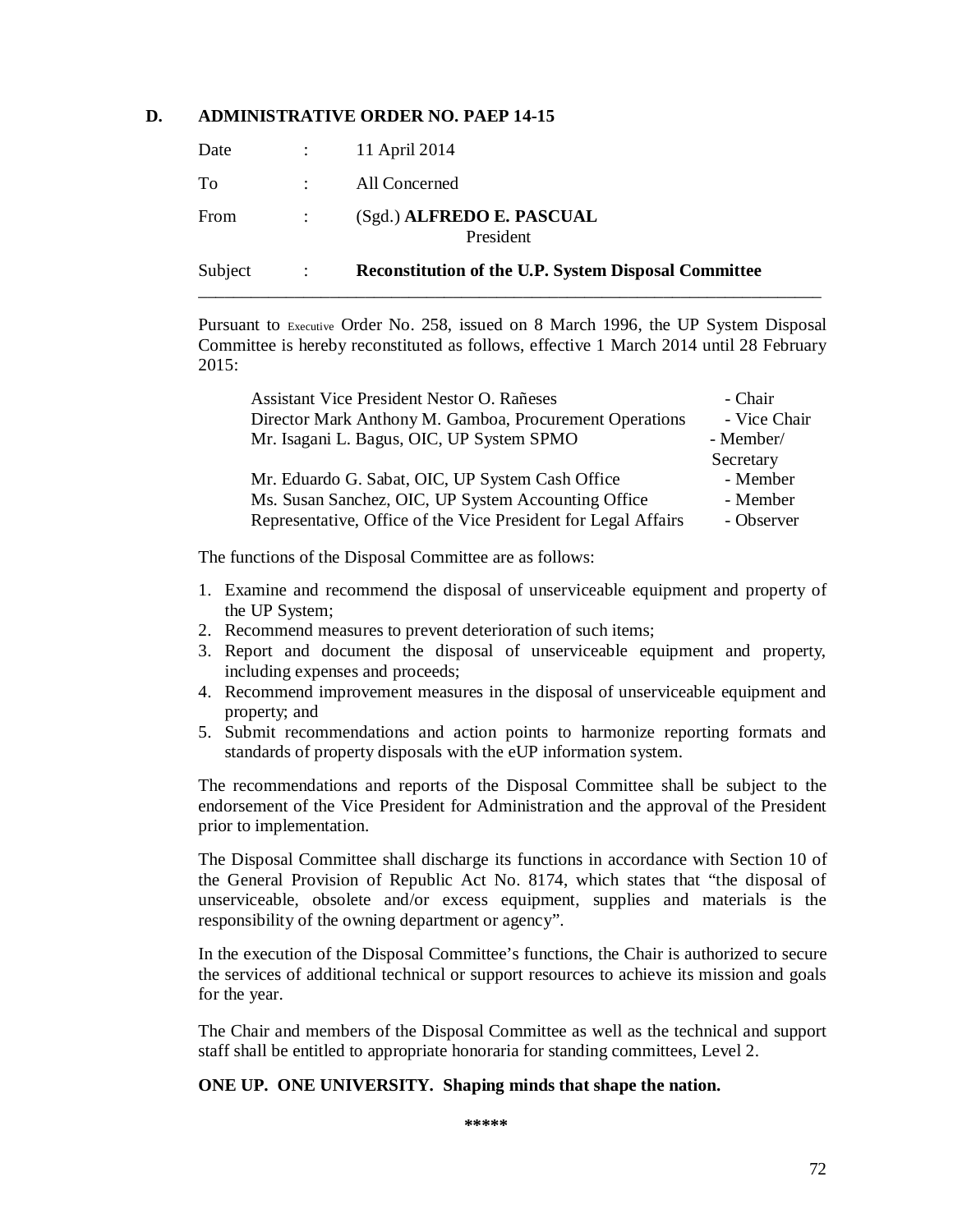## **E. ADMINISTRATIVE ORDER NO. PAEP 14-18**

| Subject | $\ddot{\cdot}$            | Constitution of the System-wide Performance Evaluation<br><b>Review Committee (UPSPERC) for the Appeal of Arch. Allen</b><br>R. Buenaventura of UP Manila regarding his January to June<br><b>2013 Performance Rating</b> |
|---------|---------------------------|---------------------------------------------------------------------------------------------------------------------------------------------------------------------------------------------------------------------------|
| From    |                           | (Sgd.) ALFREDO E. PASCUAL<br>President                                                                                                                                                                                    |
|         |                           | Representative from the All UP Workers Union<br>(First Level Employees)                                                                                                                                                   |
|         |                           | Representative from the All UP Workers Union<br>(Second Level Employees)                                                                                                                                                  |
|         |                           | Mr. Oscar M. Gomez<br>President, UP Supervisors Association                                                                                                                                                               |
|         |                           | Dr. Angela D. Escoto<br><b>HRDO</b> System Director                                                                                                                                                                       |
| For     |                           | The Vice President for Administration                                                                                                                                                                                     |
| Date    | $\mathbb{R}^{\mathbb{Z}}$ | 7 May 2014                                                                                                                                                                                                                |

With the Vice President for Administration as Chair, the System-wide Performance Evaluation Review Committee (UPSPERC) is hereby constituted for the review/resolution of the appeal of Arch. Allen R. Buenaventura, Chief, Campus Planning Development and Maintenance Office, UP Manila regarding his January to June 2013 Performance Rating.

The Committee and its support staff shall be entitled to the honoraria allowed by the Board of Regents for ad hoc committee level 2. All expenses in the performance of its task shall be charged against the Office of the Vice President for Administration.

*\*\*\*\*\**

## **F. ADMINISTRATIVE ORDER NO. PAEP 14-18A**

- Date : 10 June 2014
- To : Mr. Felix B. Pariñas, Jr. Representative from All UP Workers Union (First Level Employees)

Ms. Eva Garcia-Cadiz

Representative from the All UP Workers Union (Second Level Employees)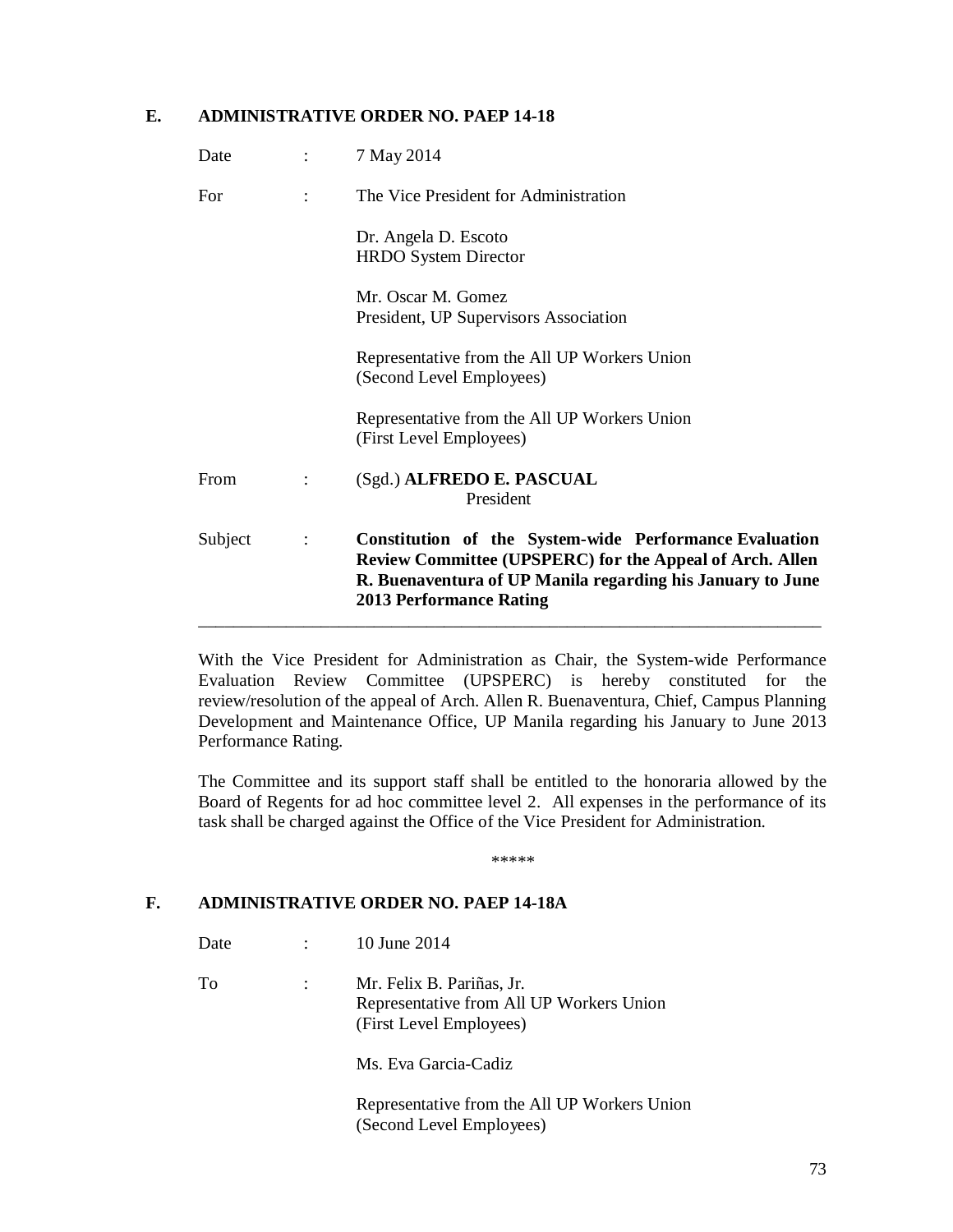| From    |                      | (Sgd.) ALFREDO E. PASCUAL<br>President                                                                                                                                                                                                     |
|---------|----------------------|--------------------------------------------------------------------------------------------------------------------------------------------------------------------------------------------------------------------------------------------|
| Subject | $\ddot{\phantom{a}}$ | <b>Appointment as Members of the System-wide Performance</b><br><b>Evaluation Review Committee (UPSPERC) for the Appeal of</b><br>Arch. Allen R. Buenaventura of UP Manila regarding his<br><b>January to June 2013 Performance Rating</b> |

You are hereby appointed as Members of System-wide Performance Evaluation Review Committee (UPSPERC) for the Appeal of Arch. Allen R. Buenaventura of UP Manila regarding his January to June 2013 Performance Rating.

Enclosed for your guidance is a copy of AO PAEP 14-18.

\*\*\*\*\*

## **G. ADMINISTRATIVE ORDER NO. PAEP 14-19**

| Date    | $\ddot{\cdot}$ | 19 May 2014                                                                                                   |
|---------|----------------|---------------------------------------------------------------------------------------------------------------|
| For     |                | Assistant Vice President Nestor O. Rañeses, Chair<br>Office of the Vice President for Administration          |
|         |                | Dean Romeo R. Quizon, Vice Chair<br>College of Public Health (CPH), UP Manila                                 |
|         |                | Director Mark Anthony M. Gamboa, Member<br>Procurement Operations, OVPA                                       |
|         |                | Engr. Rosario S. Cariño, Member<br>Office of the Campus Architect, UP Diliman                                 |
|         |                | Engr. Arnel Pantig, Member<br>Campus Planning and Development Office, UP Los Baños                            |
| Through | $\ddot{\cdot}$ | <b>Concerned Chancellors</b>                                                                                  |
| cc      |                | Vice Presidents<br>Secretary of the University<br>Chancellors<br>Dean, UP Cebu<br>Director, PGH<br>OIC, SSPMO |
| From    | $\ddot{\cdot}$ | (Sgd.) ALFREDO E. PASCUAL<br>President                                                                        |
| Subject |                | <b>Reconstitution of the UP Committee on Constructors</b><br><b>Performance Evaluation System (CPES)</b>      |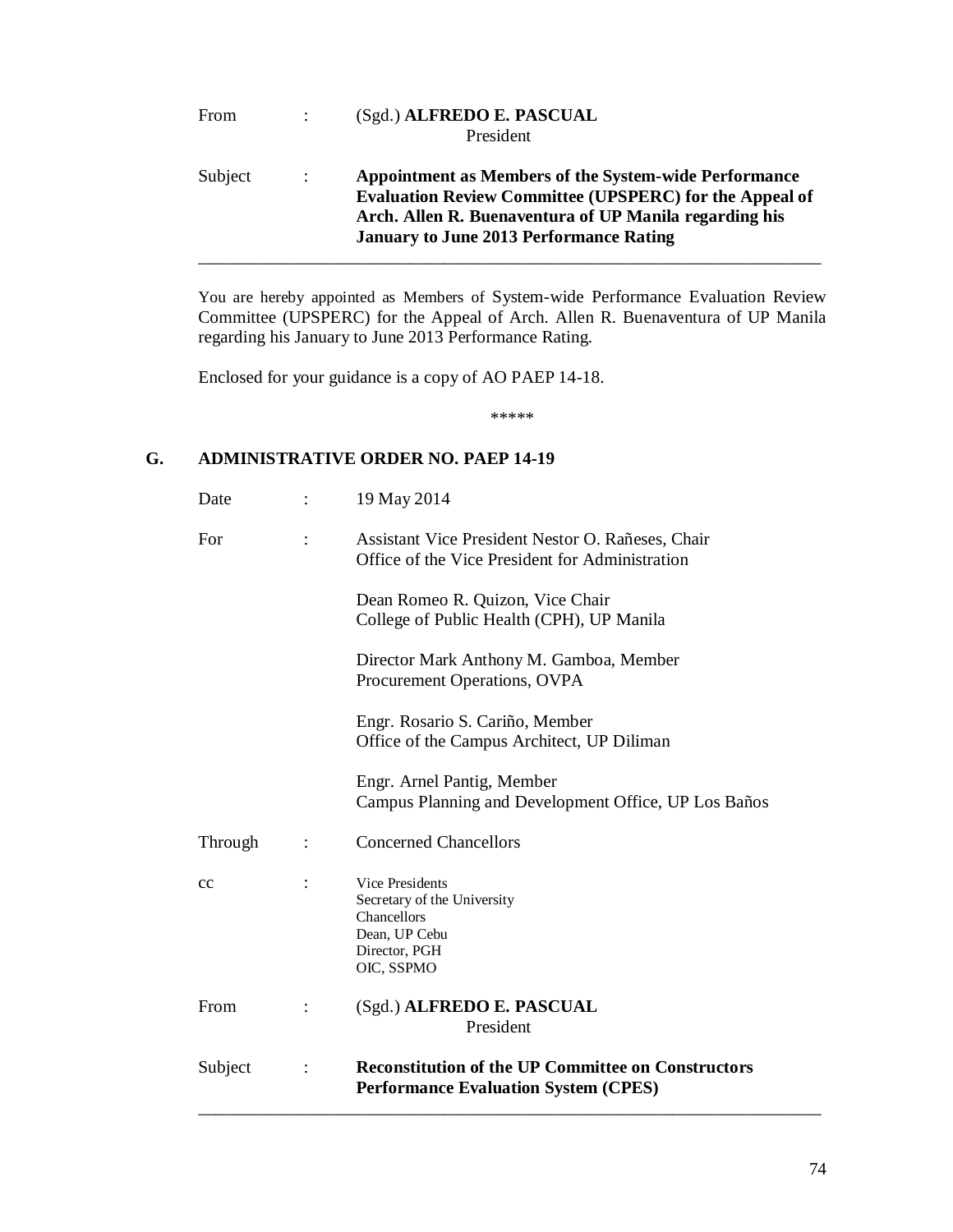Pursuant to Section 2 and Annex E of the Revised Implementing Rules and Regulations of Republic Act 9184 known as the Government Procurement Reform Act, the UP Committee for Constructors Performance Evaluation System (CPES) for the contract implementation of infrastructure projects of the University and its constituent units is hereby reconstituted, effective 1 June 2014 until 31 May 2015 with Assistant Vice President Nestor O. Rañeses, as Chair.

The Committee shall perform the following functions:

- 1. Oversee the implementation of the Constructors Performance Evaluation System guidelines contained in Annex E of the Revised Implementing Rules and Regulations of RA 9184;
- 2. Manage the selection for accreditation, deployment, performance, and continuous training and development of the accredited Construction Performance System evaluators/assessors of the whole University;
- 3. Ensure the conduct and completion of CPES on all mandated infrastructure projects of the University and its constituent units;
- 4. Consolidate and disseminate CPES reports with appropriate recommendations to the UP President, the concerned Chancellors and Heads of Units and interested parties for appropriate action;
- 5. Communicate CPES performances reports to the Constructors Industry Authority of the Philippines and the Government Procurement Policy Board (GPPB), as required by the IRR of RA 9184;
- 6. Compile a list of contractors and suppliers by degree of performance based on a rating system;
- 7. Develop an online system for information sharing of CPES reports in the UP Transparency Seal; and
- 8. Perform other functions and activities as may be required by the UP President in relation to contract implementation of infrastructure projects.

In the execution of the Committee's functions, the Chair is authorized to secure the services of additional technical or support resources to achieve its mission and goals for the year.

The UP System Supply and Property Management Office (SPMO) shall serve as the Secretariat of the Committee.

The Chair and members of the Committee, as well as the technical and support staff, shall be entitled appropriate honorarium.

For your guidance and effective execution.

\*\*\*\*\*

### **H. ADMINISTRATIVE ORDER NO. PAEP 14-20**

- Date : 29 May 2014
- To : All Chancellors UP Cebu Dean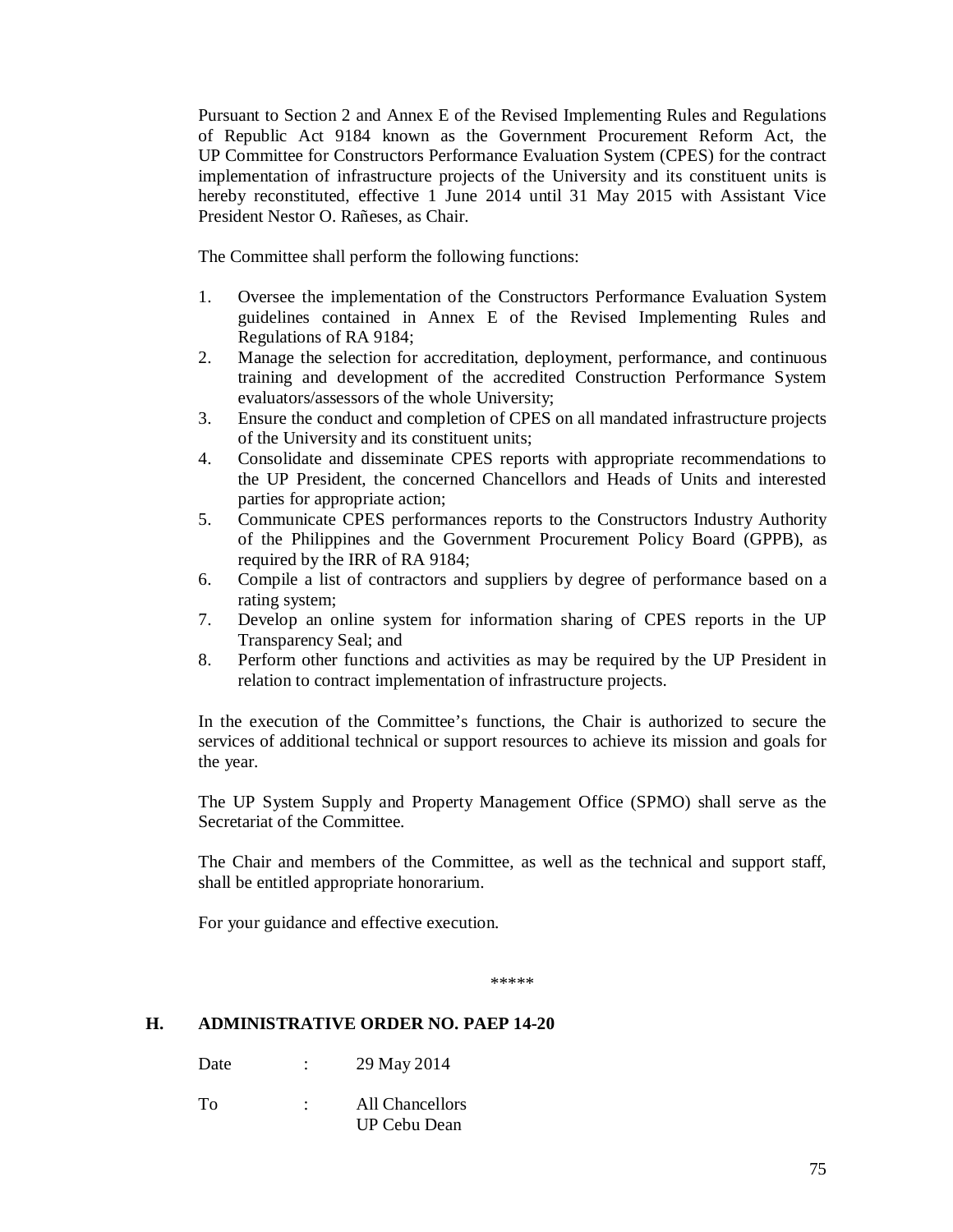| cc      | ٠              | <b>VPAA</b><br><b>VPPF</b><br><b>OSU</b><br>SAP-OP                      |
|---------|----------------|-------------------------------------------------------------------------|
| From    | $\ddot{\cdot}$ | (Sgd.) ALFREDO E. PASCUAL<br>President                                  |
| Subject | $\ddot{\cdot}$ | <b>Guidelines on the Utilization of Academic Program</b><br>Improvement |

Attached for your compliance are the guidelines on how your Academic Program Improvement (API) Funds should be spent.

As indicated in the guidelines, the API funds are categorized as MOOE and are part of your respective annuals IOBs.

Should you have clarifications on the details of these guidelines, please contact the Office of the Vice President for Academic Affairs.

Thank you for your cooperation.

*Attachments: a/s*

\*\*\*\*\*

#### **I. ADMINISTRATIVE ORDER NO. PAEP 14-21**

| Date           |                | 3 June 2014                                                                                                                                             |
|----------------|----------------|---------------------------------------------------------------------------------------------------------------------------------------------------------|
| To             | $\ddot{\cdot}$ | Dr. Ma. Milagros C. Laurel, Chair (CAL, UPD)<br>Dr. Ma. Carmen C. Jimenez, Co-Chair (CSSP, UPD)<br>Dr. Mark Albert H. Zarco, Member (COE, UPD)          |
| <sub>c</sub> c |                | VP Gisela P. Concepcion<br>Chancellors and Dean of UP Cebu<br>Dr. Ma. Corazon de Ungria, CS-UPD                                                         |
| From           |                | (Sgd.) ALFREDO E. PASCUAL<br>President                                                                                                                  |
| Subject        | $\ddot{\cdot}$ | <b>Reconstitution of the Committee to Review Applications for</b><br><b>Research Dissemination Grant (RDG) and Monitoring of</b><br><b>Deliverables</b> |

As recommended by Vice President for Academic Affairs Dr. Gisela P. Concepcion, the Committee to Review Applications for Research Dissemination Grant (RDG) and Monitoring of Deliverables is hereby reconstituted with Dr. Milagros Laurel as Committee Chair vice Dr. Maria Corazon de Ungria who has declined the appointment due to numerous previous commitments, and Dr. Mark Zarco as new member.

Enclosed for your guidance is AO PAEP 14-83 dated 18 September 2013.

*Enclosed as stated.*

\*\*\*\*\*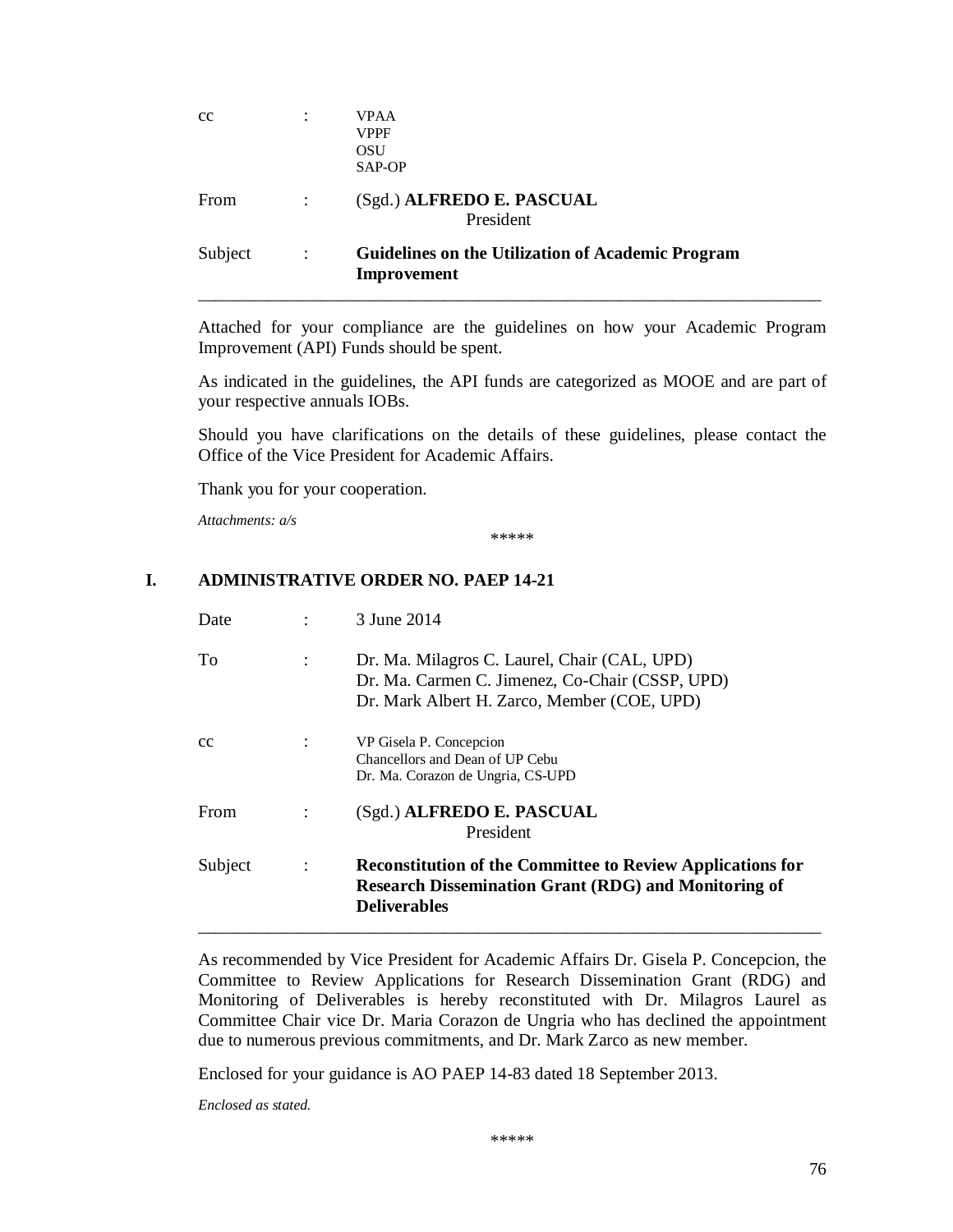### **J. ADMINISTRATIVE ORDER NO. PAEP 14-22**

| Date    |                      | 2 June 2014                                                                                                                                                                                                                                                                                                                                                                                                                                                                                           |
|---------|----------------------|-------------------------------------------------------------------------------------------------------------------------------------------------------------------------------------------------------------------------------------------------------------------------------------------------------------------------------------------------------------------------------------------------------------------------------------------------------------------------------------------------------|
| To      | $\ddot{\phantom{a}}$ | Chancellor Michael L. Tan<br>Vice Chancellor for Student Affairs Neil Martial R. Santillan<br>Dean Ben Paul B. Gutierrez, CEA Virata School of Business<br>Dean Aura C. Matias, College of Engineering<br>Engr. Alfonso A. Aliga, Jr., representative from the UPERDFI<br>Dr. Oscar Victor M. Antonio, representative from the College of<br>Engineering<br>Dr. Magdaleno B. Albarracin, Jr., representative from the College<br>of Engineering<br>Dr. Shirley V. Guevarra, Office of Student Housing |
| From    |                      | (Sgd.) ALFREDO E. PASCUAL<br>President                                                                                                                                                                                                                                                                                                                                                                                                                                                                |
| Subject | $\ddot{\cdot}$       | <b>Reconstitution of the Centennial Dormitory Oversight</b><br><b>Committee</b>                                                                                                                                                                                                                                                                                                                                                                                                                       |

With Chancellor Michael L. Tan as Chair, please constitute yourselves into the Oversight Committee for the purpose of supervising the management and operation of the Centennial Dormitory, in accordance with the Memorandum of Agreement (MOA) between the University, the Philippine Investment Management Inc. (PHINMA), the Union Galvasteel Corporation and the UP Engineering and Research Development Foundation Inc. (UPERDFI) for said project, approved by the Board of Regents on 28 January 2009.

As a standing committee, you shall receive honorarium on a per meeting basis with no more than two meetings per month based on the approved rates of the Board of Regents. The Office of the Vice Chancellor for Student Affairs shall provide the necessary staff support.

Please refer to Article III.3.1 and 3.2 of the above-cited MOA for your guidance.

Thank you.

\*\*\*\*\*

### **K. ADMINISTRATIVE ORDER NO. PAEP 14-23**

| Date | 6 June 2014                                                    |
|------|----------------------------------------------------------------|
| To   | VP Gisela P. Concepcion<br>Vice President for Academic Affairs |
| cc   | VPAA<br>VPPF<br><b>OVPA</b><br><b>OVPD</b><br>VPPA             |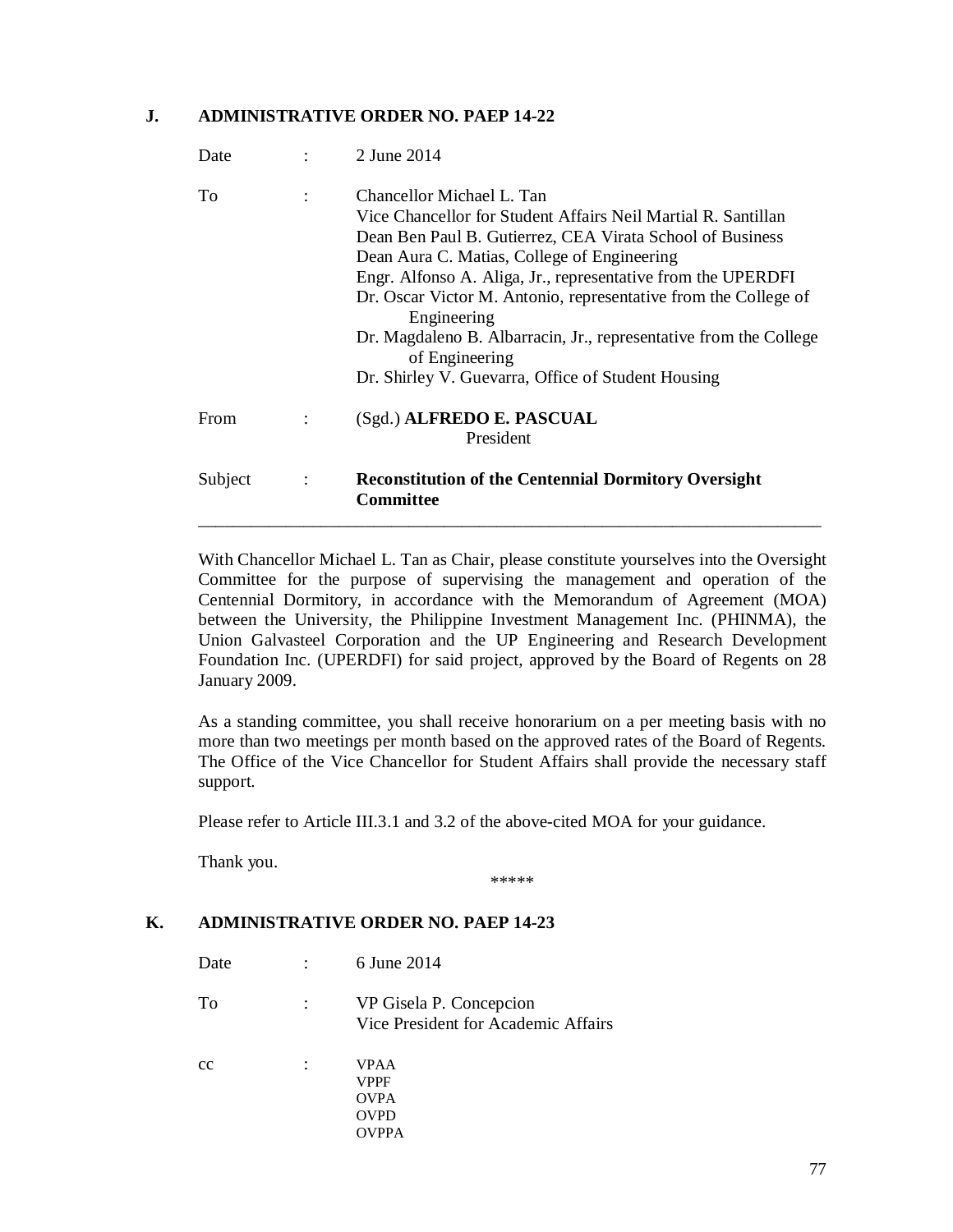|         |                | <b>OVPLA</b><br>All Chancellors<br>The Dean, UP Cebu<br>OSU<br><b>Accounting Office</b><br><b>HRDO</b> |  |
|---------|----------------|--------------------------------------------------------------------------------------------------------|--|
| From    |                | (Sgd.) ALFREDO E. PASCUAL<br>President                                                                 |  |
| Subject | $\ddot{\cdot}$ | Officer-in-Charge of the University, 22-27 June 2014<br>Improvement                                    |  |

I hereby appoint you as Officer-in-Charge of the University from 22-27 June 2014 during my official trip to Canberra, Australia to attend the  $18<sup>th</sup>$  Association of Pacific Rim Universities (APRU) Annual President's Meeting hosted by the Australian National University.

As indicated in the guidelines, the API funds are categorized as MOOE and are part of your respective annuals IOBs.

Should you have clarifications on the details of these guidelines, please contact the Office of the Vice President for Academic Affairs.

Thank you.

\*\*\*\*\*

## **K. ADMINISTRATIVE ORDER NO. PAEP 14-24**

| Date    |                | 6 June 2014                                                                                               |
|---------|----------------|-----------------------------------------------------------------------------------------------------------|
| To      | $\ddot{\cdot}$ | Vice Presidents<br>Secretary of the University<br><b>Chancellors</b><br>Dean, UP Cebu<br>Director, UP PGH |
| cc      | $\ddot{\cdot}$ | All UP Workers Union (AUPAU)                                                                              |
| From    |                | (Sgd.) ALFREDO E. PASCUAL<br>President                                                                    |
| Subject | $\ddot{\cdot}$ | UP Panel for the CNA 2014 Negotiations with the AUPAU                                                     |

1. The previous five-year Collective Negotiations Agreement (CNA) with the All UP Workers Union (AUPAU) expired on 31 December 2013. Meanwhile, the AUPAU submitted a proposal for a new CNA. As provided by Executive Order 180, and its amended rules and regulations particularly Rule XII on CNAs, I hereby constitute the UP Panel as follows: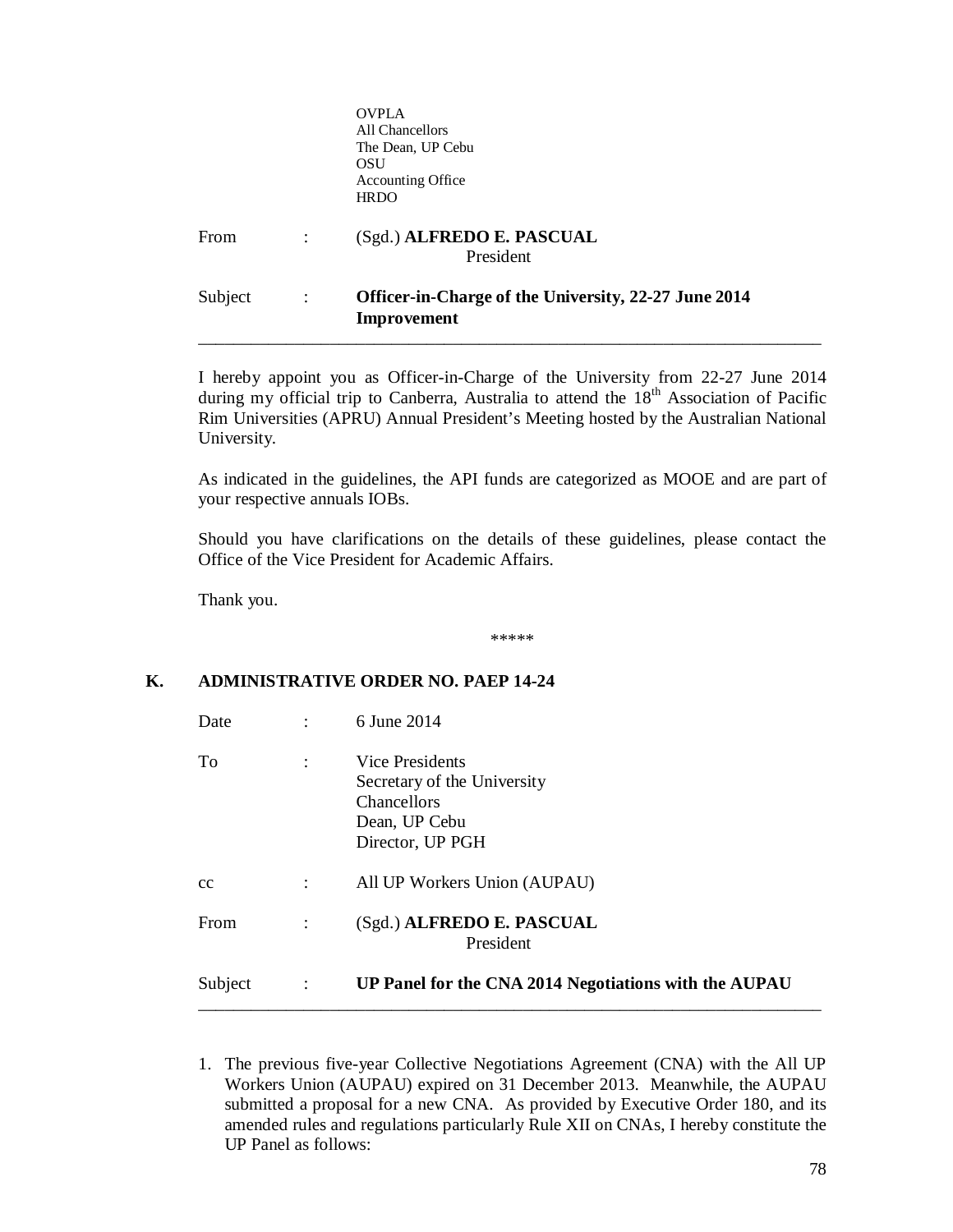| <b>Regular Members</b>                                                                                                                            | Resource persons, Technical Advisers<br>& Secretariat                                                                                                          |
|---------------------------------------------------------------------------------------------------------------------------------------------------|----------------------------------------------------------------------------------------------------------------------------------------------------------------|
|                                                                                                                                                   | Resource persons:                                                                                                                                              |
| Dr. Maragtas S.V. Amante<br>Vice President for Administration, Chair                                                                              | Dr. Gisela P. Concepcion<br>Vice President for Academic Affairs                                                                                                |
| <b>Atty. Hector Danny D. Uy</b><br>Vice President for Legal Affairs, Co-Chair                                                                     | Dr. Joselito G. Florendo<br>Vice President for Planning & Finance                                                                                              |
| Prof. Virginia C. Yap<br>Vice Chancellor for Administration<br><b>UP Diliman</b>                                                                  | <b>Prof. Rolando S. Santos</b><br>Senior Lecturer, UP SOLAIR                                                                                                   |
|                                                                                                                                                   | <b>Technical Advisers:</b>                                                                                                                                     |
| Dr. Jose Florencio F. Lapeña<br>Vice Chancellor for Administration<br><b>UP</b> Manila                                                            | Dr. Jonathan Sale<br>Dean, UP SOLAIR                                                                                                                           |
| Dr. Crisanto A. Dorado<br>Vice Chancellor for Administration<br><b>UP Los Baños</b>                                                               | Atty. Rosalio A. Aragon<br>Office of the Vice President for Legal<br><b>Affairs</b>                                                                            |
| Dr. Margarita Lat-Luna, Deputy Director<br>for Operations, UP Philippine General<br>Hospital (PGH)                                                | Atty. Ricardo B. Lapesura, Jr.<br>Office of the Vice President for Legal<br><b>Affairs</b>                                                                     |
| Alternates:<br>Dr. Angela D. Escoto<br>Director, HRDO UP Diliman<br>Prof. Nestor O. Rañeses<br><b>Assistant Vice President for Administration</b> | Secretariat: Ms. Geraldine C. Geronimo<br><b>Support Staff:</b><br>Ms. Rowena D. Melican, UP SOLAIR<br>Jerowin<br>G. Valenzuela,<br>Mr.<br>UP<br><b>SOLAIR</b> |

2. For your reference, the counterpart members of the Union Panel were designated by the AUPWU as follows:

| <b>Regular Members</b>     | Alternates & Secretariat  |
|----------------------------|---------------------------|
|                            | Alternate Members:        |
| Mr. Felix B. Pariñas       | Mr. Olivius B. Romero     |
| National President, AUPWU  | National P.R.O            |
|                            |                           |
| Ms. Francisca D. Vera Cruz | Mr. Jonathan S. Beldia    |
| <b>UP Diliman</b>          | <b>UP Diliman</b>         |
|                            |                           |
| Mr. Arnulfo L. Anoos       | <b>Alexis Mejia</b>       |
| <b>UP</b> Diliman          | <b>National Auditor</b>   |
|                            |                           |
| Mr. Benjamin Santos        | Ms. Ma. Rita Sevilla      |
|                            | <b>National Secretary</b> |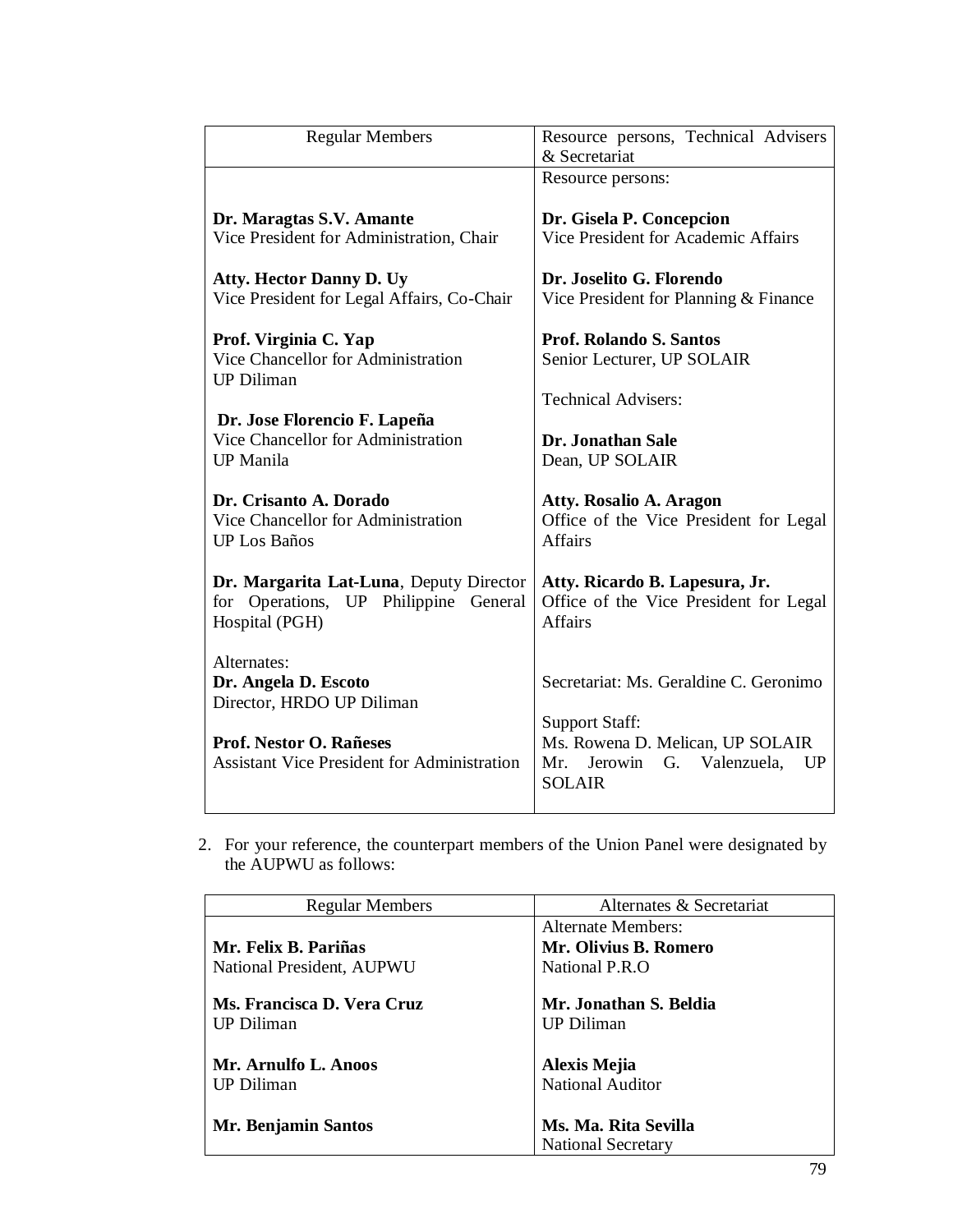| Mr. Noel H. Marquina<br><b>UP Diliman</b> | Secretariat:                                                                                                                      |
|-------------------------------------------|-----------------------------------------------------------------------------------------------------------------------------------|
| <b>Mr. Antonio Salcedo</b>                | <b>Ms. Concepcion T. Marquina</b><br><b>National Treasurer</b><br>Ms. Mary Jane V. Cenas<br>Ms. Eva G. Cadiz<br><b>UP</b> Diliman |

- 3. The functions and responsibilities of the UP CNA Negotiations Panel are as follows:
	- a. Recommend approval of the ground rules for negotiations;
	- b. Examine the viability and sustainability of the proposals with respect to mandates of the University as provided in the UP Charter (RA9500), strategic initiatives, an in compliance with relevant laws and regulations;
	- c. Consult with the Chancellors and other UP officials on specific CNA agenda items;
	- d. Propose viable counterproposals, focusing on enabling conditions to enhance achievements in academic excellence;
	- e. Decide on the working schedule for the negotiations, to achieve agreement; and
	- f. Recommend approval of the CNA for approval by the UP Board of Regents.
- 4. The UP Administration Panel shall report directly to, and coordinate closely with the Office of the President, on the progress of the CNA negotiations.
- 5. The CNA Panel may call on other University officials and resource persons to help the Committee in its functions and responsibilities.

\*\*\*\*\*

## **L. ADMINISTRATIVE ORDER NO. PAEP 14-28**

| Date    | $\ddot{\cdot}$ | 30 June 2014                                                                                                                                                                |
|---------|----------------|-----------------------------------------------------------------------------------------------------------------------------------------------------------------------------|
| To      | $\ddot{\cdot}$ | Dr. Gisela P. Concepcion, OVPAA<br>VP Elvira A. Zamora, OVPD                                                                                                                |
| cc      | $\ddot{\cdot}$ | <b>OVPAA</b><br><b>OVPPF</b><br><b>OVPA</b><br><b>OVPD</b><br><b>OVPLA</b><br>All Chancellors; UP Cebu Dean<br>OSU<br><b>CBO</b><br><b>Accounting Office</b><br><b>HRDO</b> |
| From    | $\ddot{\cdot}$ | (Sgd.) ALFREDO E. PASCUAL<br>President                                                                                                                                      |
| Subject | $\ddot{\cdot}$ | <b>Officer-in-Charge of the University</b>                                                                                                                                  |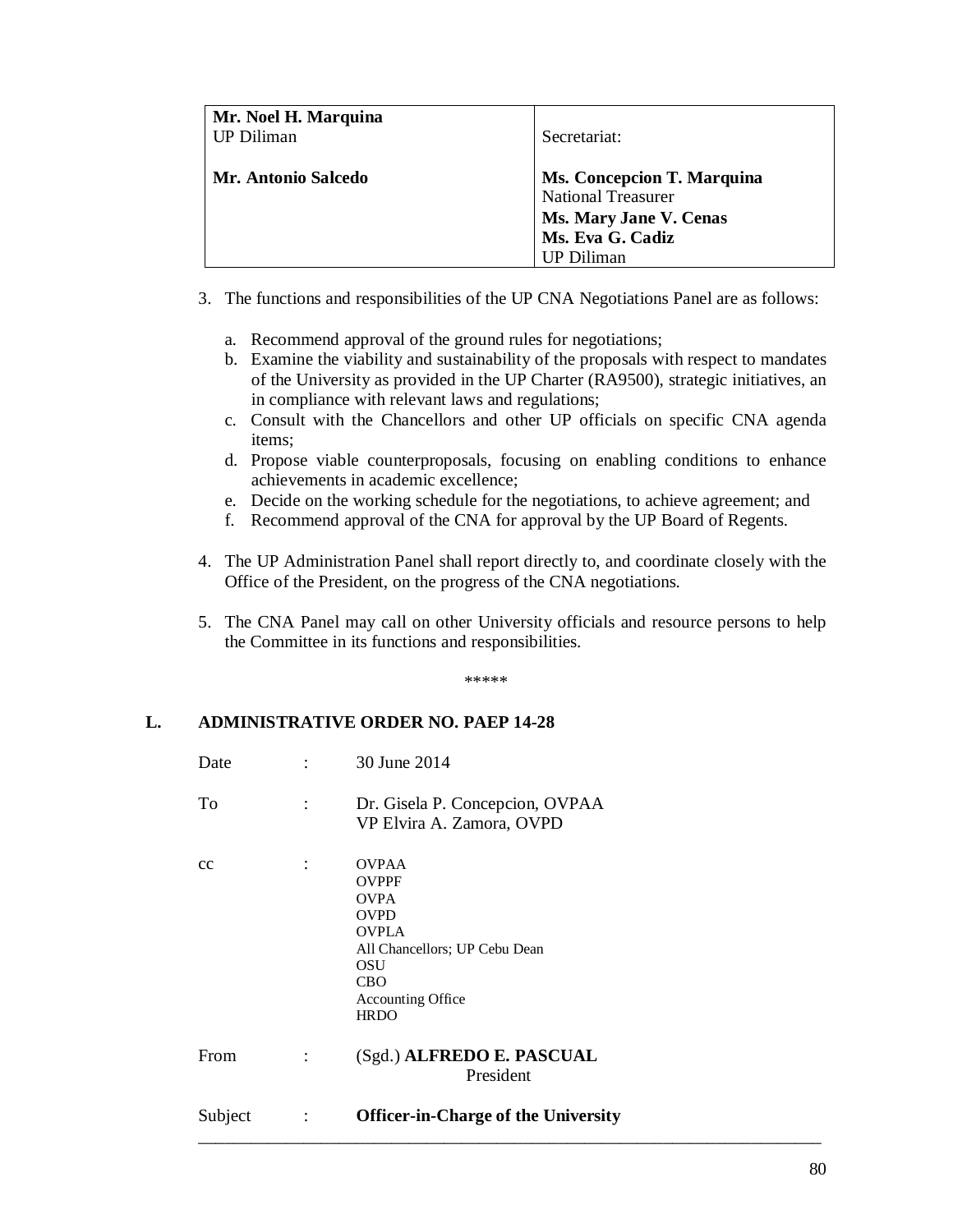I hereby appoint you Officer-in-Charge on the days specified below during the period 3- 21 July 2014. I will be in the U.S.A. to address various UP alumni events and preside over the meeting of the Friends of UP Foundation in America (FUPFA).

| $3-11$ July  | $\overline{\phantom{0}}$ | VP Concepcion |
|--------------|--------------------------|---------------|
| $12-21$ July | -                        | VP Zamora     |

\*\*\*\*\*

# **MEMORANDUM**

## **A. MEMORANDUM NO. PAEP 14-26**

| Subject |                            | Half Day Work on Wednesday, 16 April 2014 |
|---------|----------------------------|-------------------------------------------|
|         |                            | President                                 |
| From    |                            | (Sgd.) ALFREDO E. PASCUAL                 |
| To      | $\mathcal{L}^{\text{max}}$ | All Concerned                             |
| Date    |                            | 11 April 2014                             |

In consideration of the Lenten season, the UP will observe a half day work schedule on 16 April 2014.

\_\_\_\_\_\_\_\_\_\_\_\_\_\_\_\_\_\_\_\_\_\_\_\_\_\_\_\_\_\_\_\_\_\_\_\_\_\_\_\_\_\_\_\_\_\_\_\_\_\_\_\_\_\_\_\_\_\_\_\_\_\_\_\_\_\_\_\_\_\_\_

Units doing vital public services such as the PGH, health service units, security and police, PABX, garbage collection, shall observe the regular whole day work schedule. University officials and staff in these units however are urged to schedule their tasks with flexibility and understanding.

Please be guided accordingly.

\*\*\*\*\*

## **B. MEMORANDUM NO. PAEP 14-27**

- Date : 11 April 2014
- To : All Vice Presidents, Assistant Vice Presidents University Secretary, Assistant University Secretary Chancellors, Vice Chancellors, University Registrars Deans, Associate/Assistant Deans, Directors Deputy Directors, College Secretaries, Assistant Secretaries Department Chairs and Head of Principal Units
- From : (Sgd.) **ALFREDO E. PASCUAL** President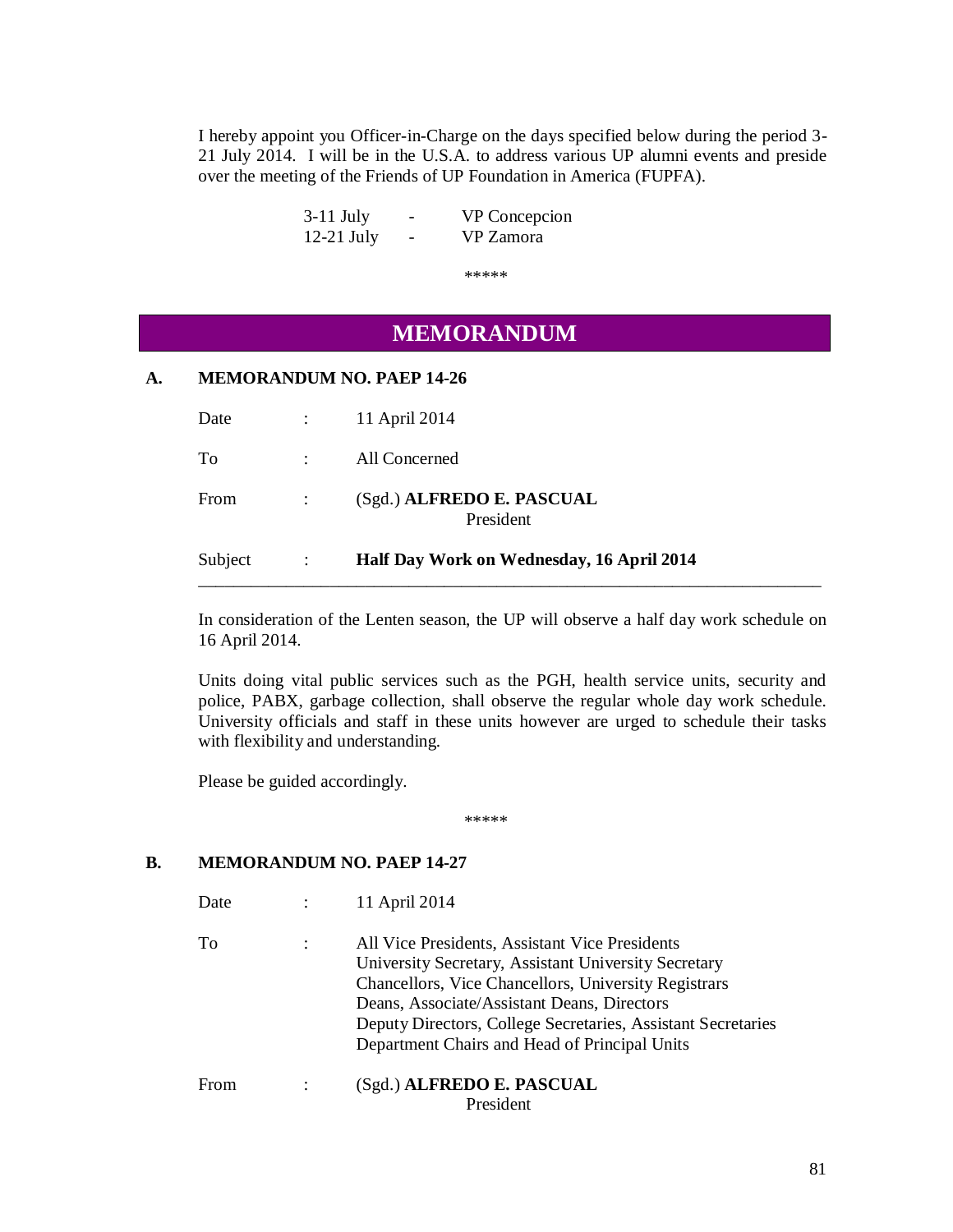## Subject : **Five (5)-day "Re-energizing" Period for University Officials And Faculty Administrators from 02 to 30 May 2014**

\_\_\_\_\_\_\_\_\_\_\_\_\_\_\_\_\_\_\_\_\_\_\_\_\_\_\_\_\_\_\_\_\_\_\_\_\_\_\_\_\_\_\_\_\_\_\_\_\_\_\_\_\_\_\_\_\_\_\_\_\_\_\_\_\_\_\_\_\_\_\_

As part of wellness and stress management, we encourage University officials and faculty administrators to choose among various options for re-energizing. Let us synchronize this at the System and CU levels, from 02 to 30 May 2014.

Please observe the following guidelines for "re-energizing":

- 1. The "re-energizing" or stress management option is voluntary for University officials and faculty administrators, for a maximum number of five (5) days (either in sequential or staggered mode).
- 2. Officials with scheduled meetings should schedule "re-energizing" on other days, with appropriate official notice to all concerned. Officer-in-Charge must be appointed and announced officially, and in advance.
- 3. Officials must be back a few days before the first day of the regular registration.
- 4. Shift work arrangements are left to each head of office to decide.
- 5. Unused days devoted to re-energizing are neither cumulative nor commutable.
- 6. Please ensure that there will always be an official to take care of important and official matters, and lines of communication are open for urgent emergency business.

\*\*\*\*\*

## **C. MEMORANDUM NO. PAEP 14-28**

| Date    |                      | 11 April 2014                                  |
|---------|----------------------|------------------------------------------------|
| To      | $\ddot{\cdot}$       | All Chancellors<br>Dean of UP Cebu             |
| cc      | $\ddot{\cdot}$       | Vice Presidents<br>Secretary of the University |
| From    | $\ddot{\cdot}$       | (Sgd.) ALFREDO E. PASCUAL<br>President         |
| Subject | $\ddot{\phantom{a}}$ | <b>Four-day Workweek during May 2014</b>       |

Offices in the UP campuses may observe a four-day workweek during May this year to save on utilities and give their personnel a chance to enjoy three-day weekends. To achieve the required 40 hours of work each week, the workdays will be lengthened from 8 to 10 hours. A longer daylight will allow flexibility to start work earlier than 8 am, and end after 5 pm.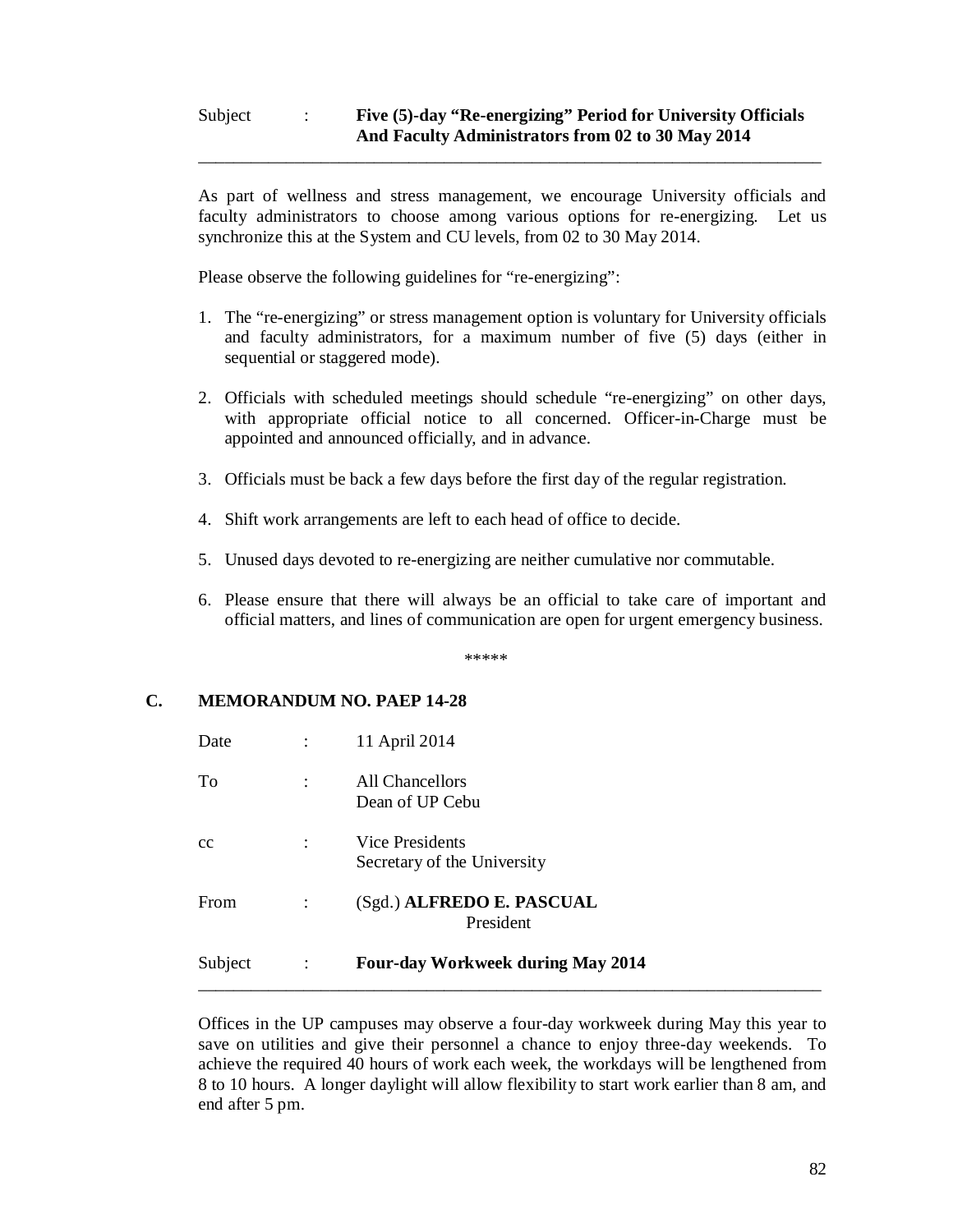The Chancellors and the UP Cebu Dean are given authority to decide whether or not to observe four-day workweek in their respective CUs, wholly or partially during the period from 5 to 30 May 2014, subject to the following guidelines:

- 1. The days off shall be synchronized on Fridays to ensure unhampered communications across the UP System.
- 2. Units shall have flexibility to follow a 7:00 am to 6:00 pm or 7:30 am to 6:30 pm adjusted work schedules each day from Monday to Thursday.
- 3. Units engaged in vital public services such as the UP PGH, health service units, security and police, PABX, garbage collection, etc., shall observe the regular Monday to Friday work schedule.
- 4. In case of holiday falls within a workweek, the University shall observe the regular hours, 8:00 am to 5:00 pm, Monday to Friday during that week.
- 5. Units and personnel involved in the advance registration period for freshmen shall observe the regular Monday to Friday work schedule, 8:00 am to 5:00 pm.
- 6. Those who will follow the regular schedule must inform the UP System administration, through the OVPA. For information of the public, the VCAs shall submit to the OVPA the list of their offices/units not implementing the four-day workweek scheme, if any, on or before 23 April 2014, for posting in the UP website.

For your guidance.

\*\*\*\*\*

## **D. MEMORANDUM NO. PAEP 14-30**

| Subject     | $\ddot{\phantom{a}}$ | Authority to Confer Academic Degrees to Graduating<br><b>Students</b> |
|-------------|----------------------|-----------------------------------------------------------------------|
| <b>From</b> | $\ddot{\cdot}$       | (Sgd.) ALFREDO E. PASCUAL<br>President                                |
| To          | $\ddot{\cdot}$       | Dr. Grace J. Alfonso<br>Chancellor<br><b>UP Open University</b>       |
| Date        | $\ddot{\cdot}$       | 23 April 2014                                                         |

The UP Board of Regents at its  $1140<sup>th</sup>$  meeting on 30 March 2000 granted Vice Presidents and Chancellors the authority to confer degrees to graduating students in behalf of the University President. Please be informed that you may exercise said authority at the UP Open University graduation rites on 3 May 2014 as I shall not be available on said date.

\*\*\*\*\*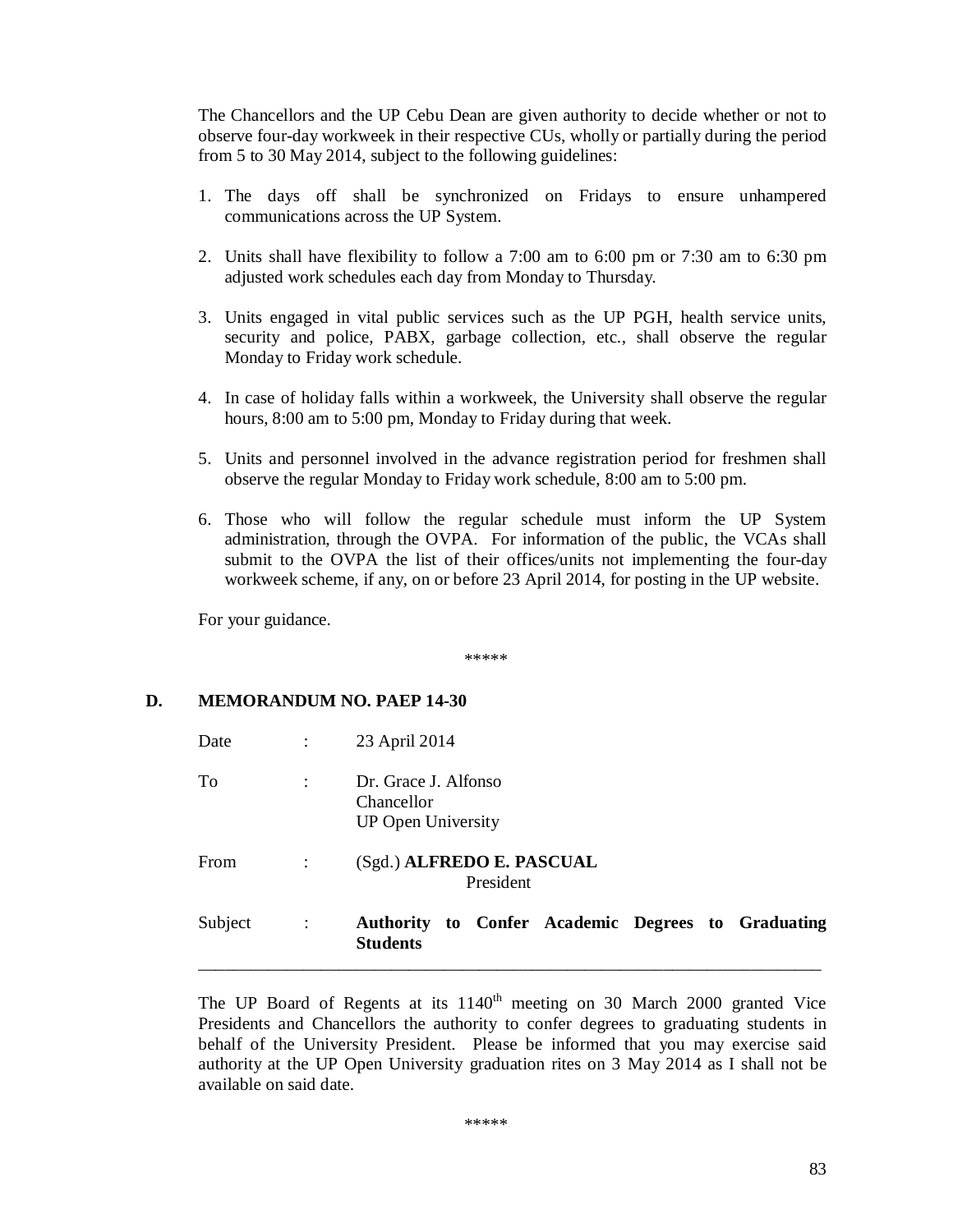## **E. MEMORANDUM NO. PAEP 14-31**

| Subject     | $\ddot{\cdot}$ | Request for authority to travel to the USA from 3-21 July 2014<br>to meet and address UP alumni groups and preside over the<br>meeting of the FUPFA Board |
|-------------|----------------|-----------------------------------------------------------------------------------------------------------------------------------------------------------|
| <b>From</b> |                | (Sgd.) ALFREDO E. PASCUAL<br>President                                                                                                                    |
| For         |                | Chair and Members<br>Board of Regents                                                                                                                     |
| Date        |                | 8 May 2014                                                                                                                                                |

I respectfully request permission to travel on official time to the U.S.A. from 3-21 July 2014, including travel time, for the following purposes:

- 1. Meet with the UP Alumni Association of Greater Los Angeles (UPAA-GLA) and other alumni groups in the Los Angeles area (5-6 July);
- 2. Participate in and speak at the various events of the Annual Grand Convention of the UP Medical Alumni Society in America (UPMASA) in San Diego (8-11July);
- 3. Meet with UP Alumni Association in America (UPAAA) and UPAA of San Diego in San Diego (10 July);
- 4. Preside over the board meeting on the Friends of UP Foundation in America (FUPFA) in San Diego (11 July)
- 5. Meet with and address the  $40<sup>th</sup>$  anniversary of the UP Alumni Association of Wisconsin (UPAA-W) in Milwaukee (13-14 July);
- 6. Meet with UP Alumni Association of Greater Chicago (UPAA-GC) in Chicago (16 July)
- 7. Meet with UP alumni groups in San Francisco (18 July)

I would like to request for funding of pre-travel allowance of P1,500; international airfare to and from the USA, actual cost of unsponsored hotel accommodations in Los Angeles (4 nights), Milwaukee (2 nights), Chicago (1 night), and San Francisco (2 nights); and daily subsistence allowance (DSA) for meals and incidentals, all to be taken from the UP International Linkages Fund.

I also request payment of my salary during the period and exemption from payment of travel tax.

Thank you.

\*\*\*\*\*

### **F. MEMORANDUM NO. PAEP 14-33**

| From | (Sgd.) ALFREDO E. PASCUAL<br>President |
|------|----------------------------------------|
| For  | All Concerned                          |
| Date | 14 May 2014                            |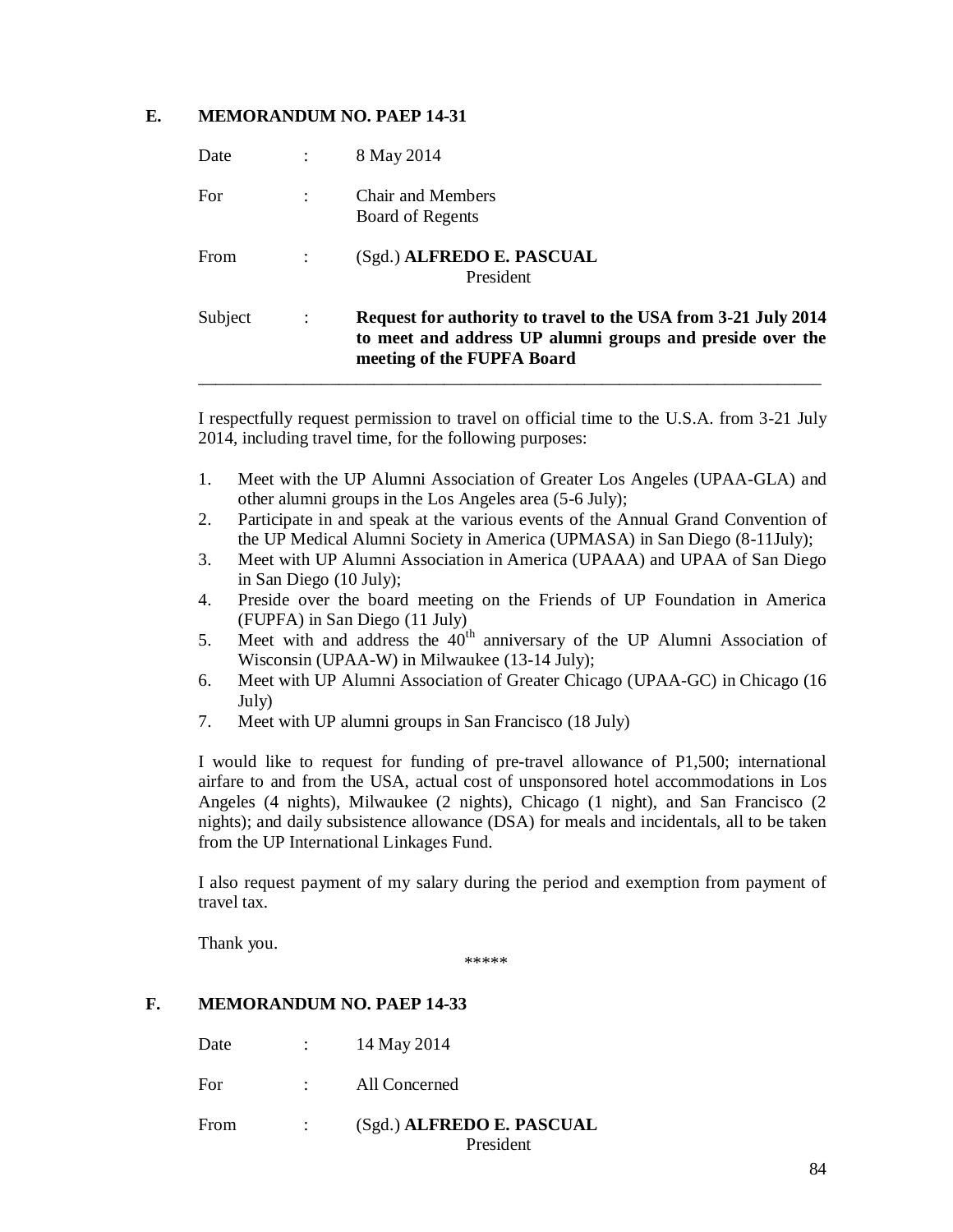## Subject : **Authorized Signatory of the UP System Administration for Investment Order Forms, Time and Trust Deposits**

\_\_\_\_\_\_\_\_\_\_\_\_\_\_\_\_\_\_\_\_\_\_\_\_\_\_\_\_\_\_\_\_\_\_\_\_\_\_\_\_\_\_\_\_\_\_\_\_\_\_\_\_\_\_\_\_\_\_\_\_\_\_\_\_\_\_\_\_\_\_\_

Pursuant to the authority granted to the President by the Board of Regents at its  $1120<sup>th</sup>$ meeting on 27 May 1998, I hereby authorize **PROF. JOSELITO G. FLORENDO**, Vice-President for Planning and Finance to sign as signatory and counter signatory to all UP System Administration Investment Order Forms, Time and Trust Deposits, effective immediately.

For your information and guidance.

\*\*\*\*\*

## **G. MEMORANDUM NO. PAEP 14-35**

| Subject | $\mathbb{R}^2$ | Authorized Signatories/Counter-Signatories of the UP System<br><b>Administration for MDS Checks</b> |
|---------|----------------|-----------------------------------------------------------------------------------------------------|
| From    |                | (Sgd.) ALFREDO E. PASCUAL<br>President                                                              |
| To      |                | All Concerned                                                                                       |
| Date    | $\sim 1000$    | 21 May 2014                                                                                         |

Pursuant to the authority granted to the President by the Board of Regents at its 1120<sup>th</sup> meeting on 27 May 1998, the following University officials are hereby authorized to sign as signatory and counter-signatory to all MDs checks drawn against the UP System Accounts, effective immediately:

\_\_\_\_\_\_\_\_\_\_\_\_\_\_\_\_\_\_\_\_\_\_\_\_\_\_\_\_\_\_\_\_\_\_\_\_\_\_\_\_\_\_\_\_\_\_\_\_\_\_\_\_\_\_\_\_\_\_\_\_\_\_\_\_\_\_\_\_\_\_\_

| Alternate Signatory:                                                  |
|-----------------------------------------------------------------------|
| (Sgd.) MR. NESTOR V. ABALOYAN<br>Budget Officer, System Budget Office |
| <b>Alternate Counter-Signatory:</b>                                   |
| (Sgd.) DR. ELVIRA A.ZAMORA<br>Vice-President for Development          |
| (Sgd.) DR. MARAGTAS S.V. AMANTE<br>Vice-President for Administration  |
|                                                                       |

For your information and guidance.

\*\*\*\*\*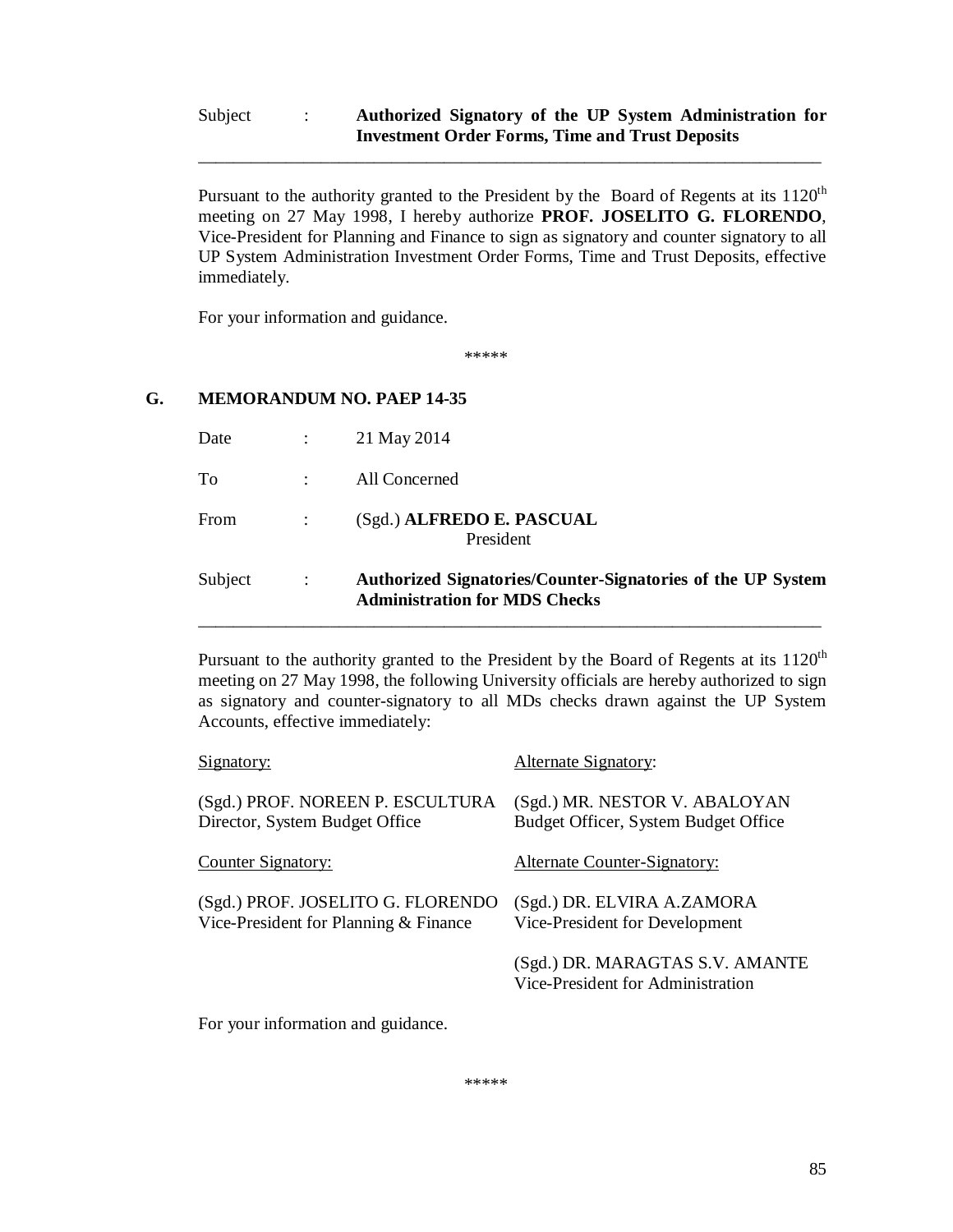### **H. MEMORANDUM NO. PAEP 14-36**

| Subject | $\ddot{\cdot}$ | Authorized Signatories/Counter-Signatories of the UP System<br><b>Administration for Non-MDS Checks</b> |
|---------|----------------|---------------------------------------------------------------------------------------------------------|
| From    |                | (Sgd.) ALFREDO E. PASCUAL<br>President                                                                  |
| To      |                | All Concerned                                                                                           |
| Date    |                | 21 May 2014                                                                                             |

Pursuant to the authority granted to the President by the Board of Regents at its 1120<sup>th</sup> meeting on 27 May 1998, the following University officials are hereby authorized to sign as signatory and counter-signatory to all MDs checks drawn against the UP System Accounts, effective immediately:

| Signatory:                                                           | Alternate Signatory:                                                       |
|----------------------------------------------------------------------|----------------------------------------------------------------------------|
| (Sgd.) MR. EDUARDO G. SABAT<br>Officer-in-Charge, System Cash Office | (Sgd.) DR. ELVIRA A. ZAMORA<br>Vice-President for Development              |
| Counter Signatory:                                                   | <b>Alternate Counter-Signatory:</b>                                        |
| (Sgd.) DR. MARAGTAS S.V. AMANTE<br>Vice-President for Administration | (Sgd.) PROF. JOSELITO G. FLORENDO<br>Vice-President for Planning & Finance |
| For your information and guidance.                                   |                                                                            |

\*\*\*\*\*

### **I. MEMORANDUM NO. PAEP 14-37**

| Subject | $\sim 10^{-10}$ km $^{-1}$ | <b>MERIT INCENTIVE for CY 2014</b>     |
|---------|----------------------------|----------------------------------------|
| From    | $\sim$ 10 $\sim$           | (Sgd.) ALFREDO E. PASCUAL<br>President |
| To      |                            | All Concerned                          |
| Date    | $\sim 100$                 | 21 May 2014                            |

#### **Background**

The merit incentive, based on satisfactory performance, is given annually to qualified UP personnel, depending on availability of funds, as approved by the UP Board of Regents<sup>1</sup>. This is to recognize their dedicated service to the University and inspire them to be more efficient, productive and creative.

 $\frac{1}{1}$  The authority to pay the second Merit Incentive for CY 2013 was approved by the BOR at its 1290<sup>th</sup> meeting held on 30 August 2013.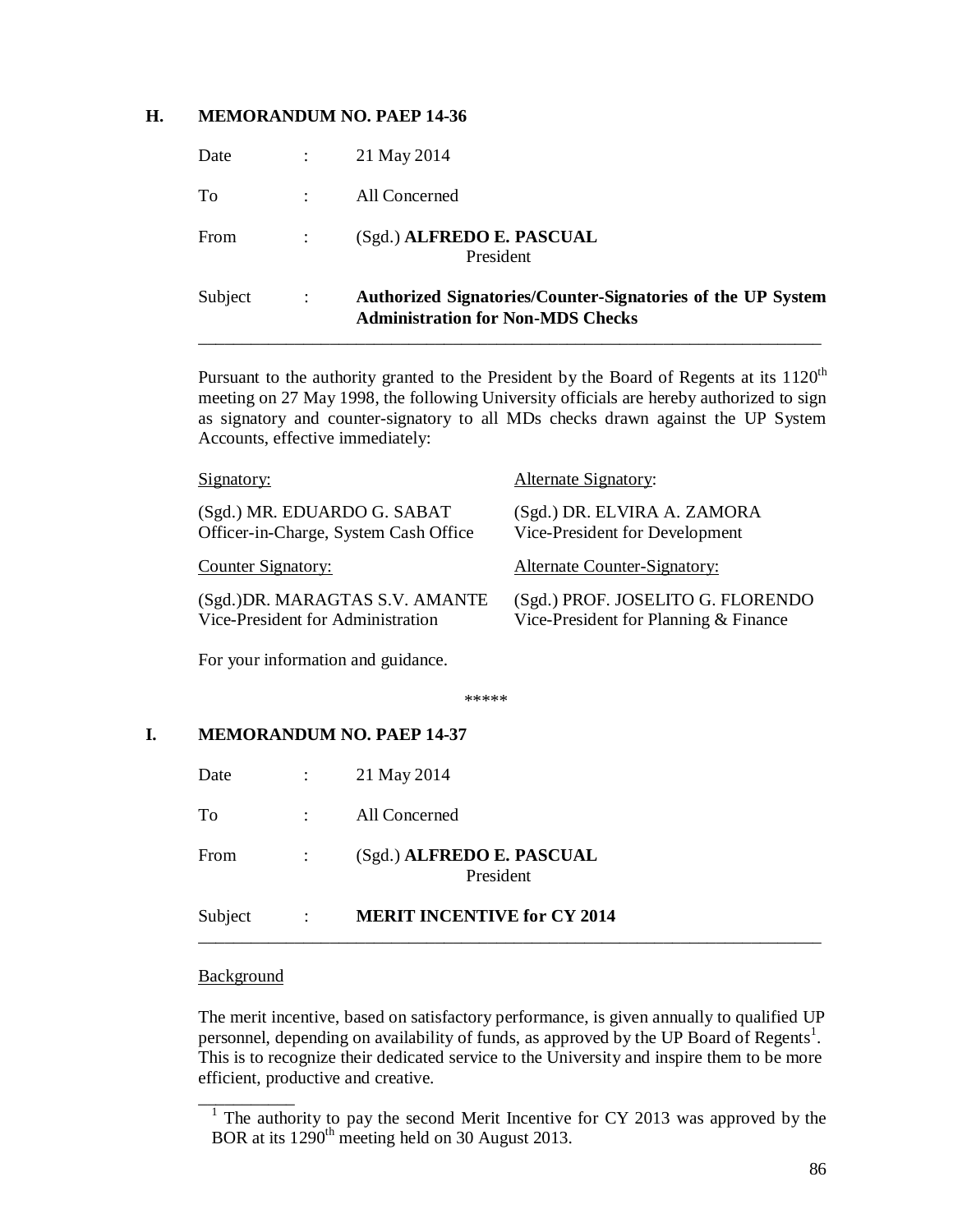- 1. Coverage and amount of merit incentive
	- 1.1 **Regular & non-regular employees in active service**. UP personnel, WITH PERFORMANCE RATING OF AT LEAST "SATISFACTORY" for the period January to June 2013, regardless of salary or appointment status (whether regular, permanent, temporary, contractual, casual or substitute) expected to have rendered at least four (4) months of service to the University, as of 30 June 2014, shall be granted Five Thousand Pesos (P5,000) each.
	- 1.2 **Newly hired employees**. Those hired this year and expected to have served for at least one (1) month but less than four (4) months as of 30 June 2014 and with a performance rating of at least "SATISFACTORY" for the period January to June 2014 (if applicable), shall receive prorated share of merit incentive as follows:

| Less than 1 month               | $0\%$ | None                |
|---------------------------------|-------|---------------------|
| 1 month but less than 2 months  | 25%   | P1,250              |
| 2 months but less than 3 months | 50%   | P <sub>2</sub> ,500 |
| 3 months but less than 4 months | 75%   | P3.750              |

1.3 **Employees who are separated/retired**. Those who have rendered active service but have been separated from the University due to retirement/ resignation/death from 01 January 2014 to 30 June 2014, with a performance rating of at least "SATISFACTORY" as certified by the unit heads shall likewise receive pro-rated share of the merit incentive grant as follows, based on the number of months that they have served during the period January to June 2014:

| Less than 1 month               | $0\%$ |                     |
|---------------------------------|-------|---------------------|
| 1 month but less than 2 months  | 25%   | P <sub>1</sub> ,250 |
| 2 months but less than 3 months | 50%   | P <sub>2</sub> ,500 |
| 3 months but less than 4 months | 75%   | P3,750              |
| 4 months & above                | 100\% | P5,000              |

1.4 **Part-time personnel including lectures** in service from January to September 2013 shall receive one-half (1/2) of the benefits of full-time personnel, in proportion to their months of service

| 1 month but less than 2 months  | P <sub>625</sub>    |
|---------------------------------|---------------------|
| 2 months but less than 3 months | P <sub>1</sub> ,250 |
| 3 months but less than 4 months | P <sub>1.875</sub>  |
| 4 months & above                | P <sub>2</sub> ,500 |

1.5 **REPS and administrative staff who also teach part-time as lecturers** are entitled only to the merit incentive in their regular position; in their home unit/college.

### **2. Source of funds and date of payment**

Payment of the merit incentive is charged to CU RF/savings. Payment shall be made as soon as the CUs are ready but not earlier than 03 June 2014.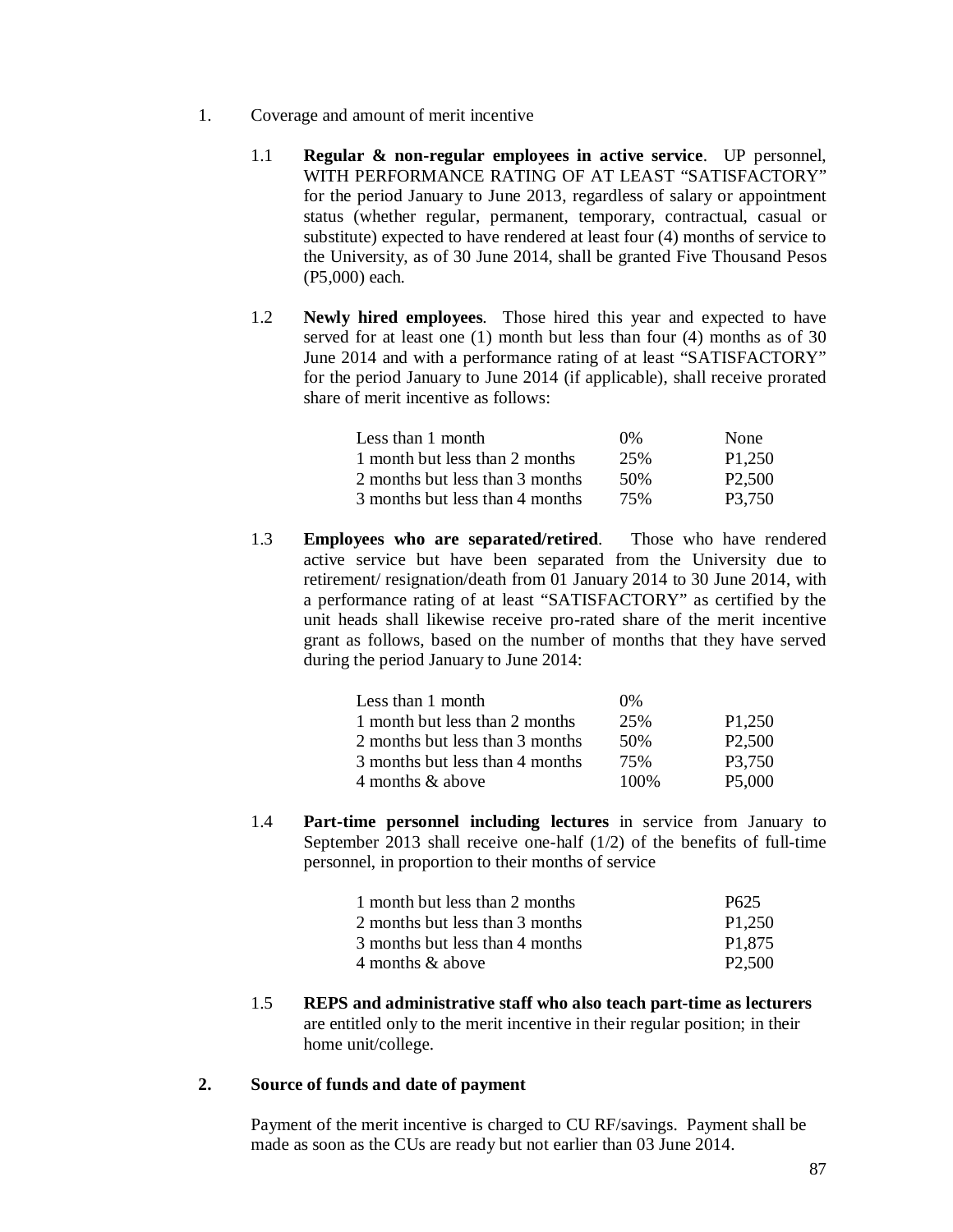## **3. Exclusions**

The following are not-entitled to the merit incentive grant:

- 3.1 Those under preventive suspension of the date of payment;
- 3.2 Those who were penalized with suspension from office; or were separated from the service for cause during the period from 1 January 2014 to the date of payment for litigated administrative cases;
- 3.3 Those who were absent without official leave (AWOL) as of the date of payment;
- 3.4 Those who were not hired as part of the organic manpower of UP such as consultants or experts serving for a limited period to perform specific activities or services with expected outputs; apprentices; laborers of contracted projects; those paid by piecework basis; and other similarly situated.

\*\*\*\*\*\*

## **J. MEMORANDUM NO. PAEP 14-38**

| Date    | $\ddot{\cdot}$ | 29 May 2014                                                                                                                                                                                                                                                                                                                                                                                                                                                           |
|---------|----------------|-----------------------------------------------------------------------------------------------------------------------------------------------------------------------------------------------------------------------------------------------------------------------------------------------------------------------------------------------------------------------------------------------------------------------------------------------------------------------|
| To      | $\ddot{\cdot}$ | Dr. Michael L. Tan, Chancellor, UP Diliman<br>Dr. Rex Victor O. Cruz, Chancellor, UP Los Baños<br>Dr. Manuel B. Agulto, Chancellor, UP Manila<br>Dr. Rommel A. Espinosa, Chancellor, UP Visayas<br>Dr. Grace J. Alfonso, Chancellor, UP Open University<br>Dr. Sylvia B. Concepcion, Chancellor, UP Mindanao<br>Dr. Raymundo D. Rovillos, Chancellor, UP Baguio<br>Atty. Liza D. Corro, Dean, UP Cebu<br>Dr. Jose CV. Gonzales, Director, Philippine General Hospital |
| From    |                | (Sgd.) ALFREDO E. PASCUAL<br>President                                                                                                                                                                                                                                                                                                                                                                                                                                |
| Subject | $\sim$ 1.      | <b>Request to Assign Some HRDO Personnel to Work Full-Time</b><br>in addressing eUP HRIS Requirements                                                                                                                                                                                                                                                                                                                                                                 |

As you may already know, the Constituent Universities' (CUs') Human Resource Development Office (HRDOs), with the support of the eUP HRIS Team, has been conducting End User Training sessions for CU executives; heads of units, faculty; and staff since January 2014. As observed in these training sessions, the major challenge towards completely implementing and using the HRIS is the delay in preparation of HRrelated data from the CUs. It comes to no surprise that this kind of delay sets the implementation schedule further and further away from the initial target dates.

Since the data required by the core templates, which include personnel records; appointments; tax; information; and other basic information, were loaded during the End User Training sessions, HRDO will need to verify the data and subsequently approve these so the changes are reflected on to the system. This activity is crucial in the preparation for the implementation of the other HRIS modules (Stream 2 and Advanced Modules), as well as for the other eUP systems that are going live.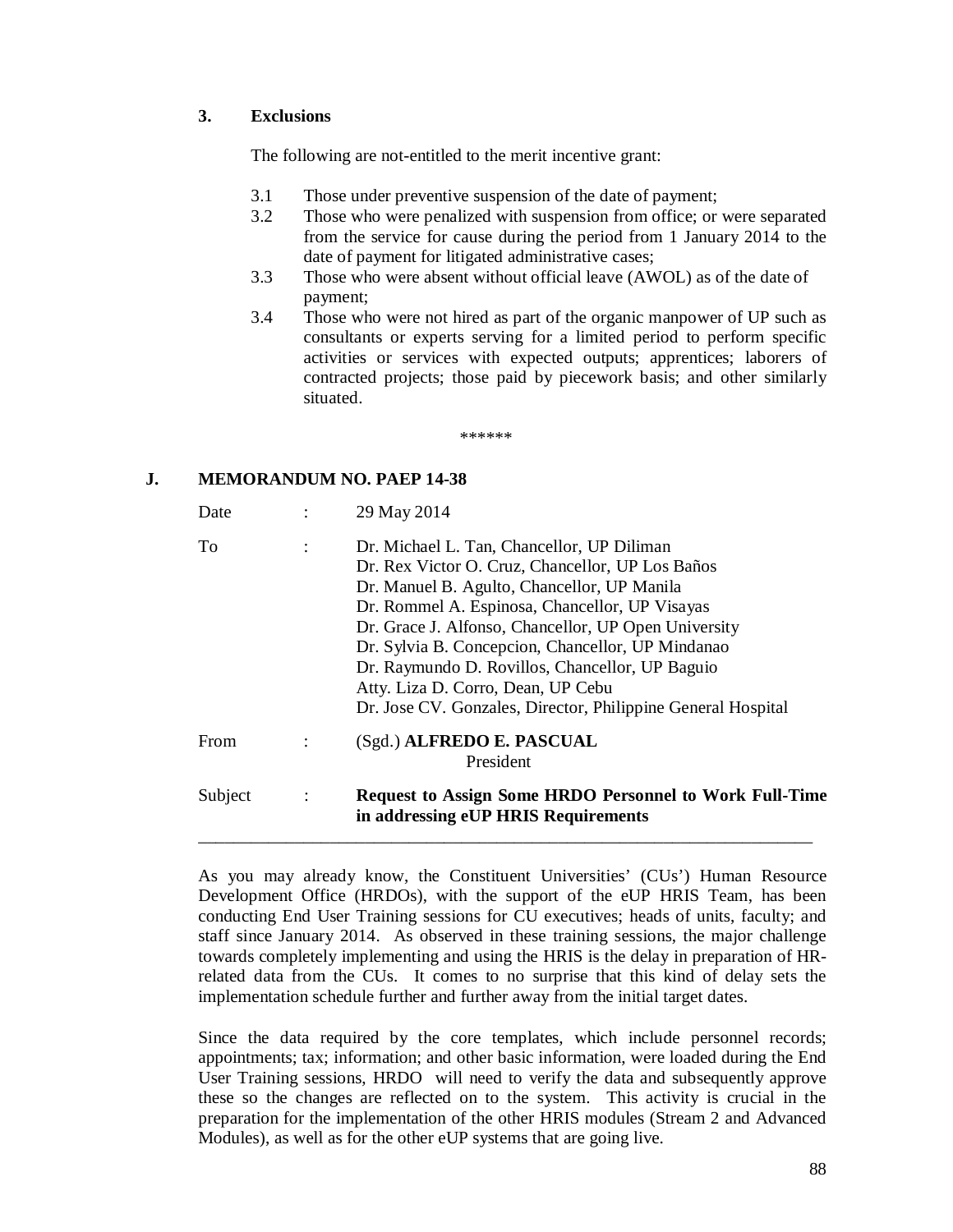HRIS Stream 2 templates include leave balances, leave records, and time shifts. As sick, the preparation of Stream 2 templates impacts the implementation of the Payroll Module for the Financial Management Information System (FMIS), another UP system.

In light of the items mentioned, please assign HRDO personnel from each CU who can work fulltime to address eUP requirements from June 2014 until December 2014. Kindly send the names of these personnel to the eUP HRIS Team. Large CUs should assign at least two (2). This is to ensure regular data updates which will result in a more stable delivery of the HRIS modules upon roll out.

\*\*\*\*\*

## **K. MEMORANDUM NO. PAEP 14-39**

| Date    |             | 20 June 2014                                                                                       |
|---------|-------------|----------------------------------------------------------------------------------------------------|
| To      |             | All Constituents of UP Los Baños, UP Manila and UP Visayas                                         |
| cc      |             | Chancellors of other Constituent Universities and Dean, UP Cebu                                    |
| From    |             | (Sgd.) ALFREDO E. PASCUAL<br>President                                                             |
| Subject | $\sim 10^6$ | Instituting a Search Process for the Next Chancellors of UP<br>Los Baños, UP Manila and UP Visayas |

\_\_\_\_\_\_\_\_\_\_\_\_\_\_\_\_\_\_\_\_\_\_\_\_\_\_\_\_\_\_\_\_\_\_\_\_\_\_\_\_\_\_\_\_\_\_\_\_\_\_\_\_\_\_\_\_\_\_\_\_\_\_\_\_\_\_\_\_\_\_\_

### I. Background/Purpose

The term of office of the Chancellors of UP LOS BAÑOS, UP MANILA and UP VISAYAS will end on 31 October 2014.

This Administrative Order is hereby issued to commence a search process for the next Chancellor of UP Manila pursuant to Section 18 of RA 9500 which provides that: *"The Chancellor of the constituent university shall be elected by the Board upon nomination of the President of the University, following process of consultation with the constituents of the constituent university based on standards and guidelines set by the Board."*

### II. Timetable for the Search Process

| 1. Nomination to the Search Committee              | Tuesday, 1 July 2014<br>to Monday, 7 July<br>2014  |
|----------------------------------------------------|----------------------------------------------------|
| 2. Constitution of the Search Committee            | Tuesday, 8 July 2014<br>to Friday, 11 July<br>2014 |
| 3. Last Day to submit Nominations for Chancellor - | Friday, 1 August<br>2014                           |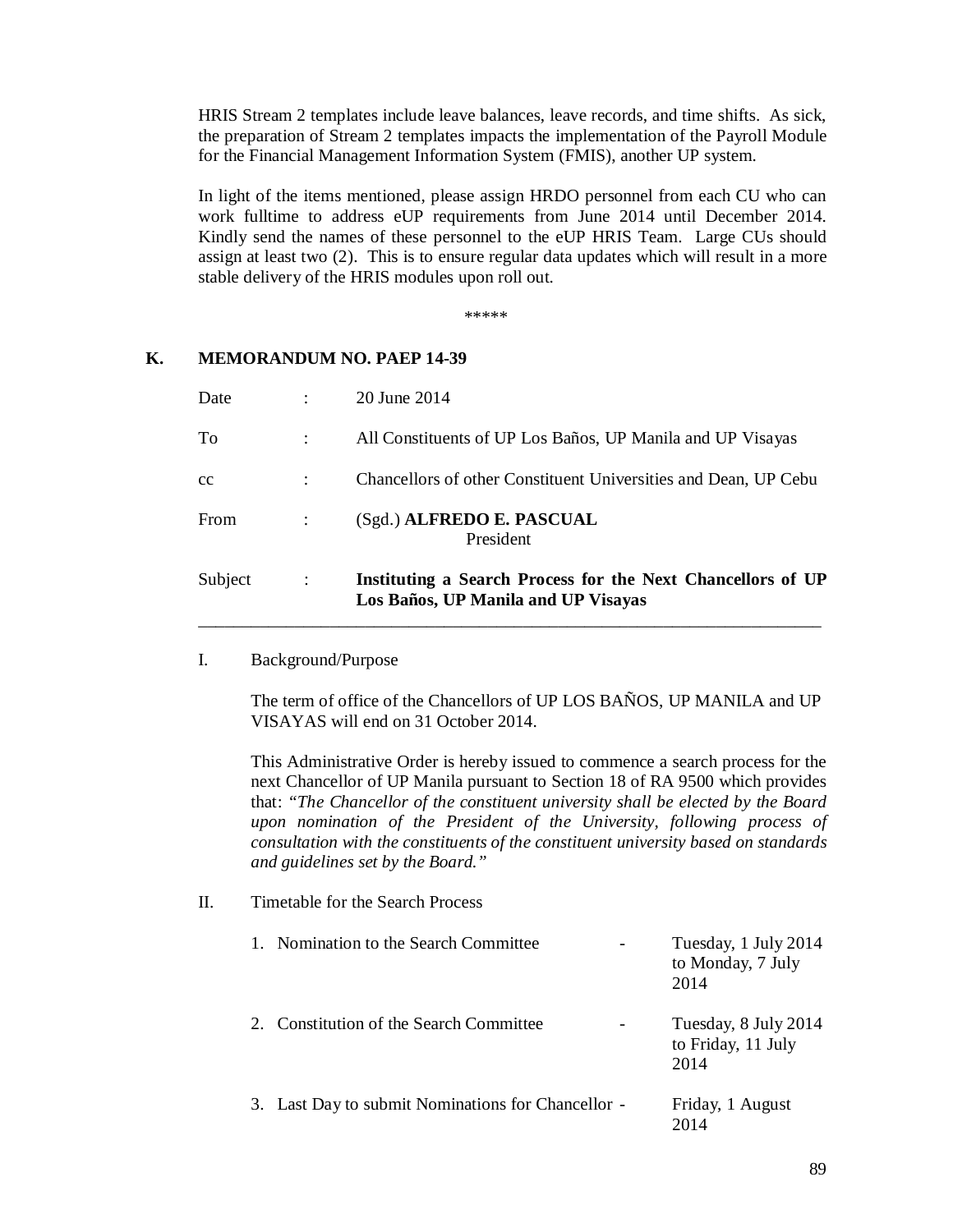| 4. Submission of Report of the Search Committee -                     | Monday, 1<br>September 2014    |
|-----------------------------------------------------------------------|--------------------------------|
| 5. Meeting of the Board of Regents to choose the -<br>next Chancellor | Thursday, 25<br>September 2014 |

III. Search Committee

Crucial to the process is the creation of a Search Committee whose members shall consist of men and women of unquestionable, unassailable, integrity who enjoy the respect of their constituents and maintain the highest regard for the interests of the University.

Accordingly, a Search Committee shall be constituted subject to the following guidelines:

- A. The Search Committee shall oversee and manage the process for identifying the nominees for the Chancellorship. The Search Committee shall ensure that there are enough qualified nominees to the position by actively seeking out qualified candidates.
- B. The Search Committee is not a COMELEC whose job is to count votes. It is a fact-finding body whose job is to gather all relevant information for the President and the Board of Regents.
- C. The Search Committee shall consist of two (2) senior faculty members (Associate Professor/Full Professor/University Professor/Emeritus Professor); and one (1) junior faculty member (Assistant Professor/Instructor); one (1) REPS; one (1) administrative staff; one (1) student; and a representative of the President (from outside the constituent university).
- D. Nominations for membership in the Search Committee may be made by any individual, group or groups in each constituent university (faculty, students, REPS, administrative personnel, and alumni).
- E. Nominations to the Search Committee shall be sent through fax, e-mail, mail or messenger to the Office of the Secretary of the University, First Floor, Quezon Hall not later than 5:00 pm, MONDAY, 7 July 2014. Each nomination shall be accomplished using the attached nomination form.
- F. The President shall appoint the members of the Search Committee on or before FRIDAY, 11 JULY 2014.
- IV. Nomination Process for the Chancellorship
	- A. Who may be nominated to the Chancellorship

To be nominated, a nominee MUST possess the following qualifications:

1. Commitment to academic freedom and the values and ideals of the University;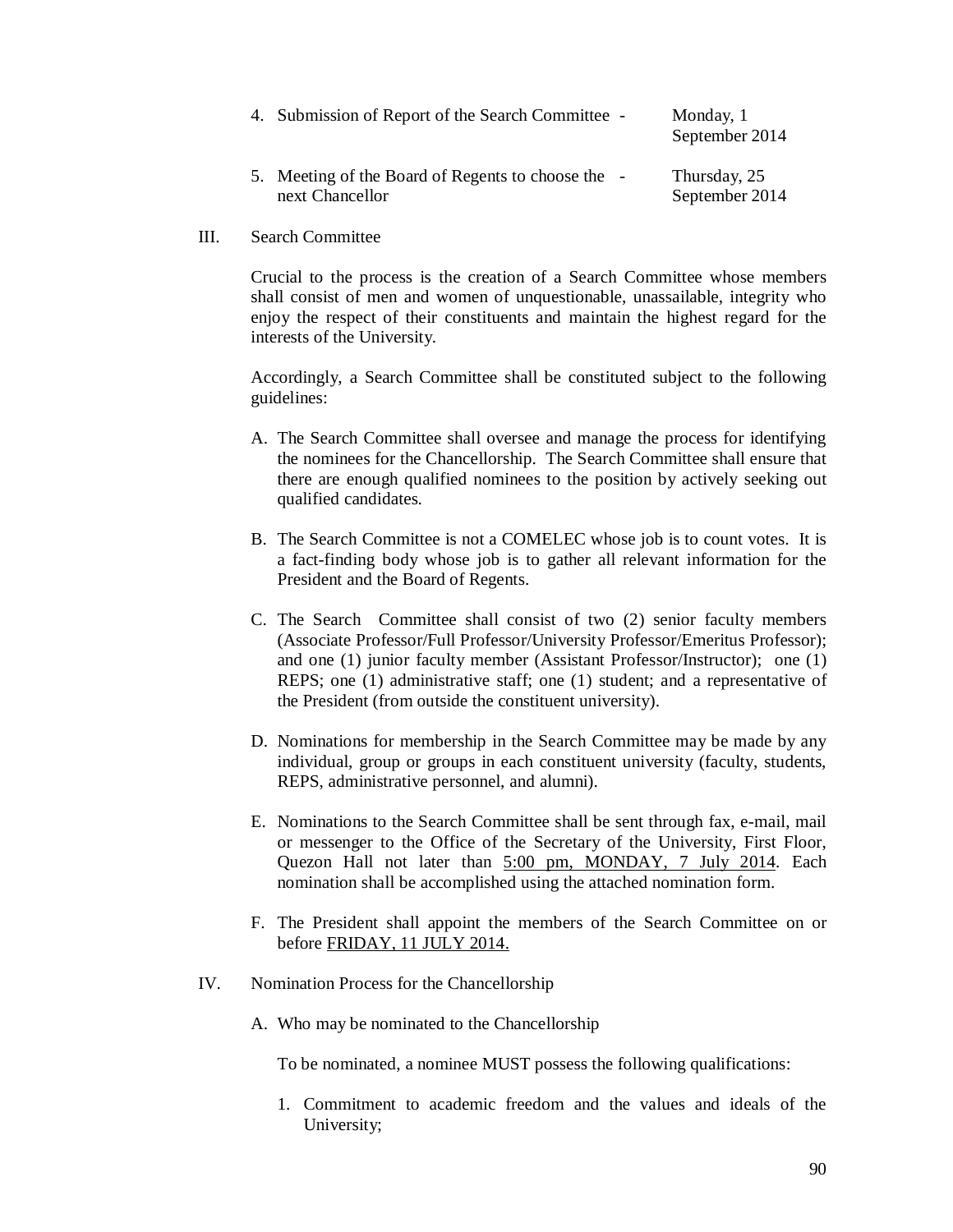- 2. Distinction in the nominee's chosen field of expertise coupled with a generalist view and an appreciation of other disciplines;
- 3. Filipino citizens with a strong nationalist commitment;
- 4. Demonstrated observance of the principles of collegiality and the democratic process;
- 5. Unquestionable moral integrity; and
- 6. Academic leadership and administrative skill.
- B. Willingness to serve as Chancellor on a full-time bass and for the full term of three years

The nominee need not be presently connected with the University. He/She, however, must have previous ties with the university (e.g., as a graduate or former faculty member).

C. Who May Nominate

Any person or a group in the University is encouraged to submit their nomination.

- D. Nomination Papers to be Submitted
	- 1. Complete set of nomination papers shall include the following:
		- a. A nomination letter specifying the reasons or justifications for the nomination (indicating how the nominee measures up to the qualifications specified in IV-A), and bearing the printed name(s) and signature(s) of the nominator(s); and
		- b. Two (2) clear copies of the nominee's curriculum vitae and one-or two-page summary thereof.
	- 2. THE NOMINATION PAPERS MUST BE SUBMITTED TO THE OFFICE OF THE SECRETARY OF THE UNIVERSITY, FIRST FLOOR, QUEZON HALL, OR TO ANY MEMBER OF THE SEARCH COMMITTEE NOT LATER THAN FRIDAY, 1 AUGUST 2014*.*
- E. Conduct of Nomination
	- 1. The Search Committee shall draw up its own schedule of activities and set deadlines as needed.
	- 2. The Search Committee shall ask the nominees about their willingness to serve as full-time Chancellor for three years. Those who indicate their willingness to serve must submit a vision paper of no more than five (5) pages; and a summary of his/her most significant qualifications and achievements in no more than two (2) pages.
	- 3. The Search Committee must interview as many constituents of the constituent university as possible as well as outsiders who, in the judgment of its members, may have pertinent information to provide about the qualifications and competence of the nominees. The Committee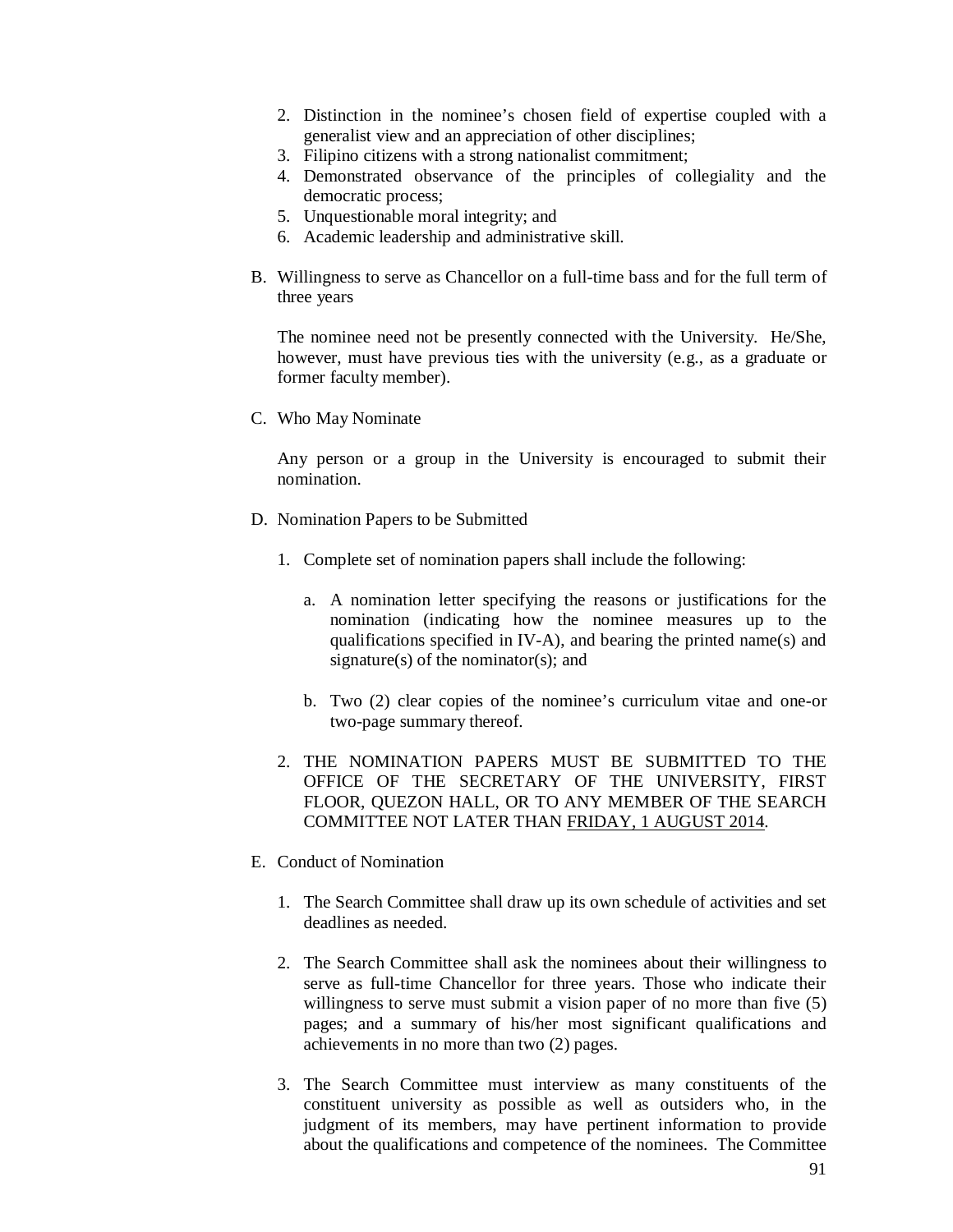should ask the interviewees to concretize important but ambiguous assertions and follow up every significant clue.

- 4. The Search Committee must also interview the nominees, giving them ample chance to explain their vision and refute any derogatory information.
- 5. The Search Committee is not authorized to conduct a straw poll because this might create the wrong impression that the search process is a popularity contest whereby the nominee who get the highest numbers of votes will be appointed.
- 6. ON OR BEFORE MONDAY, 1 SEPTEMBER 2014 THE SEARCH COMMITTEE SHALL SUBMIT TO THE PRESIDENT A FULL REPORT OF THE SEARCH PROCESS INCLUDING THE FINAL LIST OF NOMINEES, ASSESSING THEIR STRENGTHS AND WEAKNESSES.
- F. Appointment

The President submits the Search Committee Report with his endorsement to the Board of Regents at the latter's meeting on THURSDAY, 25 SEPTEMBER 2014.

#### FOR WIDEST DISSEMINATION

\*\*\*\*\*

#### **L. MEMORANDUM NO. PAEP 14-39A**

| Subject     | $\ddot{\cdot}$ | Instituting a Search Process for the Next Chancellors of UP<br>Los Baños, UP Manila and UP Visayas |
|-------------|----------------|----------------------------------------------------------------------------------------------------|
| From        | ÷              | (Sgd.) ALFREDO E. PASCUAL<br>President                                                             |
| $_{\rm cc}$ |                | Chancellors of other Constituent Universities and Dean, UP Cebu                                    |
| To          |                | All Constituents of UP Los Baños, UP Manila and UP Visayas                                         |
| Date        |                | 20 June 2014                                                                                       |

I. Background/Purpose

The term of office of the Chancellors of UP LOS BAÑOS, UP MANILA and UP VISAYAS will end on 31 October 2014.

This Administrative Order is hereby issued to commence a search process for the next Chancellor of UP Manila pursuant to Section 18 of RA 9500 which provides that: *"The Chancellor of the constituent university shall be elected by the Board upon nomination of the President of the University, following process of*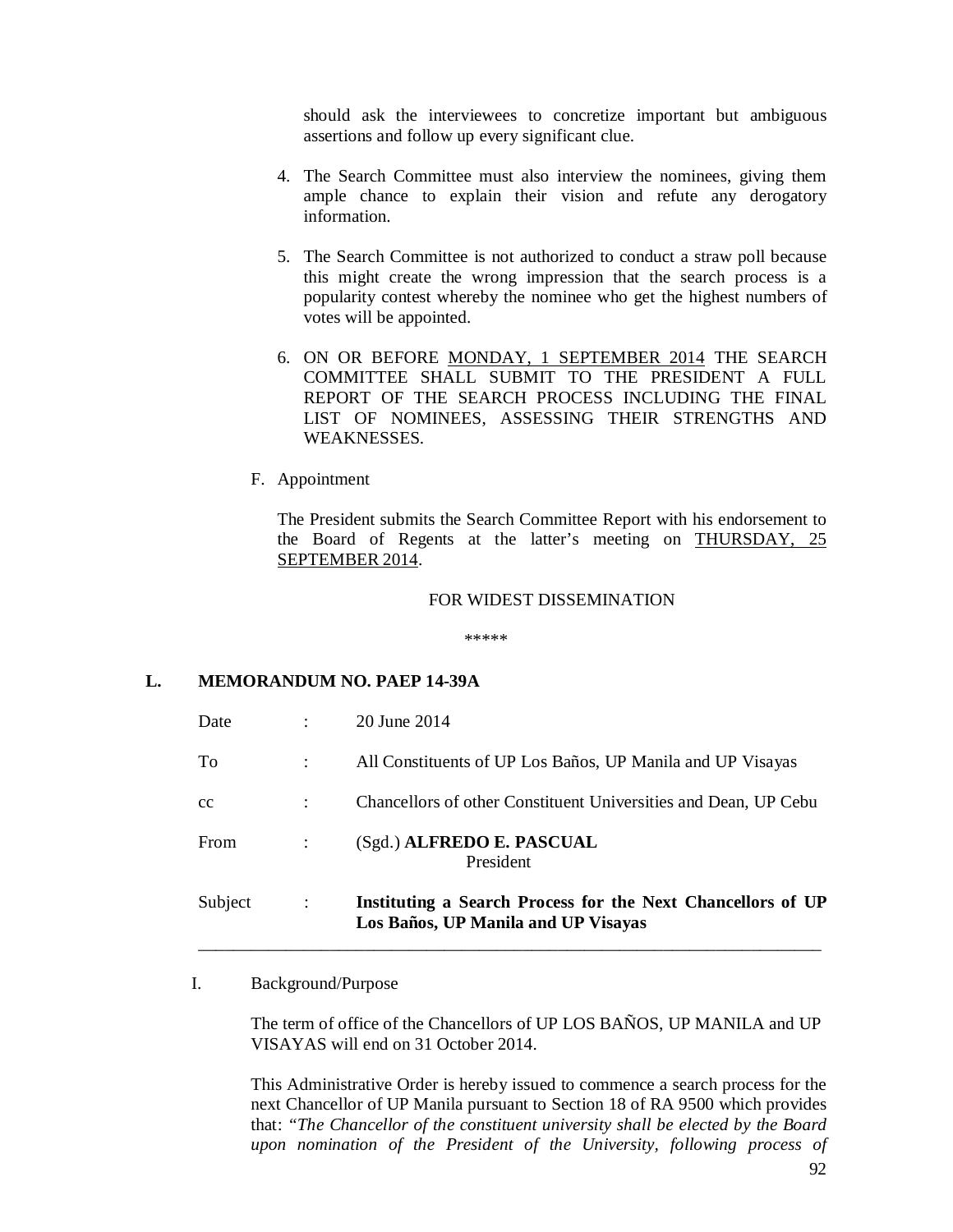*consultation with the constituents of the constituent university based on standards and guidelines set by the Board."*

| H. | Timetable for the Search Process                                      |                                                    |  |  |  |  |
|----|-----------------------------------------------------------------------|----------------------------------------------------|--|--|--|--|
|    | 1. Nomination to the Search Committee                                 | Tuesday, 1 July 2014<br>to Monday, 7 July<br>2014  |  |  |  |  |
|    | 2. Constitution of the Search Committee                               | Tuesday, 8 July 2014<br>to Friday, 11 July<br>2014 |  |  |  |  |
|    | 3. Last Day to submit Nominations for Chancellor -                    | Friday, 1 August<br>2014                           |  |  |  |  |
|    | 4. Submission of Report of the Search Committee -                     | Monday, 1<br>September 2014                        |  |  |  |  |
|    | 5. Meeting of the Board of Regents to choose the -<br>next Chancellor | Thursday, 25<br>September 2014                     |  |  |  |  |

- 6. Search Committee
- III. Search Committee

Crucial to the process is the creation of a Search Committee whose members shall consist of men and women of unquestionable, unassailable, integrity who enjoy the respect of their constituents and maintain the highest regard for the interests of the University.

Accordingly, a Search Committee shall be constituted subject to the following guidelines:

- A. The Search Committee shall oversee and manage the process for identifying the nominees for the Chancellorship. The Search Committee shall ensure that there are enough qualified nominees to the position by actively seeking out qualified candidates.
- B. The Search Committee is not a COMELEC whose job is to count votes. It is a fact-finding body whose job is to gather all relevant information for the President and the Board of Regents.
- C. The Search Committee shall consist of two (2) senior faculty members (Associate Professor/Full Professor/University Professor/Emeritus Professor); and one (1) junior faculty member (Assistant Professor/ Instructor); one (1) REPS; one (1) administrative staff; one (1) student; and a representative of the President (from outside the constituent university).
- D. Nominations for membership in the Search Committee may be made by any individual, group or groups in each constituent university (faculty, students, REPS, administrative personnel, and alumni).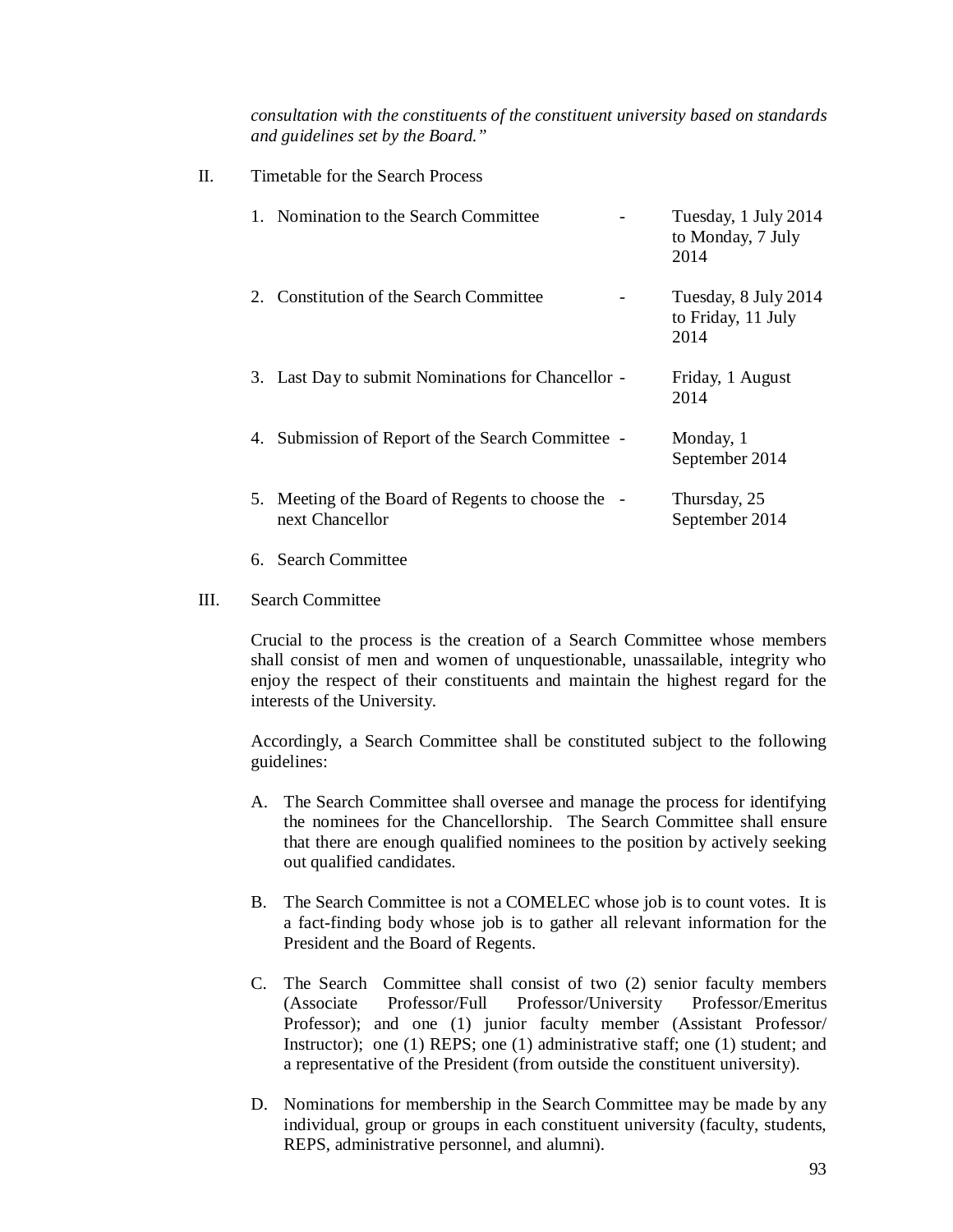- E. Nominations to the Search Committee shall be sent through fax, e-mail, mail or messenger to the Office of the Secretary of the University, First Floor, Quezon Hall not later than 5:00 pm, MONDAY, 7 July 2014. Each nomination shall be accomplished using the attached nomination form.
- F. The President shall appoint the members of the Search Committee on or before FRIDAY, 11 JULY 2014.
- IV. Nomination Process for the Chancellorship
	- A. Who may be nominated to the Chancellorship

To be nominated, a nominee MUST possess the following qualifications:

- 1. Commitment to academic freedom and the values and ideals of the University;
- 2. Distinction in the nominee's chosen field of expertise coupled with a generalist view and an appreciation of other disciplines;
- 3. Filipino citizens with a strong nationalist commitment;
- 4. Demonstrated observance of the principles of collegiality and the democratic process;
- 5. Unquestionable moral integrity; and
- 6. Academic leadership and administrative skill.
- B. Willingness to serve as Chancellor on a full-time bass and for the full term of three years

The nominee need not be presently connected with the University. He/She, however, must have previous ties with the university (e.g., as a graduate or former faculty member).

C. Who May Nominate

Any person or a group in the University is encouraged to submit their nomination.

- D. Nomination Papers to be Submitted
	- 1. Complete set of nomination papers shall include the following:
		- a. A nomination letter specifying the reasons or justifications for the nomination (indicating how the nominee measures up to the qualifications specified in IV-A), and bearing the printed name(s) and signature(s) of the nominator(s); and
		- b. Two (2) clear copies of the nominee's curriculum vitae and one-or two-page summary thereof.
	- 2. THE NOMINATION PAPERS MUST BE SUBMITTED TO THE OFFICE OF THE SECRETARY OF THE UNIVERSITY, FIRST FLOOR, QUEZON HALL, OR TO ANY MEMBER OF THE SEARCH COMMITTEE NOT LATER THAN FRIDAY, 1 AUGUST 2014*.*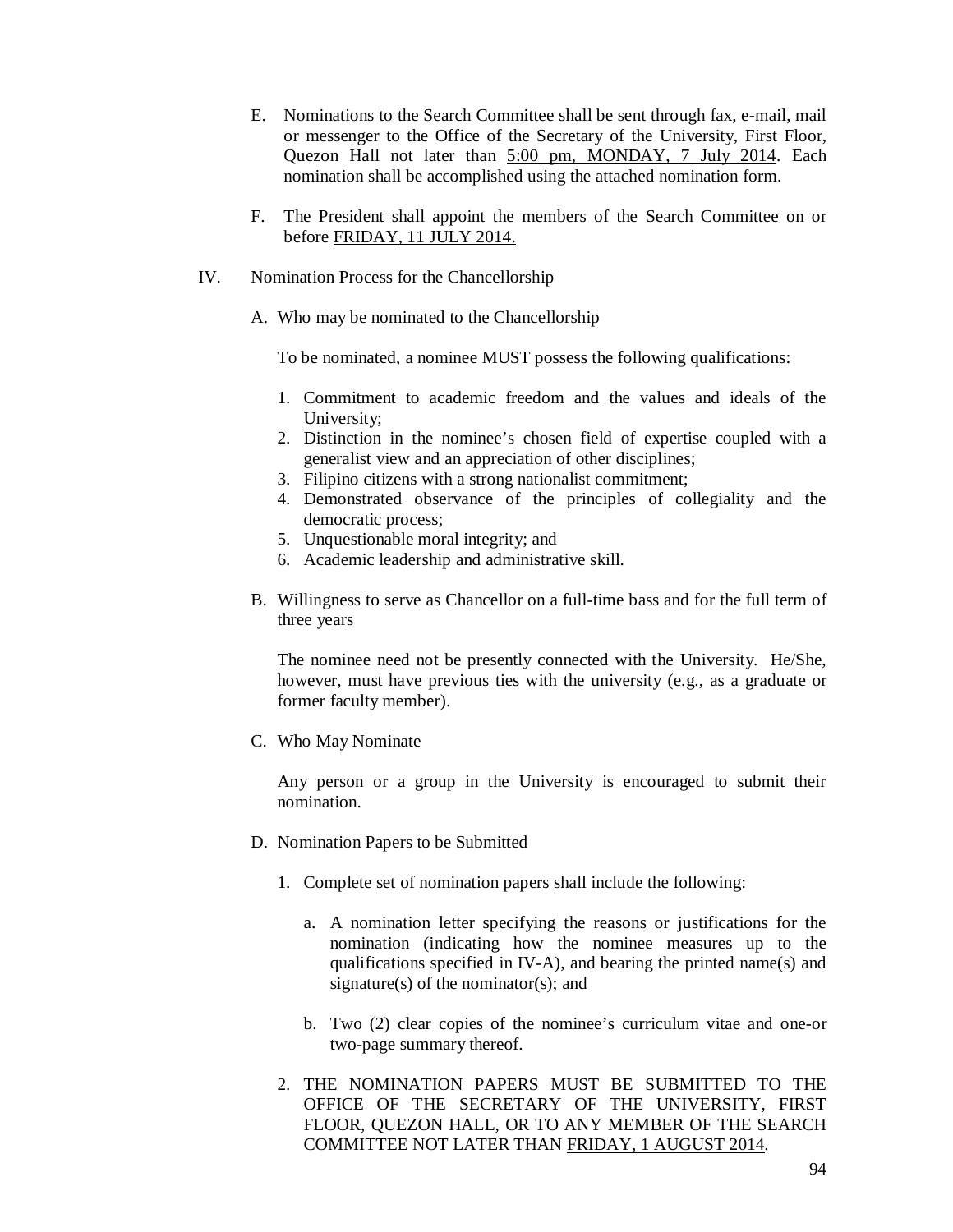- E. Conduct of Nomination
	- 1. The Search Committee shall draw up its own schedule of activities and set deadlines as needed.
	- 2. The Search Committee shall ask the nominees about their willingness to serve as full-time Chancellor for three years. Those who indicate their willingness to serve must submit a vision paper of no more than five (5) pages; and a summary of his/her most significant qualifications and achievements in no more than two (2) pages.
	- 3. The Search Committee must interview as many constituents of the constituent university as possible as well as outsiders who, in the judgment of its members, may have pertinent information to provide about the qualifications and competence of the nominees. The Committee should ask the interviewees to concretize important but ambiguous assertions and follow up every significant clue.
	- 4. The Search Committee must also interview the nominees, giving them ample chance to explain their vision and refute any derogatory information.
	- 5. The Search Committee is not authorized to conduct a straw poll because this might create the wrong impression that the search process is a popularity contest whereby the nominee who get the highest numbers of votes will be appointed.
	- 6. ON OR BEFORE MONDAY, 1 SEPTEMBER 2014, THE SEARCH COMMITTEE SHALL SUBMIT TO THE PRESIDENT A FULL REPORT OF THE SEARCH PROCESS INCLUDING THE FINAL LIST OF NOMINEES, ASSESSING THEIR STRENGTHS AND WEAKNESSES.
- F. Appointment

The President submits the Search Committee Report with his endorsement to the Board of Regents at the latter's meeting on THURSDAY, 25 SEPTEMBER 2014.

### FOR WIDEST DISSEMINATION

**oo0oo**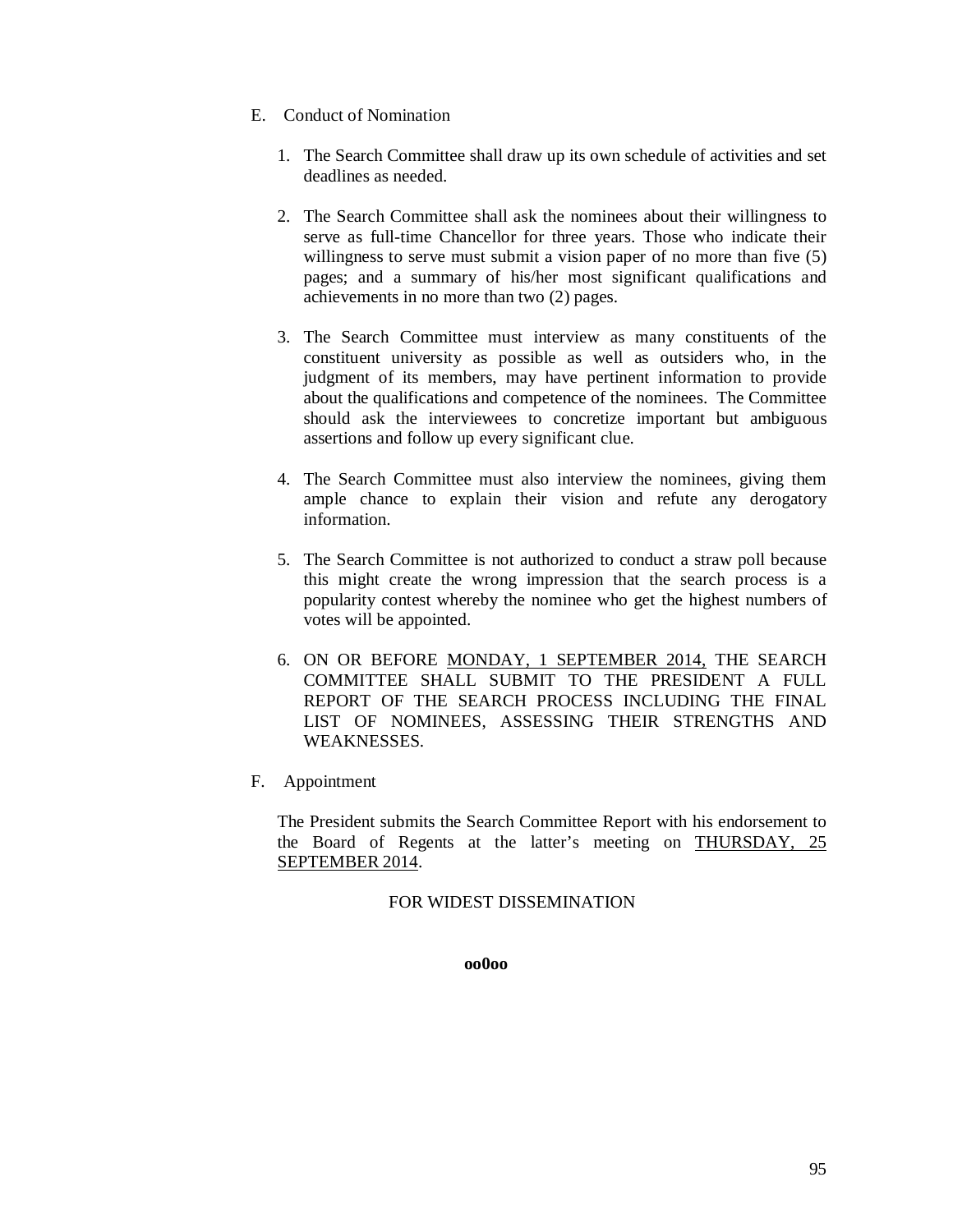## **UNIVERSITY ADMINISTRATION**

#### **BOARD OF REGENTS**

**Hon. PATRICIA B. LICUANAN, Chair** Chair, Commission on Higher Education

 **Hon. ALFREDO E. PASCUAL, Co-Chair** President, University of the Philippines

 **Hon. PIA S. CAYETANO** Chair, Senate Committee on Education, Arts and Culture

 **Hon. ROMAN T. ROMULO** Chair, House Committee on Higher and Technical Education

> **Hon. PONCIANO E. RIVERA, JR.** President, UP Alumni Association

**Hon. MAGDALENO E. ALBARRACIN, JR.** Member

 **Hon. GIZELA M. GONZALEZ-MONTINOLA** Member

> **Hon. LOURDES E. ABADINGO** Faculty Regent

 **Hon. KRISTA IRIS V. MELGAREJO** Student Regent

 **Hon. ANNA RAZEL L. RAMIREZ** Staff Regent

**Prof. LILIAN A. DE LAS LLAGAS, PhD, LLB** Secretary of the University and of the Board of Regents



## **The University of the Philippines**  *Gazette*

is Published by the **Office of the Secretary of the University University of the Philippines Quezon Hall, UP Diliman Campus, Quezon City**

#### **UNIVERSITY OFFICIALS**

#### **UP SYSTEM**

**Prof. ALFREDO E. PASCUAL, MBA**  Doctor of Pedagogy (honoris causa) President

**Prof. GISELA P. CONCEPCION, PhD** Vice President for Academic Affairs

**Prof. JOSELITO G. FLORENDO, PhD** Vice President for Planning and Finance

**Prof. MARAGTAS SV AMANTE, PhD** Vice President for Administration

**Prof. ELVIRA A. ZAMORA, DBA** Vice President for Development

**Prof. J. PROSPERO E. DE VERA III, DPA** Vice President for Public Affairs

**Prof. HECTOR DANNY D. UY, LLB, MNSA** Vice President for Legal Affairs

**Prof. LILIAN A. DE LAS LLAGAS, PhD, LLB** Secretary of the University and of the Board of Regents

**\*\*\*\*\*\*\***

#### **CONSTITUENT UNIVERSITIES**

**PROF. MICHEL L. TAN, PhD** Chancellor, UP Diliman

**PROF. REX VICTOR O. CRUZ, PhD** Chancellor, UP Los Baños

**PROF. MANUEL B. AGULTO, MD** Chancellor, UP Manila

**PROF. ROMMEL A. ESPINOSA, PhD** Chancellor, UP Visayas

**PROF. GRACE J. ALFONSO, PhD** Chancellor, UP Open University

**PROF. SYLVIA B. CONCEPCION, PhD** Chancellor, UP Mindanao

**PROF. RAYMUNDO D. ROVILLOS, PhD** Chancellor, UP Baguio

> **PROF. LIZA D. CORRO, LLB** Dean, UP Cebu